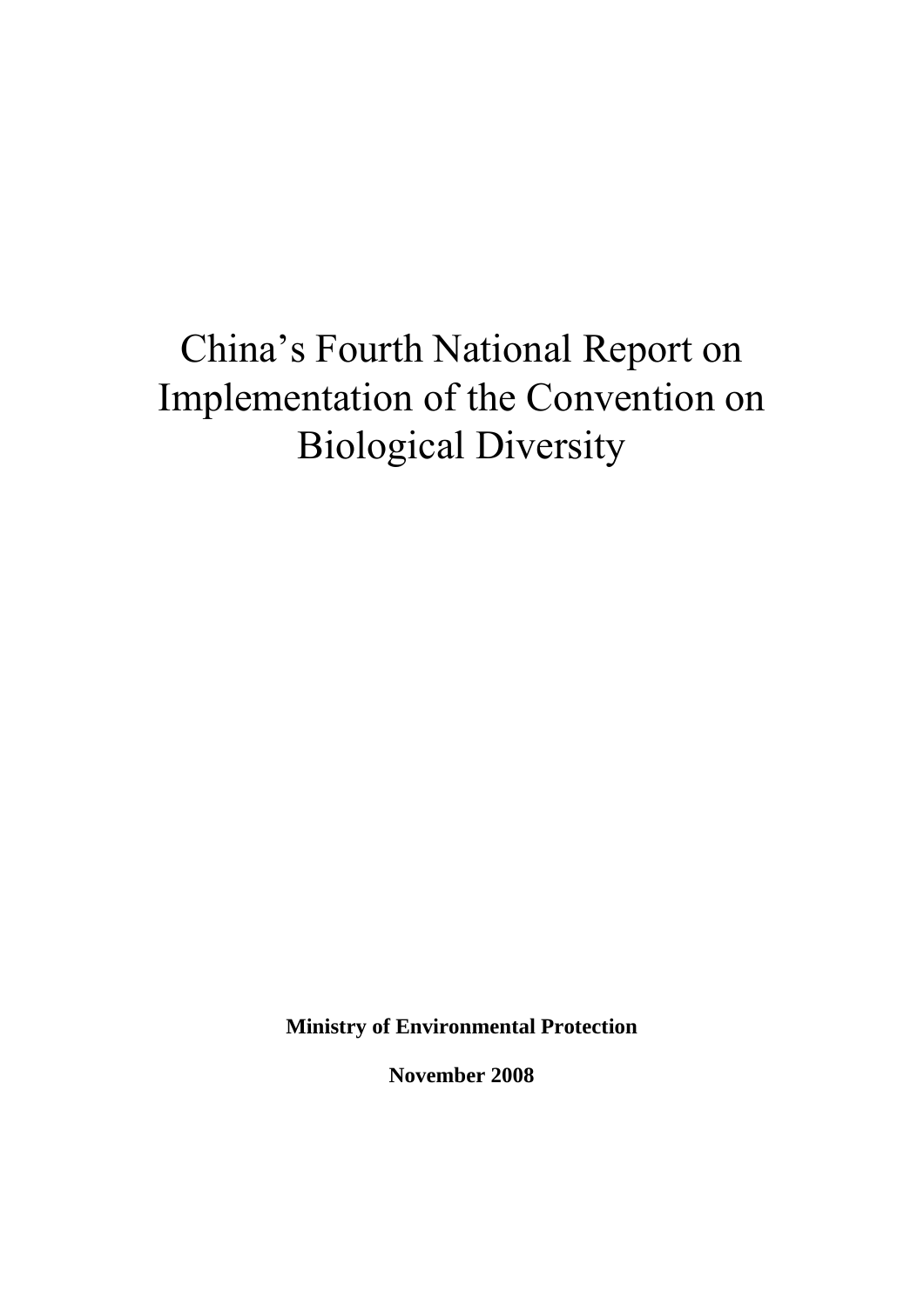## **Table of Contents**

| Chapter I Status and Trends of, and Threats to Biodiversity in China 1                          |
|-------------------------------------------------------------------------------------------------|
|                                                                                                 |
|                                                                                                 |
|                                                                                                 |
|                                                                                                 |
|                                                                                                 |
|                                                                                                 |
|                                                                                                 |
|                                                                                                 |
|                                                                                                 |
|                                                                                                 |
|                                                                                                 |
|                                                                                                 |
|                                                                                                 |
|                                                                                                 |
| Chapter II Current Status of Implementation of National Biodiversity Strategies and             |
|                                                                                                 |
|                                                                                                 |
|                                                                                                 |
|                                                                                                 |
| 2.2 Integration of 2010 Target into National Biodiversity Strategies and Action Plans  15       |
| 2.3 Main Activities Undertaken to Implement National Biodiversity Strategies and Action Plans20 |
|                                                                                                 |
|                                                                                                 |
|                                                                                                 |
|                                                                                                 |
| Integration of Biodiversity Conservation into Sectoral and Cross-Sectoral<br>Chapter III        |
|                                                                                                 |
|                                                                                                 |
|                                                                                                 |
|                                                                                                 |
|                                                                                                 |
|                                                                                                 |
|                                                                                                 |
|                                                                                                 |
|                                                                                                 |
|                                                                                                 |
| 3.10 Implementation of the Convention on International Trade in Endangered Species of Wild      |
|                                                                                                 |
| 3.11 Implementation of the United Nations Convention to Combat Desertification (UNCCD) 44       |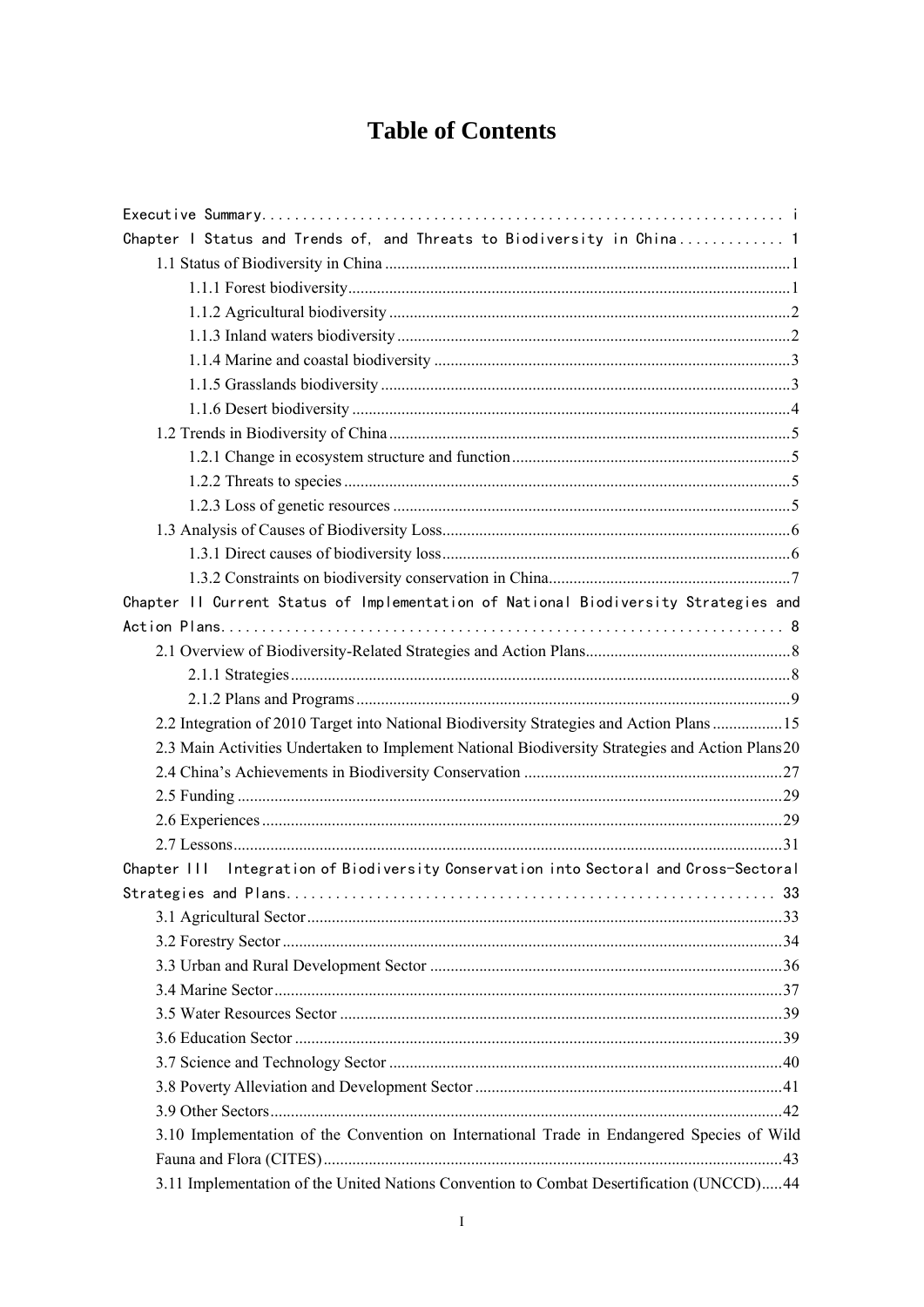| 3.12 Implementation of the Convention on Wetlands of International Importance Especially as   |
|-----------------------------------------------------------------------------------------------|
|                                                                                               |
| 3.13 Implementation of the United Nations Framework Convention on Climate Change              |
|                                                                                               |
| 3.14 Adoption and Employment of the Ecosystem Approach in Related Sectors 48                  |
| 3.15 Integration of Biodiversity Conservation into Environmental Impact Assessments 49        |
| Chapter IV Progress Towards the 2010 Target and Implementation of the Strategic Plan          |
|                                                                                               |
|                                                                                               |
|                                                                                               |
|                                                                                               |
| 4.2.2 Maintain ecosystem integrity and ecosystem goods and services57                         |
|                                                                                               |
|                                                                                               |
|                                                                                               |
|                                                                                               |
|                                                                                               |
| 4.2.8 Application of the evaluation indicators for assessing progress towards the 2010 Target |
|                                                                                               |
|                                                                                               |
|                                                                                               |
|                                                                                               |
| 4.5.1 Contribution of CBD implementation to biodiversity conservation and ecological          |
|                                                                                               |
|                                                                                               |
|                                                                                               |
| Appendix I Information Concerning Reporting Party and Preparation of National Report79        |
| Appendix II Progress Towards the Global Strategy for Plant Conservation and the Programme of  |
|                                                                                               |
| Annex III Information to be Submitted by Parties through National Report as Required by COP   |
|                                                                                               |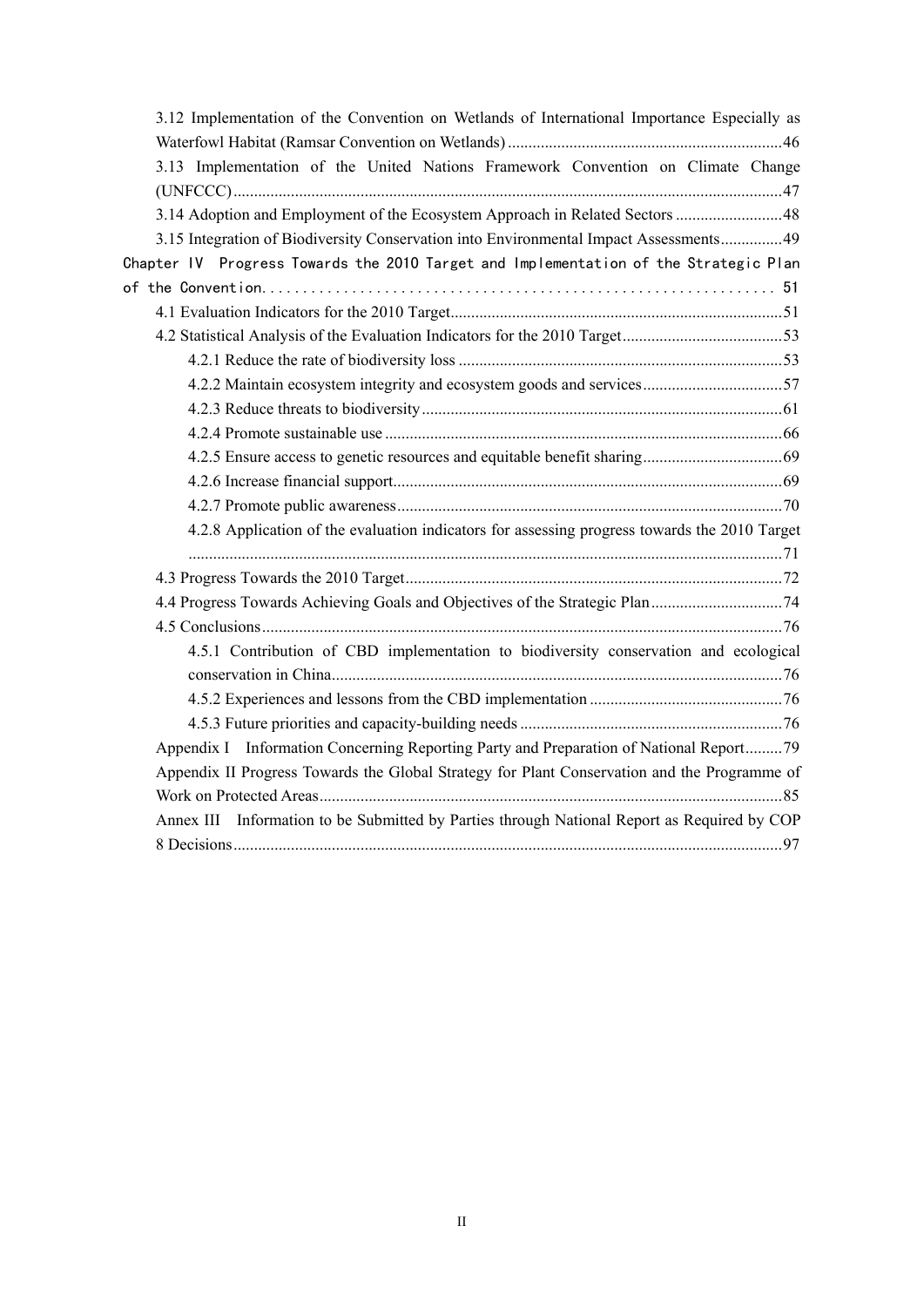### **Acronyms**

ADB Asian Development Bank ASEAN Association of Southeast Asian Nations CAS Chinese Academy of Sciences CBD Convention on Biological Diversity CCICED China Council for International Cooperation on Environment and Development CITES Convention on International Trade in Endangered Species of Wild Fauna and Flora COD Chemical Oxygen Demand COMRA China Ocean Mineral Resources Research and Development Association COP Conference of Parties CSPA China Strategy for Plant Conservation EIA Environmental Impact Assessment ESIEMO Endangered Species Import and Export Management Office (of China) GAC General Administration of Customs GEF Global Environment Facility GSPC Global Strategy for Plant Conservation IAS Invasive Alien Species IPCC Intergovernmental Panel on Climate Change IUCN World Conservation Union ISA International Seabed Authority MA Millennium Ecosystem Assessments MLR Ministry of Land and Resources MEP Ministry of Environmental Protection MOA Ministry of Agriculture MOC Ministry of Commerce MOE Ministry of Education MOF Ministry of Finance MOHURD Ministry of Housing, Urban and Rural Development MOST Ministry of Science and Technology MTI Marine Trophic Index MWR Ministry of Water Resources NDRC National Development and Reform Commission NPC National People's Congress (of China) NPP Net Primary Productivity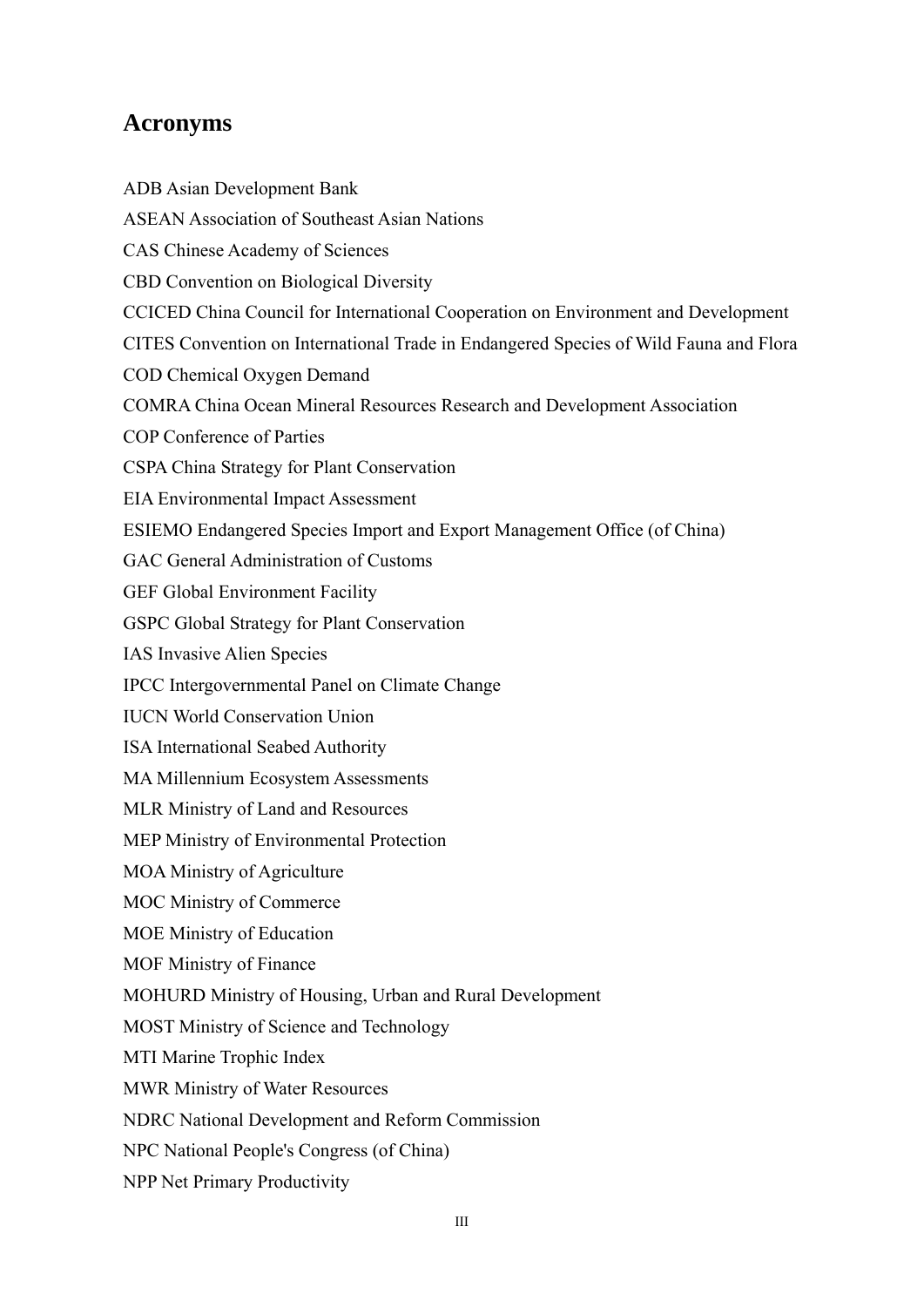RLI Red List Index

SATCM State Administration of Traditional Chinese Medicines

SFA State Forestry Administration

SOA State Oceanic Administration

TNC The Nature Conservancy

TRIPS Agreement on Trade-related Aspects of Intellectual Property Rights

UNCCD United Nations Convention to Combat Desertification

UNCLOS United Nations Convention on the Law of the Sea

UNFCCC United Nations Framework Convention on Climate Change

WWF World Wildlife Fund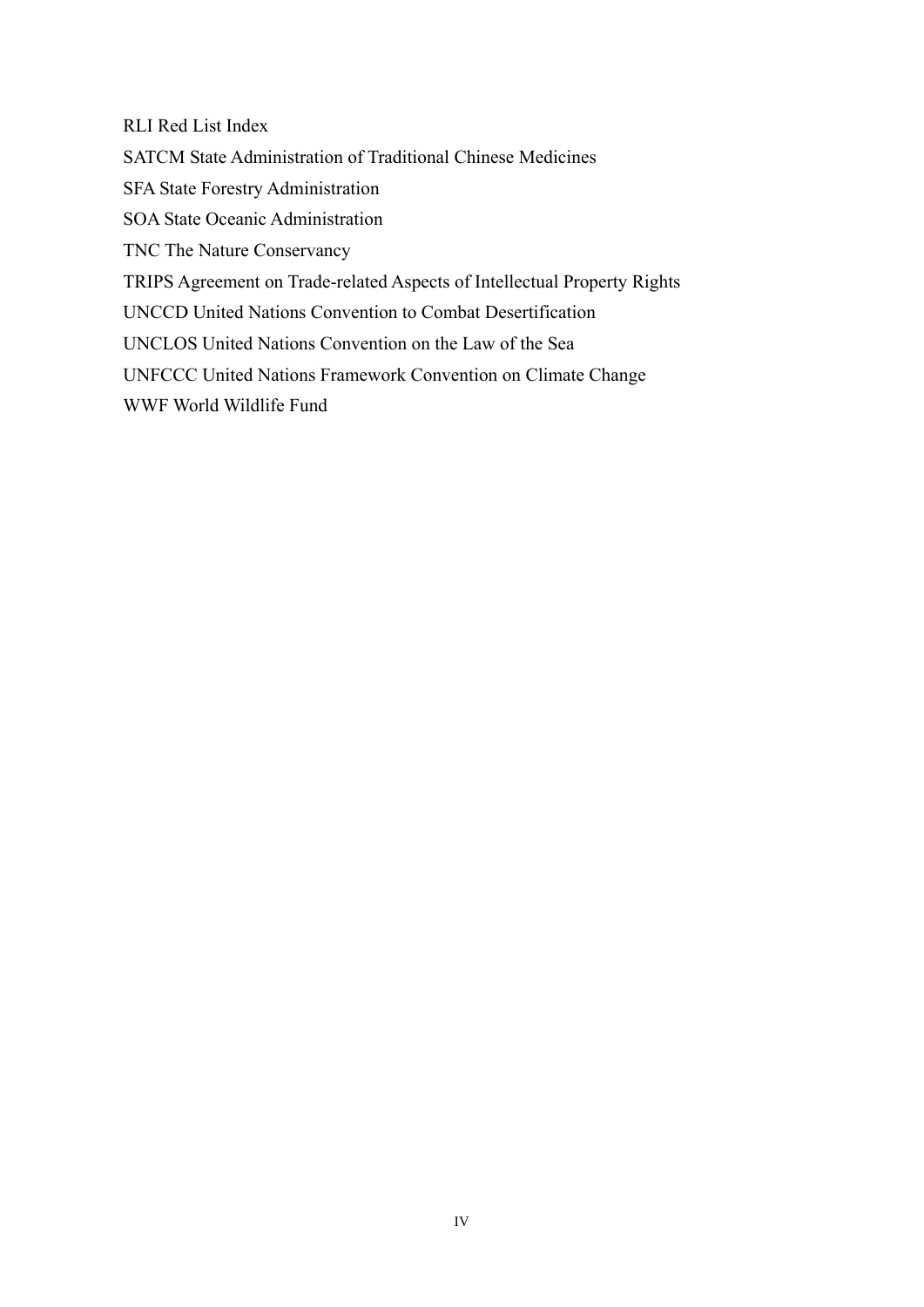### <span id="page-5-0"></span>Executive Summary

In accordance with Article 26 of the Convention on Biological Diversity (CBD) and Decision VIII/14 of the Conference of Parties (COP), the Ministry of Environmental Protection (MEP) of China, together with 23 other members of the National Coordination Committee for CBD Implementation and 4 national competent authorities for related conventions, prepared China's Fourth National Report on Implementation of the Convention on Biological Diversity. During the preparation, three seminars were held and experts in related fields and representatives from non-governmental organizations (NGOs) attended these seminars to discuss and revise the Fourth National Report. The Coordination Committee held one meeting to review the draft Fourth National Report. After revision and improvement, the Fourth National Report has been approved and released by the MEP.

#### **I. Biodiversity in China and its Strategic Significance**

Biodiversity refers to the variability among living organisms from all sources including, inter alia, terrestrial, marine, and other aquatic ecosystems and the ecological complexes of which they are part. Biodiversity includes diversity within species, between species and of ecosystems. Being one of the countries with the richest biodiversity in the world, China has more than 35,000 species of higher plants and 6,347 species of vertebrates. China is not only rich in species but also has a high level of endemism. There are about 17,300 species of endemic higher plants and 667 species of endemic vertebrates. China also has abundant genetic resources and is one of the world's eight centers of origin of crops.

Biodiversity is the strategic resources for sustainable social and economic development. It demonstrates values in a variety of ways, such as providing sources for food, industrial materials and medicines as well as maintaining natural material cycling, converting energy, purifying the environment, controlling pests, preserving water sources, conserving water and soil, adjusting microclimates and accelerating biological evolution and natural succession. For instance, agriculture and forestry directly rely on biodiversity; many sectors in the secondary industry use biological resources and their products as raw materials; service industries like tourism and catering also base themselves on biodiversity; biodiversity is the source of both traditional and modern medicines, the former of which has been supporting human health for thousands of years, and the latter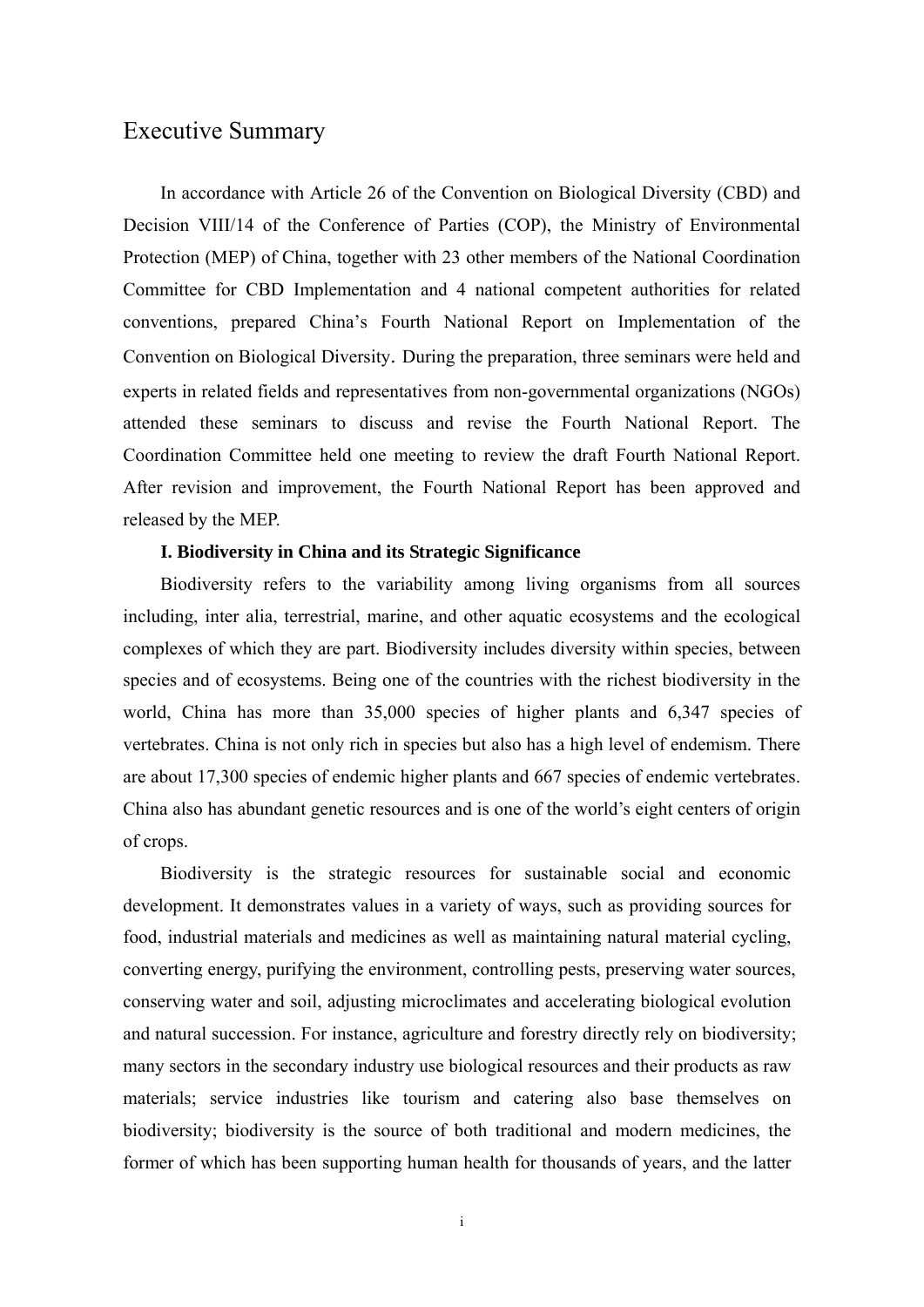of which has been deriving most of its chemical components from biological resources.

#### **II. Threats to Biodiversity**

China's biodiversity is facing serious threats from acceleration of industrialization and urbanization, irrational utilization of resources, lack of varieties in artificially propagated and bred species, invasion of alien species and climate change. About 90% of China's grasslands are experiencing different degrees of degradation and desertification; 40% of China's major wetlands are facing threats of severe degradation, especially mudflats and mangroves. The problem of species loss is quite serious. For example, groundfish resources have declined; catches are of younger ages, smaller sizes and lower values; river fishery resources have degraded badly. Genetic resources are also suffering great losses. For instance, local rice varieties planted by farmers across the country fell from more than 46,000 in the 1950s to slightly more than 1,000 in 2006, with most being artificially propagated and hybrid rice varieties; 60~70% of regions where wild rice used to be grown have now disappeared or greatly shrunken.

#### **III. Major Conservation Actions**

Faced with severe biodiversity losses, the Chinese government is striving to address the root causes, improve related legislation and management systems and integrate biodiversity into national economic and social development plans and sectoral development plans. Actions aimed at biodiversity conservation are summarized as follow:

#### **1. Strengthening the establishment and management of nature reserves**

The establishment and management of nature reserves is a primary approach employed in China to biodiversity conservation. By the end of 2007, China had established 2,531 nature reserves (protected areas in HK, Macao and Taiwan not included) covering a total land area of 151.88 million ha. The coverage of terrestrial reserves accounted for about 15.2% of China's land area. From 1999 to 2007, the number and coverage of nature reserves in China increased significantly, with the coverage exceeding the world average. A national nature reserve system has basically taken shape.

#### **2. Implementing six key forestry projects**

The Chinese government has implemented six key forestry projects such as the Natural Forest Conservation Project, the Project of Returning Farmland to Forest and the Wildlife Conservation and Nature Reserve Construction Project. Large-scale afforestation projects were carried out and forest resources management was strengthened. As a result, forest resources have continued to increase. And China has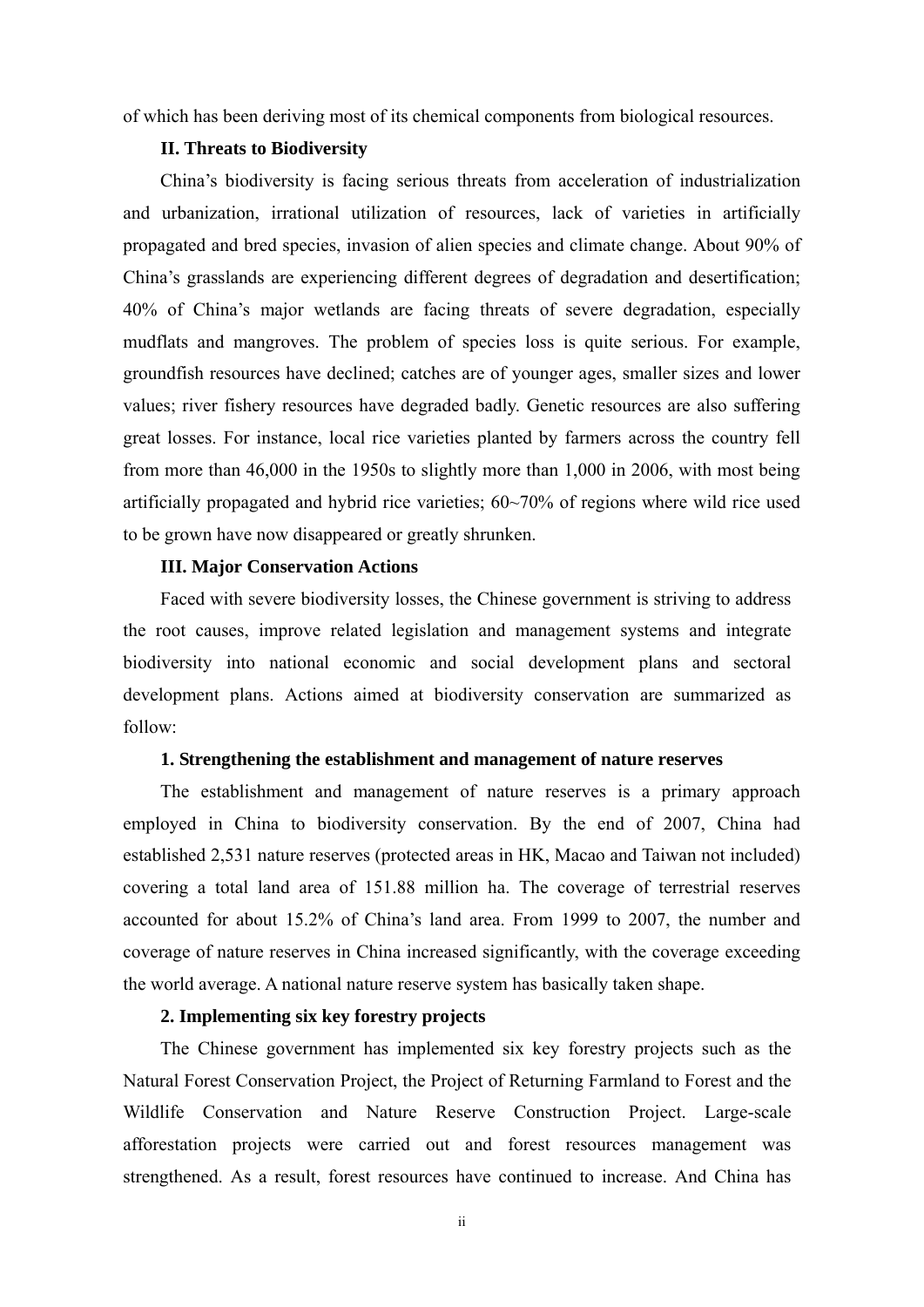become the fastest growing country in forest resources in the world.

#### **3. Strictly controlling pollution and ecological destruction**

The Chinese government employed a wide range of economic means such as finance, taxation, banking, credit, pricing and trade to protect the environment and undertook comprehensive measures to reduce pollutant emissions. While rapid economic growth was maintained, the ecological destruction was mitigated. In 2007, the total emission of chemical oxygen demand decreased by 3.14% compared with 2006 and that of sulfur dioxide decreased by 4.66%. Overall surface water pollution is being decreased moderately and the overall quality of coastal waters across the country is improving year by year.

#### **4. Promoting the conservation and sustainable use of biological resources**

The Chinese government has established a number of management systems concerning the use of wildlife under special national-level protection, including the special hunting permit system, the pharmaceutical use permit system and the animal domestication and breeding permit system. The Chinese government has actively explored models for forest conservation and use as well as sustainable operation and development of forest-related industries. The reforms in accreditation and law enforcement, the logging quota system and the ecological benefit compensation system are being implemented. The management of grassland conservation has further improved. A number of major systems such as the basic grassland conservation system, the forage-livestock balance system and the grazing ban and grazing land non-use period system were implemented. Artificial breeding measures have been taken for endangered species whose populations are hard to restore naturally. Wapitis, mustangs, saigas and other endangered animals were reintroduced to their natural habitats. Special campaigns were launched to crack down on activities which harmed wildlife resources. The fishing licensing system, the fishing ban season and closed area system and the plan of "zero increase" and "negative increase" on marine fish catches were implemented. From 1997 to 2006, China's marine trophic index maintained a stable growth, thanks greatly to the summer fishing ban policy.

### **5. Emphasizing** *ex-situ* **conservation of rare and endangered species and genetic resources**

There are more than 160 large botanical gardens and arboretums in China; a number of rare plant nurseries, provenance bases and propagation bases have also contributed greatly to the *ex-situ* conservation of wild plants. China has established modern storage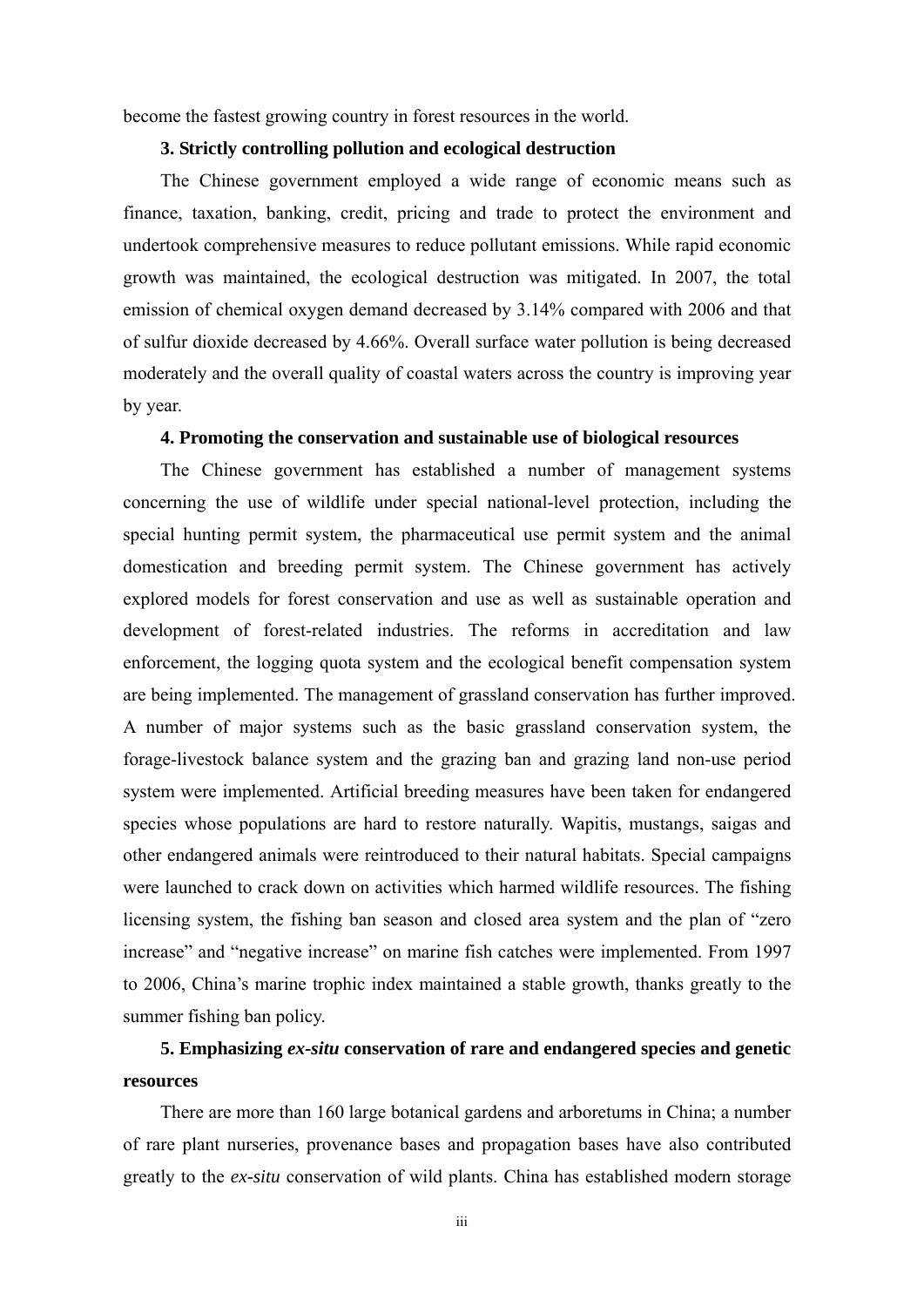facilities to safely conserve crop genetic resources. These facilities include long-term, medium-term and duplicate storages and germplasm nurseries. A total of 390,000 accessions of crop germplasm resources have been stored. China has established over 230 zoos (including animal exhibition centers) and 250 wild animal rescue and breeding bases; endemic resource bases for local species of domesticated animals and key national livestock and poultry breeding farms have been established nationwide and a total of 576 species of domesticated animals have been conserved.

#### **6. Preventing and controlling invasive alien species**

The Chinese government attaches great importance to the prevention and control of invasive alien species (IAS). A number of departmental regulations on IAS prevention and control have been promulgated and implemented. Capacity building in IAS detection and identification was strengthened and pilot campaigns launched to eliminate IAS.

#### **7. Improving scientific research level**

The Chinese government encourages and supports researches on conservation and sustainable use of biodiversity. The government has established related programs or projects in national science development plans. A series of important scientific research achievements were made. These achievements have greatly enhanced the conservation and sustainable use of biodiversity.

#### **8. Enhancing public participation and awareness**

The Chinese government encourages the public participation in biodiversity conservation. By organizing activities such as building green communities, schools and families, and holding knowledge contests, lectures, exhibitions, ecological summer camps, article contests and celebration activities, China extensively promoted awareness of biodiversity-related legislation and scientific knowledge. The involvement and awareness of the public were greatly enhanced.

To sum up, by making tremendous efforts in ecological conservation, natural resources management and pollution control, China has achieved substantial progress towards the 2010 Biodiversity Target: a biodiversity conservation and management system with Chinese characteristics has been basically established; ecological deterioration is being slowed down and ecological conditions, especially in some local areas, are getting better and better; forest area and total standing stock volume continue to increase and the quality of freshwater and coastal waters is improving year by year; the populations of some wild animals and plants under special national-level protection are growing steadily and their distribution areas are expanding and habitats improving.

iv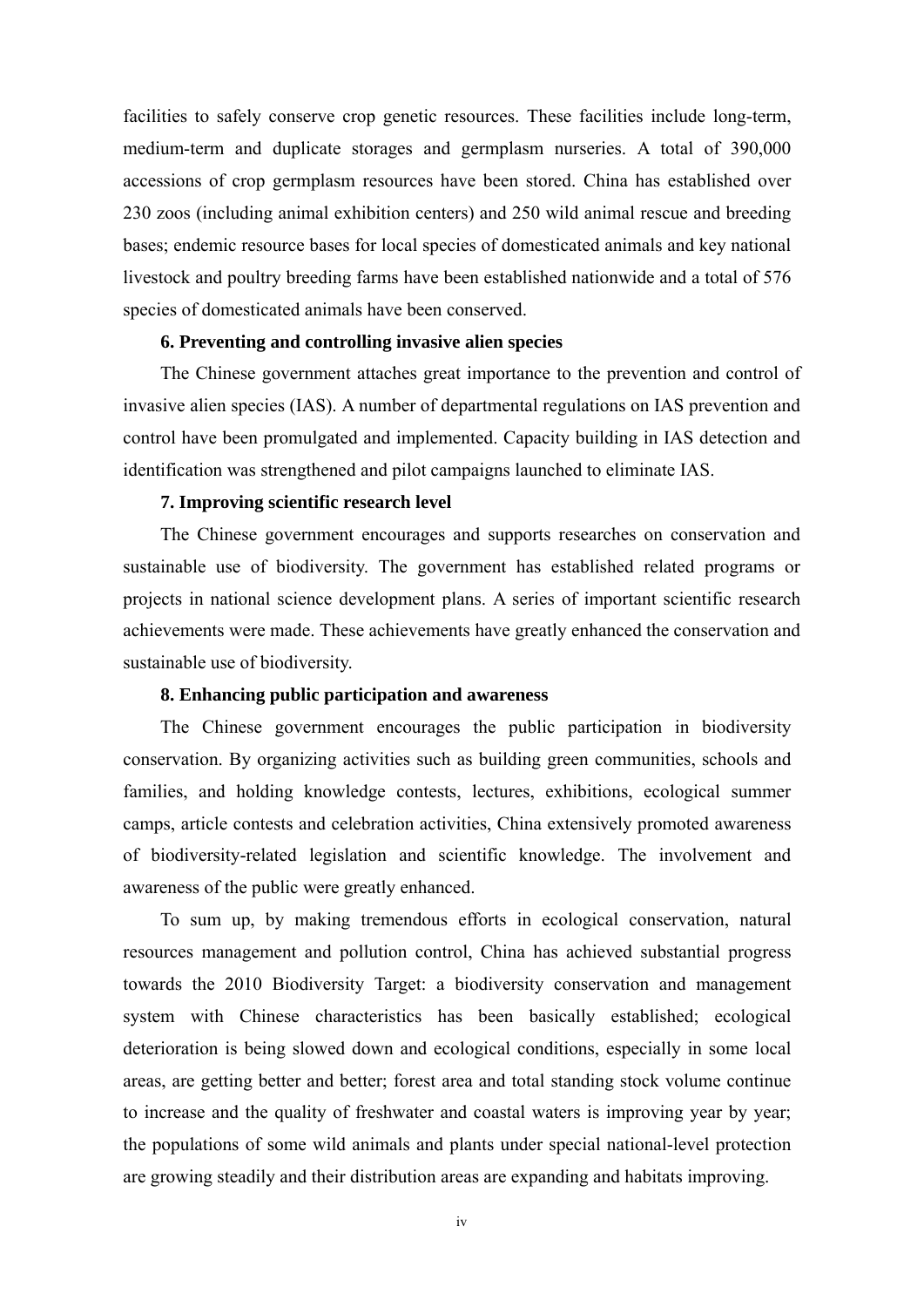#### **IV. Major Obstacles**

Despite remarkable progress towards the 2010 Biodiversity Target, China still faces the following obstacles:

- (1) Forest ecosystems are not performing due functions. There is a sharp drop in the area and serious degradation of grasslands and wetlands;
- (2) There is still serious over-consumption of wildlife resources;
- (3) There is severe loss of genetic resources;
- (4) Total pollutant emissions are high and the pollution is still serious;
- (5) Alien species invasions occur frequently with an increasing tendency;
- (6) Nature reserves are distributed unevenly. There are not enough marine and grassland nature reserves. The institutions of nature reserves are not well established and management and conservation infrastructures are insufficient;
- (7) Technical support is inadequate;
- (8) Funding is inadequate.

#### **V. Future Priorities**

The years to come are vital to biodiversity conservation. Only stronger conservation efforts can reverse the trend of ecological deterioration and biodiversity loss so as to promote the construction of a society with man-nature harmony and achieve the objectives of building a well-off society in an all-around way. Future priorities include:

1. Eliminate unfavorable policies and develop favorable incentive policies for the conservation and sustainable use of biodiversity. Further strengthen the establishment of legislative system and increase the law-enforcement capacities of related authorities.

2. Carry out nationwide biodiversity surveys and inventorying, set up related databases and information networks, establish the national biodiversity monitoring and early-warning systems and conduct national biodiversity assessments.

3. Improve national nature reserve system, carry out pilot projects of constructing national nature reserves and reinforce the management of nature reserves. Improve biodiversity conservation outside nature reserves and establish a series of mini-nature reserves and conservation sites.

4. Carry out ex-situ conservation of endangered species and pilot projects of reintroducing artificially bred populations into nature and achieve the natural reproduction of wild populations. Continue to collect and store biogenetic resources and strengthen the construction and management of *in vitro* conservation facilities of genetic resources.

5. Promote use of and innovative research on genetic resources, establish systems and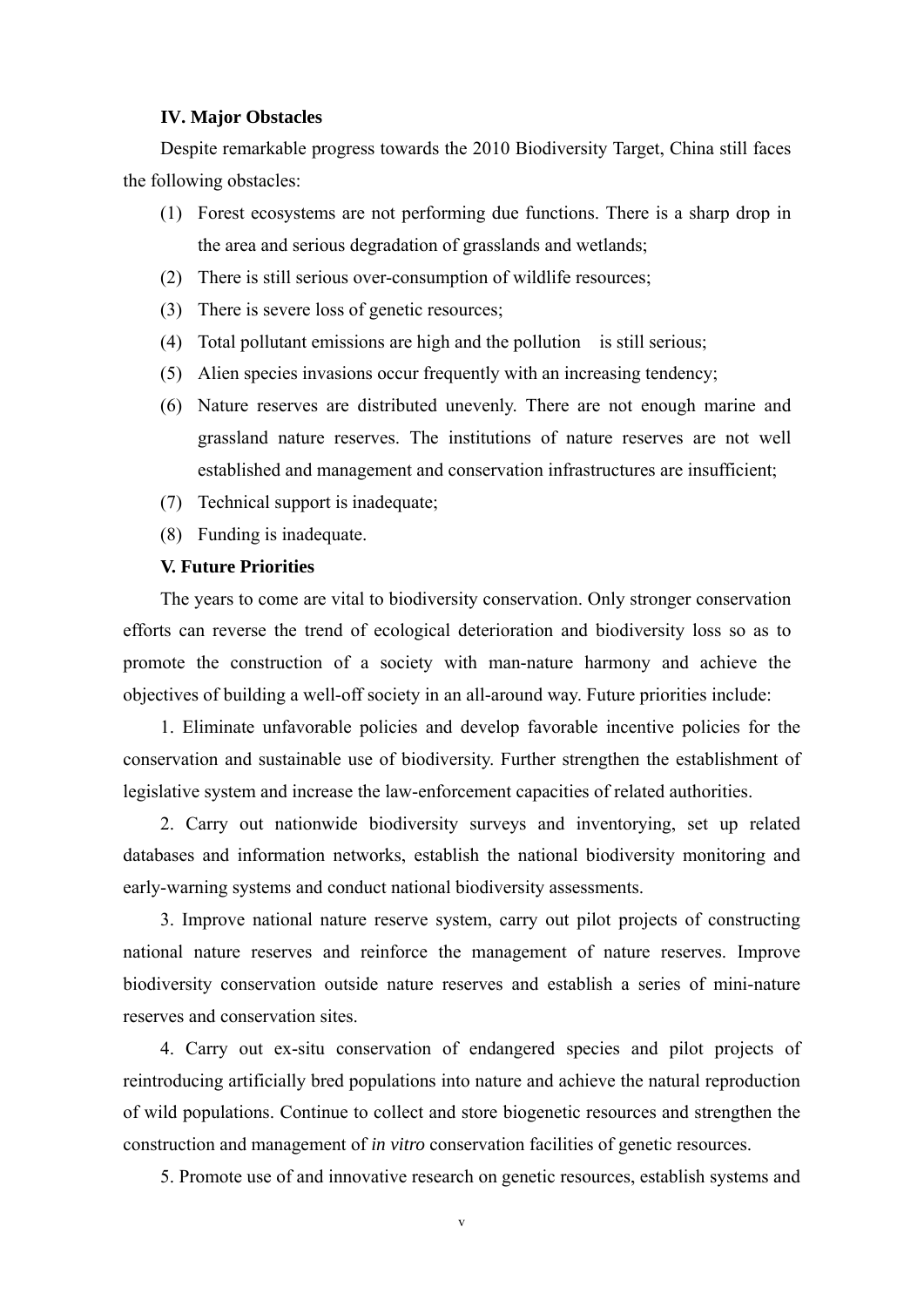mechanisms for the conservation, access and benefit sharing of genetic resources and develop genetic resources border control and inspection system.

6. Establish environmental impact assessment system regarding alien species, improve quarantine facilities and control threats from important invasive alien species. Strengthen risk assessment, detection and monitoring of genetically modified organisms.

7. Formulate national strategies and key measures to cope with and reduce adverse impacts of climate change on biodiversity. Set up networks to monitor the impact of climate change on biodiversity as well as key regions and species.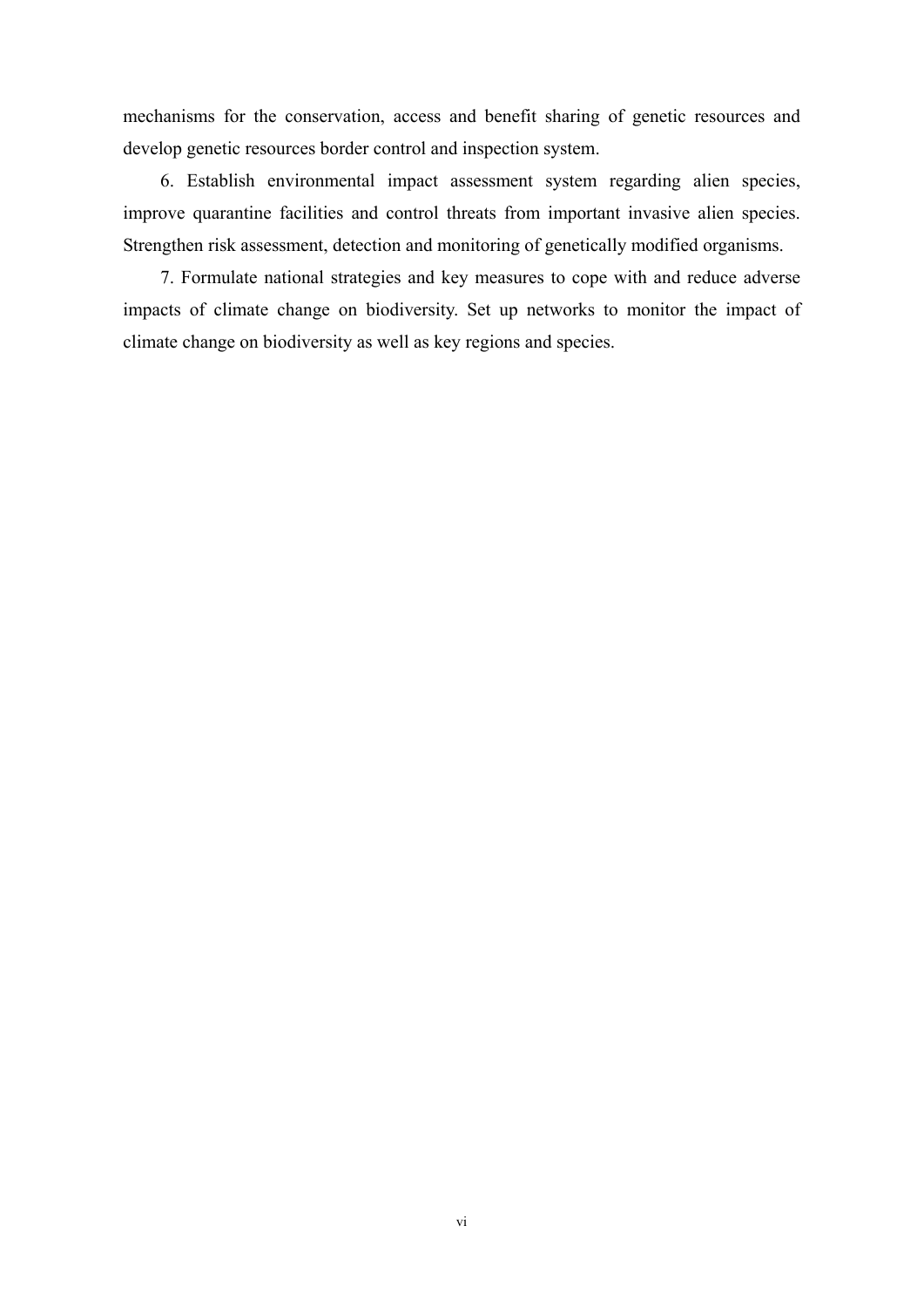## <span id="page-11-0"></span>**Chapter I Status and Trends of, and Threats to Biodiversity in China**

### **1.1 Status of Biodiversity in China**

China is one of the countries with the richest biodiversity in the world. According to statistics, China has more than 35,000 species of higher plants, ranking third in the world after Brazil and Colombia. Among them, there are 2,200 species of bryophytes, accounting for 9.1% of the world's total; about 2,600 species of ferns, some 22% of the world's total; more than 250 species of gymnosperms, ranking top in the world and over 30,000 species of angiosperms, accounting for 10% of the world's total. China also has abundant animal species. It is estimated that China's invertebrate species account for about 10% of the world's total. There are 6,347 species of vertebrates in China, constituting 14% of the world's total. Among them, there are 1,244 species of birds, ranking top in the world; 3,862 species of fishes, which accounts for 20.3% of the world's total.

China is not only rich in species but also has a high level of endemism. There are about 17,300 species of endemic higher plants, which accounts for over 57% of China's total higher plant species, and 667 species of endemic vertebrates, equal to 10% of China's total vertebrate species.

#### **1.1.1 Forest biodiversity**

China has 175 million hm<sup>2</sup> of forest, with the stock volume being 12.456 billion m<sup>3</sup> and the forest coverage accounting for 18.21% of the country's total land area. China's forest plantations cover 53 million  $hm^2$ , being the world's number one with a stock volume of  $1.505$  billion  $m<sup>3</sup>$ . China has a wide range of forest types, including coniferous forests, mixed coniferous and broadleaved forests, deciduous broadleaved forest, evergreen broadleaved forests and tropical forests as well as their secondary types. Temperate and subtropical mountain vertical bands are well developed in China. The northern boundaries of montane and monsoon rainforest in the northern hemisphere are located in China. China also has the richest species diversity of *Larix, Pinus, Picea, Abies,* and *Quercus* and the unique spruce forest in the Brahmaputra Valley.

Abundant and diverse wildlife, including most of the 6,347 species of vertebrates, inhabit China's forests or forest fringes. There are over 2,000 species of arbors and 6,000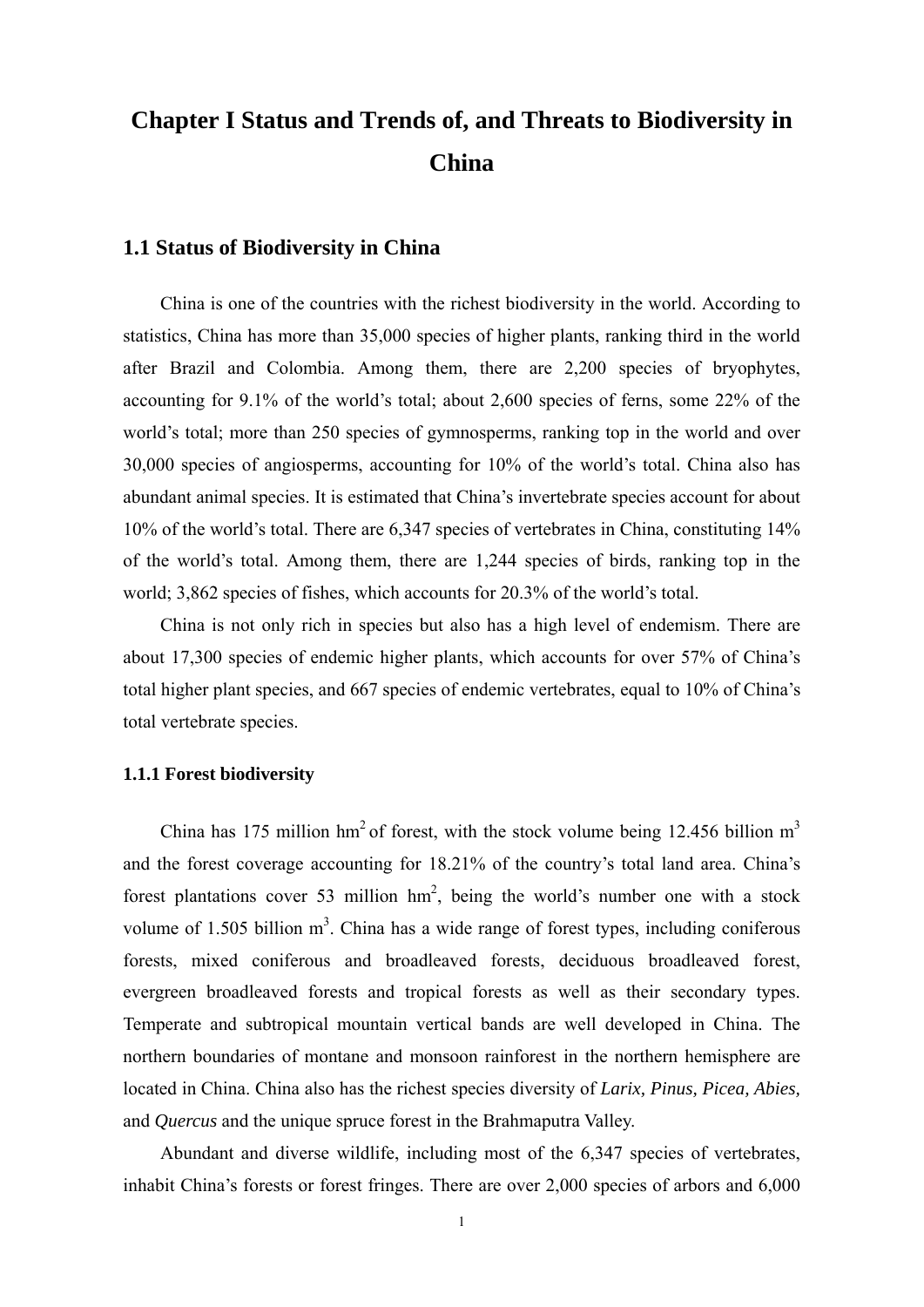<span id="page-12-0"></span>species of shrubs in China, containing floral components with global, tropical, temperate, pan-Mediterranean and Chinese native distributions. During the ice age of the Quaternary Period in the Cenozoic, except for a few regions hit by mountain glaciers, most mountainous regions in south, central and southwest China survived glacial movements without damage. As a result, many Chinese endemic relic species were retained.

#### **1.1.2 Agricultural biodiversity**

Eighty-seven percent of China's farmland is distributed in 22 provinces to the southeast of the 400mm isohyet. Though the 5 provinces (autonomous regions) (Inner Mongolia, Gansu, Qinghai, Xinjiang and Tibet) lying northwest to the isohyet occupy one half of China's total land area, their farmland area is only 13% of the national total.

China's farmland includes two types: paddy fields and dry lands. Paddy fields are mainly for rice production with a small proportion for growing aquatic vegetables and other aquatic crops. Dry lands are mainly distributed in the Yellow River basin, areas north to the basin and Sichuan Province. China has a history of more than 7,000 years of agricultural use. This has given rise to numerous domesticated animal and plant species. China has the most, namely 1,938 species and varieties of domestic animals in the world. In addition, China is one of the eight centers of origin of crops, China has nearly 10,000 species of crops, including their wild relatives. Among them, there are 528 genera and 1,339 species of main cultivated plants, half of which were originated from China.

#### **1.1.3 Inland waters biodiversity**

China has three major types of inland wetlands: marsh, lake and river. According to the first survey on national wetland resources conducted from 1995 to 2002, China has 13,700,300 hm<sup>2</sup> of marsh wetlands, 8,351,500 hm<sup>2</sup> of lake wetlands and 8,207,000 hm<sup>2</sup> of river wetlands. Marshes are mainly located in Sanjiang Plain, Daxing'anling, Xiaoxing'anling, Changbaishan Mountain Ranges, Sicuan Ruo'ergai and Qinghai-Tibet Plateau; lake wetlands are mainly distributed in the middle and lower reaches of the Yangtze River and Huaihe River, the lower reaches of the Yellow River and Haihe River, the eastern plains along the Grand Canal, Inner Mongolia-Xinjiang Plateau, Yunnan-Guizhou Plateau, Tibetan Plateau, the Northeast Plain and mountainous areas; river wetlands are distributed unevenly with most in the humid and rainy monsoon regions in eastern China.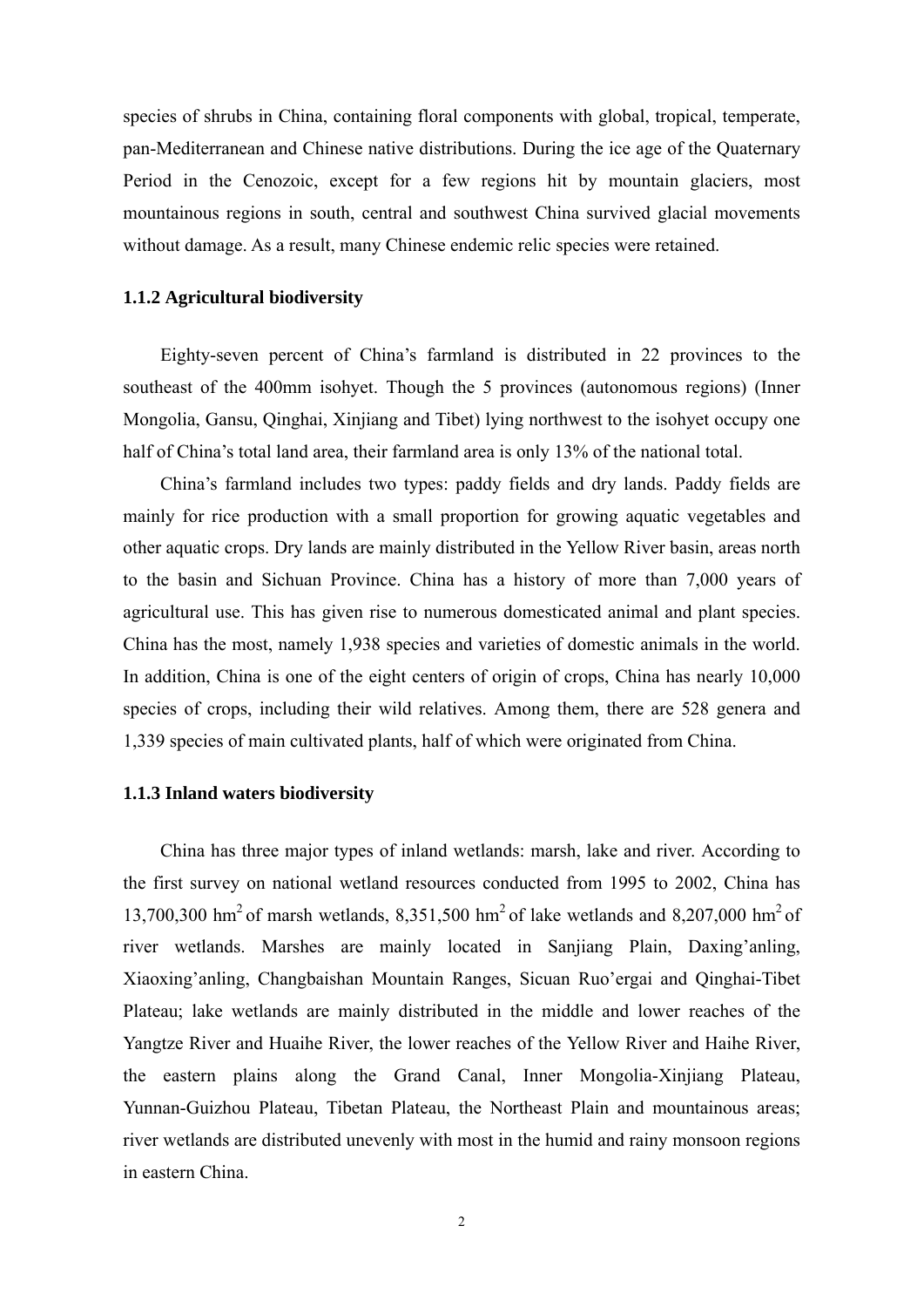<span id="page-13-0"></span>There are 1,118 species (including subspecies, the same below) of fishes in China's inland wetlands, with 824 species of cypriniformes which account for 73.3%, i.e. the largest proportion of China's freshwater fish species. There are 271 species of wetland birds in China and 56 of them are species under special state protection. China's wetlands provide habitats for 31 (54%) of the 57 endangered bird species in Asia, 9 (60%) of the 15 crane species in the world and 50 (30%) of the 166 geese and duck species in the world. China has 321 species of amphibians; 122 species of reptiles, 31 species of mammals and about 2,276 species of higher plants (including taxa below species level) find home in China's wetlands.

#### **1.1.4 Marine and coastal biodiversity**

China has a long and continuous coastline, a vast sea area and numerous islands and islets, all of which constitute diverse marine and coastal ecosystems, including the Yellow Sea Large Marine Ecosystem, the East China Sea Large Marine Ecosystem, the South China Sea Large Marine Ecosystem and the Kuroshio. China's coastal waters also harbor a variety of typical marine ecosystems including coastal wetlands, mangroves, coral reefs, estuaries, bays, lagoons, islands and islets, upwelling, seaweed beds, etc. According to national wetland surveys, China has 5,941,700 hm<sup>2</sup> of offshore and coastal wetlands.

There are 20,278 marine species recorded from China's seas, accounting for more than 10% of the world's total. The number of marine species increase as the coastline extends to south, with the Yellow Sea and Bohai Sea harboring 1,140 species, the East China Sea 4,167 species and the South China Sea 5,613 species. China's major marine biological resources include fishes, cephalopods, shrimps and crabs, with fishes being the most abundant resources. According to statistics, there are 1,694 species of fishes, 90 species of cephalopods, more than 300 species of shrimps and over 600 species of crabs in China's seas. Over 1,590 biological species live in China's mudflats, with 513 species of mollusca, which take up the largest proportion, 358 species of algae and 308 species of crustacean. China's shallow seas harbor 744 species of large algae, over 100 of which have economic values.

#### **1.1.5 Grasslands biodiversity**

China has nearly 0.4 billion  $hm^2$  of grasslands, covering about 41.7% of China's land area. These grasslands are mainly distributed in 16 northern provinces (autonomous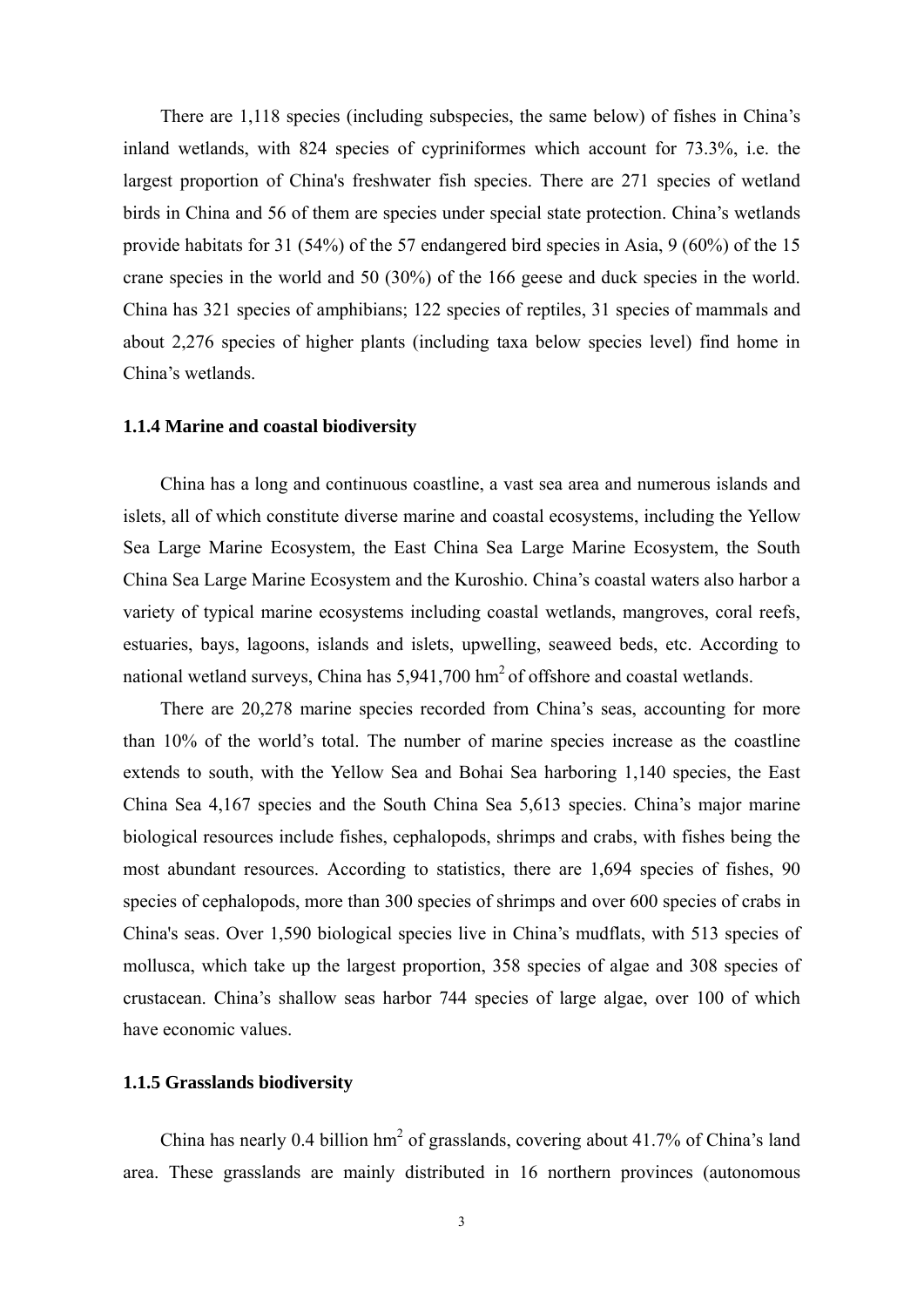<span id="page-14-0"></span>regions and municipalities) and are divided into 18 categories and 813 forms. Alpine meadows, temperate deserts and alpine grasslands are the three largest categories, totaling 0.15 billion  $hm^2$  in area and taking up about 37.5 % of the total grassland area. Alpine meadows are mainly distributed in the high-altitude cold and humid areas of Sichuan, Tibet, Gansu, Qinghai and Xinjiang Provinces (Autonomous Regions); temperate deserts mainly cover extremely arid areas with serious water shortage in Inner Mongolia, Gansu, Qinghai and Xinjiang Provinces (Autonomous Regions); alpine grasslands are mainly located in high-altitude cold and dry areas in Tibet, Qinghai and Xinjiang Provinces (Autonomous Regions).

There are 6,704 known species of forage plants growing on China's natural grasslands, among which 320 species are endemic to China. Natural grasslands also produce a large number of plant resources with economic and medicinal values, such as *liquorice, ephedra sinica stapf, aweto, snow lotuse* and *saline cistanche*. More than 2,000 species of wild animals inhabit natural grasslands and over 40 species are animals under first class state protection.

#### **1.1.6 Desert biodiversity**

According to the Third National Report to the United Nations Convention to Combat Desertification (UNCCD), China has 2,636,200 km² of deserts, 27.46% of the total land area. Wind erosion land covers 1,839,400 km², water erosion land 259,300 km², salinized land 173,800 km² and freeze-thaw erosion land 36,3700 km², accounting for 69.77%, 9.84%, 6.59% and 13.80% of the total desert area respectively. There are 8 types of ecosystems in sandy deserts, 13 in chomoeremion-gravel deserts (gobi), 10 in stone-detritus deserts and 7 in argillaceous deserts.

Compared with other terrestrial ecosystems, the species composition of deserts is relatively poor. There are slightly more than 600 species of seed plants growing in China's deserts. However, despite low richness in plant species, deserts contain a large number of ancient and relic species. Ungulates are the most numerous in China's deserts, rodents and reptiles come next and amphibians are the rarest.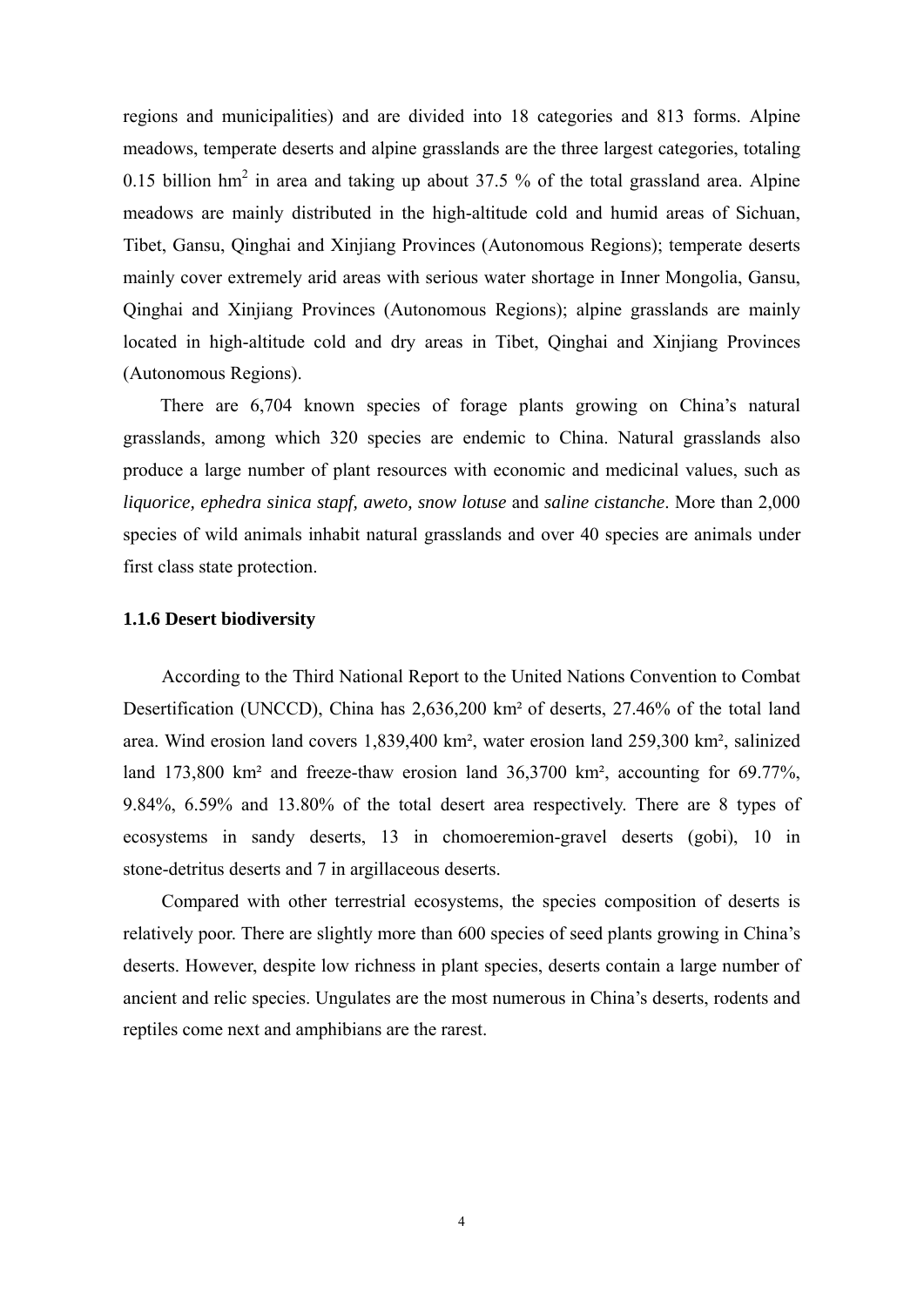#### <span id="page-15-0"></span>**1.2 Trends in Biodiversity of China**

#### **1.2.1 Change in ecosystem structure and function**

For more than ten years, China has been implementing key forestry projects such as those to conserve natural forest resources, returning farmland into forest, construct protective forest systems in northwest, north and northeast China and the Yangtze River basin and along the coastline, conserve wildlife and establish national nature reserves. As a result, China's forest resources have seen continuous growth and China's forest coverage has increased from 8.6% in 1949 to 18.21% now. In contrast with the reduction of world forest resources, China has maintained a sustainable growth in forest resources and has become the fastest growing country in forest resources in the world.

Since the 1960s, China's grassland ecosystems have been degraded. Now about 90% of China's grasslands are experiencing various degrees of degradation and desertification, salinization and rocky desertification. It is estimated that 40% of China's major wetlands are facing threats of severe degradation and coastal mudflats and mangroves particularly have suffered serious damage.

#### **1.2.2 Threats to species**

China's country study on biodiversity published in 1998 estimated the extents of threats faced by China's species: mammals 23.06%, birds 14.63%, reptiles 4.52%, amphibians 2.46%, fishes 2.41%, gymnosperms 28% and angiosperms about 13%. According to the China Species Red Book released in 2004, the status of endangerment of wildlife in China was much worse than previous assessment, with the proportion of endangered plant species far exceeding earlier estimates. Over the recent 20 to 30 years, groundfish resources in China's seas have declined, marine yield has decreased and catches are of younger ages, smaller sizes and lower values.

#### **1.2.3 Loss of genetic resources**

China has suffered great losses of genetic resources. For instance, local rice varieties planted by farmers across the country fell from over 46,000 in the 1950s to just over 1,000 in 2006, with most being artificially propagated and hybrid rice varieties. Local maize varieties reduced from over 10,000 in the 1950s to nearly zero, because basically no local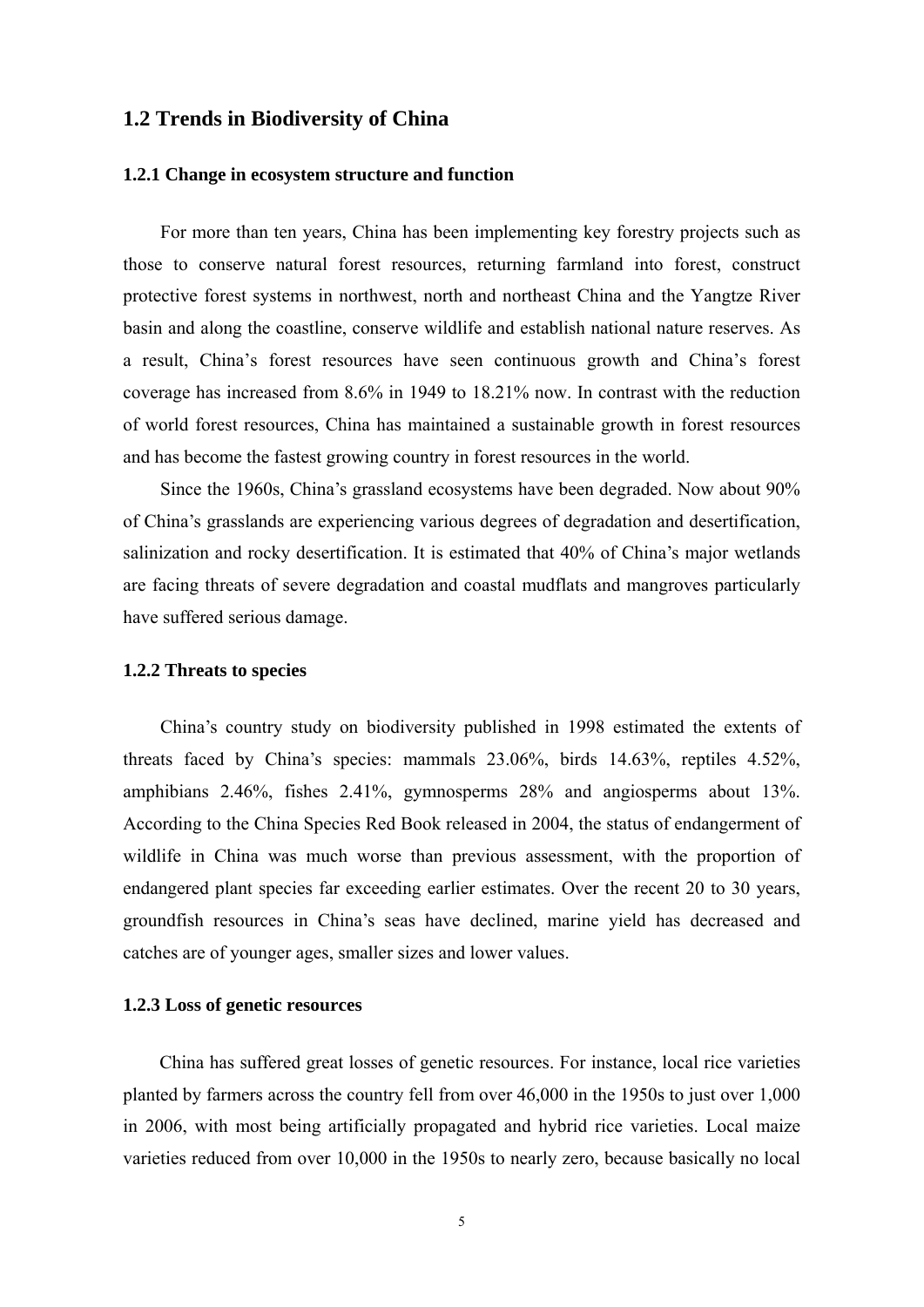<span id="page-16-0"></span>varieties are used for production now. Besides, the distribution of wild relative species of crops keeps decreasing and  $60~\text{--}70\%$  of the regions where wild rice used to grow have now disappeared or greatly shrunken.

#### **1.3 Analysis of Causes of Biodiversity Loss**

#### **1.3.1 Direct causes of biodiversity loss**

#### 1. Industrialization and urbanization

China is speeding up its industrialization and urbanization process which has imposed tremendous pressure on biodiversity. Excessive reclamation, exploitation and overgrazing deprived many wild animals and plants of their habitats. Massive water conservancy projects and sluice and dam constructions blocked lakes and waters as well as the migrating channels of and communication between fish populations. Railway and highway constructions destroyed the habitats of wildlife, causing immediate threats to population multiplication. Discharging of large amounts of industrial and municipal wastes and extensive application of pesticides and fertilizers destroyed biological species and their habitats, resulting in the extinction or reduction in the population of many species.

#### 2. Irrational utilization of resources

One of the major causes of biodiversity loss is excessive and even rampant use of wildlife resources. Although recently the area of China's forest plantation or secondary forest increased sharply, historical excessive exploitations of forest resources have consumed vast areas of wildlife habitats. In the fishery sector, the still quite serious overfishing has resulted in dramatic reduction in fish resources and fast miniaturization of superior fingerlings.

3. Lack of varieties in cultivated and artificially propagated species

With the development and wide application of new varieties, only a few varieties of cultivated crops are currently used. The promotion of mono variety planting has been upgraded, while many traditional varieties with important genetic resources are discarded, and some disappeared forever. Pure forest plantations with single tree species keep expanding, which has led to the loss of native tree species and biodiversity and the increasingly serious pest and disease issues.

4. Invasion of alien species

Diverse climates and ecosystems in China make it fairly easy for alien species to find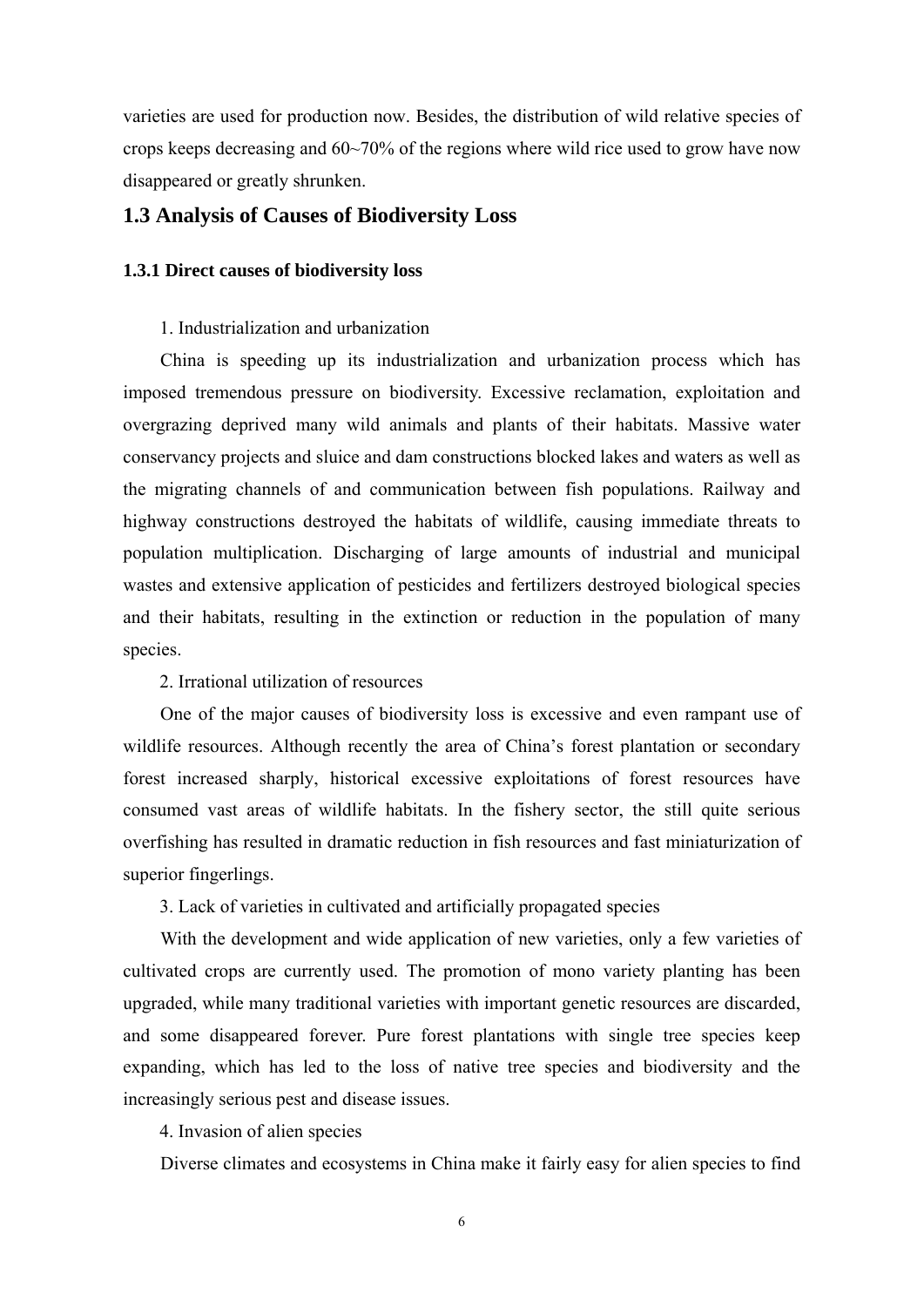<span id="page-17-0"></span>suitable ecological environment. More than half of the 100 of the World's Worst Invasive Alien Species listed by the International Union for the Conservation of Nature (IUCN) have entered China. Currently more than 400 invasive alien species are recorded in China and each year they cause 119.876 billion yuan of economic and environmental losses.

#### 5. Climate change

According to the prediction by the Intergovernmental Panel on Climate Change (IPCC), the average global temperature will rise by 1.1°C to 6.4°C by the end of the 21st century. There is increasing evidence that temperature rise, changes in precipitation patterns and other extreme weathers have already influenced ecosystems and biodiversity. According to the results of the Millennium Ecosystem Assessment (MA) released by the United Nations, climate change is now one of the major factors threatening biodiversity and will continue to become an important driver to biodiversity change in the next several decades.

#### **1.3.2 Constraints on biodiversity conservation in China**

Constraints on biodiversity conservation in China include the following aspects: (1) people are still unfamiliar with the concept of biodiversity and not fully aware of its importance; (2) related legislation needs improvement; (3) interdepartmental coordination mechanism needs to be strengthened; (4) scientific research basis is weak; (5) fund is inadequate.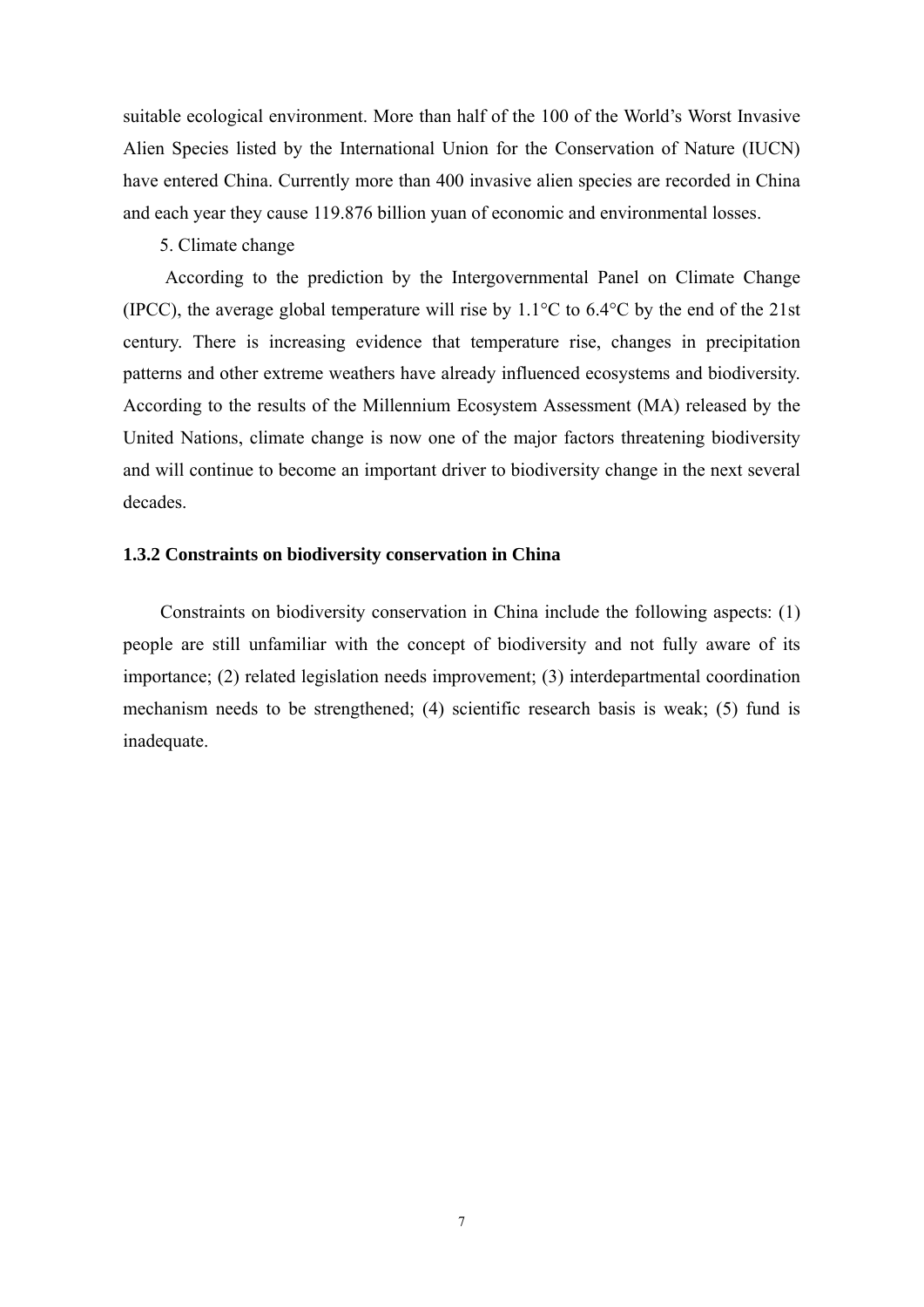## <span id="page-18-0"></span>**Chapter II Current Status of Implementation of National Biodiversity Strategies and Action Plans**

#### **2.1 Overview of Biodiversity-Related Strategies and Action Plans**

#### **2.1.1 Strategies**

— National Sustainable Development Strategy. Over the past 30 years, China has maintained fast economic growth at an annual rate of about 9%. However, low level of efficiency in utilizing natural resources has imposed great pressure on natural resources and the environment, which have in turn further restrained the sustainability of China's economic and social development. To promote harmonious economic, social and environmental development, the Chinese government has formulated and implemented a national sustainable development strategy which aims at building sustainable development capacities, using rationally national land and natural resources and improving ecological and environmental quality.

— Scientific Development Concept. Building on the successful experience of over 30 years of reform, opening up and modernization, and drawing upon the experiences and lessons of other countries during their development, China has put forward the Scientific Development Concept, a "people-oriented, coordinated, balanced and sustainable approaches for development". The basic requirements of the Concept are to achieve comprehensive, balanced and sustainable development, namely to enhance civilization by boosting productivity, improving people's life and protecting the environment, and to build a resource-efficient and environment-friendly society. Under the guidance of the Scientific Development Concept, China has set the 2020 target of promoting a conservation culture, which is to basically form an energy- and resource-efficient and environment-friendly structure of industries, pattern of growth and mode of consumption, to develop a large-scale circular economy and considerably increase the proportion of renewable energy sources in total energy consumption, to control effectively the discharge of major pollutants, to improve the ecological and environmental quality significantly and to firmly establish awareness of conservation in the whole society. The Scientific Development Concept has very important strategic and directive significance to the conservation and sustainable use of biodiversity in China.

China also formulated related sectoral development strategies. For instance, the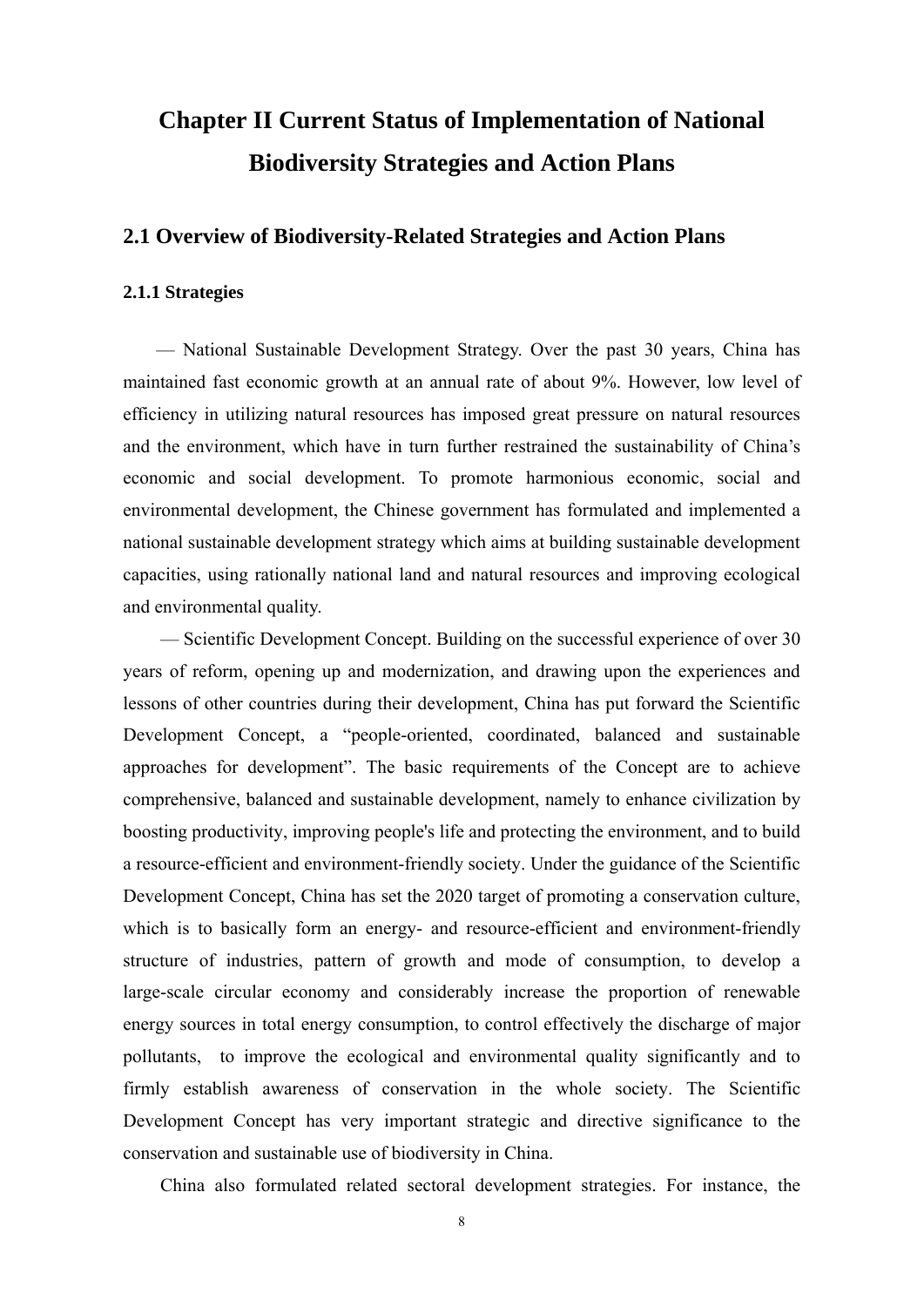<span id="page-19-0"></span>Strategy for Sustainable Forestry Development in China developed by the State Forestry Administration (SFA) in 2005 sets China's overall forestry goal for the first half of the new century, namely "to promote the sustainable development of forestry based on ecological conservation; to establish a national eco-safety system centered on forest vegetation; and to build an ecologically friendly society with beautiful landscapes".

#### **2.1.2 Plans and Programs**

China has promulgated and implemented a number of plans and programs related to biodiversity conservation. Relevant departments have also developed special conservation action plans to integrate biodiversity conservation into national action plans.

1. National plans and programs

 — The 11th Five-Year Plan for National Economic and Social Development. Adopted by the National People's Congress (NPC) in March 2006, the 11th Five-Year Plan contains the main targets for China's economic and social development from 2006 to 2010. Specific targets related to natural resources and the environment include reducing energy consumption per unit of GDP by about 20%, reducing water consumption per industrial added value by 30%, increasing the effective utilization coefficient of agricultural irrigation water to 0.5, increasing the comprehensive utilization rate of solid industrial waste to 60%, basically controlling the tendency of ecological and environmental degradation, reducing the total discharge of major pollutants by 10%, increasing forest coverage to 20% and achieving substantial progress in greenhouse gas emission control. The 11th Five-Year Plan proposes a number of strategic tasks, including building a resource-efficient and environment-friendly society and effectively conserving biodiversity and biological resources.

— China Biodiversity Conservation Action Plan. Officially released by the State Council in June 1994, the Action Plan defines the overall target for China's biodiversity conservation as "taking effective measures as soon as possible to avoid further losses of biodiversity by reversing or reducing the current rate of loss of biodiversity". The overall goal includes the following 7 concrete objectives: (1) intensifying basic research on China's biodiversity; (2) improving the national network of nature reserves and other protected areas; (3) protecting wild species of particular importance to biodiversity; (4) conserving the genetic resources of crops and livestock; (5) strengthening *in-situ* conservation outside nature reserves; (6) establishing a national network of biodiversity information and monitoring ; (7) coordinating biodiversity conservation and sustainable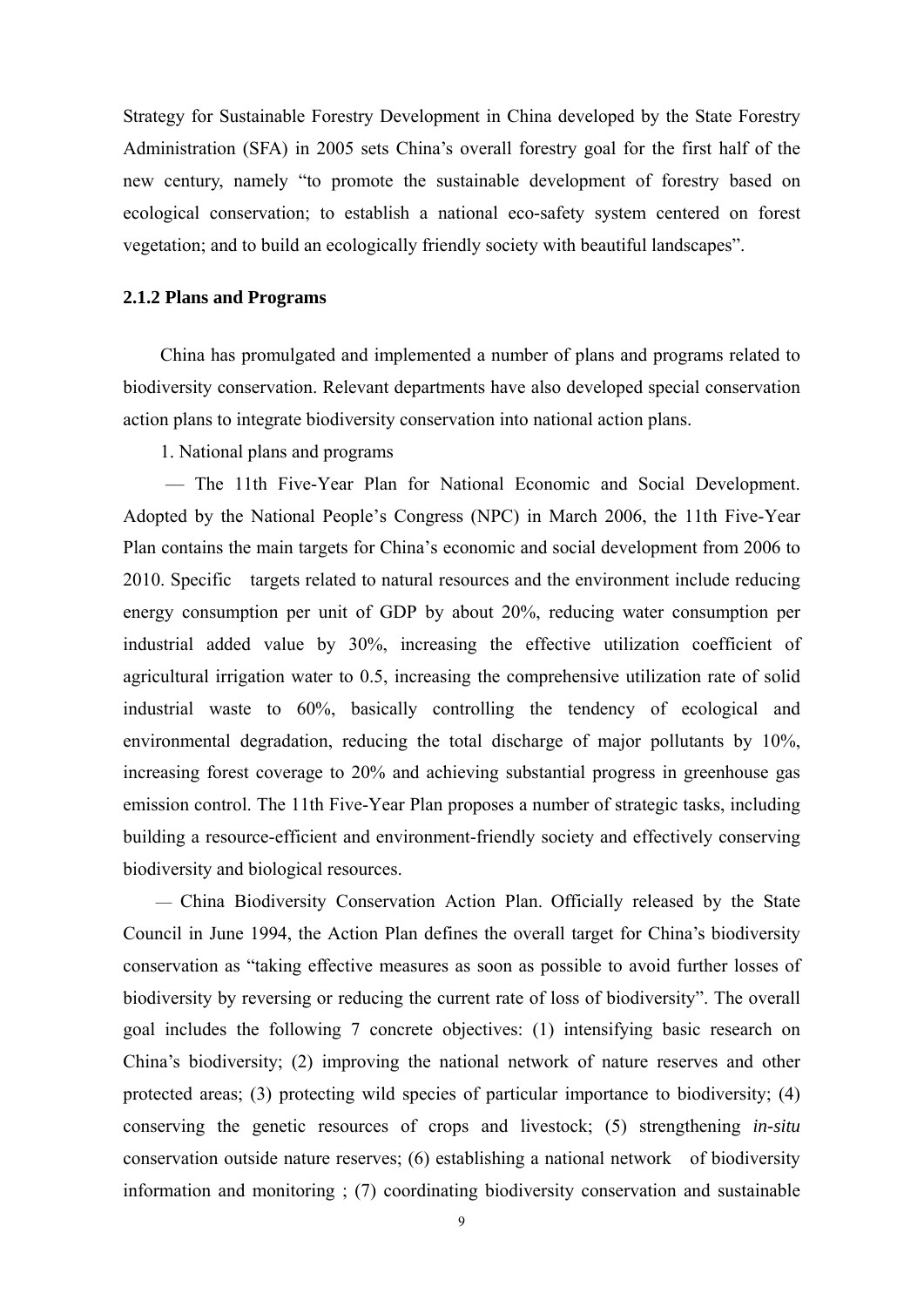development. Under these objectives, 26 actions and 18 key projects have been identified.

— China's Agenda 21. Adopted by the State Council in March 1994, the Agenda identified the following objectives concerning biodiversity conservation: (a) establishing and improving a national network of nature reserves; (b) conserving habitats and species outside nature reserves; (c) intensifying biodiversity cataloguing and other scientific research efforts; (d) strengthening *ex-situ* conservation of rare and endangered animals and plants; (e) achieving the balance between biodiversity conservation and sustainable use of biological resources and establishing sustainable use patterns.

— National Program for Nature Reserves (1996-2010). This Program sets the targets that, by 2010, the total number of nature reserves will reach about 1,200 (including 160~170 national nature reserves), and the area of nature reserves will occupy 10% of China's land area; a complete legislation system for nature reserves will be established; about 90% of nature reserves will have effective management bodies and adequate personnel, and over 70% of nature reserves will be equipped with advanced conservation and management facilities.

— National Ecological Environment Plan. Promulgated by the State Council in November 1998, the Plan sets the overall target to devote the next 50 years to strengthening conservation of existing natural forests and wildlife resources, carrying out afforestation projects and grass-growing activities vigorously, controlling soil and water loss, preventing and controlling desertification, developing ecological farming and curbing the degradation of ecological environment. The short-term target of the Plan is to bring under control water and soil loss caused by human beings and to strive to curb further desertification by 2010.

— National Ecological Environment Protection Plan. Promulgated by the State Council in 2000, the Plan aims to basically control ecological environment deterioration by 2010, and by 2030, to control completely ecological environment deterioration and effectively conserve the ecological environment of areas with important ecological functions, areas with abundant species and major areas for resource exploitation, and by 2050, to strive to generally improve the ecological environment across the country and create beautiful landscapes in most part of the country .

— National Program for Conservation and Use of Biological Resources. Released upon the approval of the State Council in 2007, this Program sets the targets to effectively check the current dramatic decline of biological resources by 2010, basically control the loss and drain of biological resources by 2015 and effectively conserve biological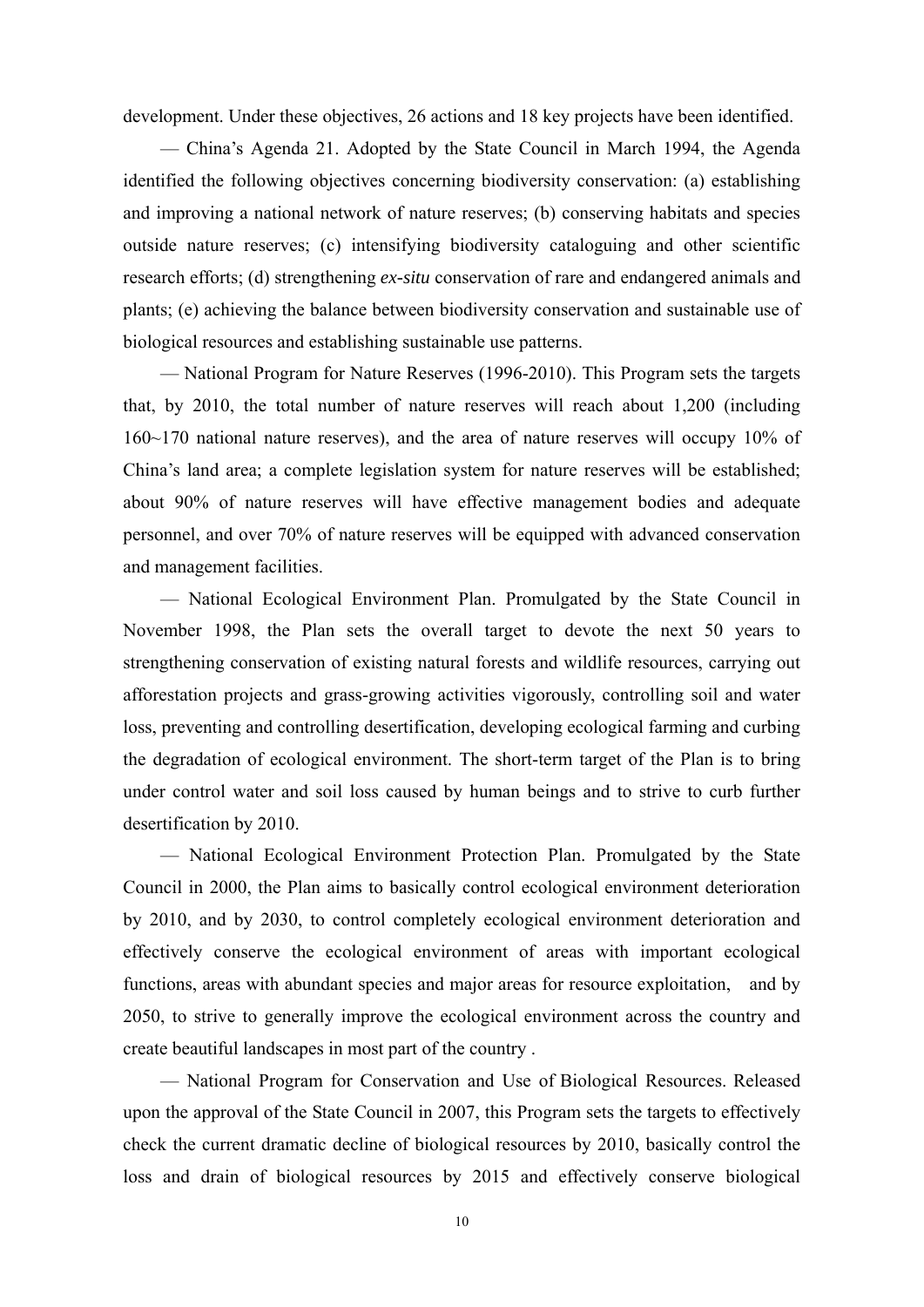resources by 2020. The Program has also identified short-, medium- and long-term tasks in 12 major fields as well as 10 priority actions and 55 priority projects during the 11th five-year planning period.

— National 11th Five-Year Plan for Environmental Protection. Promulgated by the State Council in November 2007, this Plan provides that by 2010, the emissions of sulfur dioxide and chemical oxygen demand shall be brought under control, the quality of environment in major regions and cities shall be improved, the deterioration of ecological environment shall be basically controlled and nuclear and radiation safety shall be guaranteed.

— National Master Plan for Land Use (1997-2010). Issued by the State Council in 1999, this Plan defines the overall target of national land use as maintaining the dynamic balance of total farmland while ensuring the conservation of biological environment, shifting from extensive land use to intensive land use, noticeably improving land use structure and layout, and significantly increasing the yield per unit of land area and the comprehensive utilization rate of land. By 2010, land ecological environment will improve markedly, land degradation be brought under control and initial successes be accomplished in land management.

- National Ecological Functional Zoning Plan. Jointly issued by the MEP and the Chinese Academy of Sciences (CAS) in July 2008, this Zoning Plan analyzes major ecological issues of key ecological functional regions and provides guidance for regional ecological conservation, ecological construction, sectoral development layout, resources utilization and economic and social development.

2. Forest biodiversity conservation plans

China has developed the China Forestry Action Plan for Biodiversity Conservation (1992), the Forestry Action Plan for China's Agenda 21 (1995), the Plan for Natural Forest Resources Conservation Project (2000-2010), and other related plans and programs.

**—** Plan for Natural Forest Resources Conservation Project. Implemented from October 24 of 2000 upon approval of the State Council, the Plan covers the period from 2000 to 2010 and addresses three major issues: ceasing all deforestation activities in the upper reaches of the Yangtze River and the upper and middle reaches of the Yellow River; significantly reducing the timber output of northeast China, Inner Mongolia and other major state-owned forest regions; conserving natural forest resources in other regions.

— National Plan for Wildlife Conservation and Nature Reserve Construction. The Plan puts forward that, by 2010, China will have 1,800 nature reserves, and the total area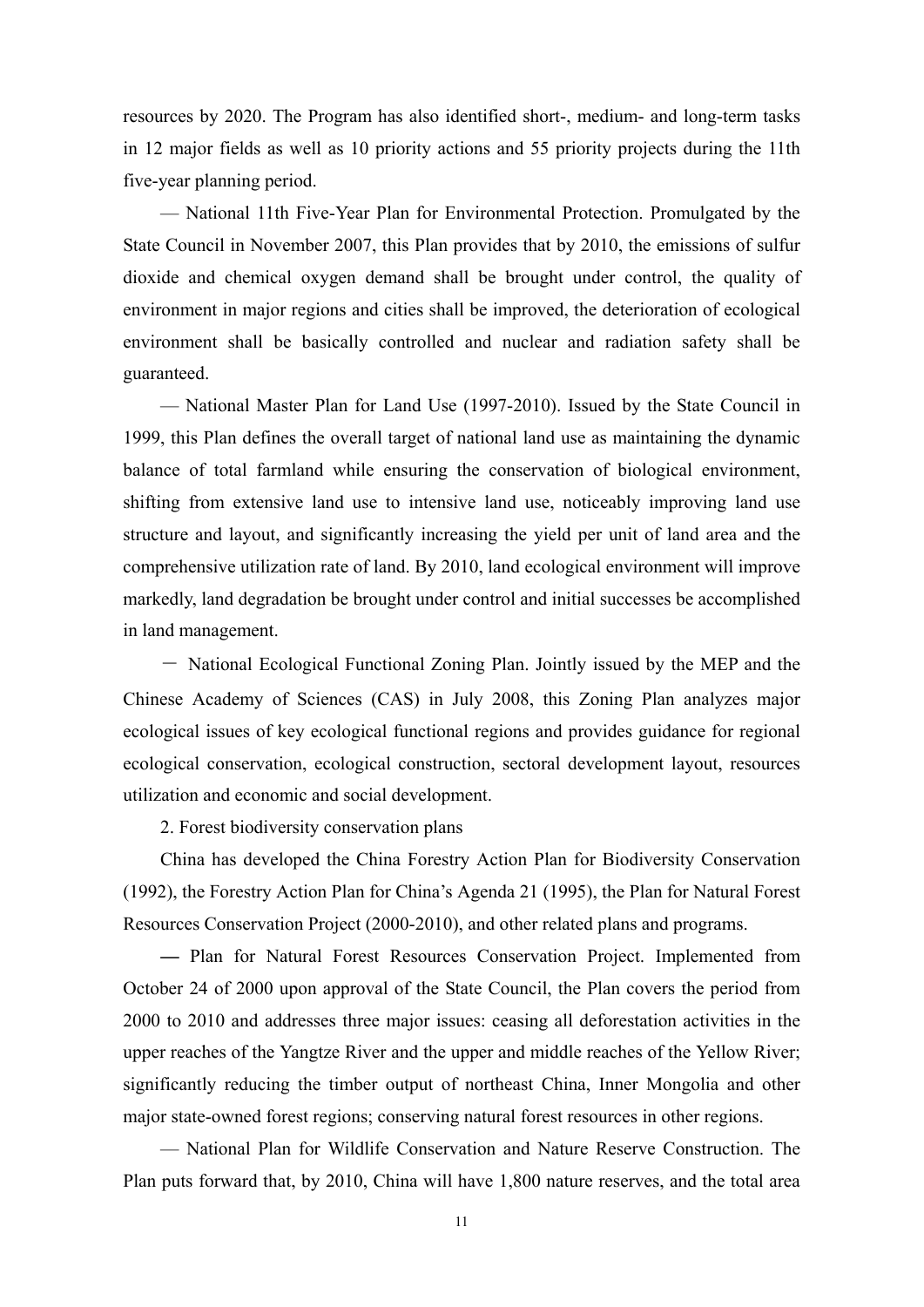of nature reserves will take up 16.14% of China's land area; and by 2030, there will be 2,000 nature reserves in China, with the total area taking up 16.8% of China's land area, and populations of 60% of the wildlife under special state protection will be restored and increased; and by 2050, the number of nature reserves will reach 2,500, and their area will account for 18% of the national land area, populations of 85% of the wildlife under special state protection will be restored and increased, and the priorities for rescue, population restoration and maintenance will include 15 species such as giant panda, tiger, Tibetan antelope and *Procapra przewalskii*.

**—** National Plan for Establishment of Forest Nature Reserves. Issued by the SFA in July 2006, the Plan specifies that, by 2030, the area of forest nature reserves in China will take up about 15% of the national land area, all species under special state protection and typical ecosystems will be conserved effectively and 85% of species resources under special state protection will be restored and increased.

**—** National Project Plan for Establishing Coastal Protective Forest System. Implemented in 2007 upon approval of the National Development and Reform Commission (NDRC), the Plan covers the period from 2006 to 2015 and proposes to construct basic coastal shelterbelts and protective forests, preserve and restore mangroves and wetlands, maintain the ecological safety of national land and conserve biodiversity along the coastline.

— Decision of the Central Committee of the Communist Party of China and the State Council on Speeding up Forestry Development. The Decision lays down the targets that by 2010, China's forest coverage will reach over 19% and the general tendency of ecological deterioration will be basically controlled; by 2020, forest coverage will rise to over 23%, ecological issues of major regions will be basically addressed and ecological condition across the country will be substantially improved; by 2050, forest coverage will increase to and be kept at more than 26%, the country will be basically covered with beautiful landscapes and ecological conditions go into a sound cycle.

3. Agricultural biodiversity conservation plans

China has formulated the Action Plan for Agricultural Biodiversity Conservation (1993).

— Plan for the Construction of Seven Major Agricultural Systems. As one of the major contents of the Plan, the program for agricultural resources and ecological environment protection system sets the following targets: by 2010, a number of areas for wild plants *in-situ* conservation and grassland and forestry nature reserves will be

12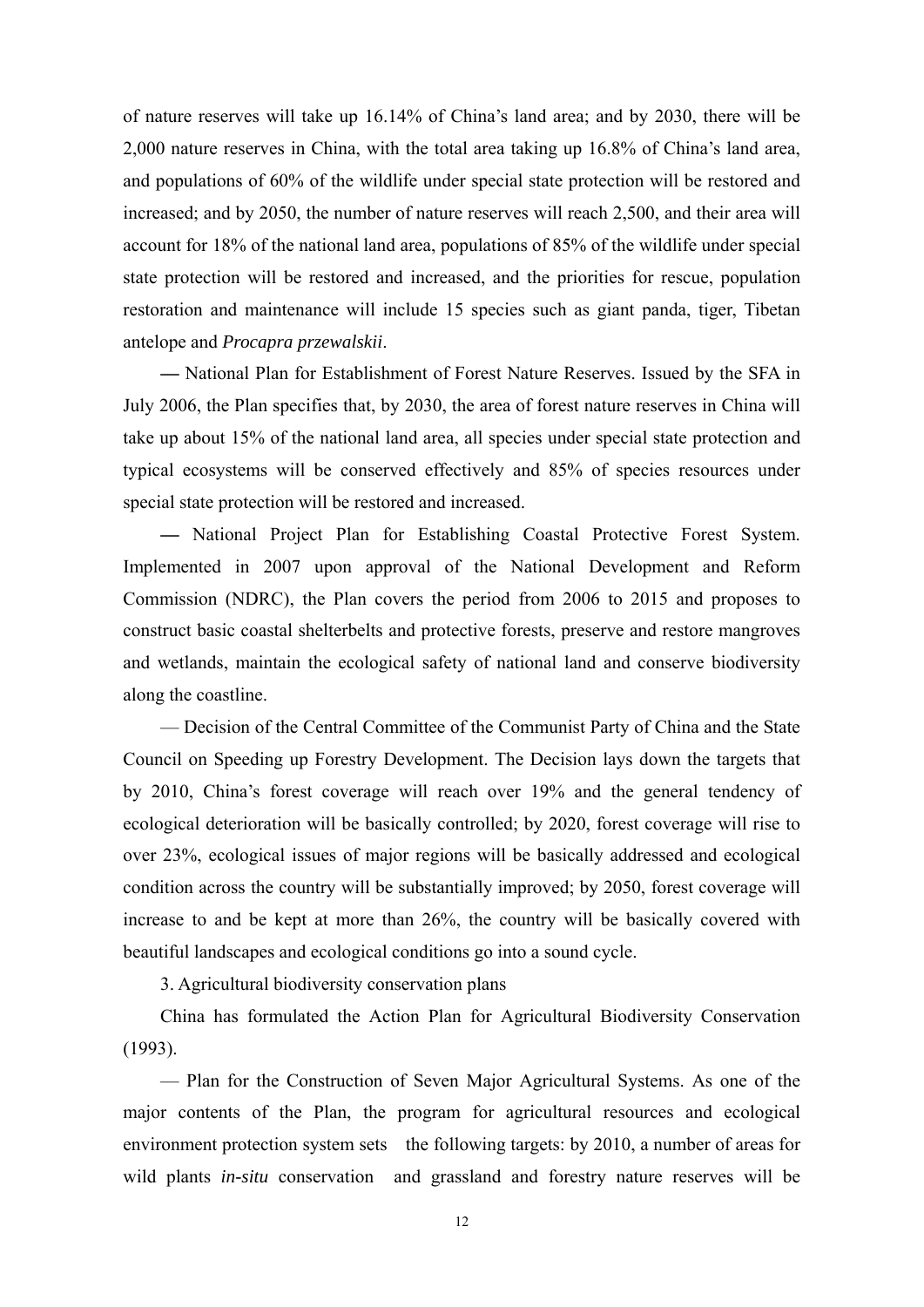established, agricultural wild plant resources, natural grasslands, rare and endangered aquatic wildlife and endemic fish resources will be effectively conserved; 0.8 million ha of agricultural non-point sources of pollution will be comprehensively treated, 1.2 million ha of conservation tillage will be completed and the quality of agricultural ecological environment will be improved noticeably.

— Plan for Conservation and Development of New Agricultural Plant Varieties. Issued by the Ministry of Agriculture (MOA) at the beginning of 2007, the Plan contains the following targets: by 2010, legislation and policies related to the conservation of new plant varieties will be further improved, construction of the technological supporting system for new agricultural plant varieties will be strengthened, the level and efficiency of law enforcement concerning variety rights will be greatly increased and the ability to participate in variety rights related international affairs will be further improved.

4. Wetland biodiversity conservation plans

— China Wetland Conservation Action Plan. Developed by the SFA together with 16 other departments and bodies in 2000, the Plan boasts the overall target to strengthen the conservation of wetlands and wetland biodiversity, to maintain and fully exert the functions and benefits of wetland ecosystems and to ensure the sustainable use of wetland resources. The Plan identifies 11 priority areas and 39 priority projects.

— National Project Plan for Wetlands Conservation (2002-2030). Promulgated by the State Council in October 2004, the Plan sets the target that by 2030, 713 wetland reserves and 80 wetlands of international importance will be established, effectively conserving over 90% of natural wetlands of the country.

- The Action Plan for China Aquatic Biological Resources Conservation. In accordance with the Plan, by 2010, the deterioration of water ecological environment and the decline of fishery resources will be slowed down to a certain extent, the composition of resource communities will be improved and fishery productivity and economic benefits will be increased.

5. Marine and coastal biodiversity conservation plans

China has formulated the Action Plan for Marine Biodiversity Conservation (1992), China's Ocean Agenda 21 (1996) and the National Program for Marine Nature Reserves (1996-2010).

- Bohai Blue Sea Action Plan. Adopted by the State Council in October 2001, the Action Plan proposes to effectively control the total discharge of nitrogen, phosphor, oil and other pollutants into Bohai Sea, improve the quality of offshore waters to meet the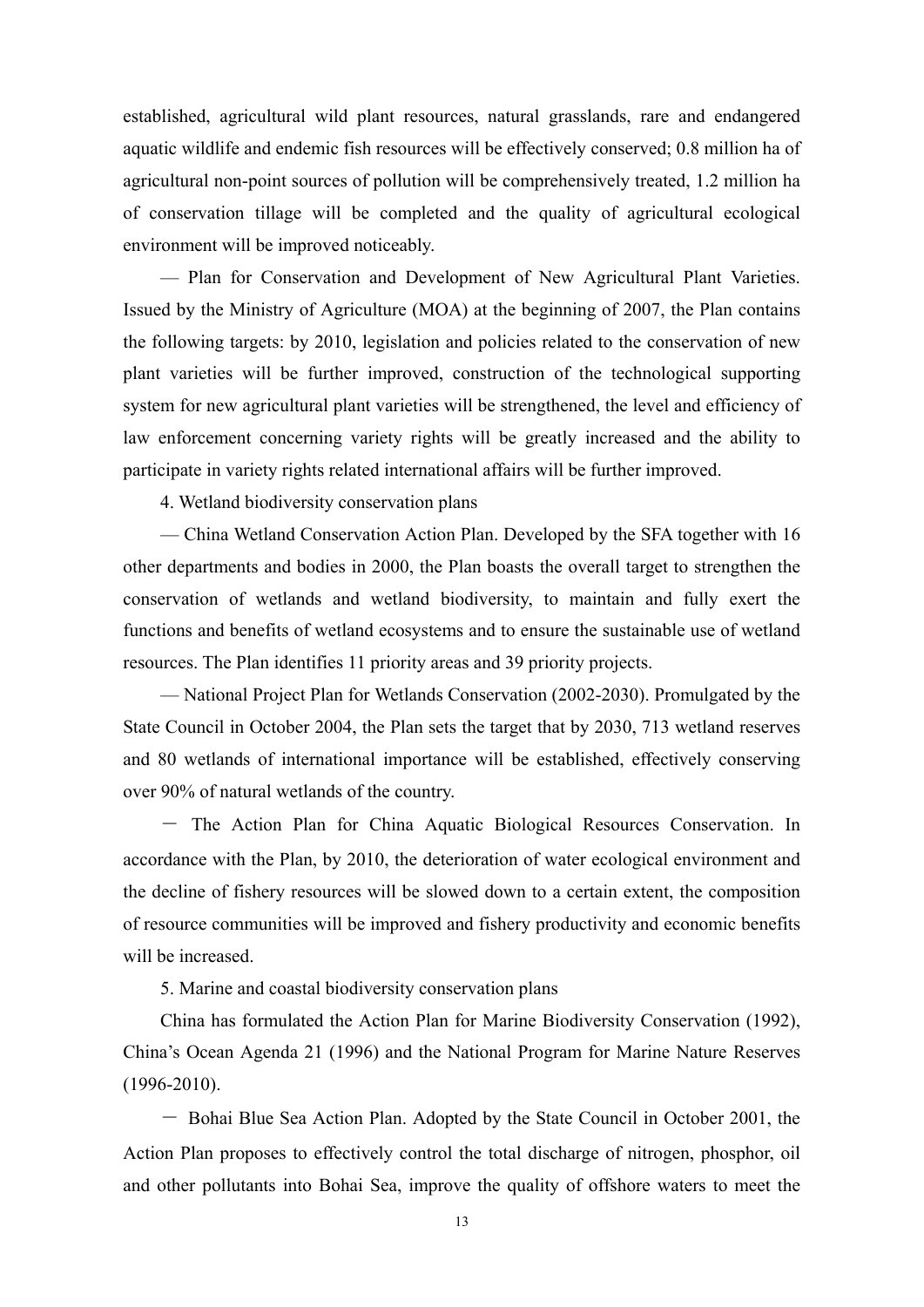objectives of environmental functional zoning plans, restore sound ecosystems and improve the service functions of marine ecosystems by 2015.

- Regulation on Biological Resources Conservation of Bohai Sea. The requirements of the Regulation include improving and restoring the ecological status of Bohai Sea, controlling fishing intensity, replenishing and conserving the biological resources of Bohai Sea, developing ecologically friendly fishery and promoting the sustainable development of fishery resources of Bohai Sea.

- National Marine Functional Zoning Plan. Adopted by the State Council and issued by the State Oceanic Administration (SOA) in 2002, the Zoning Plan divides marine areas under the jurisdiction of China into 10 main marine functional zones, defines the major functions of 30 key regions in the four major sea areas of Bohai Sea, Yellow Sea, China East Sea and China South Sea and identifies the priorities for conservation and use and management requirements for each marine functional zone.

- National Program for Marine Development. Adopted by the State Council in 2008, the Program includes requirements on strengthening marine environment improvement and land-based pollution control, accelerating the implementation of total pollutant discharge control system which takes into account the marine environmental capacity, and curbing the pollution discharging and ecological damages of offshore waters.

The National Project Plan for Wetlands Conservation (2003-2030) and the Action Plan for China Aquatic Biological Resources Conservation also cover the conservation and use of coastal wetlands.

6. Grassland and desert biodiversity conservation plans

In accordance with the National Ecological Environment Plan, the MOA developed the National Grassland Ecological Environment Plan, the Plan for Natural Grassland Recovery in West China and the National Plan for Returning Farmland to Grassland.

- National Master Plan for Grassland Conservation, Construction and Utilization. Issued upon the approval of the State Council in April 2007, the Plan sets the overall target to basically control grassland degradation nationwide, to significantly improve the ecological environment of grasslands and to improve the agricultural and animal husbandry structure and economic structure of grassland regions by 2020.

- National Plan for Desertification Prevention and Control (2005-2010). Issued in February 2005, the Plan proposes to control 13 million  $hm^2$  of deserts and fence and conserve 3.72 million  $hm^2$  of deserts by 2010.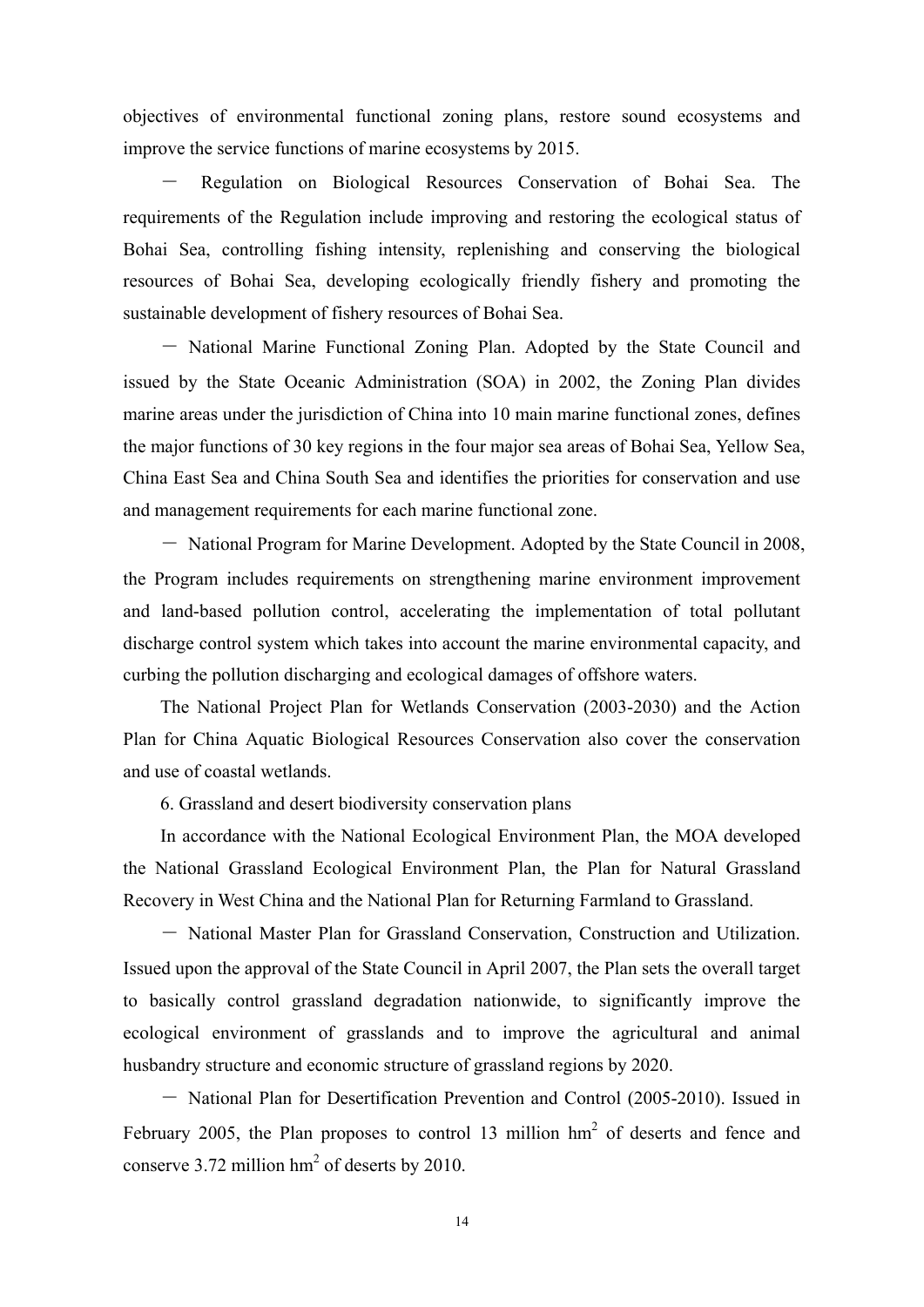#### 7. Plans in other fields

<span id="page-25-0"></span>— National Climate Change Programme. Promulgated by the State Council in 2007, the Programme boasts an overall target to reduce greenhouse gas emissions and improve China's ability to adapt to climate change. Targets related to climate change adaption include the following: by 2010, about 90% of typical forest ecosystems and wildlife under special state protection will be well conserved, the area of nature reserves will account for about 16% of the national land area, 22 million  $hm^2$  of deserts will be brought under control and mangrove regions will be restored on a full scale.

― Program for Poverty Alleviation and Development of China's Rural Areas (2001-2010). The Program sets the target to continue ensuring the provision of food and clothing for rural poor people, promote full-scale development of poverty-stricken areas and create conditions for achieving better life in those areas.

— National Intellectual Property Strategy. Issued by the State Council in June 2008, the strategy aims to improve the intellectual property regime, vigorously create favorable legal, market and cultural environments for intellectual property rights, largely improve the ability to create, utilize, protect and administer intellectual property rights and effectively protect and rationally utilize trade secrets, geographical indications, genetic resources, traditional knowledge as well as folklores.

— The 11th Five-Year Plan for Ethnic Minorities Affairs. Issued by the State Council in February 2007, the Plan aims to greatly improve public infrastructures and ecological environment for ethnic minorities and ethnic autonomous regions, constantly increase the self-development ability of ethnic minorities, develop industries with competitive advantages and unique economies, effectively alleviate poverty, markedly improve people's living standards and practically guarantee the legal rights and interests of ethnic minorities.

## **2.2 Integration of 2010 Target into National Biodiversity Strategies and Action Plans**

Based on the 2010 Biodiversity Target, the Chinese government has developed national biodiversity targets and integrated these targets into related strategies and action plans for implementation (see Table 2-1).

Table 2-1 Integration of 2010 Target in China's Biodiversity-Related Programs and Action Plans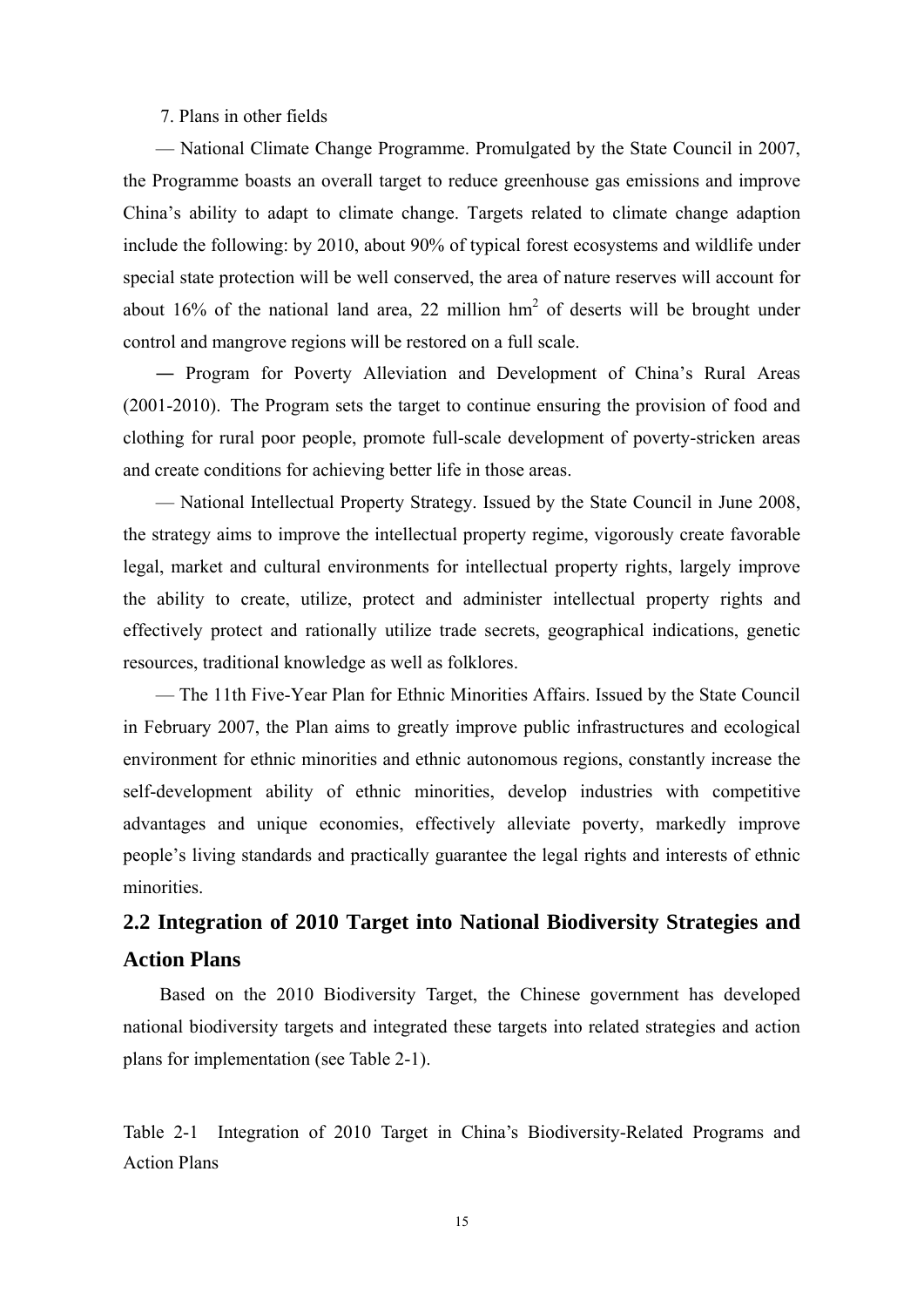| 2010 Target                                           | <b>Related Programs or Action Plans That Have</b>                                    |
|-------------------------------------------------------|--------------------------------------------------------------------------------------|
|                                                       | <b>Integrated the 2010 Target</b>                                                    |
|                                                       | Goal 1. Promote the conservation of the biological diversity of ecosystems, habitats |
| and biomes                                            |                                                                                      |
| Target 1.1: At least 10% of                           | China Biodiversity Conservation Action Plan;                                         |
| each of the world's ecological                        | National Program for Nature Reserve Development                                      |
| regions effectively conserved                         | $(1996 - 2010);$                                                                     |
|                                                       | National Plan for Wildlife Conservation and Nature                                   |
|                                                       | Reserve Construction.                                                                |
| Target 1.2: Areas of particular                       | China Biodiversity Conservation Action Plan;                                         |
| importance to biodiversity                            | National Ecological Environment Protection Plan;                                     |
| protected                                             | National Plan for Wildlife Conservation and Nature                                   |
|                                                       | <b>Reserve Construction;</b>                                                         |
|                                                       | National Project Plan for Wetlands Conservation                                      |
|                                                       | $(2002 - 2030)$ .                                                                    |
| Goal 2. Promote the conservation of species diversity |                                                                                      |
| Target 2.1: Restore, maintain,                        | China Biodiversity Conservation Action Plan;                                         |
| or reduce the decline of                              | National Program for Conservation and Use of                                         |
| populations of species of                             | <b>Biological Species Resources;</b>                                                 |
| selected taxonomic groups                             | National Plan for Wildlife Conservation and Nature                                   |
|                                                       | Reserve Construction;                                                                |
|                                                       | Action Plan for China Aquatic Biological Resources                                   |
|                                                       | Conservation.                                                                        |
| Target 2.2: Status of threatened                      | China Biodiversity Conservation Action Plan;                                         |
| species improved                                      | National Program for Conservation and Use of                                         |
|                                                       | <b>Biological Species Resources;</b>                                                 |
|                                                       | National Plan for Wildlife Conservation and Nature                                   |
|                                                       | Reserve Construction;                                                                |
|                                                       | Action Plan for China Aquatic Biological Resources                                   |
|                                                       | Conservation.                                                                        |
| Goal 3. Promote the conservation of genetic diversity |                                                                                      |
| Target 3.1: Genetic diversity                         | China Biodiversity Conservation Action Plan;                                         |
| of crops, livestock, and of                           | National Program for Conservation and Use of                                         |
| harvested species of trees, fish                      | <b>Biological Species Resources;</b>                                                 |
| and wildlife and other valuable                       | Plan for Conservation and Development of New Crop                                    |
| species conserved, and                                | Varieties.                                                                           |
| associated indigenous and local                       |                                                                                      |
| knowledge maintained                                  |                                                                                      |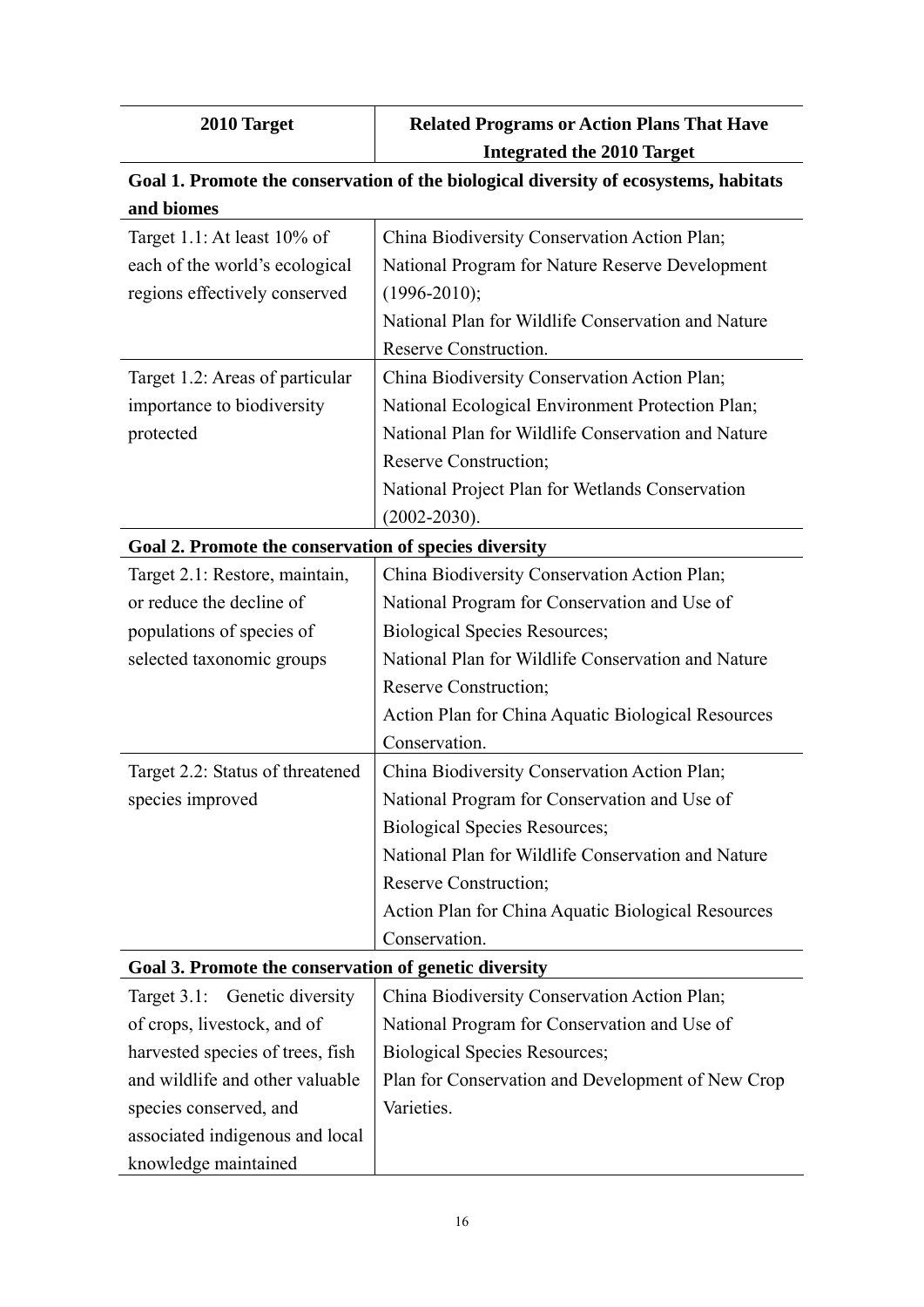| 2010 Target                                                               | <b>Related Programs or Action Plans That Have</b>  |  |
|---------------------------------------------------------------------------|----------------------------------------------------|--|
|                                                                           | <b>Integrated the 2010 Target</b>                  |  |
| Goal 4. Promote sustainable use and consumption                           |                                                    |  |
| Target 4.1: Biodiversity-based                                            | China Biodiversity Conservation Action Plan;       |  |
| products derived from sources                                             | National Ecological Environment Protection Plan;   |  |
| that are sustainably managed,                                             | Action Plan for China Aquatic Biological Resources |  |
| and production areas managed                                              | Conservation;                                      |  |
| consistent with the                                                       | National Master Plan for Grassland Conservation,   |  |
| conservation of biodiversity                                              | Construction and Utilization;                      |  |
|                                                                           | National Ecological Functional Zoning Plan.        |  |
| Target 4.2. Unsustainable                                                 | China Biodiversity Conservation Action Plan;       |  |
| consumption, of biological                                                | National Ecological Environment Protection Plan;   |  |
| resources, or that impacts upon                                           | Action Plan for China Aquatic Biological Resources |  |
| biodiversity, reduced                                                     | Conservation;                                      |  |
|                                                                           | National Program for Marine Development;           |  |
|                                                                           | National Master Plan for Grassland Conservation,   |  |
|                                                                           | Construction and Utilization.                      |  |
| Target 4.3: No species of wild                                            | National Ecological Environment Protection Plan.   |  |
| flora or fauna endangered by                                              |                                                    |  |
| international trade                                                       |                                                    |  |
| Goal 5. Pressures from habitat loss, land use change and degradation, and |                                                    |  |
| unsustainable water use, reduced                                          |                                                    |  |
| Target 5.1. Rate of loss and                                              | The 11th Five-Year Plan for National Economic and  |  |
| degradation of natural habitats                                           | Social Development;                                |  |
| decreased                                                                 | National Ecological Environment Plan;              |  |
|                                                                           | National Ecological Environment Protection Plan;   |  |

| Goal 6. Control threats from invasive alien species |  |  |  |  |  |  |  |
|-----------------------------------------------------|--|--|--|--|--|--|--|
|-----------------------------------------------------|--|--|--|--|--|--|--|

Control (2005-2010);

Construction and Utilization.

Conservation;

National Master Plan for Land Use (1997-2010); National Plan for Desertification Prevention and

Action Plan for China Aquatic Biological Resources

National Master Plan for Grassland Conservation,

National Program for Marine Development;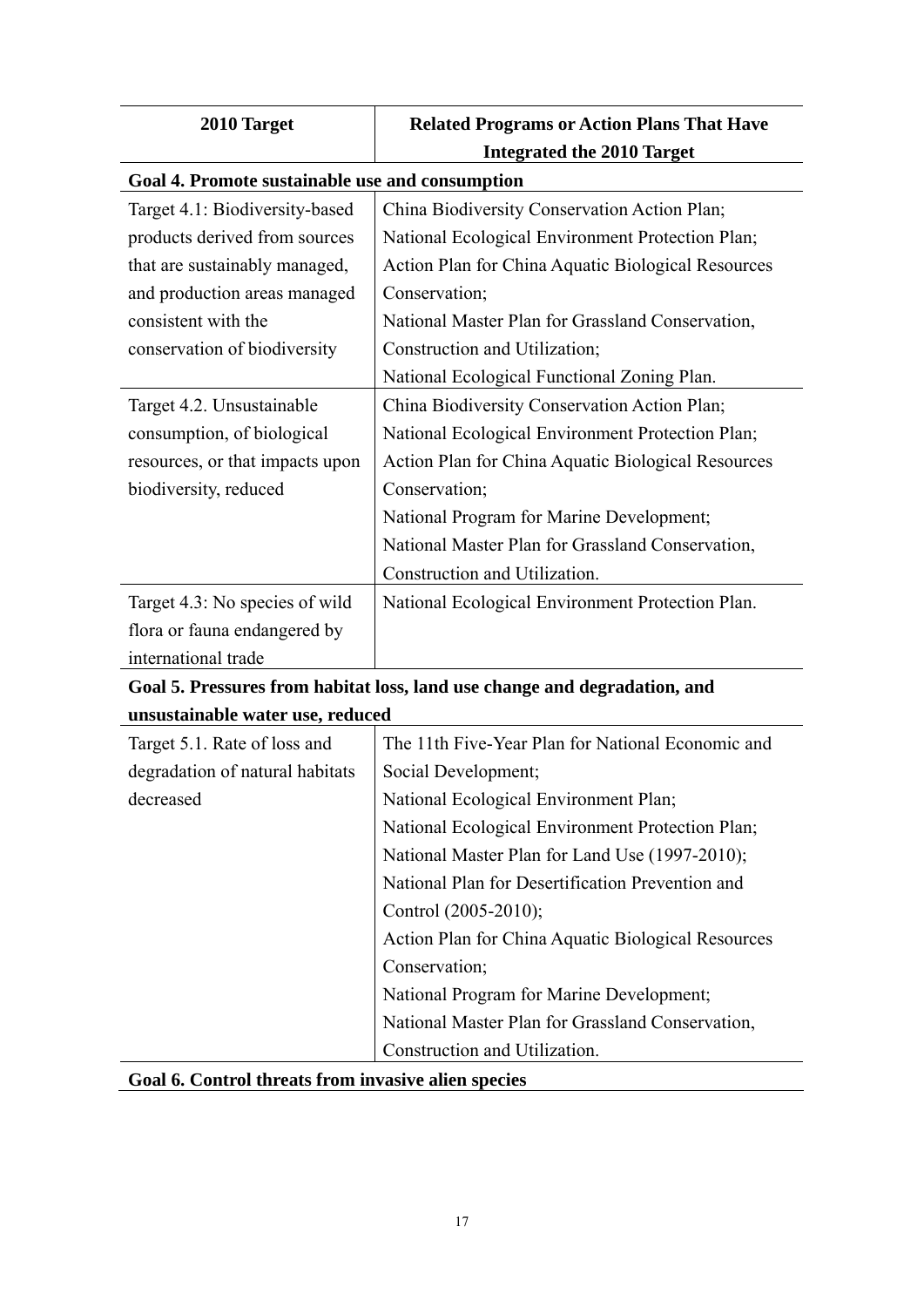| 2010 Target                      | <b>Related Programs or Action Plans That Have</b>                                 |
|----------------------------------|-----------------------------------------------------------------------------------|
|                                  | <b>Integrated the 2010 Target</b>                                                 |
| Target 6.1. Pathways for major   | National Ecological Environment Protection Plan;                                  |
| potential alien invasive species | National Program for Conservation and Use of                                      |
| controlled                       | <b>Biological Species Resources;</b>                                              |
|                                  | Action Plan for China Aquatic Biological Resources                                |
|                                  | Conservation.                                                                     |
| Target 6. 2. Management plans    | No specific regulations.                                                          |
| in place for major alien species |                                                                                   |
| that threaten ecosystems,        |                                                                                   |
| habitats or species              |                                                                                   |
|                                  | Goal 7. Address challenges to biodiversity from climate change, and pollution     |
| Target 7.1. Maintain and         | National Ecological Environment Protection Plan;                                  |
| enhance resilience of the        | National Plan for Wildlife Conservation and Nature                                |
| components of biodiversity to    | Reserve;                                                                          |
| adapt to climate change          | National Project Plan for Wetlands Conservation                                   |
|                                  | $(2002 - 2030);$                                                                  |
|                                  | National Master Plan for Grassland Conservation,                                  |
|                                  | Construction and Utilization;                                                     |
|                                  | National Plan for Desertification Prevention and                                  |
|                                  | Control (2005-2010);                                                              |
|                                  | National Climate Change Programme.                                                |
| Target 7.2. Reduce pollution     | The 11th Five-Year Plan for National Economic and                                 |
| and its impacts on biodiversity  | Social Development;                                                               |
|                                  | National Ecological Environment Protection Plan;                                  |
|                                  | National 11th Five-Year Plan for Environmental                                    |
|                                  | Protection;                                                                       |
|                                  | Action Plan for China Aquatic Biological Resources                                |
|                                  | Conservation;                                                                     |
|                                  | National Program for Marine Development.                                          |
|                                  | Goal 8. Maintain capacity of ecosystems to deliver goods and services and support |
| livelihoods                      |                                                                                   |

| Target 8.1. Capacity of     | National Ecological Environment Plan;              |
|-----------------------------|----------------------------------------------------|
| ecosystems to deliver goods | National Ecological Environment Protection Plan;   |
| and services maintained     | National Plan for Wildlife Conservation and Nature |
|                             | Reserve Establishment;                             |
|                             | National Project Plan for Wetlands Conservation    |
|                             | $(2002 - 2030);$                                   |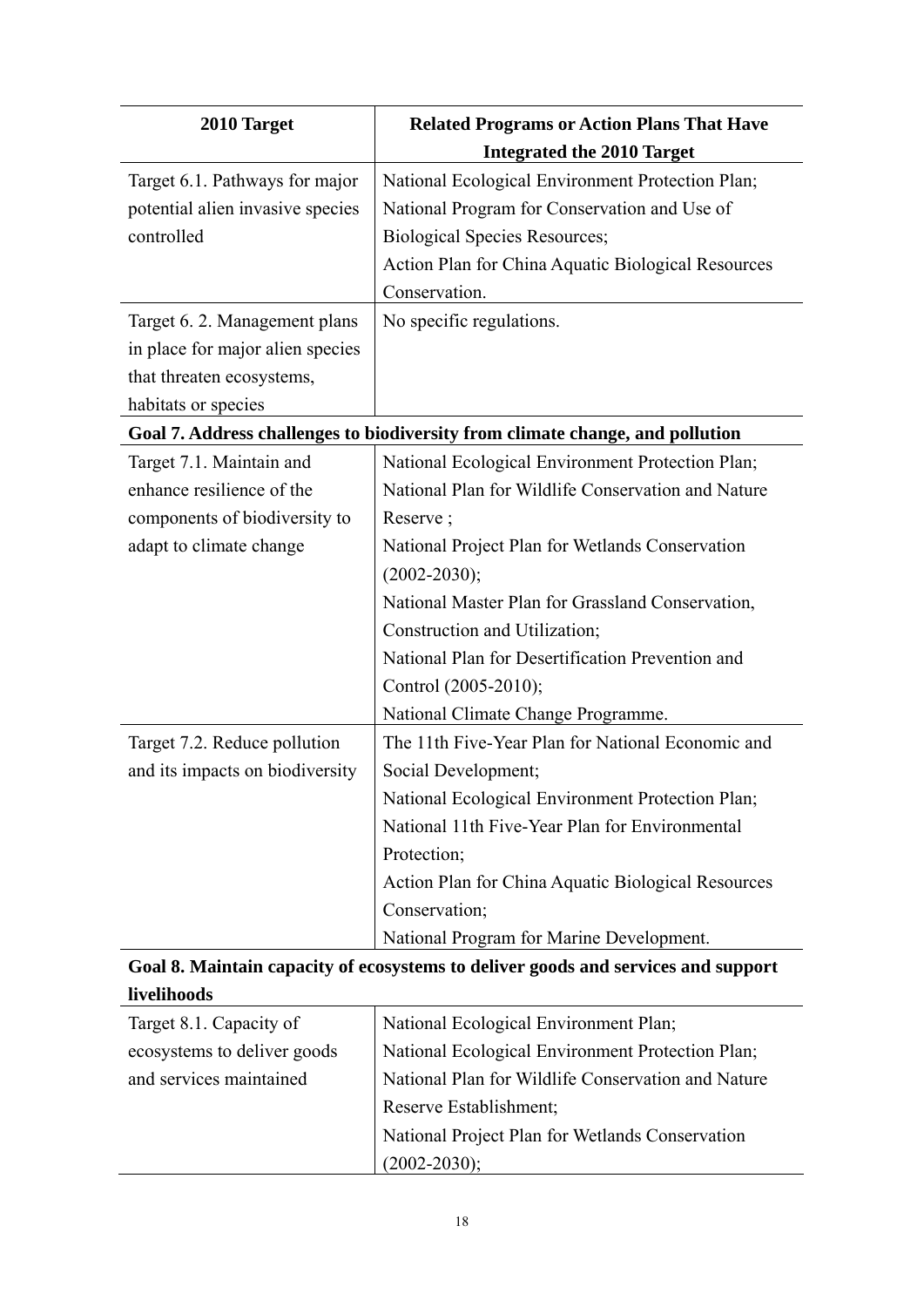| 2010 Target                       | <b>Related Programs or Action Plans That Have</b>                             |
|-----------------------------------|-------------------------------------------------------------------------------|
|                                   | <b>Integrated the 2010 Target</b>                                             |
|                                   | Action Plan for China Aquatic Biological Resources                            |
|                                   | Conservation;                                                                 |
|                                   | National Program for Marine Development;                                      |
|                                   | National Master Plan for Grassland Conservation,                              |
|                                   | Construction and Utilization;                                                 |
|                                   | National Plan for Desertification Prevention and                              |
|                                   | Control (2005-2010).                                                          |
| Target 8.2. Biological resources  | China Biodiversity Conservation Action Plan;                                  |
| that support sustainable          | National Ecological Environment Protection Plan;                              |
| livelihoods, local food security  | National Plan for Wildlife Conservation and Nature                            |
| and health care, especially of    | Reserve Establishment;                                                        |
| poor people maintained            | National Project Plan for Wetlands Conservation                               |
|                                   | $(2002 - 2030);$                                                              |
|                                   | Action Plan for China Aquatic Biological Resources                            |
|                                   | Conservation;                                                                 |
|                                   | National Master Plan for Grassland Conservation,                              |
|                                   | Construction and Utilization;                                                 |
|                                   | Plan for Natural Forest Resources Conservation                                |
|                                   | Project;                                                                      |
|                                   | National Plan for Desertification Prevention and                              |
|                                   | Control (2005-2010);                                                          |
|                                   | Program for Poverty Alleviation and Development of                            |
|                                   | China's Rural Areas (2001-2010).                                              |
|                                   | Goal 9. Maintain socio-cultural diversity of indigenous and local communities |
| Target 9.1. Protect traditional   | National Program for Conservation and Use of                                  |
| knowledge, innovations and        | <b>Biological Species Resources;</b>                                          |
| practices                         | National Intellectual Property Strategy.                                      |
| Target 9.2. Protect the rights of | National Program for Conservation and Use of                                  |
| indigenous and local              | <b>Biological Species Resources;</b>                                          |
| communities over their            | National Intellectual Property Strategy;                                      |
| traditional knowledge,            | The 11th Five-Year Plan for Ethnic Minorities Affairs.                        |
| innovations and practices,        |                                                                               |
| including their rights to         |                                                                               |
| benefit-sharing                   |                                                                               |

## **Goal 10. Ensure the fair and equitable sharing of benefits arising out of the use of genetic resources**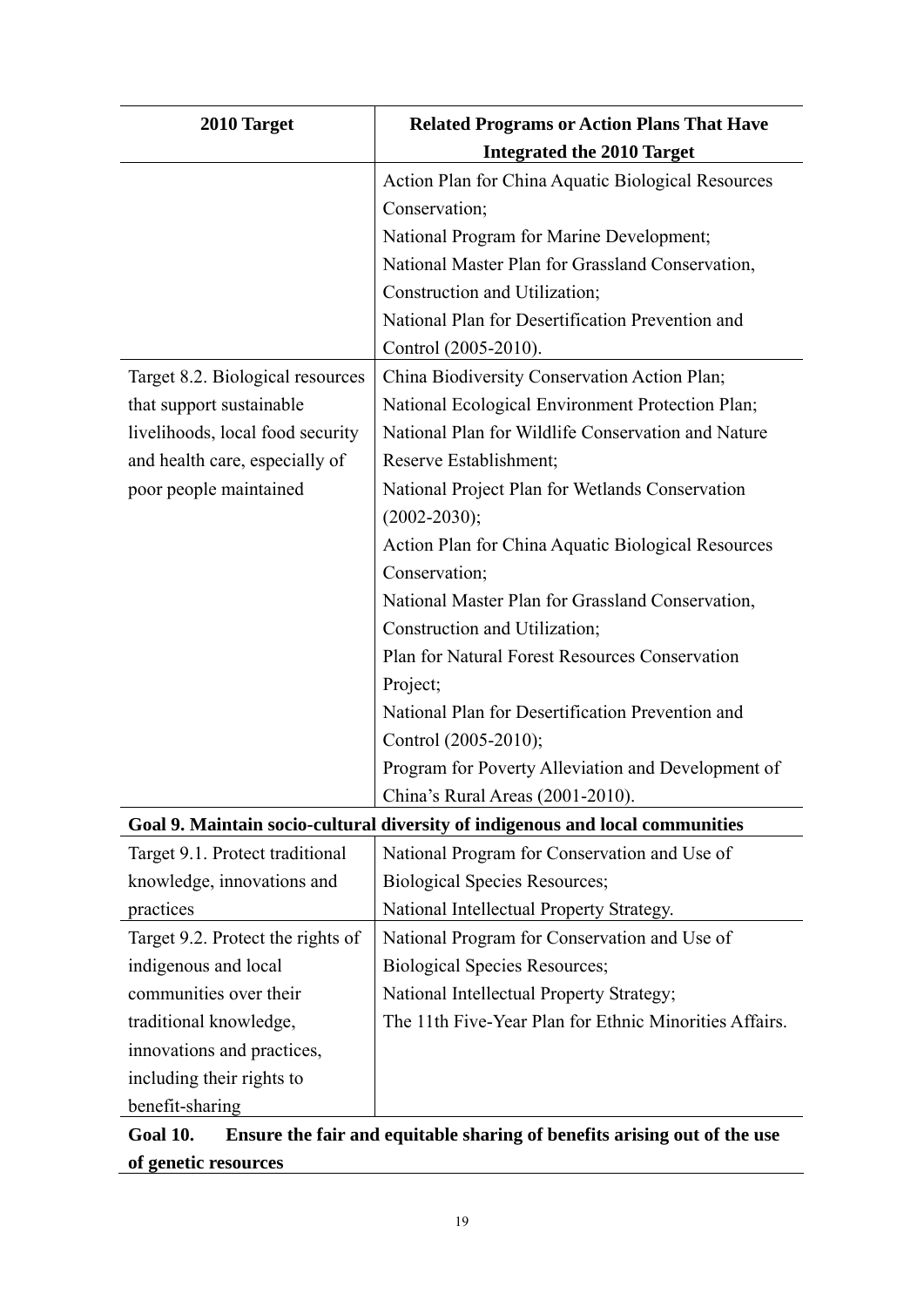<span id="page-30-0"></span>

| 2010 Target                                         | <b>Related Programs or Action Plans That Have</b>                         |
|-----------------------------------------------------|---------------------------------------------------------------------------|
|                                                     | <b>Integrated the 2010 Target</b>                                         |
| Target 10.1. All transfers of                       | National Program for Conservation and Use of                              |
| genetic resources are in line                       | <b>Biological Species Resources;</b>                                      |
| with the Convention on                              | National Intellectual Property Strategy.                                  |
| Biological Diversity, the                           |                                                                           |
| International Treaty on Plant                       |                                                                           |
| Genetic Resources for Food                          |                                                                           |
| and Agriculture and other                           |                                                                           |
| applicable agreements                               |                                                                           |
| Target 10.2. Benefits arising                       | National Program for Conservation and Use of                              |
| from the commercial and other                       | <b>Biological Species Resources;</b>                                      |
| utilization of genetic resources                    | National Intellectual Property Strategy.                                  |
| shared with the countries                           |                                                                           |
| providing such resources                            |                                                                           |
|                                                     | Goal 11 Parties have improved financial, human, scientific, technical and |
| technological capacity to implement the Convention. |                                                                           |
| Target 11.1 New and additional                      | N/A                                                                       |
| financial resources are                             |                                                                           |
| transferred to developing                           |                                                                           |
| country Parties, to allow for the                   |                                                                           |
| effective implementation of                         |                                                                           |
| their commitments under the                         |                                                                           |
| Convention, in accordance with                      |                                                                           |
| Article 20                                          |                                                                           |
| Target 11.2 Technology is                           | N/A                                                                       |
| transferred to developing                           |                                                                           |
| country Parties, to allow for the                   |                                                                           |
| effective implementation of                         |                                                                           |
| their commitments under the                         |                                                                           |
| Convention, in accordance with                      |                                                                           |
| its Article 20, paragraph 4                         |                                                                           |

## **2.3 Main Activities Undertaken to Implement National Biodiversity Strategies and Action Plans**

1. Improving legislation system

In recent years, the Chinese government has established a legal system for the conservation and sustainable use of biodiversity by formulating or amending over 50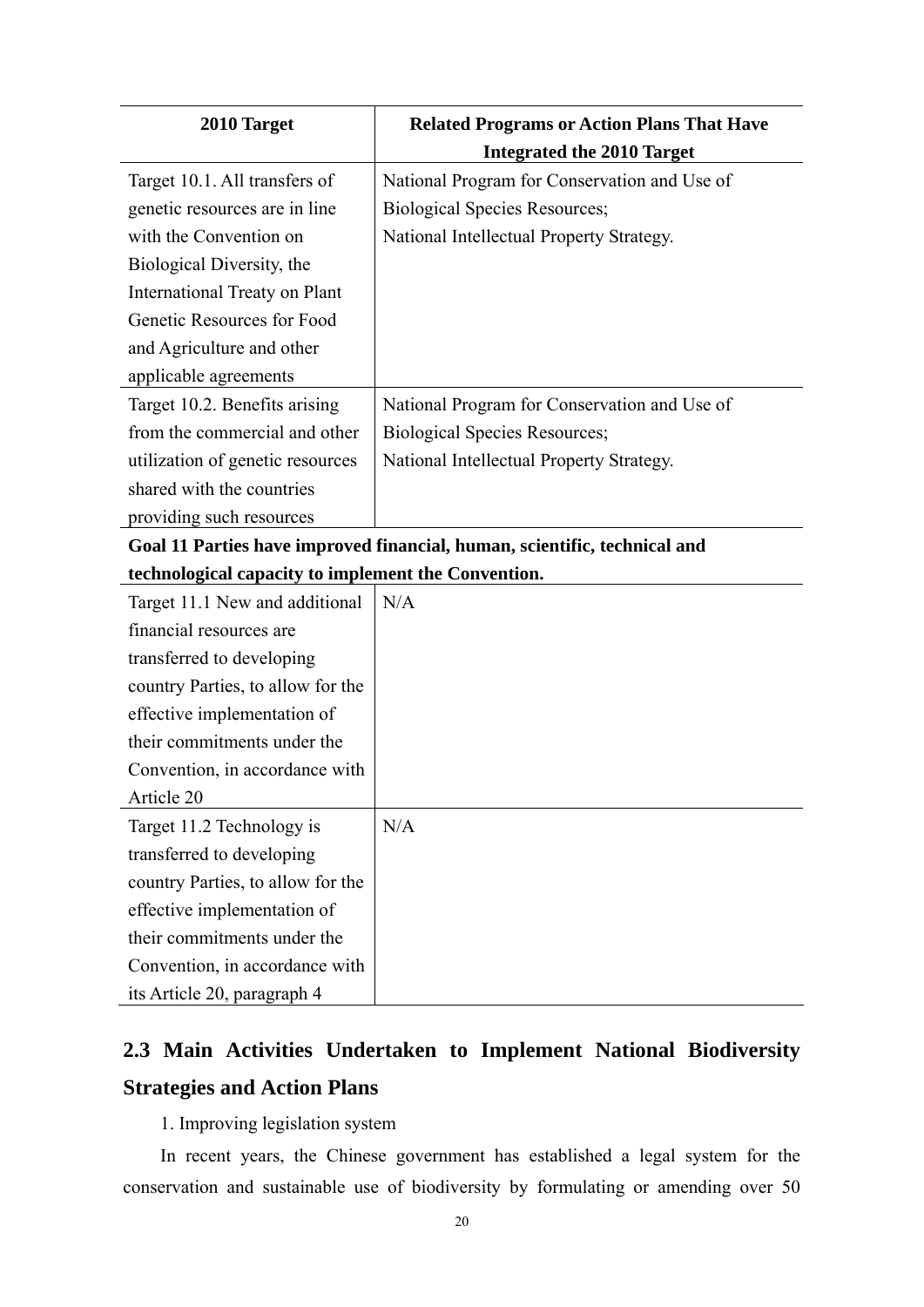biodiversity-related laws and regulations. Related laws include the Constitution (enacted in 1954, last amended in 2004), Criminal Law (enacted in 1979, last amended in 2006), Environmental Protection Law (1989), Forest Law (enacted in 1984, amended in 1998), Wildlife Protection Law (enacted in 1998, amended in 2004), Environmental Impact Assessment Law (2002), Law on the Prevention and Control of Water Pollution (enacted in 1984, amended in 2008), Law on the Prevention and Control of Environmental Pollution by Solid Wastes (enacted in 1995, amended in 2004), Marine Environment Protection Law (1999), Fisheries Law (enacted in 1986, last amended in 2004), Seed Law (enacted in 2000, amended in 2004) and Animal Epidemic Prevention Law (enacted in 1997, amended in 2007). Related regulations include the Regulation on Nature Reserves (1994), Regulation on Wild Plant Conservation (1996), Regulation on Protection of New Plant Varieties (1997), Regulation on Administration of Import and Export of Endangered Wild Animals and Plants (2006), Regulation on Scenic Spots and Historical Sites (2006), Regulation on Biosafety Management in Pathogenic Micro-organism Laboratories (2006) and Regulation on the Prevention and Control of Pollution Damage to the Marine Environment from Marine Construction Projects. These laws and regulations are the legal frameworks for the conservation and sustainable use of biodiversity in China.

2. Intensifying biodiversity survey and monitoring

Since the 1950s, China has launched a number of large-scale national or regional surveys on biological resources. Over the recent years, China has completed the National Survey on Biological Environment Status, the 6th National Forest Resources Inventorying, National Wetland Resources Survey, National Wildlife Resources Survey, the 3rd Giant Panda Resources Survey and National Survey on the Status of Genetic Resources of Livestock and Poultry Breeds. Currently China is conducting the National Survey on Key Biological Resources and the Special National Survey on the Status of Typical Marine Ecological Environment. Based upon these surveys, China has published a large number of chorographic books, such as the *Flora of China*, which was completed in 2004 and contains 126 published books in 80 volumes, the *Fauna Sinica*, with 115 volumes already published and the *Spore Flora of China*, with 63 volumes published. In addition, a considerable number of books about local floras and faunas were published.

China has established 2,389 environmental monitoring stations at all levels, which form a comparatively complete environmental monitoring system and enable long-term and timely monitoring of the environment in most of the regions across the country. China has also established a national forest resources monitoring system, 4 forest resources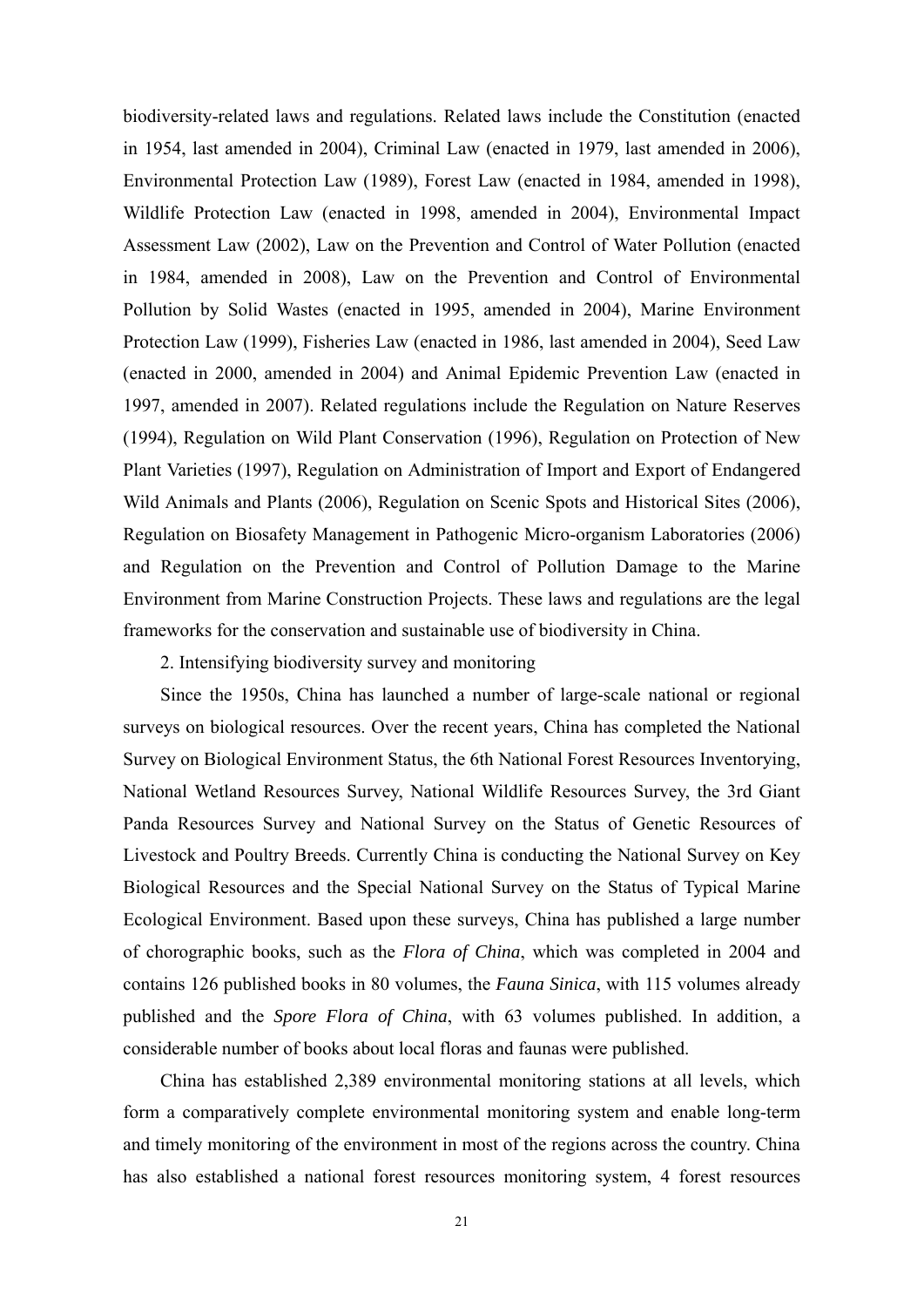monitoring centers in northeast, east, northwest and south central China, and more than 800 key prefecture- (city-, county-) level agricultural environment monitoring institutions. In addition, a national network for the monitoring of coastal waters environment has been established, making possible a three-dimensional marine environment monitoring with shore-, sea- and space-based monitoring platforms. Furthermore, China has developed the China Ecosystem Research Network and set up 36 field research stations and a number of forest ecosystem monitoring sample sites at Changbai Mountains, Dongling Mountain, Shennongjia, Gutian Mountain, Dinghu Mountain and Xishuangbanna. Some national nature reserves with considerable biodiversity monitoring capabilities are carrying out biodiversity monitoring.

3. Strengthening the establishment and management of natural reserves

By the end of 2007, China has established 2,531 nature reserves (not including those in HK, Macao and Taiwan) covering a total land area of  $151.88$  million hm<sup>2</sup>. Among them, 303 are national nature reserves and cover a total area of  $93.656$  million hm<sup>2</sup>. The area of terrestrial reserves accounts for about 15.2% of the national land area. In addition, there are more than 50 wetland parks, 2,151 forest parks, 187 national parks and about 480 provincial scenic spots and historic sites across the country.

4. Implementing six key forestry projects

The Chinese government implemented six key forestry projects, conducted large-scale afforestation, strengthened forest resources management and initiated the forest ecological benefit compensation system. Over the recent years, China's forest area and stock volume increased rapidly, the structure of stand age and forest form became more reasonable and the quality of forest continued to improve. During the 10th five-year plan period, 8 million  $hm^2$  of non-commercial forest was planted and 93.33 million  $hm^2$  of forest resources were conserved and restored in the Natural Forest Resources Conservation Project; 21.33 million  $hm^2$  of land was afforested in the Project of Restoring Farmland into Forest, with 5.38 million  $hm^2$  of ecological forest returned from farmland, 12 million hm<sup>2</sup> of forest planted on uncultivated mountains and land and 1.33 million hm<sup>2</sup> of forest protected by closing off afforested mountains; 6.67 million  $hm<sup>2</sup>$  of deserts were brought under control as a result of implementation of the Beijing-Tianjin Sandstorm Source Control Project: 3.41 million  $hm^2$  of land was afforested and 3.46 million  $hm^2$  of forest protected by closing off afforested mountains in key protective forest projects such as those in north, northwest and northeast China and the Yangtze River basin.

5. Strictly controlling pollution and ecological damage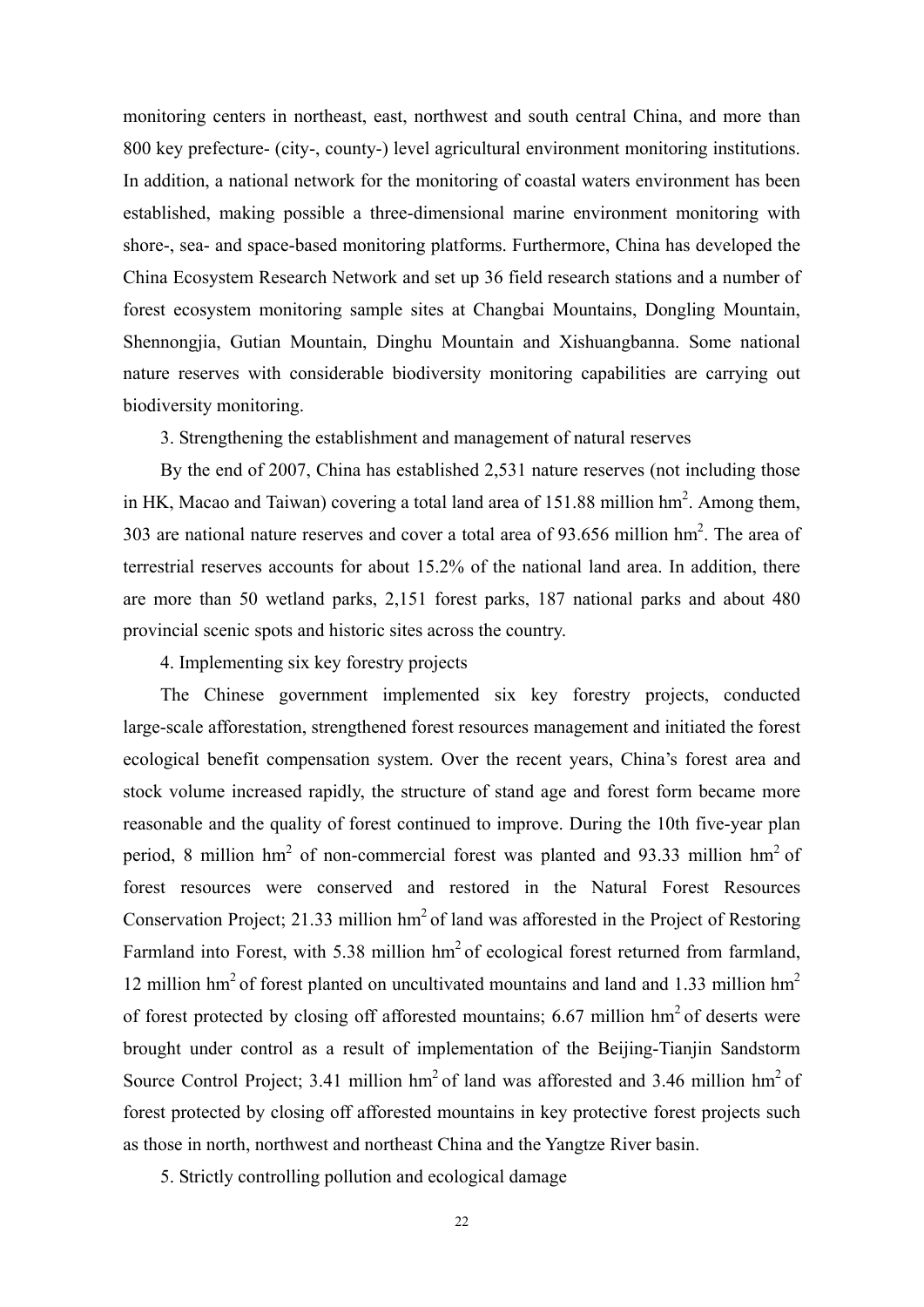The Chinese government has developed a wide range of economic instruments in finance, taxation, banking, credit, pricing and trade to protect the environment and promote pollutant emission reduction. The proportion of coal-fired units to the country's total thermal power units in desulphurization facilities increased to 48%; the urban sewage treatment rate hit 60%; in 2007 there was a reduction in the emissions of both chemical oxygen demand and sulfur dioxide, with the former down 3.14% and the latter down 4.66% from the previous year, the first "turning point" in the emissions of major pollutants. The Chinese government strictly enforces the Environmental Impact Assessment Law and commits to make environmental impact assessment (EIA) on all construction projects with obvious or potential impacts on ecological environment and biodiversity; China conducted special environmental protection inspections on more than 9,000 newly launched projects nationwide and punished 1,194 projects which failed to meet EIA requirements. China adopted the measures of "restricting project approval in certain regions and river basins" and suspended the authority of reviewing and approving EIA by 10 cities, 2 counties, 5 development areas and 4 electric power groups that fail to comply with EIA-related requirements.

#### 6. Strengthening wildlife conservation management

The Chinese government has enacted and adopted a number of management systems for the utilization of wildlife resources, including the special permit systems regarding the hunting of wild animals under special state protection, the pharmaceutical manufacturing using wild plants under special state protection and the domesticating and breeding of wild animals under special state protection. In addition, any sale, purchase, use, export and introduction of wildlife must be approved by related authorities.

7. Carrying out conservation and sustainable use of forest and grassland resources

China is actively engaged in exploring feasible models for the conservation and sustainable use and development of forest resources. The logging quota system has contributed to the increase of forest areas and stock volume by restricting the logging quantity. In recent years, with the increased law enforcement, the logging quota system was implemented nationwide in a satisfactory manner and logging activities in violation of the quota system were basically controlled. China has established and upgraded the forest ecological benefit compensation system at both national and local levels. The annual compensation fund for key noncommercial forests earmarked from central government finance reached 3 billion yuan. China has also endeavored to promote the forest certification process.

23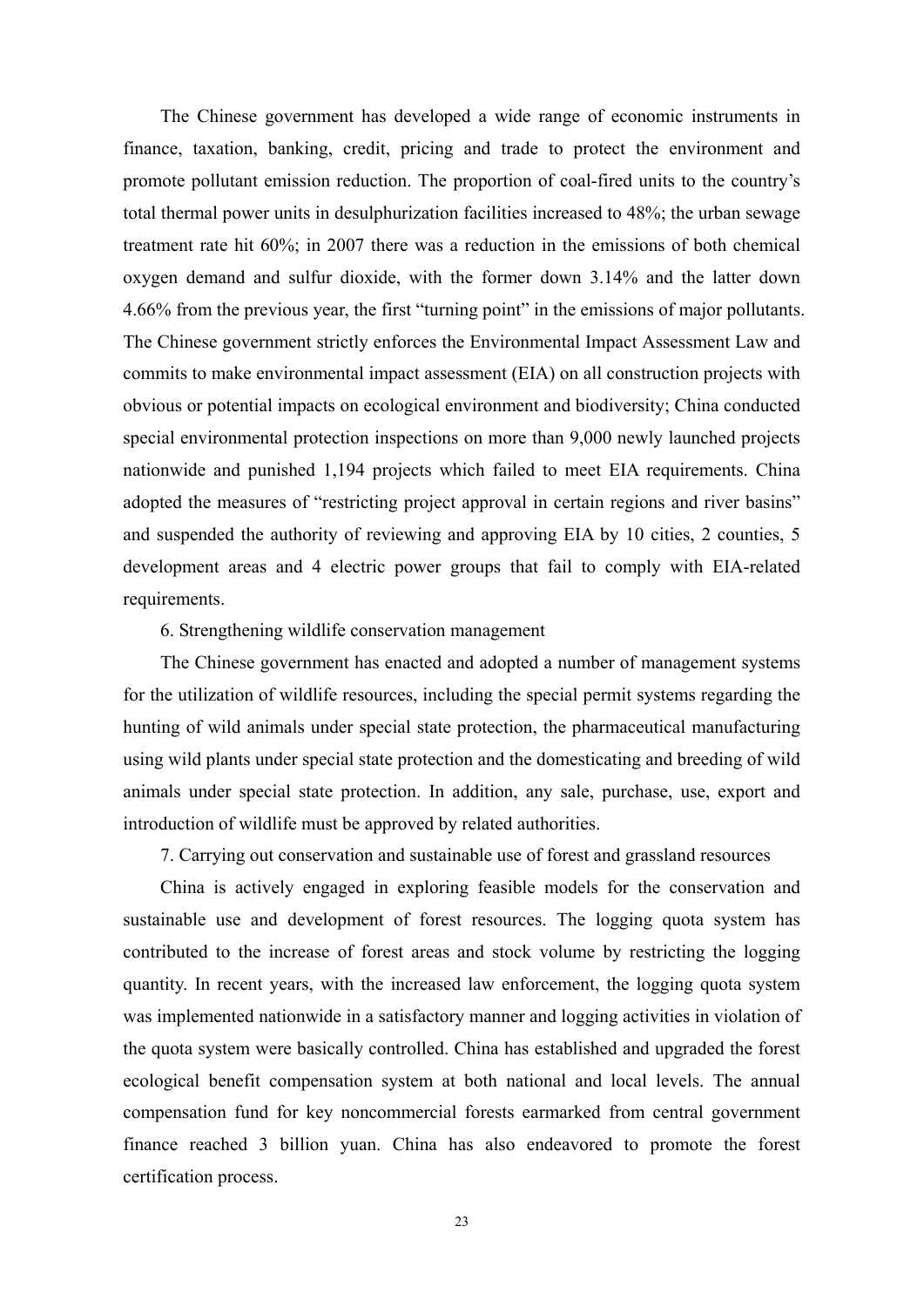To further improve grassland conservation management, the Chinese government has designed and improved a number of major systems including the basic grassland conservation system, the forage-livestock balance system and the grazing ban and grazing land non-use system. In the last two years, China made a plan to establish the grassland ecological compensation system. The Project of Vegetation Restoration and Construction for Natural Grasslands, the Grassland Fencing Project, the Herb Seed Base Project, the Project of Restoring Grazing Land into Grassland and the Beijing-Tianjin Sandstorm Source Control Project were implemented. These projects have generated considerable ecological, economic and social benefits.

8. Strengthening the conservation and sustainable use of fishery resources

China has implemented the fishing licensing system, the fishing ban season and non-fishing area system, the plan of "zero increase" and "negative increase" on marine catches as well as other measures to shift the focus of fishery sector from the expansion of production scale and increase of catches to building a sustainable development model based on resources conservation, structural optimization and quality improvement. Aquaculture waters were reasonably laid out in accordance with the marine functional zoning plan and the principle of reasonable use, comprehensive utilization and coordinated development. Artificial breeding and baby fish release efforts for replenishment of fishery resources and construction of artificial reefs were strengthened.

9. Giving high priority to *ex-situ* conservation

China has established more than 160 large botanical gardens and arboretums; about 20,000 species of higher plants, 60% of the plant species of the Chinese flora, were introduced into and preserved in botanical gardens set up by the Chinese Academy of Sciences. Many rare plant nurseries, provenance bases and breeding bases have also contributed greatly to the *ex-situ* conservation of wild plants. At present, there are 113 rare plant species cultivated primarily for *ex-situ* conservation. The cultivation area of *taxus chinensis* has approached 5,000 hm2 , and the populations of *orchidaceae* and *cycad* are growing constantly. The China Southwest Wildlife Germplasm Genebank was close to completion. This genebank is supposed to collect 6,450 species totaling 66,500 accessions (strains) of wildlife germplasm resources within the next five years, and 19,000 species totaling 190,000 accessions (strains) of wildlife germplasm resources within the next decade and a half. By collecting, surveying and introducing from different sites crop germplasm resources, the agricultural sector has established modern storage facilities to safely conserve crop genetic resources. These facilities include long-term, medium-term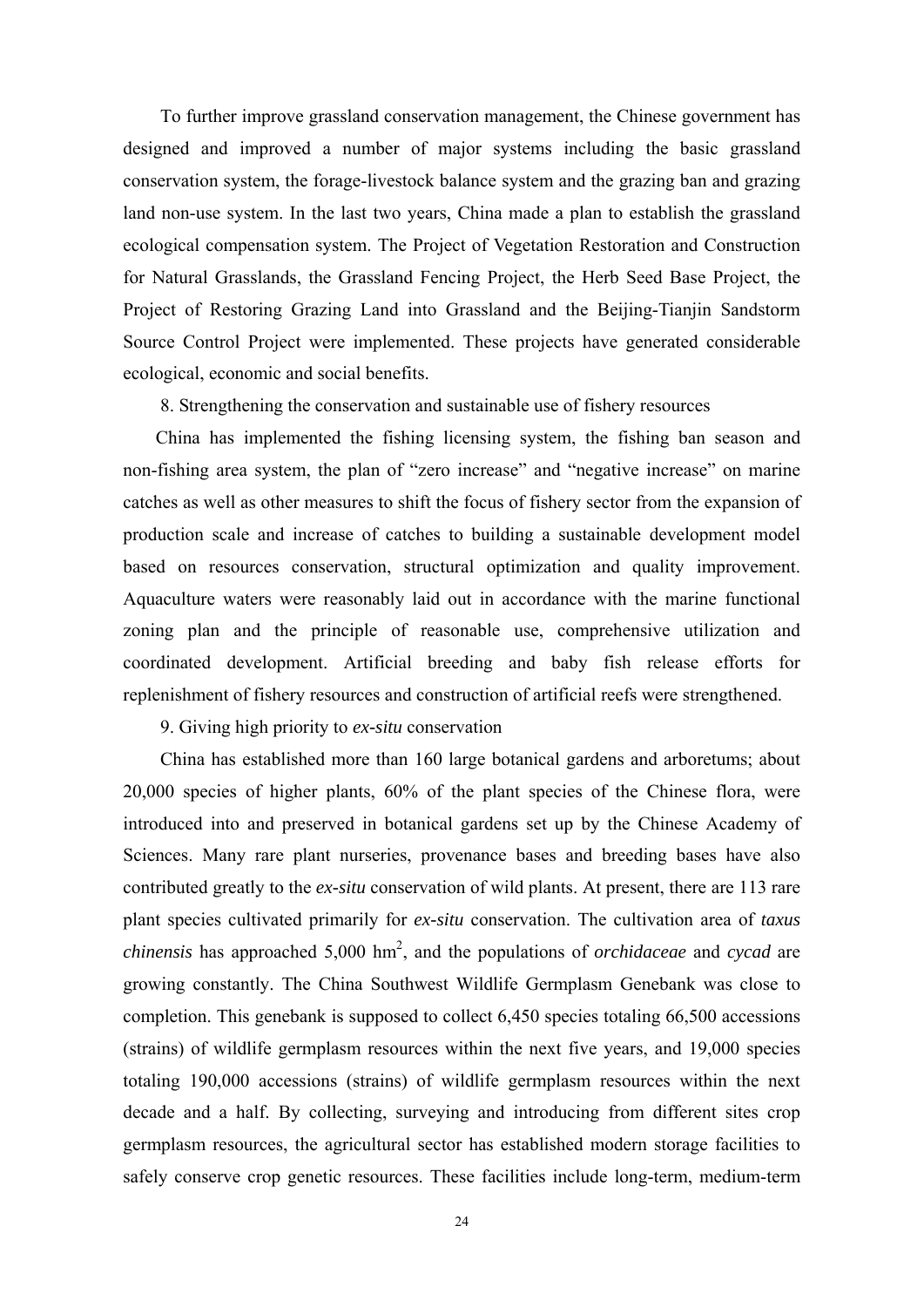and duplicate storages and germplasm nurseries, which have stored 390,000 accessions of crop germplasm resources, and 32 germplasm nurseries for crops and their wild relatives, which have stored more than 1,300 species of rare and endangered plants.

According to incomplete statistics, China has established over 230 zoos (including animal exhibition centers) and 250 wild animal rescue and breeding bases. Unique resource bases for local species of domesticated animals and key national livestock and poultry breeding farms have been established nationwide and a total of 576 species of domesticated animals have been conserved. China has intensified the rescue and breeding of rare and endangered animals, currently maintaining stable artificially bred populations of more than 200 species of rare and endangered animals.

10. Preventing and controlling invasive alien species

The Chinese government attaches great importance to the prevention and control of invasive alien species. The coordination group for IAS prevention and control involving several ministries and commissions under the State Council was established. Related departments also set up their own bodies for IAS prevention and control. A number of sectoral regulations on IAS prevention and control were promulgated and implemented. The government also strengthened the capacities in AIS detection and identification and the early-warning and quarantine inspection on IAS. The national IAS survey was completed and pilot campaigns of eliminating IAS were launched.

11. Strengthening the risk assessment and management of genetically modified organisms

With regard to agricultural transgenic organisms, a safety management system was basically established, related regulations continued to improve, technological systems were under construction and law enforcement capacities have strengthened. Through the implementation of a variety of management systems such as the risk assessment system, the identification system, the production and operation licensing system, the safety examination and approval system for import of genetically modified organisms and the import-export inspection system, biosafety was secured and biotechnology was promoted. Up till now, the MOA has accepted 1,525 risk assessment applications from 192 research institutions home and abroad and has approved 456 pilot experiments on genetically modified organisms, 211 releases into the environment and 181 production tests. The MOA has also issued 424 safety certificates, including those for the production and application of transgenic insect-resistant cotton, long-lasting tomato, petunia with modified flower colors, anti-virus sweet pepper, anti-virus papaya and genetic engineering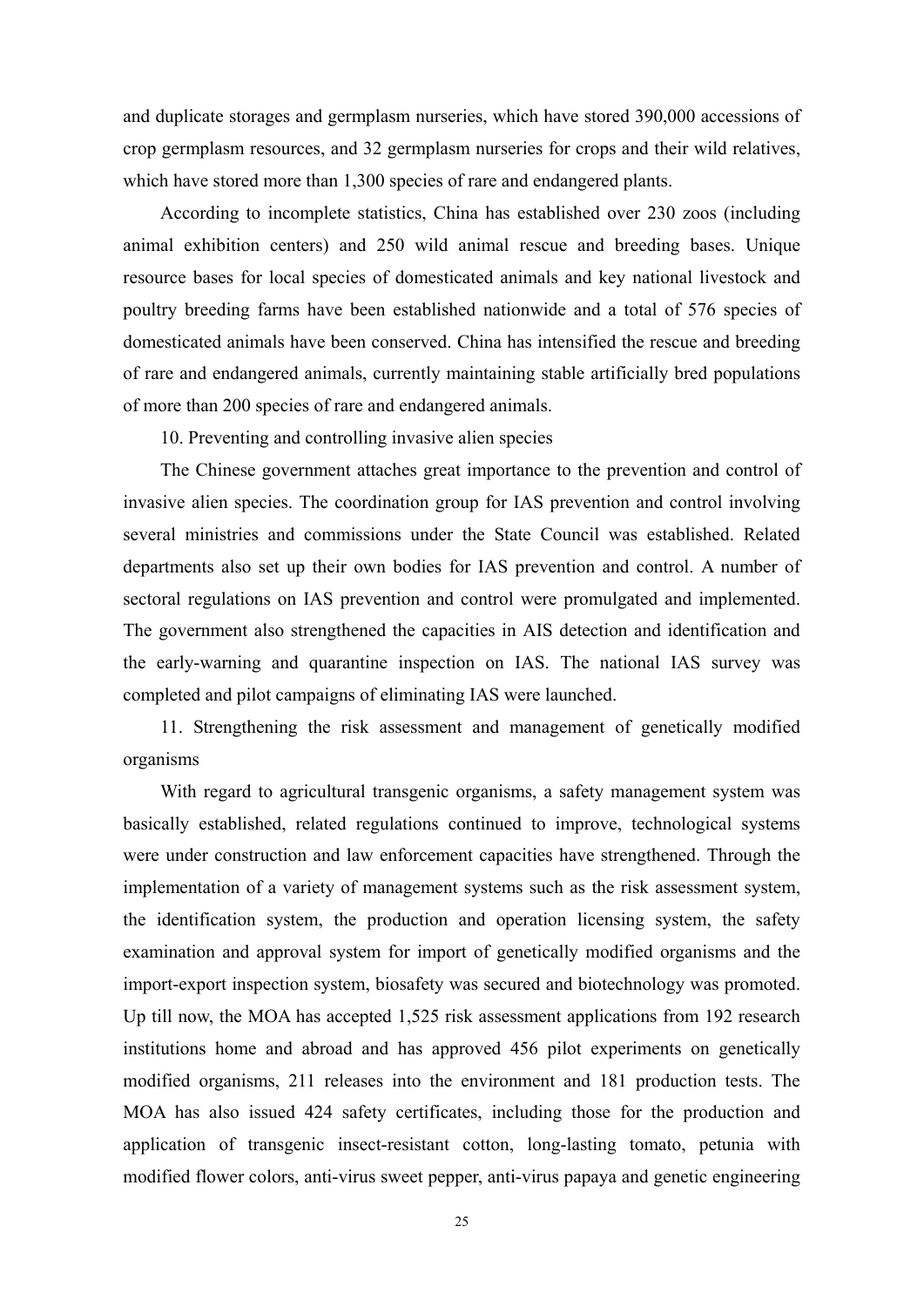vaccine, as well as those for the use of 18 imported genetically modified organisms such as soybean, rape, cotton and maize as raw materials.

12. Improving scientific research level

The Chinese government encourages and supports research work related to the conservation and sustainable use of biodiversity. Research programs or projects related to the conservation and sustainable use of biodiversity were established in national science-technology programs such as the National Fundamental Research Program (named as 973 Program), the National Key Technology Research and Development Program, the National High Technology Research and Development Program (named as 863 Program), the National Natural Science Fund, etc. Backed by national science-technology programs, a number of valuable and influential scientific research achievements have been made, which have greatly enhanced the conservation and sustainable use of biodiversity.

13. Enhancing public participation and environmental awareness

The Chinese government strives to create opportunities for the public to participate in biodiversity conservation. The Environmental Impact Assessment Law requires public involvement in EIA and that public consultations or hearings will be held or other approaches used for assessing environmental impacts of planning or construction projects, opinions from related authorities, experts and the public will be sought on EIA reports. The Provisional Procedures for Public Involvement in Environmental Impact Assessment has detailed the scope, procedure, organization and other aspects of public involvement in environmental impact assessment.

Biodiversity-related legislation and scientific knowledge were widely promoted through celebrations like International Day for Biological Diversity, World Environment Day, Earth Day, Tree-Planting Day, Bird-Loving Week, World Wetlands Day, World Day to Combat Desertification and National Law Day and initiatives like the building of green communities, schools and families. Some zoos and botanical gardens also built popular science education halls to publicize biodiversity-related scientific knowledge. The public involvement in biodiversity conservation was greatly enhanced.

14. Supporting and promoting international cooperation

China successively has ratified or acceded to more than 50 international environmental conventions, including the Convention on Biological Diversity (CBD) and the Cartagena Protocol on Biosafety, the Convention on International Trade in Endangered Species of Wild Fauna and Flora, the Convention on Wetlands of International Importance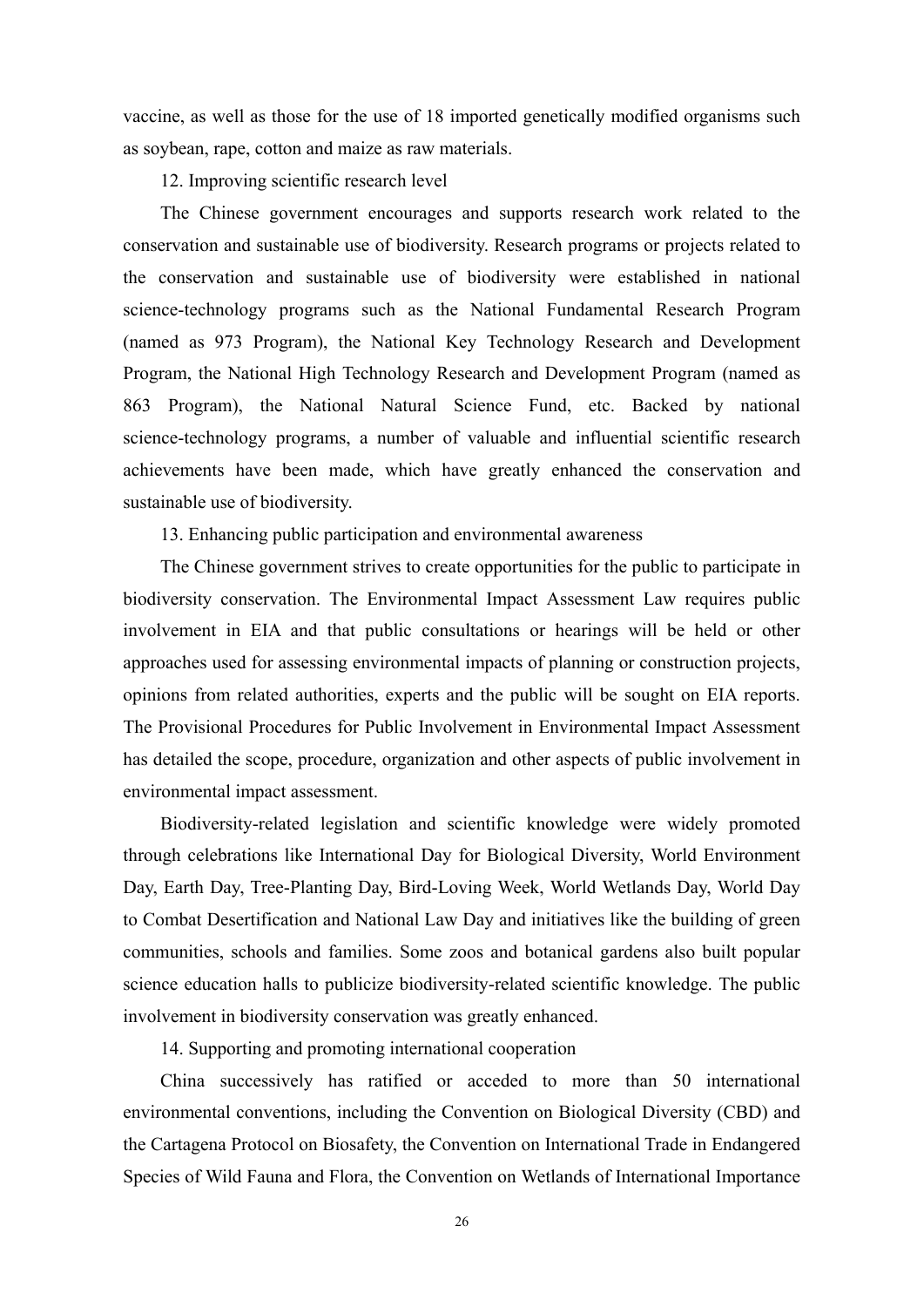Especially as Waterfowl Habitat and the United Nations Framework Convention on Climate Change (UNFCCC) and the Kyoto Protocol to the UNFCCC. China has tried all means to fulfill obligations as specified by these conventions.

China has strengthened and promoted cooperation with neighboring countries and related regions and actively participated in the establishment of the following regional cooperation mechanisms: the Tripartite Environment Ministers Meeting among China, Japan and Korea, the Greater Mekong Subregional Environmental Cooperation, environmental cooperation under Association of Southeast Asian Nations (ASEAN)-China (10+1) and ASEAN-China, Japan and Korea (10+3) mechanisms, the Environment Ministers Meeting between China and Europe, the Environmental Cooperation Meeting between China and Arab States, etc.

The Chinese government has forged close cooperative ties with related UN bodies and NGOs and developed transnational cooperation with many American, European, Asian, African and Oceanian countries in the field of biodiversity conservation.

### **2.4 China's Achievements in Biodiversity Conservation**

With the support from governments, various stakeholders as well as international organizations, remarkable achievements have been made in biodiversity conservation in China. A biodiversity conservation and management system with Chinese characteristics has been basically established. While fast economic growth is maintained, worsening trend of ecological damage was mitigated. The status of certain species under special state protection was improved.

1. A biodiversity conservation and management system with Chinese characteristics has been basically established, the highlights of which are as follows:

(1) Legislation on the conservation and sustainable use of biodiversity continued to improve.

(2) Biodiversity conservation action plans were successfully implemented.

(3) Cross-sectoral coordination has been strengthened and the government's ability to conserve and manage biodiversity has further improved.

(4) A national nature reserve network has been established. The types of nature reserves were varied, distribution reasonable and functions complete. 85% of the types of terrestrial natural ecosystems, 45% of natural wetlands, 20% of nature forests, 85% of wild animal populations contained in conservation lists and 65% of the community types of higher plants were well preserved in these nature reserves.

(5) The public's capability and enthusiasm for participation in biodiversity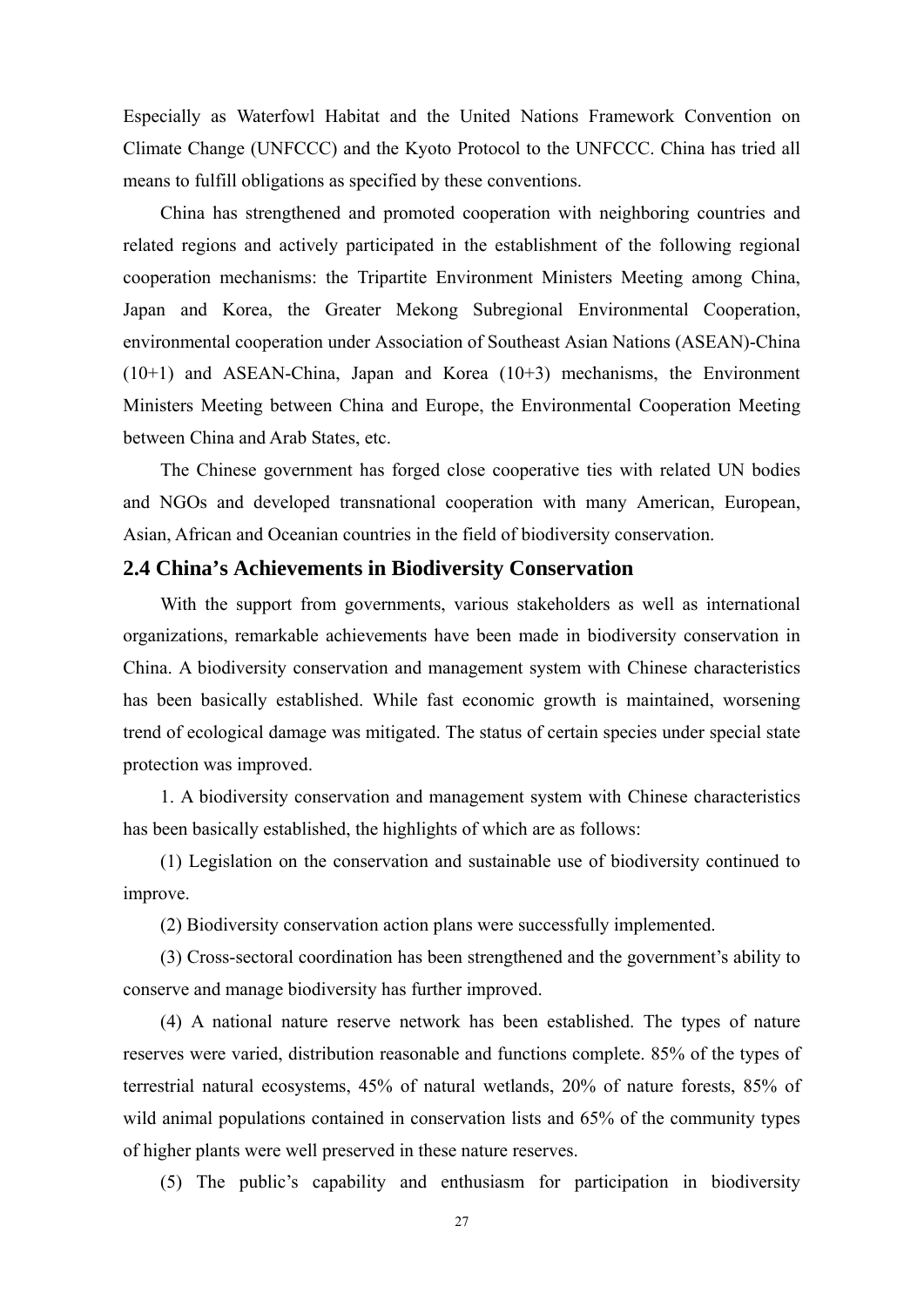conservation are greatly enhanced.

(6) The innovative capability of universities, colleges and research institutions has been substantially increased.

2. The ecological damage was mitigated.

This can be demonstrated in the following three aspects:

(1) The Chinese government has taken comprehensive measures to promote reduction in pollutant emissions. The proportion of coal-fired units to the country's total thermal power units in desulphurization facilities increased from 12% in 2005 to 48% in 2007. The municipal sewage treatment rate rose from 52% to 60%. In 2007, there was a reduction in the emissions of both chemical oxygen demand and sulfur dioxide, with the former down 3.14% and the latter down 4.66% from the previous year, the first "turning point" in the emissions of major pollutants.

(2) Through effective protection of existing forest resources and more efforts in afforestation, the ecological deterioration in the Yangtze River and the Yellow River basins was initially controlled and the ecological conditions of certain regions were greatly improved. In contrast with reduction in world forest resources, China's forest area maintained an average increase of more than 4 million  $hm<sup>2</sup>$  each year. This has made China the fastest growing country in forest resources in the world.

(3) Net reduction was observed in the total area of deserts. From 2000 to 2004, China's total area of deserts was reduced by  $6,416 \text{ km}^2$  on the whole. This period was a historic turning point, from an annual average expansion of  $3,436 \text{ km}^2$  in the late 1990s to an annual average reduction of  $1,283$  km<sup>2</sup>.

3. The populations of some wild animals and plants under special national-level protection experienced steady growth and their distribution areas expanded and habitats improved continuously.

The populations of 55.7% of terrestrial wild animals increased. The number of giant pandas rose from over 1,000 in the 1980s to over 1,590 now and the number of populations of animals under first class state protection such as golden monkeys continued to increase on a year-to-year basis. In addition, the artificially bred populations of more than 200 species of rare and endangered wild animals have been stabilized. Among the 189 species of wild plants under special state protection which had been seriously consumed and had high endangerment levels, 71% maintained stable wild populations. The populations of protected plants such as *taxus chinensis, orchidaceae* and *cycad* continued to expand. The distribution regions of some species extended gradually and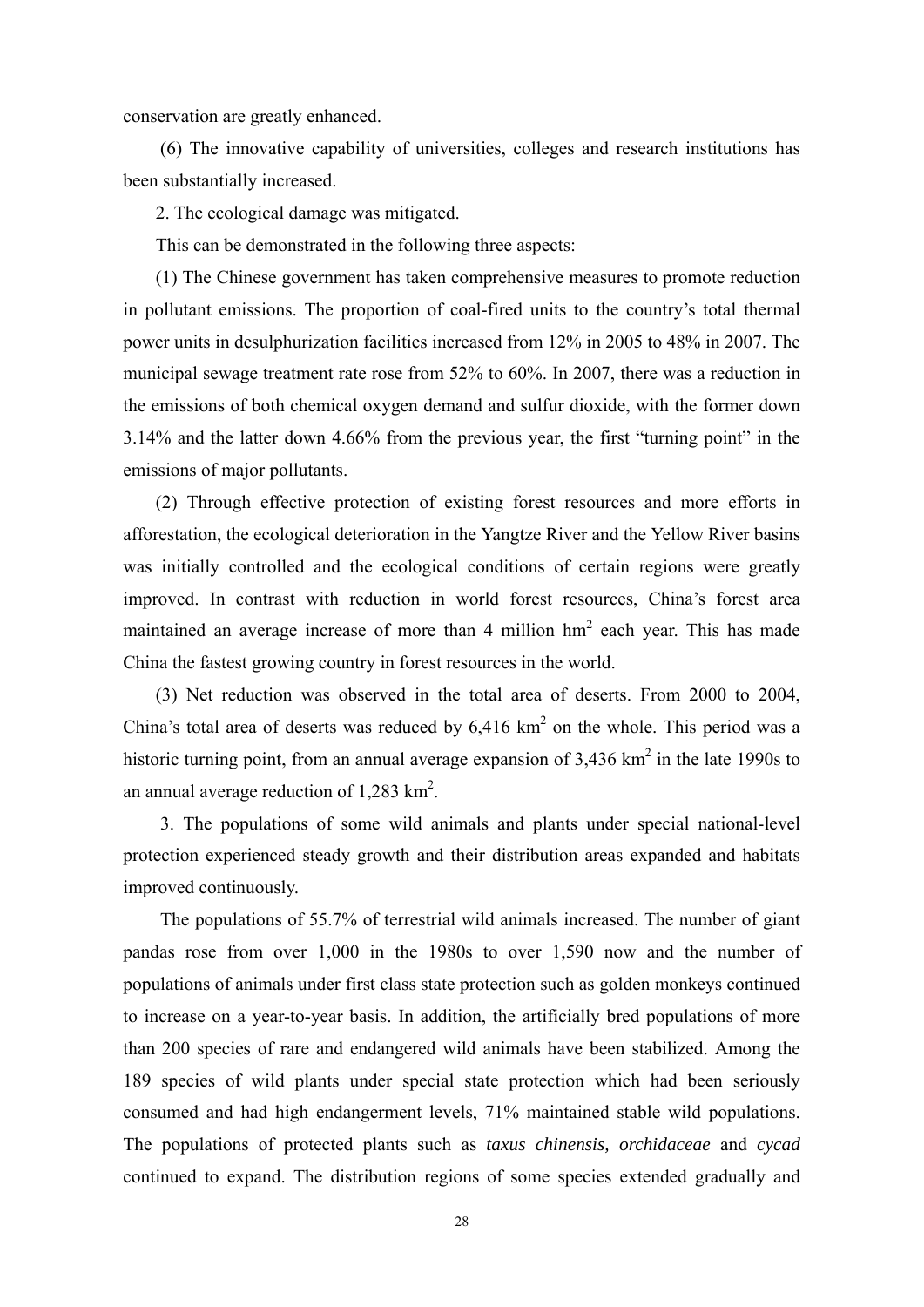their habitats continued to improve.

4. Local social and economic development was promoted together with biodiversity conservation.

While getting involved in biodiversity conservation, local communities also enjoyed much better working and living conditions. The Project of Returning Farmland to Forest covers more than 32 million farmer households and 124 million farmers in 25 provinces, autonomous regions and municipalities. By the end of 2006, each household whose farmland was restored into forest received 3,500 yuan of subsidies on the average. The Project also provided favorable opportunities for adjustment of agricultural structure. Many local governments actively tried out efficient management models and advanced operation mechanisms, fostered ecologically friendly industries with regional comparative advantages and achieved satisfactory economic benefits.

### **2.5 Funding**

### 1. Domestic Funding

While developing economy, China continued to increase investment in environmental protection. From 1990 to 2006, China invested a total of 1,427.83 billion yuan into environmental protection, with 1,210.87 billion yuan for pollution control and 216.96 billion yuan for key forestry projects. After 2001, investment in environmental protection and biodiversity conservation was substantially increased, with the total investment in pollution control and key forestry projects exceeding 1% of the GDP.

2. International Financial Support

China has undertaken extensive cooperation with international organizations such as the World Bank, Asian Development Bank, United Nations Development Program and United Nations Environment Program as well as the European Union, Italy, Japan, Germany, Canada and the United States. A great number of multilateral and bilateral programs were launched. For instance, since 1991, GEF alone has approved a total grant of 99.06 million US dollars to China's biodiversity projects (details are available at the GEF website: http://www.gefweb.org).

### **2.6 Experiences**

1. Biodiversity conservation must be led by the government.

Governments at all levels in China have been playing a leading role in enhancing biodiversity conservation by integrating biodiversity conservation into economic and social development plans, establishing and improving related management systems, assigning appropriate level of human resources for relevant work , continuously increasing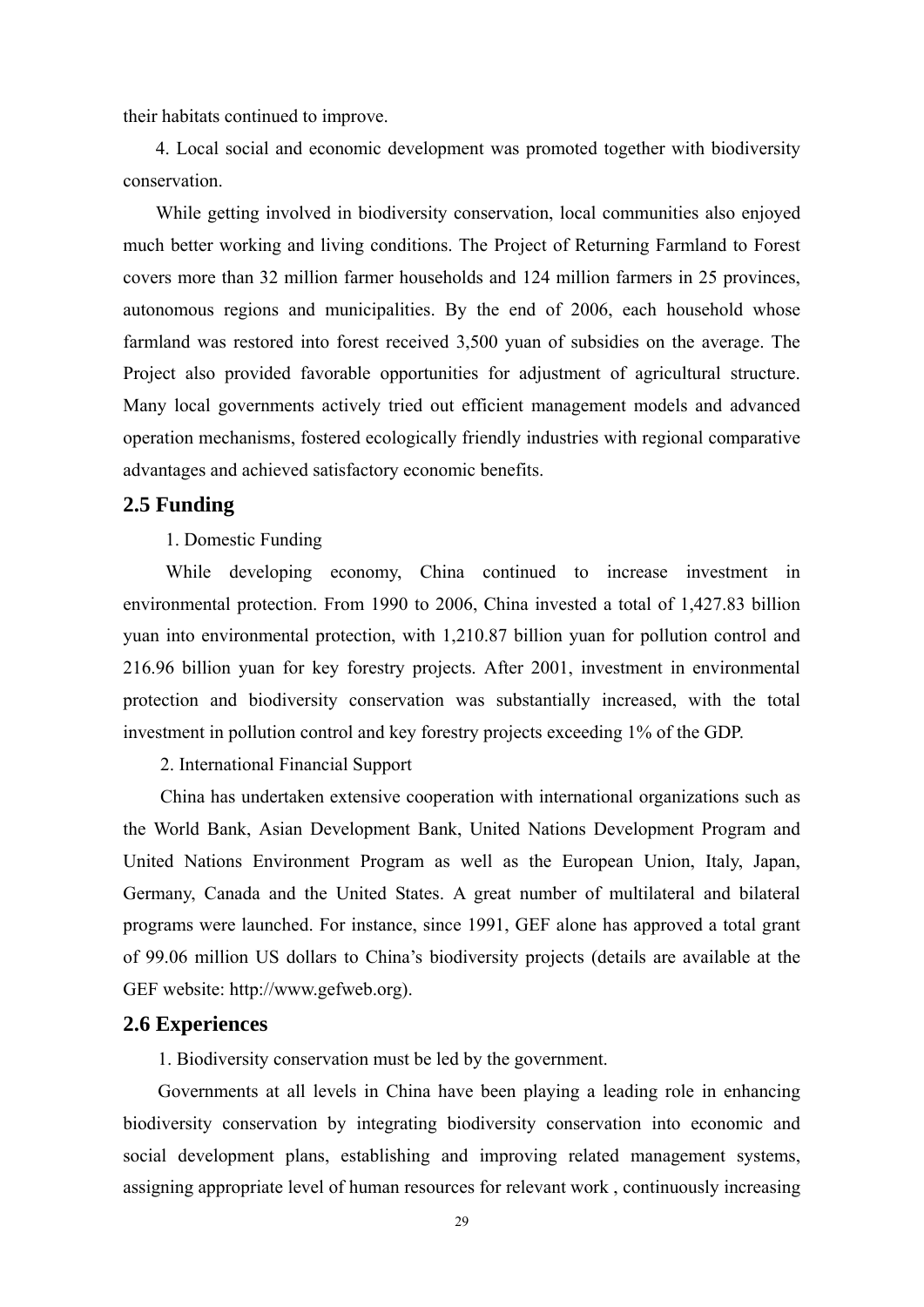investment in biodiversity conservation, strengthening capacity building and establishing a number of nature reserves as rescue measures.

2. Biodiversity conservation must be based on cross-sectoral coordination.

China has established the National Coordination Committee for CBD Implementation of China headed by the MEP and involving 24 ministries and commissions; China also established the Inter-ministerial Liaison Committee for Protection of Biological Resources headed by the MEP and involving 17 ministries and commissions. Under the support of relevant ministries and commissions, the Coordination Committee and the Inter-ministerial Liaison Committee contributed enormously to biodiversity conservation in China. Practice shows that "environmental protection departments coordinating on the whole and all related departments performing their respective responsibilities" is a working mechanism that basically fits China's situation.

3. Biodiversity conservation necessitates legislation improvement.

The National People's Congress and the State Council consecutively promulgated a series of laws and regulations related to biodiversity conservation to comprehensively regulate biodiversity conservation and management and accelerate biodiversity conservation.

4. Biodiversity conservation relies on strict law enforcement.

Through increasing law enforcement, local governments and related departments cracked down a considerable number of illegal activities. Since 2004, environmental protection departments at various levels have launched a series of campaigns to enforce laws and regulations related to environmental assessment and punished a large number of projects which started construction and even production without authorization and in violation of the environmental assessment requirements; in 2005, the first round of special law enforcement inspections were carried out in nature reserves nationwide and 622 violations of laws were disclosed and 155 responsible persons were punished. These inspections struck a heavy blow to illegal activities. Forestry departments launched special campaigns to combat activities which brought damage to forest and wildlife resources. From 2001 to 2007, about 2.964 million administrative violations took place in the forestry sector and 2.917 million of them (98.41%) were investigated and prosecuted. During the same period, customs of China cracked down smuggling of 478 rare animals and animal products and 59 rare plants and plant products, and punished 773 persons involved in the smuggling, effectively striking and curbing smuggling of endangered wildlife.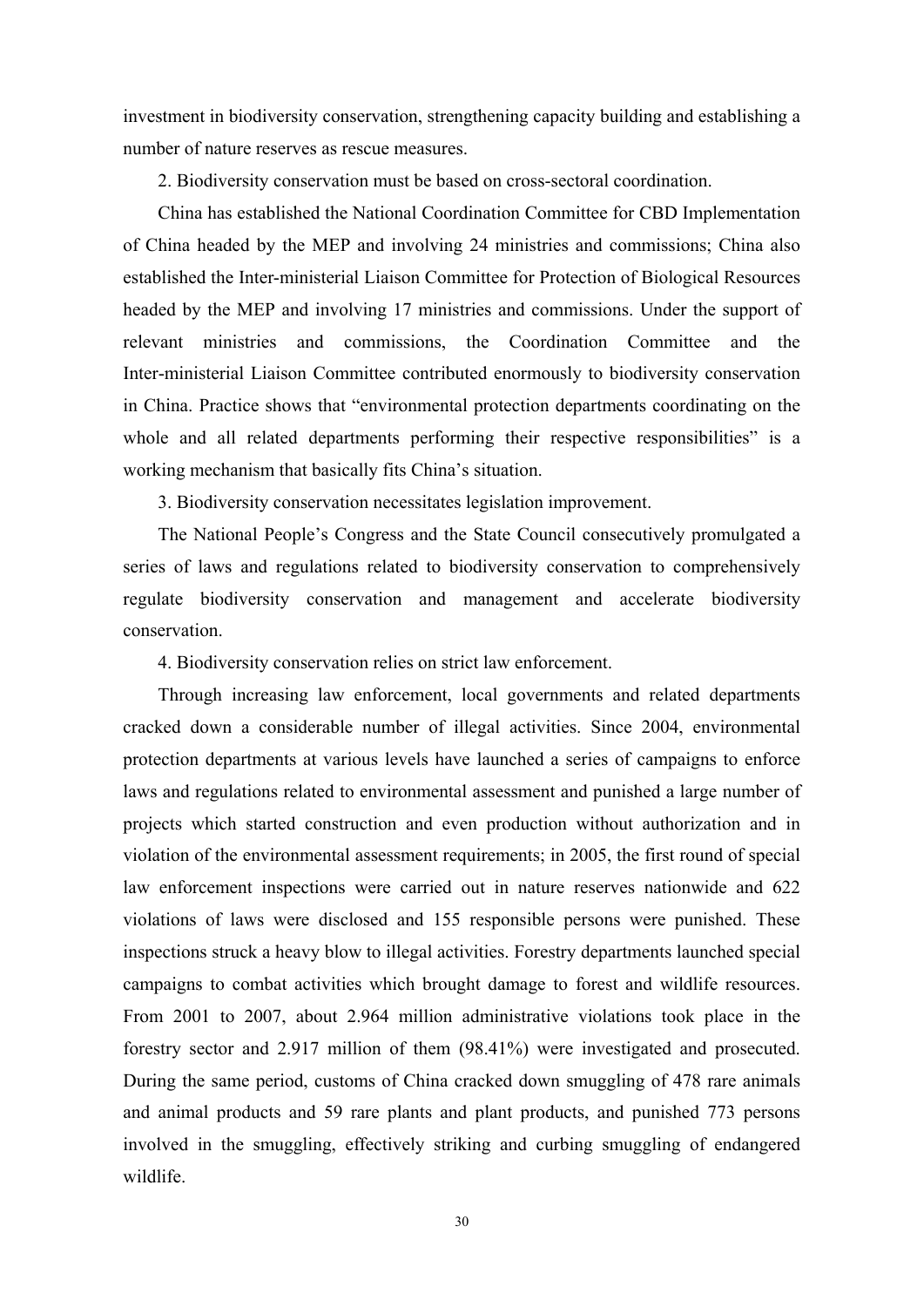5. The conservation of biodiversity must be integrated with its sustainable use.

In recent years, China followed the strategy of promoting biodiversity conservation by making use of biodiversity and guided the reasonable use of biological resources by shifting from primarily utilizing wild resources to chiefly using artificially bred and cultivated resources. China also intensified the promotion of ecological tourism to prevent adverse impacts on biodiversity caused by tourism activities.

6. Biodiversity conservation must draw support from scientific and technological progress.

Cooperation between governments at all levels, related departments, universities and colleges and research institutions was intensified to promote the conservation and sustainable use of biodiversity and remarkable progress was made in this aspect.

7. Biodiversity conservation requires more public involvement and stronger international cooperation.

Through various forms of promotion, education and participatory activities, local governments and related departments publicized scientific knowledge and demonstrated achievements of biodiversity conservation to make people aware of the importance and urgency of biodiversity conservation and enhance the extent of and capability for public participation. Capability building was strengthened through implementation of international cooperation programs, international communication and cooperation, introduction of advanced concepts and management models and fundraising efforts.

### **2.7 Lessons**

1. More efforts shall be put into the promotion of biodiversity conservation.

Since the CBD entered into force, the term "biodiversity" is heard more often among the Chinese public. However, neither government decision makers nor the public have fully understood the strategic significance of biodiversity conservation. From now on, more efforts shall be put into the promotion of biodiversity conservation and biodiversity indicators shall be included into the system of reviewing government performance and achievement of various targets.

2. Legislation and plans shall be implemented more efficiently.

First, the law enforcement teams shall be strengthened and the solemnity and authority of laws and regulations shall be improved; second, the operability and accessibility of plans shall be increased and related plans and programs shall be introduced into national economic and social development plans; third, oversight by the public, media and civil organizations shall be further increased.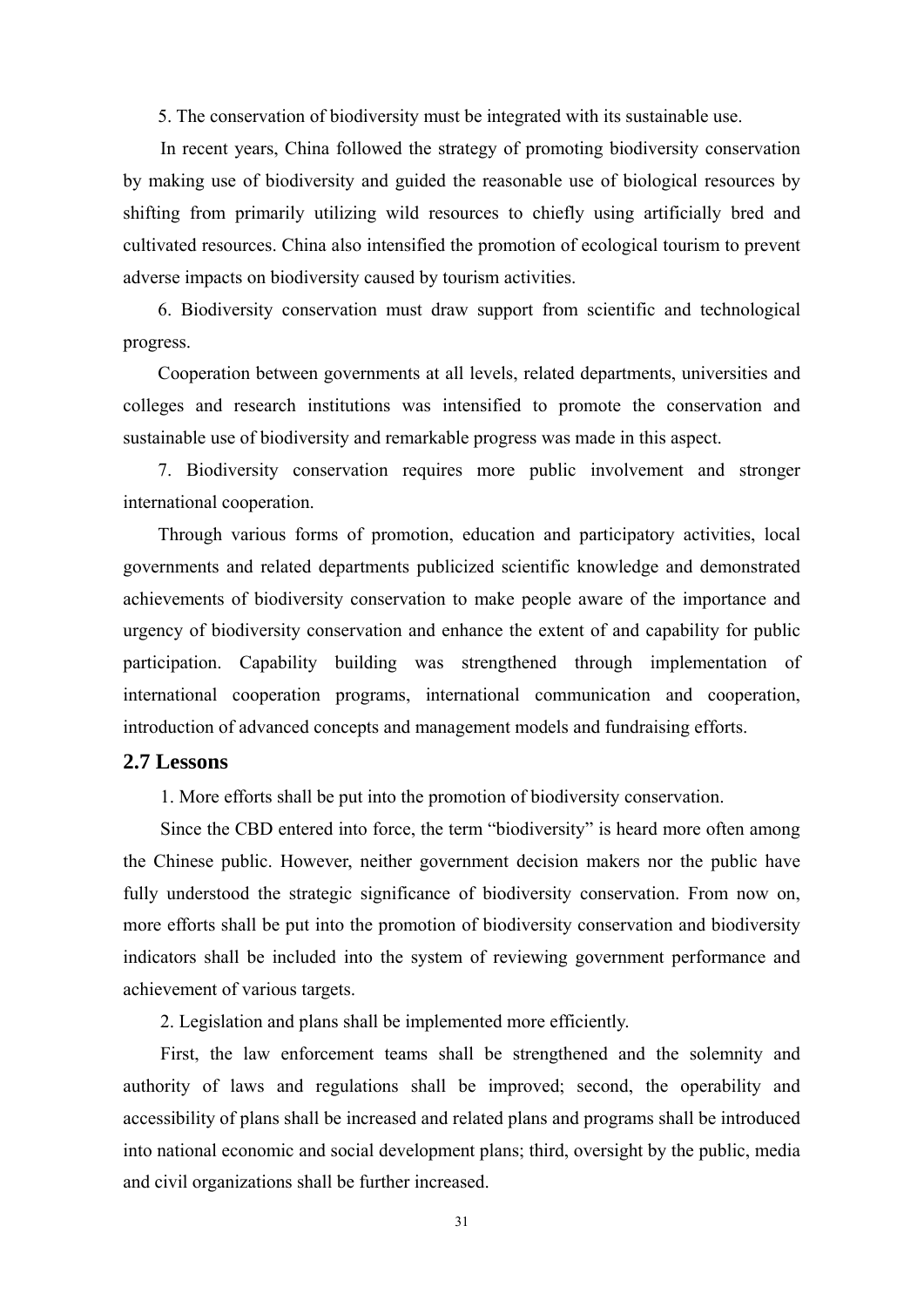3. More attention shall be paid to the ecosystem approach.

Although remarkable progress was made in the establishment and management of nature reserves in China, disproportional attention was directed to the conservation of endangered species during the design of nature reserves while the overall protection of other species, which are not the targets of conservation, integration of ecosystems and habitats didn't receive enough attention. The ecosystem approach shall be applied and more attention shall be given to the overall protection of ecosystems.

4. Establishment of the national biodiversity monitoring system shall be accelerated.

 China has entered a crucial stage for biodiversity conservation, but the biodiversity monitoring work lags far behind conservation needs. The establishment of the national biodiversity monitoring system shall be accelerated and long-term biodiversity monitoring shall be carried out.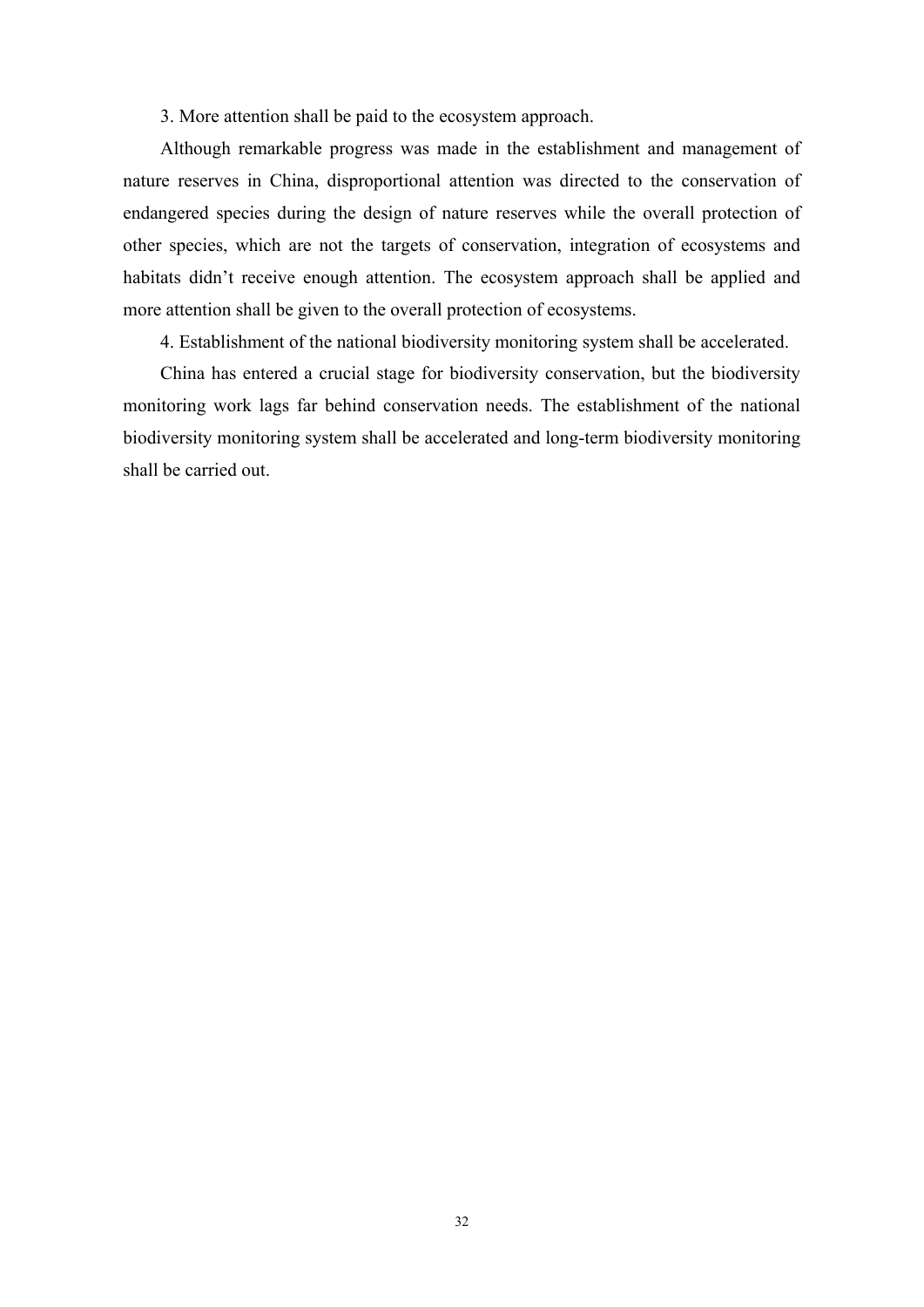# **Chapter III Integration of Biodiversity Conservation into Sectoral and Cross-Sectoral Strategies and Plans**

### **3.1 Agricultural Sector**

### **1. Actively integrating biodiversity conservation into agricultural development strategies and plans**

The MOA formulated the Rules on Conservation of Agricultural Wild Plants to put the conservation of agricultural wild plants on a more solid legal footing; the MOA also formulated the Plan for the Establishment of Seven Major Agricultural Systems and the 11th Five-Year Plan for National Agricultural and Rural Economic Development to strengthen the establishment of protection systems for agricultural resources and ecological environment.

The MOA issued the 11th Five-Year Plan for National Animal Husbandry Development, the National Master Plan for Grassland Conservation, Construction and Utilization, the Measures for Management of Forage-Livestock Balance and the Notice on Further Strengthening Grassland Supervision and Management; together with the NDRC, the MOA issued the Recommendations on Strengthening Grassland Conservation and Construction and the Recommendations on Further Improving Policies and Measures for Returning Grazing Land to Grassland. These plans, measures and notices have fully considered grassland biodiversity conservation.

The State Council distributed the Action Plan for China Aquatic Biological Resources Conservation and the MOA issued the 11th Five-Year Plan for National Fishery Development. These plans set out the targets to preserve fishery resources, to improve the ecological environment of waters and to conserve rare and endangered aquatic wildlife.

### **2. Concrete measures**

(1) Strengthening institutional capacities

In order to promote agricultural biodiversity conservation, the MOA established the Leading Group for Wild Plants Conservation, the Expert Committee for Wild Plants Conservation, the National Committee for Livestock and Poultry Genetic Resources, the Regulatory Committee for Fishery Resources of the Yellow River Basin and the National Coordination Committee for Prevention and Control of Alien Species.

(2) Carrying out surveys on and collection of crop germplasm resources and agricultural wild plant resources.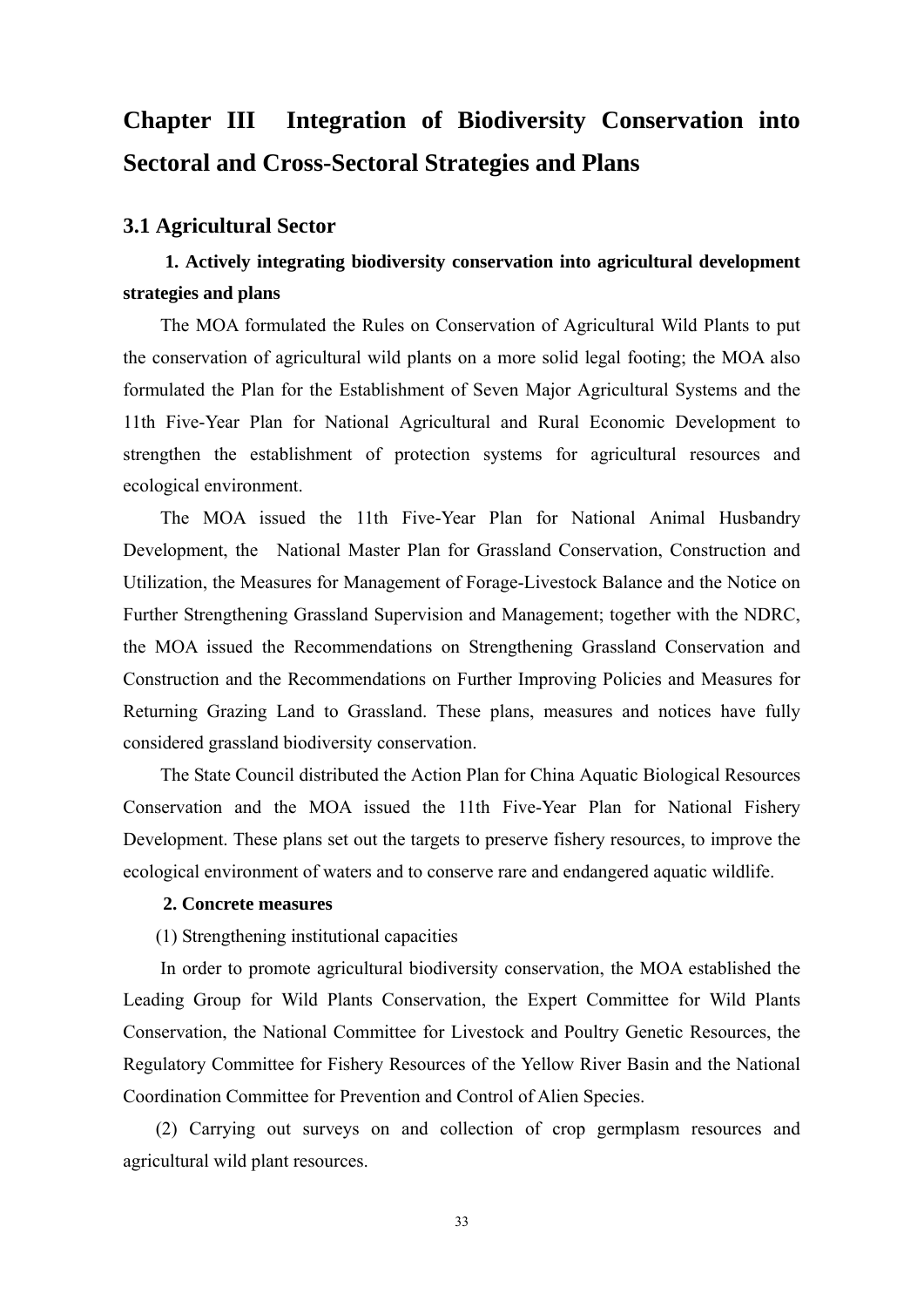In recent years, the MOA organized surveys on and collections of crop germplasm resources and agricultural wild plants. More than 5,000 accessions of important agricultural wild plants were collected and well preserved in national genebanks or field genebanks.

(3) Establishing *in-situ* conservation sites for agricultural wild plants

Since 2001, the MOA began to establish *in-situ* conservation sites for agricultural wild plant resources with high endangerment levels. By the end of 2007, a total of 116 sites were established.

(4) Controlling invasive alien species

In 2003, the MOA launched the annual Campaign on Eliminating Invasive Alien Species in One Hundred Counties of Ten Provinces, organizing local governments to particularly weed out invasive alien species such as *eupatorium adenophorum, ragweed, Solenopsis invicta, alligator weed, cenchrus pauciflorus and lissorhoptrus oryzophilus*. Substantial success was achieved in these campaigns.

(5) Conserving grassland biodiversity

The MOA strived to restore grassland vegetation and increase grassland productivity by implementing the Project of Returning Grazing Land to Grassland and measures such as grazing ban, grazing land non-use period, rotational grazing and accommodation of carrying capacity. These projects and measures have boosted more balanced development between grassland ecology and animal husbandry.

(6) Managing and conserving fishery resources

The MOA implemented the plan of "zero increase" and "negative increase" on marine catches, the summer non-fishing season system and the closed season system in the Yangtze River Basin and put more efforts into rescuing and preserving aquatic wild animals and establishing aquatic nature reserves. Fishery resources and aquatic biodiversity were well conserved.

### **3.2 Forestry Sector**

### **1. Integrating biodiversity conservation into forestry development strategies and plans**

As the responsible authority for forest, wetland and desert resources, forestry departments attached more and more importance to biodiversity conservation in sectoral development strategies and plans. Biodiversity conservation was introduced into the following plans as a major content: the Decision on Speeding up Forestry Development, the Plan for Natural Forest Resources Conservation Project (2000-2010), the Project Plan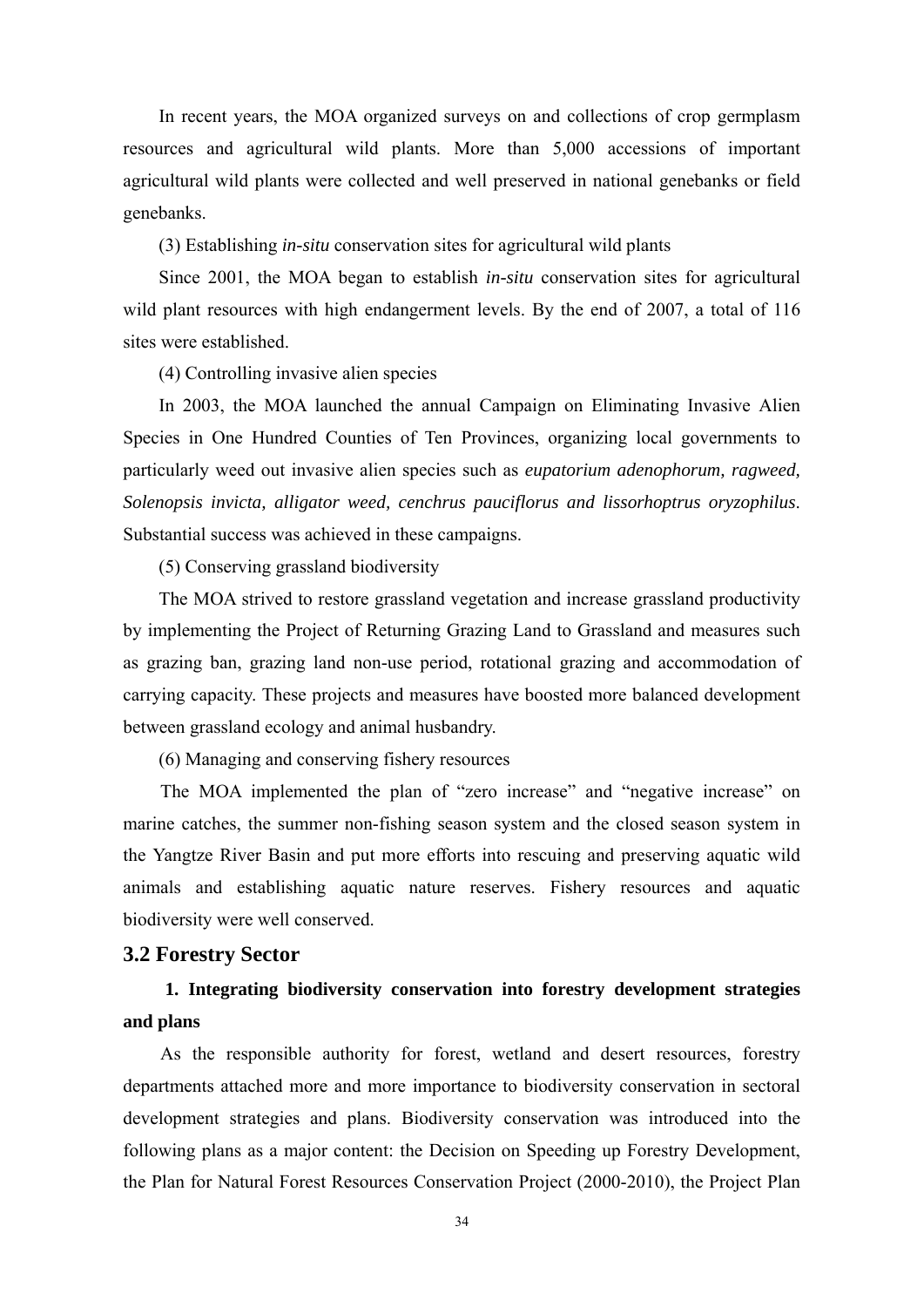for National Wildlife Conservation and Nature Reserve Establishment (2001-2050), the Implementation Plan for National Wetland Conservation Projects(2005-2010), the National Plan for Forestry Nature Reserve Development and the 11th Five-Year and Longand Medium-Term Plan for Forestry Development.

### **2. Concrete measures**

(1) Boosting biodiversity conservation through key ecological projects

Since 2000, China have successively launched a number of national key forestry ecological projects such as those to conserve natural forest resources, restore farmland into forest, construct protective forest systems in north, northeast and northwest China, conserve wildlife and set up nature reserves, control sources of sandstorms in Beijing and Tianjin, conserve wetlands and restore ecosystems. As a result, forest vegetation grew quickly and ecological environment improved significantly. During the 11th five-year plan period, China further improved policies regarding the nature forest conservation and the returning farmland to forest.

(2) Changing classification of forests and the implementing forest ecological benefit compensation system

Forest resources are classified into noncommercial forest and commercial forest according to their main functions and are managed differently. The forest ecological benefit compensation system was established and upgraded at central and local levels. The compensation fund for key noncommercial forests appropriated from central government finance increased each year to hit 3 billion yuan. Besides, Guangdong, Zhejiang, Fujian, Jiangxi and other provinces included the compensation fund for noncommercial forest in the budgets of local governments at all levels and increased the fund a year-to-year basis.

(3) Strengthening the management and sustainable use of forest resources and wild animals and plants

The logging quota system was introduced and promoted nationwide. The Guideline for Sustainable Forest Operation in China and the Outline for Implementation of Forest Operation Models were printed and distributed. The *in-situ* conservation of wild animals and plants was stepped up. An *in-situ* conservation network with nature reserves as the main body and forest parks, wetland parks, mini-nature reserves, game sanctuaries and forest sanctuaries as supplements was basically established. More efforts were made to strengthen law enforcement and address management issues. Special campaigns were launched to crack down on activities causing damage to wildlife resources. Artificial breeding measures were taken for endangered species whose populations were hard to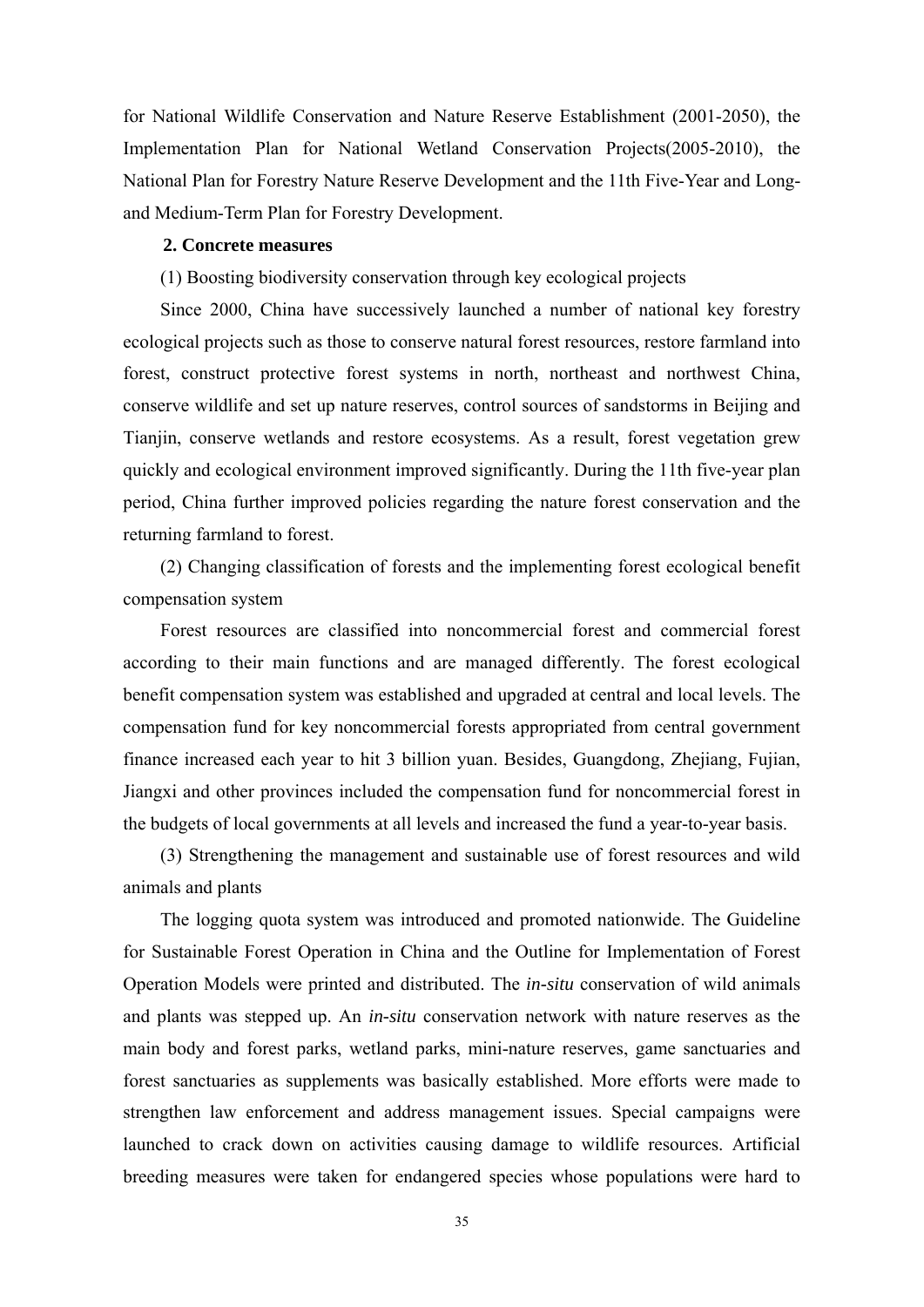restore through *in-situ* conservation. Artificially bred populations continued to increase. Breakthroughs were made in technologies for rescuing, feeding and breeding more than 100 endangered species such as the Siberian tiger, the South China tiger and the golden monkey.

(4) Carrying out surveys on and monitoring of ecosystems and biodiversity of forests, wetlands and other resources

The national surveying and monitoring systems for forests, wetlands, wildlife and deserts have been basically established. National survey on and monitoring of forest resources was conducted once every 5 years since 1973. Monitoring of deserts was initiated in 1994 and 3 national monitoring campaigns were completed up till now. The first survey on terrestrial wild animals, plants and wetland resources was completed in 2004. The national forest resources database, desert information base, wildlife information platform and wetland resources management database were set up based upon the statistics obtained from surveys and monitoring activities.

(5) Carrying out comprehensive law enforcement reform in forestry sector

Steady progress was made in the comprehensive reform of law enforcement in the forestry sector. Law enforcement was strengthened and standardized and the construction of more upright, practical, competent and qualified law enforcement teams was deepened.

(6) Encouraging the development of private forestry

Relevant stakeholders were encouraged to invest in and develop forestry across ownerships, sectors and regions. The contracting, leasing and bidding and auctioning of uncultivated mountains and land suitable for afforestation were quickened. The rights and interests of investors are protected in accordance with relevant laws.

(7) Publicizing extensively

The entire society was called upon to participate in and support forestry construction. Forestry-related scientific and technological knowledge was widely promoted. Public and media oversight intensified and illegal activities which harmed forest resources were curbed.

### **3.3 Urban and Rural Development Sector**

### **1. Integrating biodiversity conservation into campaigns for "garden cities" and "ecological garden cities" and urban construction plans**

With regard to the campaign for "national garden cities", the Ministry of Housing and Urban-Rural Development (MOHURD) disseminated the Measures for Application and Evaluation of National Garden Cities and the Standards for National Garden Cities,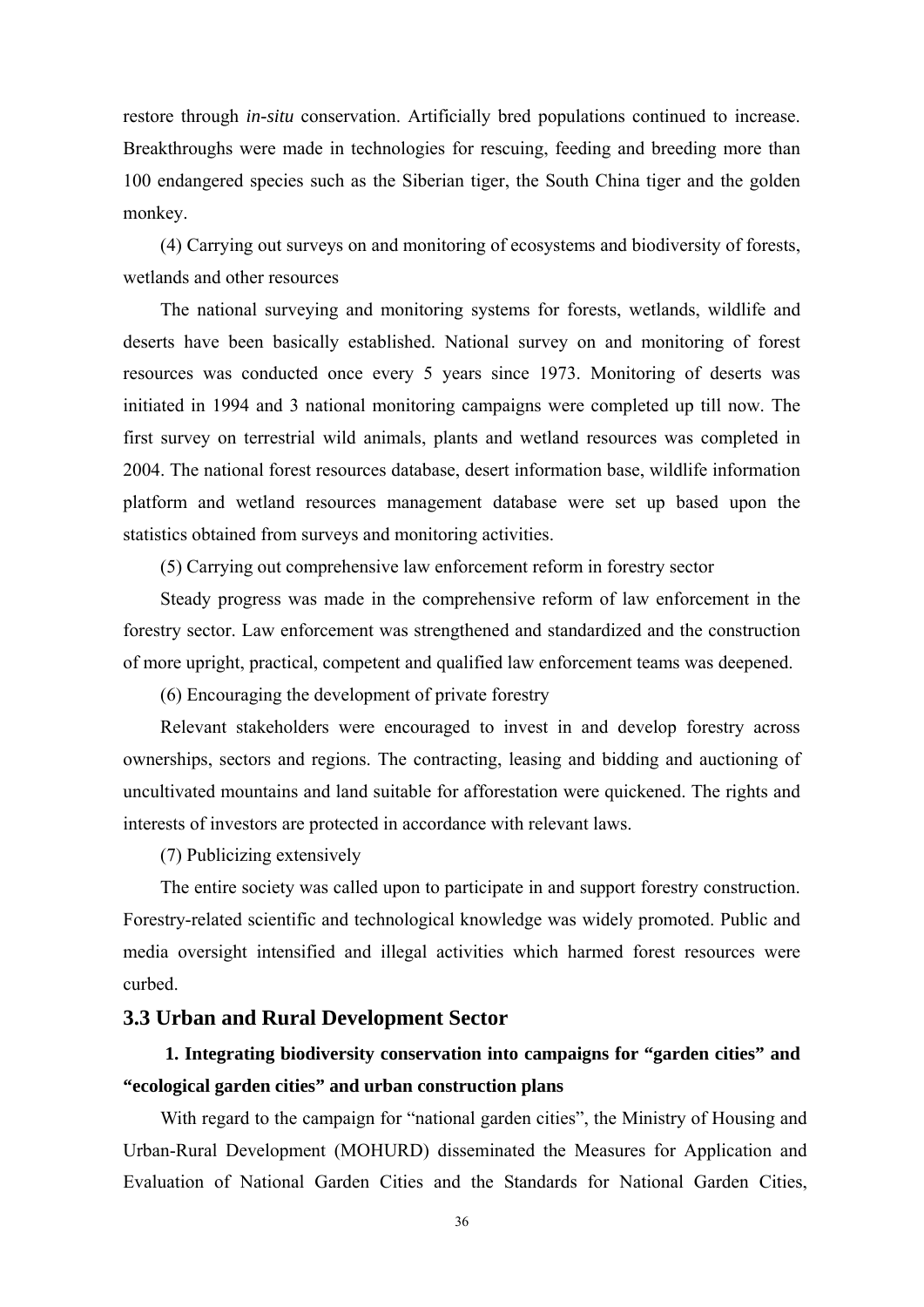requiring applicants to develop and implement plans for biodiversity conservation in urban planning areas, use native species as garden plants and conserve urban wetland resources.

With regard to the campaign for "ecological garden cities", the MOHURD issued the Notice on Recommendations on the Building of "Ecological Garden Cities", requiring cities to further improve urban green space systems and conserve natural landscapes, vegetations, water systems and wetlands.

#### **2. Concrete measures**

(1) Carrying out publicity and education concerning biodiversity conservation

Publicity and education efforts concerning urban biodiversity conservation were increased continuously while campaigning for "garden cities" and "ecological garden cities". Through publicity and education activities, both government officials and the public have generally realized the significance of biodiversity conservation and gradually raised the "Prevention-Oriented and Conservation-First" awareness.

(2) Implementing the measures for management of urban green lines

Through implementation of the Measures for Management of Urban Green Lines, the planning and construction of green space systems of cities at all levels were effectively implemented and urban green spaces are becoming more integrated in types and more balanced in distribution. Increasing attention was paid to urban biodiversity conservation and outstanding achievements were made in this aspect.

(3) Developing and implementing plans for biodiversity conservation in urban planning areas

A great majority of cities in China have developed and implemented plans for biodiversity conservation in urban planning areas to strengthen reasonable and effective conservation of landscapes, hydrological resources, vegetations and species.

### **3.4 Marine Sector**

### **1. Integrating biodiversity conservation into marine strategies and plans**

The Regulations on the Prevention and Control of the Marine Environmental Pollution from Construction Projects include specific provisions on the impacts of project development and construction on marine ecology and biodiversity. The National Program for Marine Development stipulates explicitly that marine ecological environment shall be protected and implementation of the total pollutant discharge control system based on marine environmental capacity shall be accelerated. The Program also identifies detailed measures for the protection of marine ecological environment. China is also developing a national plan for zoning of main functional regions and marine biodiversity conservation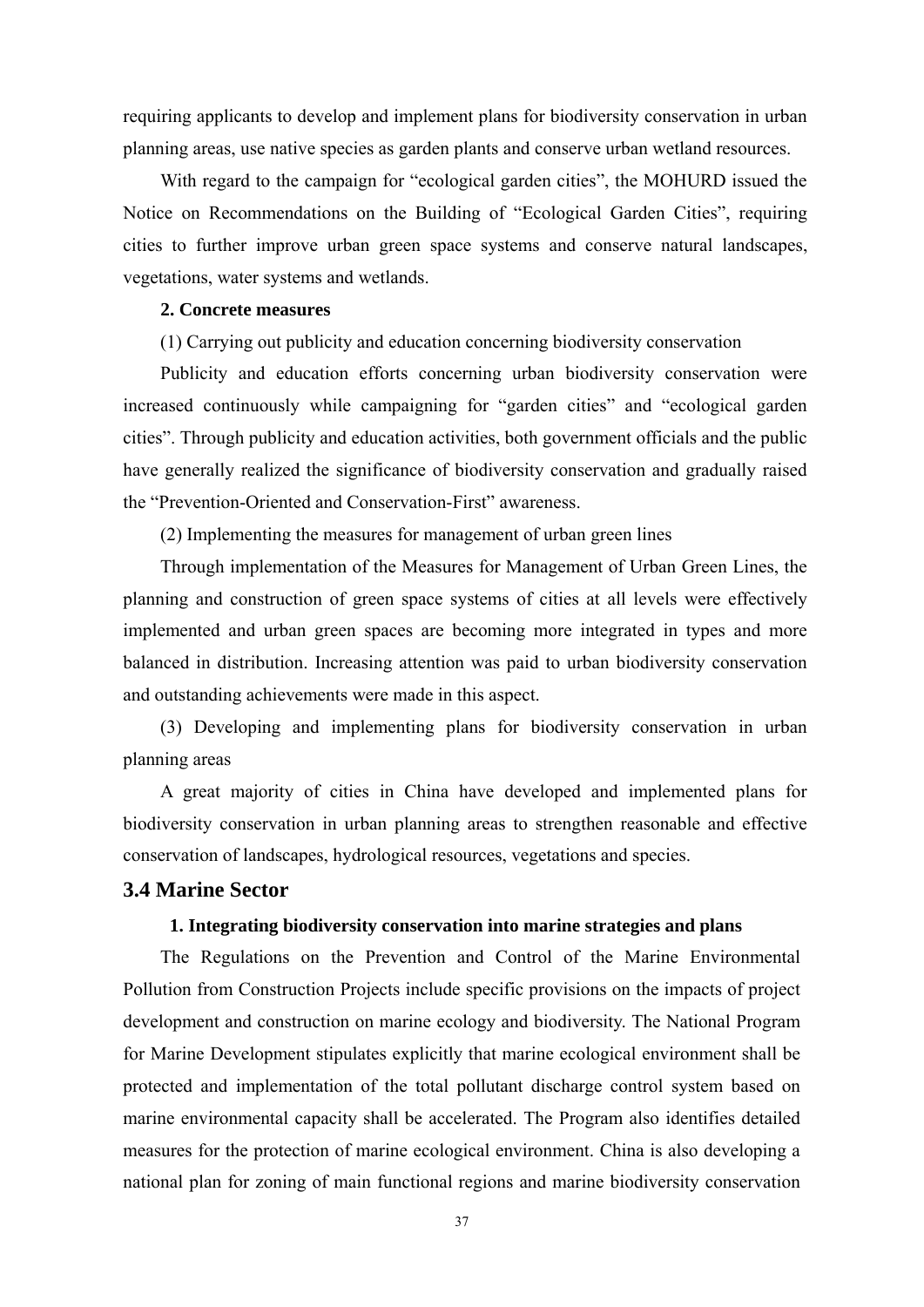will be taken into account during the division of different types of main marine functional regions. The SOA is developing a plan for coastal protection and utilization to control the impact of sea enclosures and land claiming activities on marine biodiversity.

### **2. Concrete measures**

(1) Strengthening the establishment and management of marine protected areas

Over the past several years, more than 50 local marine nature reserves and 11 special marine protected areas were established along China's coastal areas. The SOA developed a series of regulations and systems such as those to build marine surveillance teams for marine protected areas, manage the use of sea areas and examine and approve exploitation activities. Management bodies for marine protected areas stepped up work related to plan development, patrolling for law enforcement, scientific research and surveying, ecological monitoring, disaster prevention and control and publicity and education.

(2) Energetically protecting the environment of islands and islets

Together with related departments, the SOA initiated the formulation of national legislation and plans for protecting and wisely utilizing islands and islets and the layout and establishment of island and islet reserves. To well protect island and islet resources and the marine environment, the SOA also worked with related departments to promulgate the Regulation on Protection and Utilization of Unpopulated Islands and Islets.

(3) Conducting marine ecological surveys

The SOA organized the first national marine ecological survey, during which many new and major marine ecological problems were discovered. The SOA also made a general assessment on the overall ecological status of China's seas based on the survey.

(4) Actively carrying out marine ecological restoration

By carrying out a variety of marine ecological restoration projects, marine departments of local governments in coastal areas greatly promoted marine biodiversity conservation and gained substantial comprehensive benefits.

(5) Strengthening examination and approval of use of sea areas and assessment of the environmental impacts of marine projects

Through examination and approval of use of sea areas and assessment of the environmental impacts of marine projects, marine biodiversity conservation was strengthened in aspects of project site selection, sea area to be used, manner of sea land claiming, plane layout and environmental protection measures.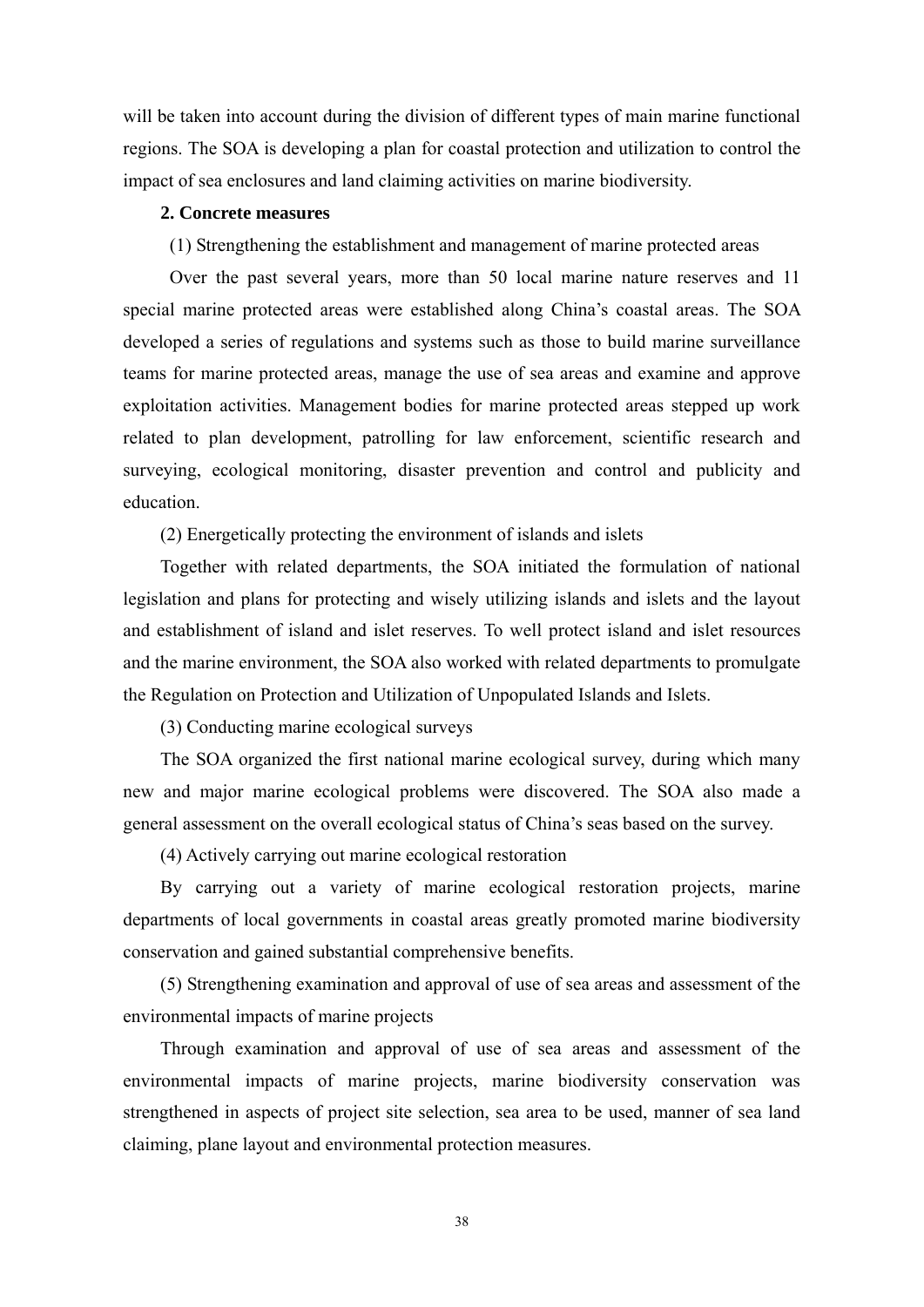### **3.5 Water Resources Sector**

#### **1. Fully considering biodiversity conservation in water conservancy plans**

The Ministry of Water Resources (MWR) gave high priority to ecological environmental protection and fully considered ecological water demand during the development of a number of programs such as the comprehensive program for national water resources. The MWR also set down the basic and total ecological water demands at the control nodes of major rivers, the reduction in shallow and deep groundwater use in over-exploited areas as well as measures to restore and conserve water ecology in major areas.

#### **2. Concrete measures**

(1) Great importance was attached to biodiversity conservation during construction of water conservancy projects

The MWR attached great importance to biodiversity conservation and fully considered the targets of water ecology conservation during the planning, design, construction and operation management of water conservancy projects. For example, to mitigate the impacts of dam constructions on fish's survival, the MWR required fish passes to be built or artificial breeding and baby release efforts to be made to replenish biological resources.

(2) Carrying out pilot campaigns to protect and restore water ecosystems

In 2004, the MWR issued the Recommendations on Protecting and Restoring Water Ecosystems and launched pilot campaigns in some cities.

### **3.6 Education Sector**

#### **1. Strengthening establishment of biodiversity-related disciplines**

The Ministry of Education (MOE) gave high priority to the establishment of disciplines related to the conservation of biological resources (biodiversity). Ten disciplines and dozens of specialties were set up in three disciplinary categories.

### **2. Putting more efforts into the training of biodiversity professionals**

Biodiversity science is a new science with ecology as the core discipline and associated with other related disciplines. At present, most universities and normal universities in China offer ecology courses. Nearly 50 institutions of higher learning offer bachelor's degree in ecology, 38 offer master's degree and 22 offer doctor's degree. According to incomplete statistics, from 2004 to 2006 alone, China's institutions of higher learning have awarded about 50,000 masters and doctors in disciplines related to the conservation of biological resources.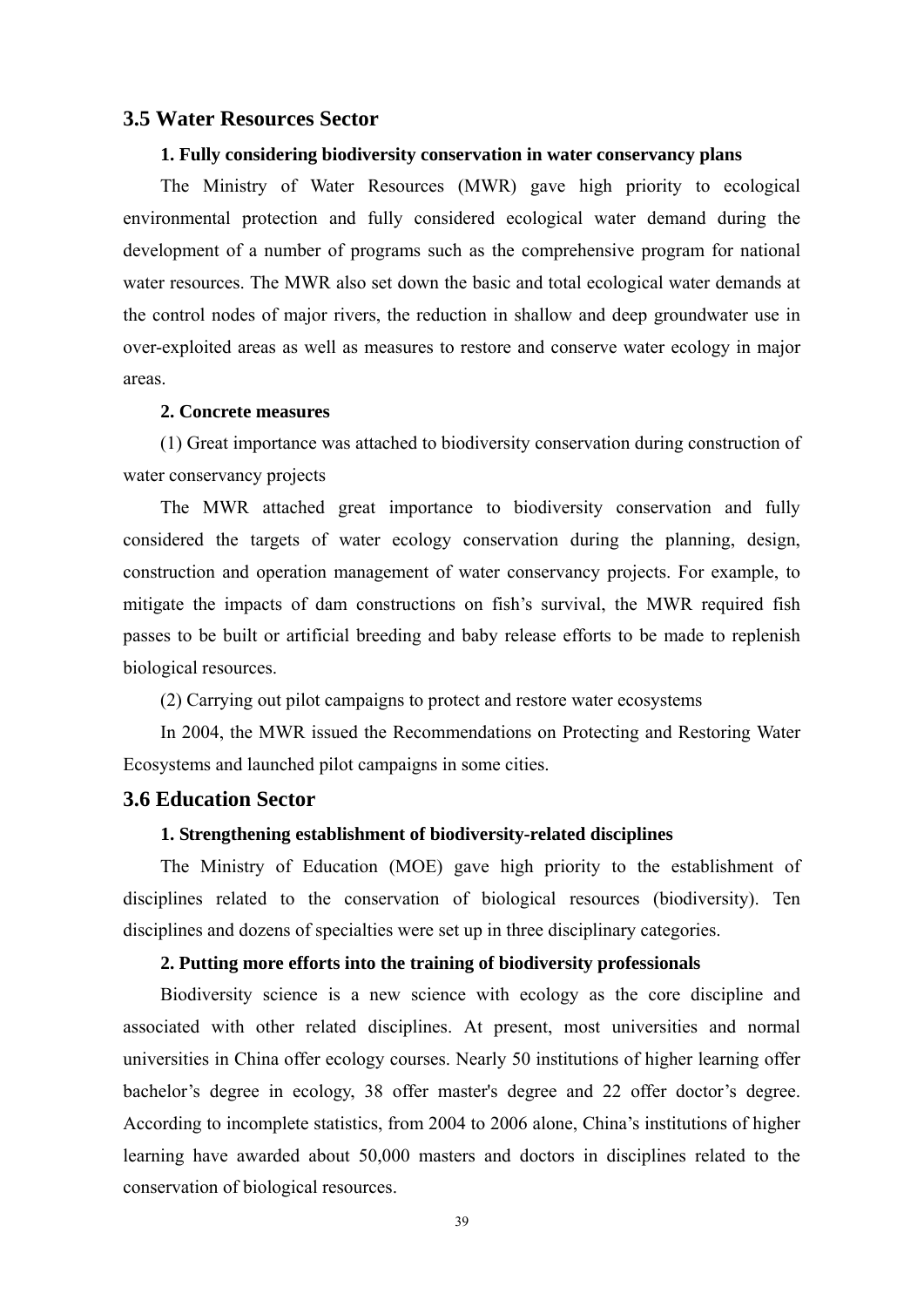#### **3. Accelerating course and textbook development**

Institutions of higher learning began to offer a wide range of ecology courses and published ecology textbooks for students of all educational levels. Meanwhile, a number of outstanding overseas ecology textbooks were introduced into China. Monographs and reports on the study of ecology teaching have also been developed.

### **3.7 Science and Technology Sector**

# **1. Fully considering the research needs of biodiversity conservation in the National Program for Long- and Medium-Term Science and Technology Development**

Much attention was paid to scientific research and technological development concerning the conservation and sustainable use of biodiversity in the National Program for Long- and Medium-Term Science and Technology Development (2006-2020). Themes such as "efficient use of marine resources", "protection of marine ecology and environment", "function restoration for regions with vulnerable ecosystems", "monitoring of and response to global environment change", "use, storage and innovation of germplasm resources and guided breeding of new species" and "biosafety management" are all related to the conservation and sustainable use of biodiversity.

### **2. Establishing biodiversity-related research projects in national science and technology programs**

The Ministry of Science and Technology (MOST) established special projects on conservation and sustainable use of biodiversity in the National Key Technology Research and Development Program, the National Fundamental Research Program, the National High Technology Research and Development Program and other special funds. The National Key Technology Research and Development Program for the 11th five-year plan period initiated major projects such as those to establish a national support system for the comprehensive monitoring, assessment and decision-making concerning terrestrial ecosystems and develop technologies for and demonstrate restoration of typical and vulnerable ecosystems. The National Fundamental Research Program initiated projects to study the biodiversity evolution and conservation in China's Himalayan regions and the theories and methodologies for disease and pest control and germplasm resources preservation in agricultural biodiversity conservation. The National High Technology Research and Development Program (named as 863 Program) included the fields of marine technology, resource and environment technology and modern agricultural technology. Some projects in these fields concern development of technologies related to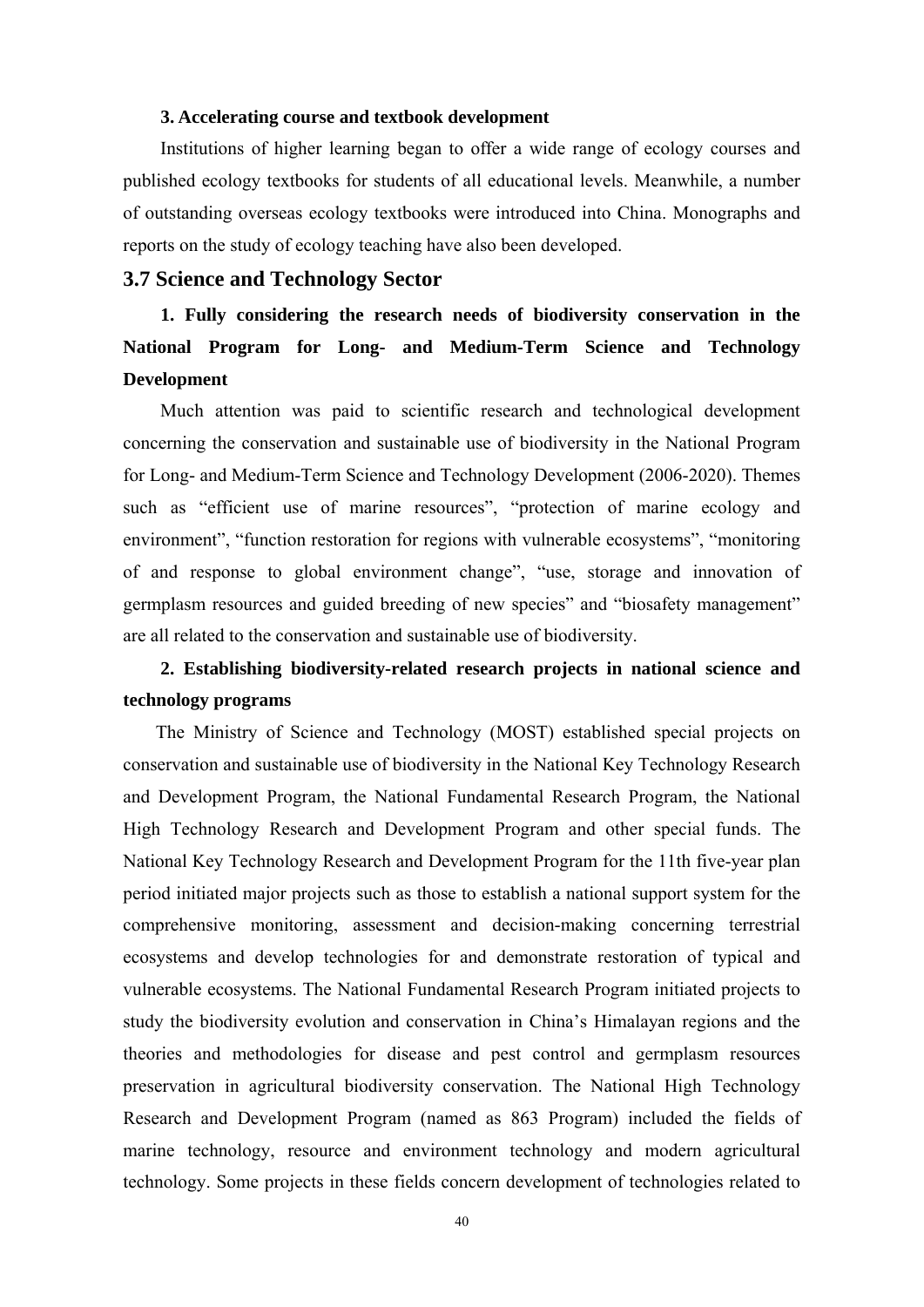the conservation of biodiversity and sustainable use of biological resources. With regard to construction of natural science-technology resource platforms, resource survey and collection, information platform construction as well as material and information sharing concerning animal, plant, microorganism and germplasm resources were organized and promoted. These researches generated a number of valuable and influential research achievements and provided strong scientific and technological support for biodiversity conservation in China. Some achievements were well received by the international academic communities.

### **3.8 Poverty Alleviation and Development Sector**

### **1. Integrating biodiversity conservation into national poverty alleviation plans**

In 2001, the Chinese government promulgated and implemented the Program for Poverty Alleviation and Development of China's Rural Areas (2001-2010). The Program specifies that poverty alleviation and development must be linked with resource conservation and ecological construction so as to realize a sound cycle of resources, population and environment and increase the capability of poverty-stricken areas for sustainable development.

### **2. Concrete measures**

(1) Paying special attention to developing human resources and easing population-resource conflict in poverty-stricken areas

The Chinese government addressed poverty alleviation by improving the quality of labor forces in poor areas. Extensive training in working skills and practical agricultural techniques was provided to labor forces from poor households to migrating rural labor forces, ease population-land conflict and improve the ecological environment and biodiversity conservation in poor areas.

(2) Realizing poverty alleviation by relocating and reducing the ecological pressure of areas with extremely severe natural conditions

With regard to areas short of basic living conditions, residents were relocated on a voluntary, flexible and affordable basis to fundamentally improve the living conditions of poverty-stricken areas, reduce the population pressure of these areas and create external conditions for biodiversity conservation.

(3) Vigorously trying out new approaches that integrate poverty alleviation with biodiversity conservation

With regard to areas with extremely vulnerable biological diversity such as the Qinghai-Tibetan Plateau, deserts and rocky deserts, comprehensive control measures were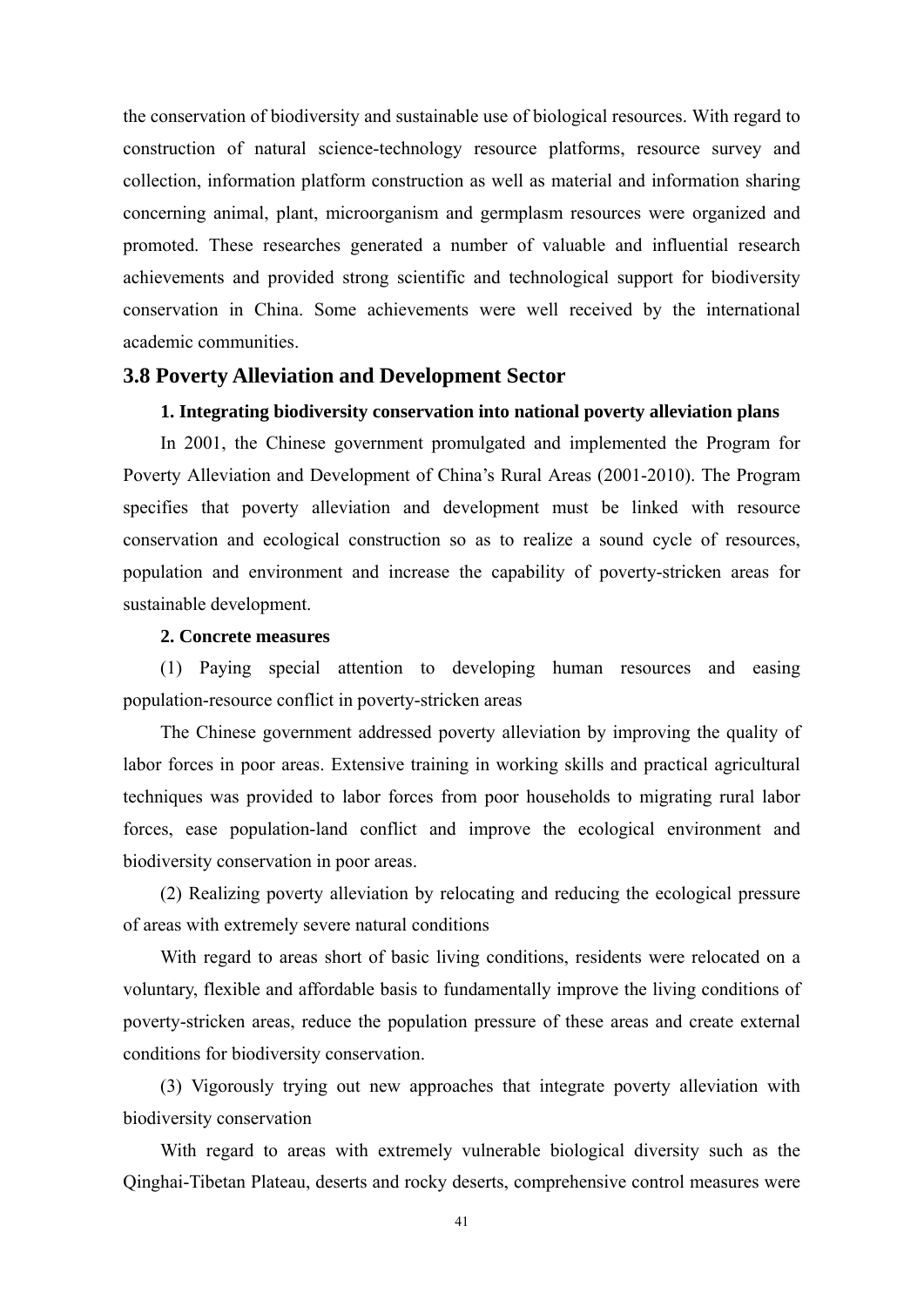taken to improve local natural, transportation, education and sanitary conditions. New approaches to poverty alleviation and biodiversity conservation were actively tried out.

### **3.9 Other Sectors**

### **1. Land and resources management sector**

The Ministry of Land and Resources (MLR) integrated biodiversity conservation into the overall land use plans of all levels. For instance, while determining the scale for land use, the MLR made it one of the planning targets to uncompromisingly protect forest land and increase forest coverage. During functional or regulatory division of land use areas, the MLR marked out nature reserves and ecologically sensitive areas and prohibited use of land in protected areas as construction land. With regard to mudflats and sea enclosure and land claiming projects, the MLR coordinated regulations in the Marine Function Zoning Plan and the Overall Land Use Planning and formulated sound policies for mudflat development and sea land claiming activities. Through implementation of land use plans, activities like use of land in nature reserves as project sites were effectively eliminated and biodiversity conservation was enhanced accordingly.

### **2. Commerce sector**

The Ministry of Commerce (MOC) stressed biodiversity conservation in the following two aspects: first, together with related departments, the MOC adjusted the Control List attached to the Regulations on Export Control of Dual-Use Biological Agents and Related Equipment and Technologies by adding viruses such as avian influenza virus and SARS coronavirus and practiced a licensing system for the export of items in the Control List. Second, in sessions of the Council for Agreement on Trade-related Aspects of Intellectual Property Rights (TRIPS) of the World Trade Organization (WTO), China actively promoted discussions about the relation between TRIPS Agreement and CBD and advocated amending TRIPS Agreement in accordance with CBD so that disclosure of the origin of genetic resources and evidence of prior informed consent and benefit-sharing would become the substantive conditions for patent applications. China also suggested the results of these discussions be included in the "package deal" of Doha talks and urged quicker move towards text negotiations. Besides, China was in favor of inviting as soon as possible the Secretariat of CBD to attend meetings of the TRIPS Council as an observer.

### **3. Customs sector**

As the national authority for import-export supervision and management, the General Administration of Customs (GAC) gave high priority to the import-export management of biological resources. Over the years, the GAC devoted itself to boosting the establishment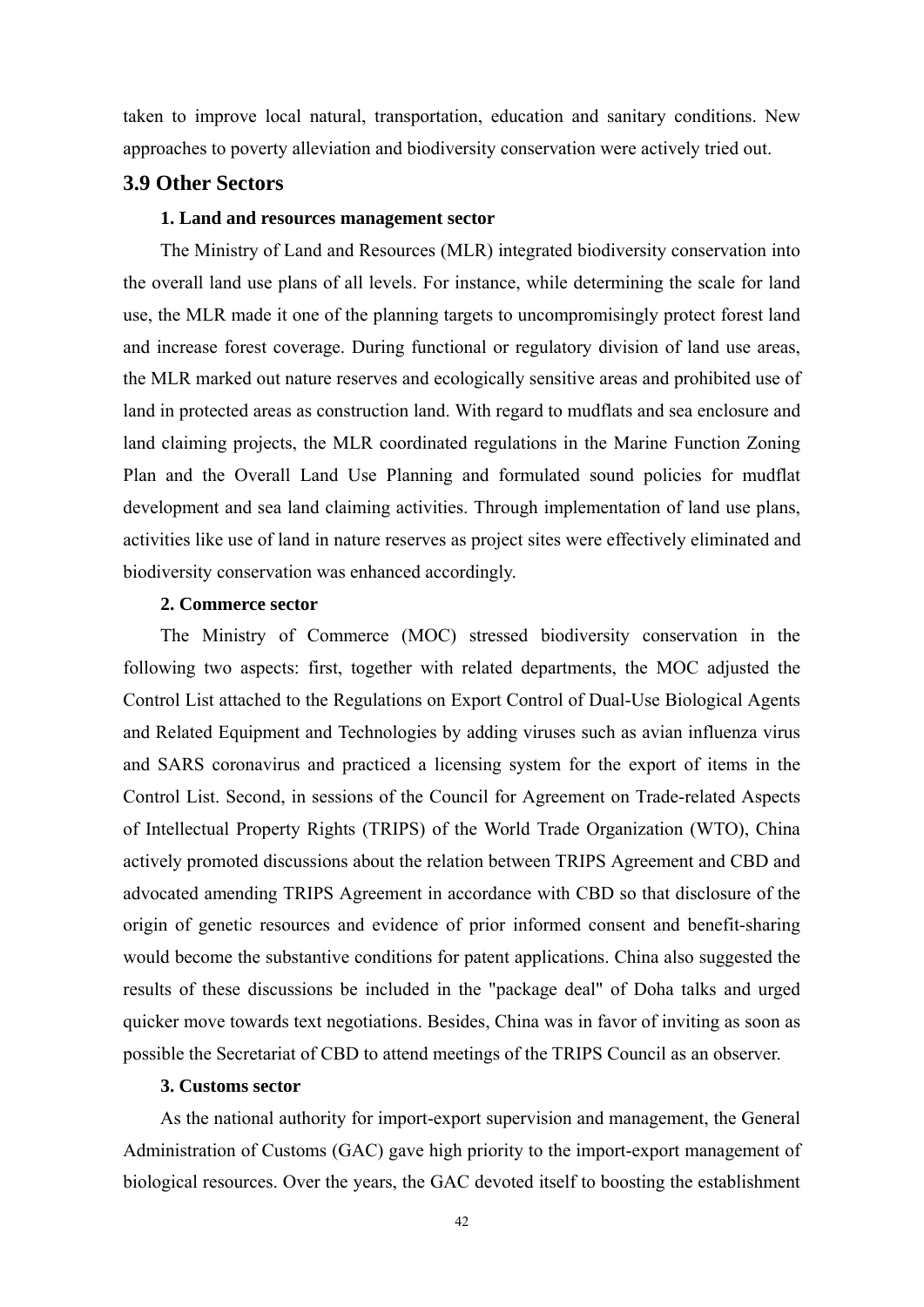of a biodiversity-related import-export legislation system. The GAC engaged in the formulation of the Regulations on Administration of Import and Export of Endangered Wild Animals and Plants and other regulations, and together with related departments, adjusted and released related import-export management catalogues including the HS Commodity Appendix of Import and Export on Wild Fauna and Flora and the Control List of the Import and Export License for Dual-Use Items and Technologies. Chinese customs carried out periodic training to improve the law enforcement capacities of customs officers, performed strict supervision and control over the import and export of biological species in accordance with related laws and regulations and severely cracked down on all kinds of smuggling and illegal activities.

### **4. Traditional Chinese medicine management sector**

In 2007, the State Administration of Traditional Chinese Medicine (SATCM) jointly issued the Recommendations on Strengthening the Development of Traditional Medicines of Ethnic Minorities with 10 ministries and commissions under the State Council, laying emphasis on protecting resources of traditional medicines of ethnic minorities, establishing breeding and cultivation bases for endangered traditional medicine varieties and genuine medicinal materials, establishing nature reserves for traditional medicines and intensifying research on domestication of medicinal animals and plants. The SATCM initiated the amendment of the Regulations on Conservation of Wild Medicinal Resources to further highlight the conservation of wild medicinal resources. Specific recommendations were made as to how to improve the management system and rules for wild medicinal resources.

### **5. Intellectual property management sector**

To regulate the use of genetic resources, the draft amendment on Patent Law introduced the disclosure system for the origin of genetic resources and clarified that no patent right shall be granted if the acquisition or use of genetic resources violated related laws and regulations. The integration of genetic resources conservation and patent system will provide certain institutional guarantees for achieving the objectives of CBD.

# **3.10 Implementation of the Convention on International Trade in Endangered Species of Wild Fauna and Flora (CITES)**

### **1. Taking biodiversity conservation into full account during implementation of CITES**

Implementing CITES on behalf of the Chinese government, the Endangered Species Import and Export Management Office (ESIEMO) took biodiversity conservation into full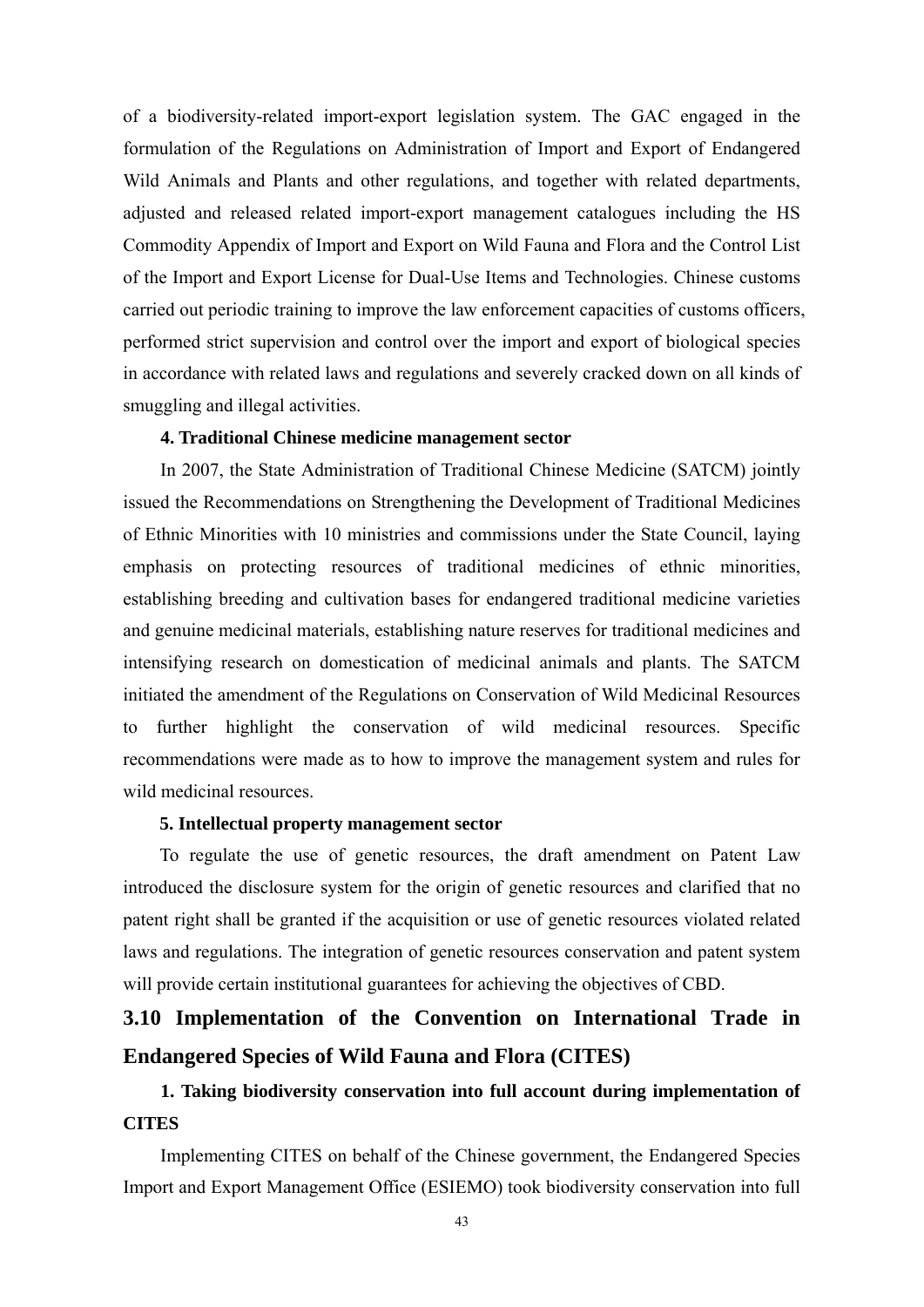account during CITES implementation and grounded all negotiations involving genetic resources on the principles of sovereign rights and benefit sharing.

### **2. Concrete measures**

(1) Strengthening legislation

The Law on the Protection of Wildlife, the Regulations on Wild Plants Protection and the Regulations on Administration of Import and Export of Endangered Wild Animals and Plants are all aimed at wildlife protection and biodiversity conservation. Especially formulated for CITES implementation, the Regulations on Administration of Import and Export of Endangered Wild Animals and Plants puts strict requirements on the import and export of species in the Appendices to CITES and the export of species under special state protection, thus providing legislative support for the protection of endangered species. To better protect wildlife resources, fees are charged for management services regarding import and export of wildlife and wildlife products, but differentially based on whether the animals and plants are wild or artificially bred or cultivated.

(2) Strengthening establishment of management system

The ESIEMO is under the SFA and has branches in the forestry bureaus of provinces, autonomous regions and municipalities. The ESIEMO and its branches have maintained close cooperation with wildlife management departments at all levels so that international requirements on biodiversity conservation can be duly introduced into China's wildlife management. This has ensured on an institutional basis that international trade in wild animals and plants is under strict control and has effectively prevented the extinction of wildlife species as a result of excessive trading.

# **3.11 Implementation of the United Nations Convention to Combat Desertification (UNCCD)**

### **1. Integrating biodiversity conservation into desertification prevention and control regulations**

During the implementation of UNCCD, China attached great importance to biodiversity conservation, especially the restoration and reconstruction of ecosystem functions. China's legislative system for protection of desert ecosystems include the Law on the Prevention and Control of Desertification, Forest Law, Grassland Law, Law on Water and Soil Conservation, Land Administration Law, Environmental Protection Law, etc.

### **2. Concrete measures**

(1) Thoroughly implementing policies and regulations on desertification prevention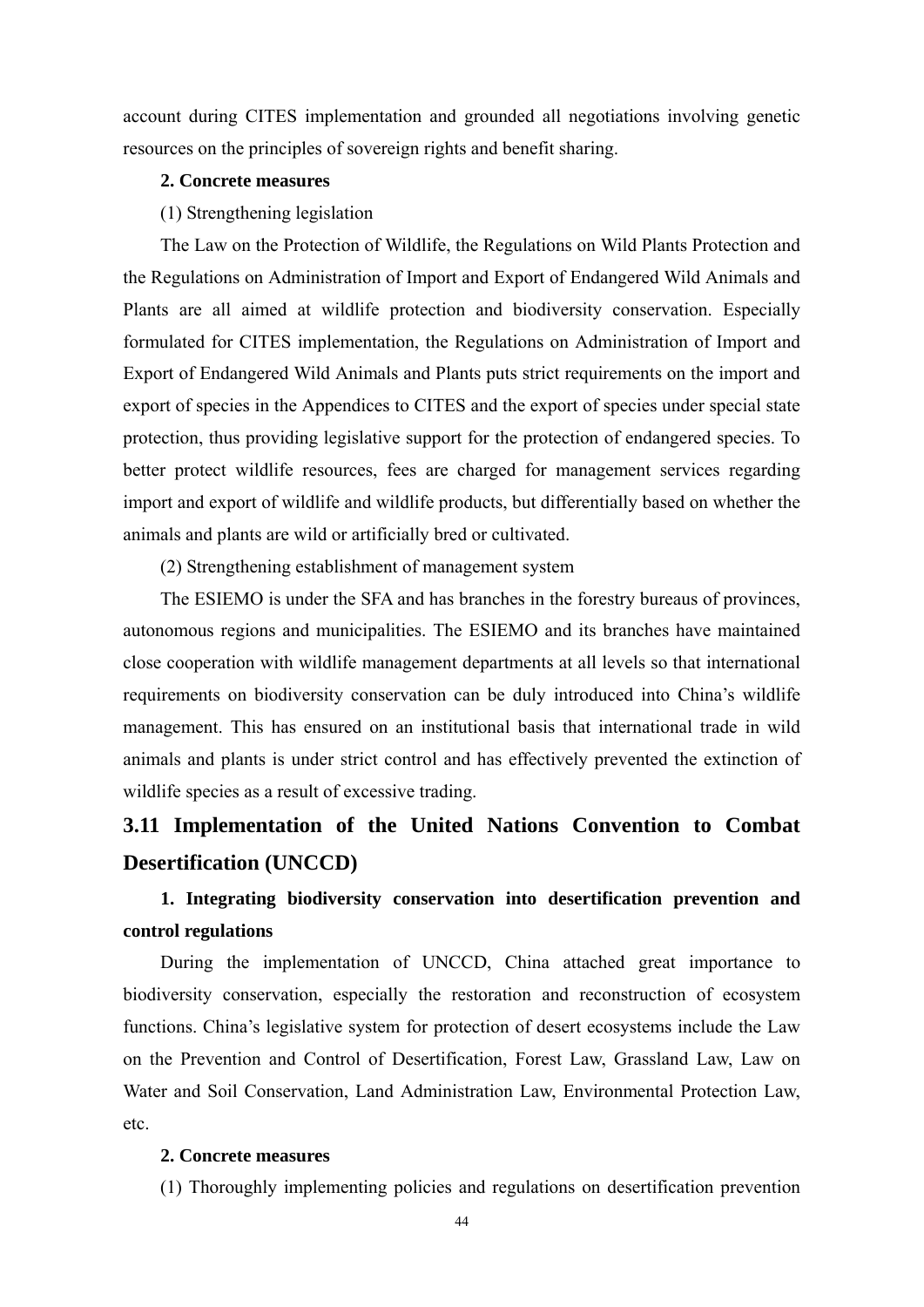and control

For biodiversity conservation purposes, grazing, reclamation and logging were forbidden in dry land and deserts, stocking rate was determined according to the carrying capacity of grasslands and water resources were rationally used; environmental impact assessments were conducted on construction projects to regulate exploitation activities; law enforcement and inspection efforts were increased to conserve the diversity of desert ecosystems and prevent new occurrence of desertification.

(2) Speeding up desertification control through major projects

Over recent years, supported primarily by central government financing, a series of national key ecological construction projects were launched, including those to control sources of sandstorms in Beijing and Tianjin, construct protective forest systems, control desertification in small watersheds and conserve grasslands. These projects have contributed greatly to the restoration of desert ecosystems.

(3) Conducting surveys and scientific researches

China undertook a series of special fundamental researches and application researches and summarized and promoted more than 100 technological models including the Railway Sand-Preventing Protective Forest Construction Model, the Desert Highway Protection System, etc.

(4) Developing regional industries and achieving positive relationship between ecology and economy

Given the characteristics of biological resources in desert regions, the Chinese government encouraged the development of biological industries with caragana, salix, sea-buckthorn, Chinese wolfberry, almond and rapid-growth and high-yielding forests. Ecological construction was integrated with local economic development and increase of farmers' and herdsmen's incomes to achieve positive relationship between ecology and economy.

(5) Carrying out training, publicity and education related to desertification prevention and control

To strengthen education on and caution the public against land desertification, the national authority responsible for the implementation of UNCCD disseminated posters to publicize general knowledge about desertification prevention and control and promote the ecological awareness of the public. The national authority also held different training courses on desertification prevention and control at the community level to improve related skills of the public and greatly arouse the enthusiasms of all walks of society.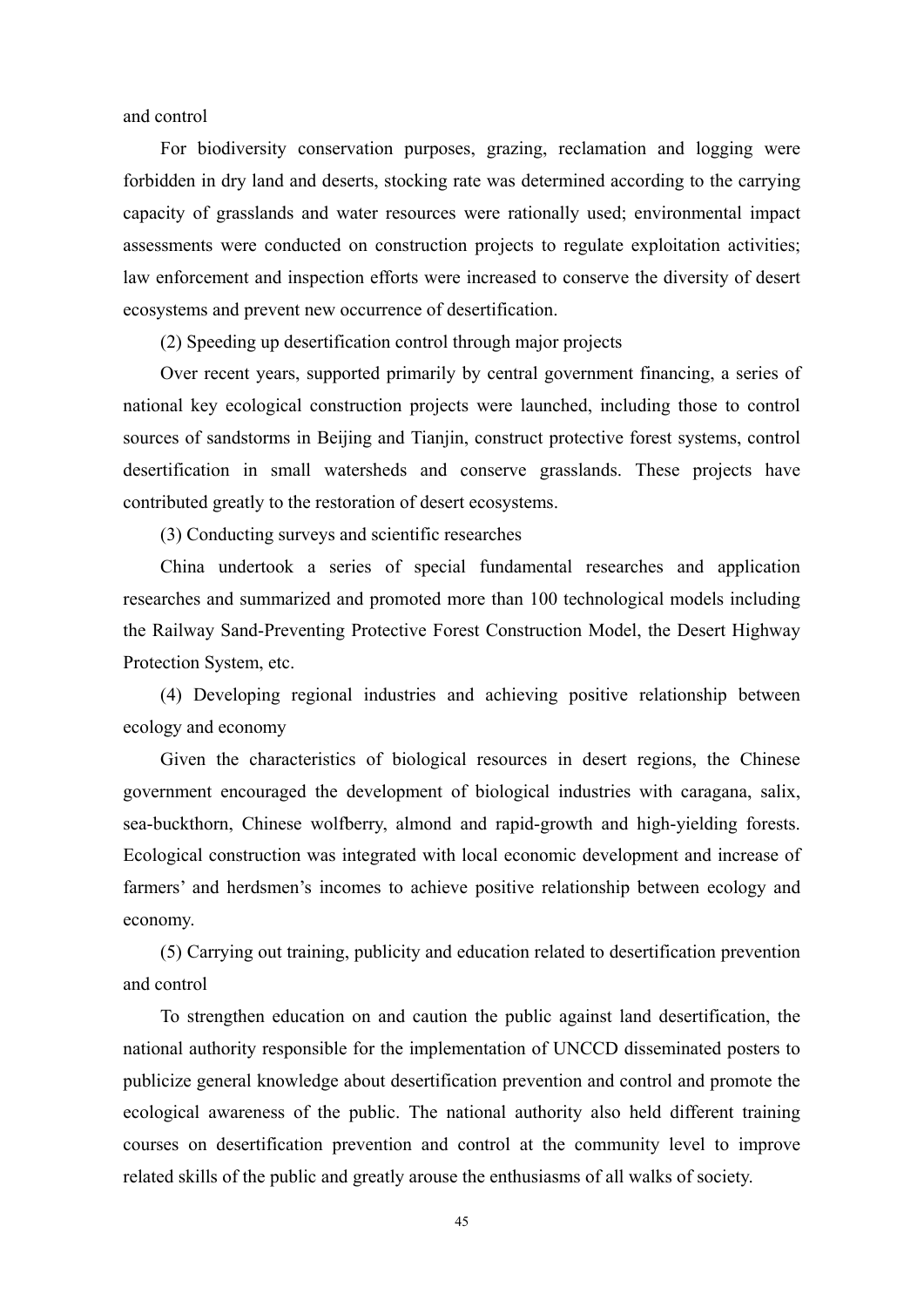# **3.12 Implementation of the Convention on Wetlands of International Importance Especially as Waterfowl Habitat (Ramsar Convention on Wetlands)**

### **1. Integrating the conservation and sustainable use of wetland biodiversity into related plans and programs**

The Chinese government integrated the conservation and sustainable use of wetland biodiversity into the priority fields of China's Agenda 21, China Biodiversity Conservation Action Plan, China Wetland Conservation Action Plan, National Plan for Wetlands Conservation Project and Implementation Plan for National Wetland Conservation Project. Biodiversity conservation was given full consideration during the implementation of Ramsar Convention on Wetlands.

### **2. Concrete measures**

(1) Establishing the China National Committee for Implementation of the Convention on Wetlands

In 2007, the State Council approved the establishment of China National Committee for Implementation of the Ramsar Convention on Wetlands headed by the SFA and involving 15 ministries and commissions under the State Council.

(2) Promoting the establishment of wetland reserves

By the end of 2007, more than 550 wetland reserves of different levels and types were established in China and about 45% of natural wetlands were effectively protected. Up to the beginning of 2008, China already had 50 wetland sites included in the List of Wetlands of International Importance.

(3) Carrying out wetland-related monitoring, publicity and education

Various forms of wetland-related monitoring and publicity and education activities were carried out to continuously improve the management level of wetland conservation.

(4) Strengthening international cooperation on wetland conservation

Through the projects of Nature Reserve Management in China and Wetland Biodiversity Conservation and Sustainable Use in China funded by the Global Environment Facility (GEF), the organization, planning, skill development, information management and community involvement concerning wetland reserves were strengthened and China's management level of wetlands and wetland biodiversity conservation was improved.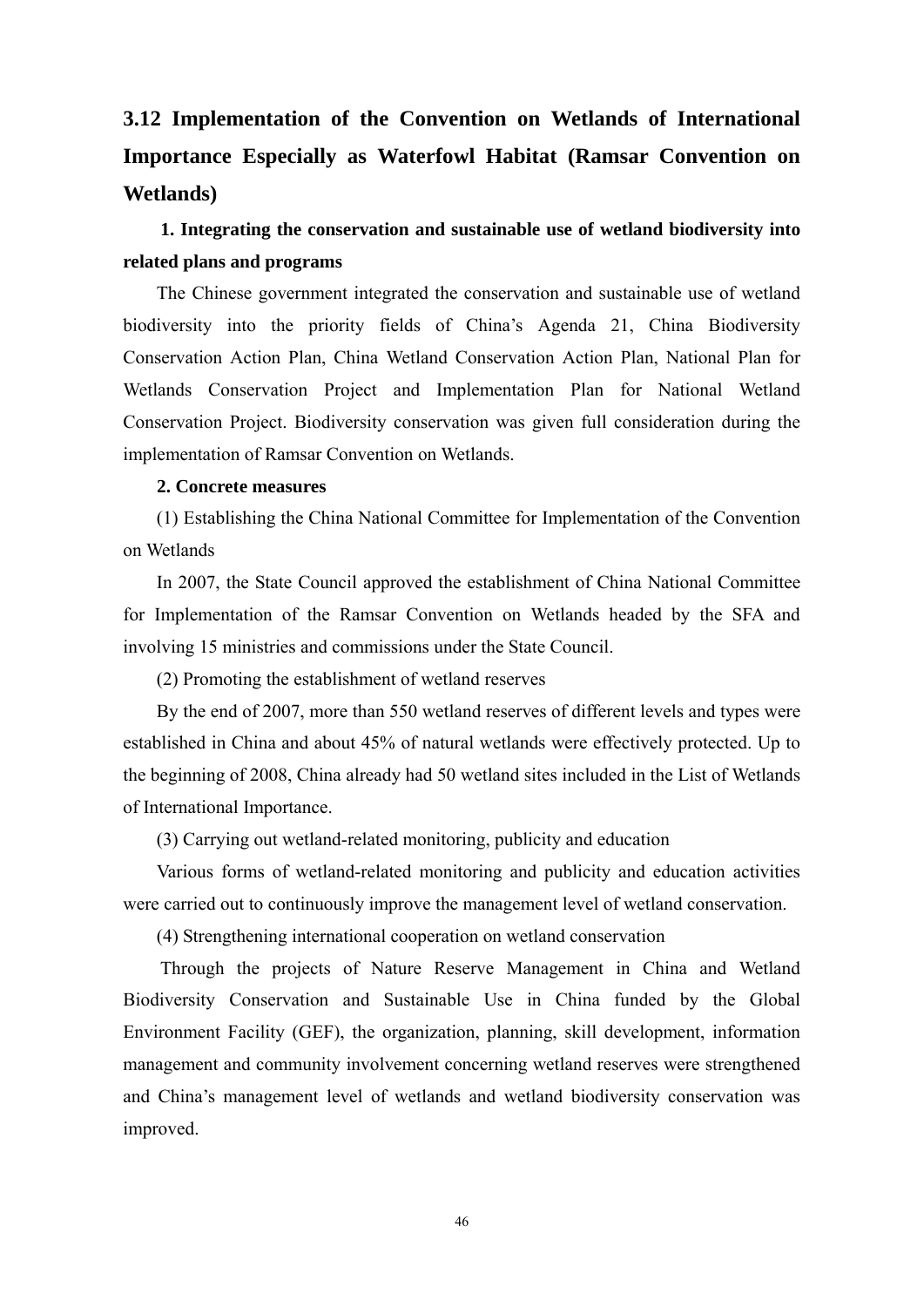# **3.13 Implementation of the United Nations Framework Convention on Climate Change (UNFCCC)**

### **1. Fully considering biodiversity conservation in National Climate Change Programme**

The impact of climate change on biological diversity has been fully considered in the National Climate Change Programme, which proposes a series of measures to respond to climate change.

### **2. Concrete measures**

(1) Adjusting economic structure, promoting technological progress and increasing energy efficiency

Since the late 1980s, the Chinese government began to attach greater importance to the transformation of the economic development patterns or approaches and the adjustment of economic structure. Reduction in resource and energy consumption, promotion of cleaner production and prevention and control of industrial pollution were regarded as major elements of China's industrial policies.

(2) Developing low-carbon energy and renewable energy and improving energy structure

Under the guidance of national policies and the support of central government budget, the exploitation and use of water energy, nuclear energy, oil, natural gas and coal-bed methane were intensified, the exploitation and use of new types of renewable energy such as biomass energy, solar energy, geothermal energy and wind energy were promoted in rural, remote areas and areas with proper conditions, and the proportion of high-quality and clean energy was raised.

(3) Carrying out extensive afforestation and strengthening ecological conservation

Since reform and opening up, major achievements were made in afforestation as a series of key forestry projects were implemented. Besides afforestation, China also vigorously carried out ecological conservation policies for natural forest resources conservation, restoration of farmland to forest and grassland, grassland conservation and management and establishment of natural reserves in order to conserve biodiversity and at the same time increase the capacity of forests as greenhouse gas sinks.

(4) Further improving related systems and strengthening institutional capacities

The Chinese government established the National Leading Group to Address Climate Change, emphasized and constantly improved research capabilities related to climate change, implemented a number of national key science-technology projects and released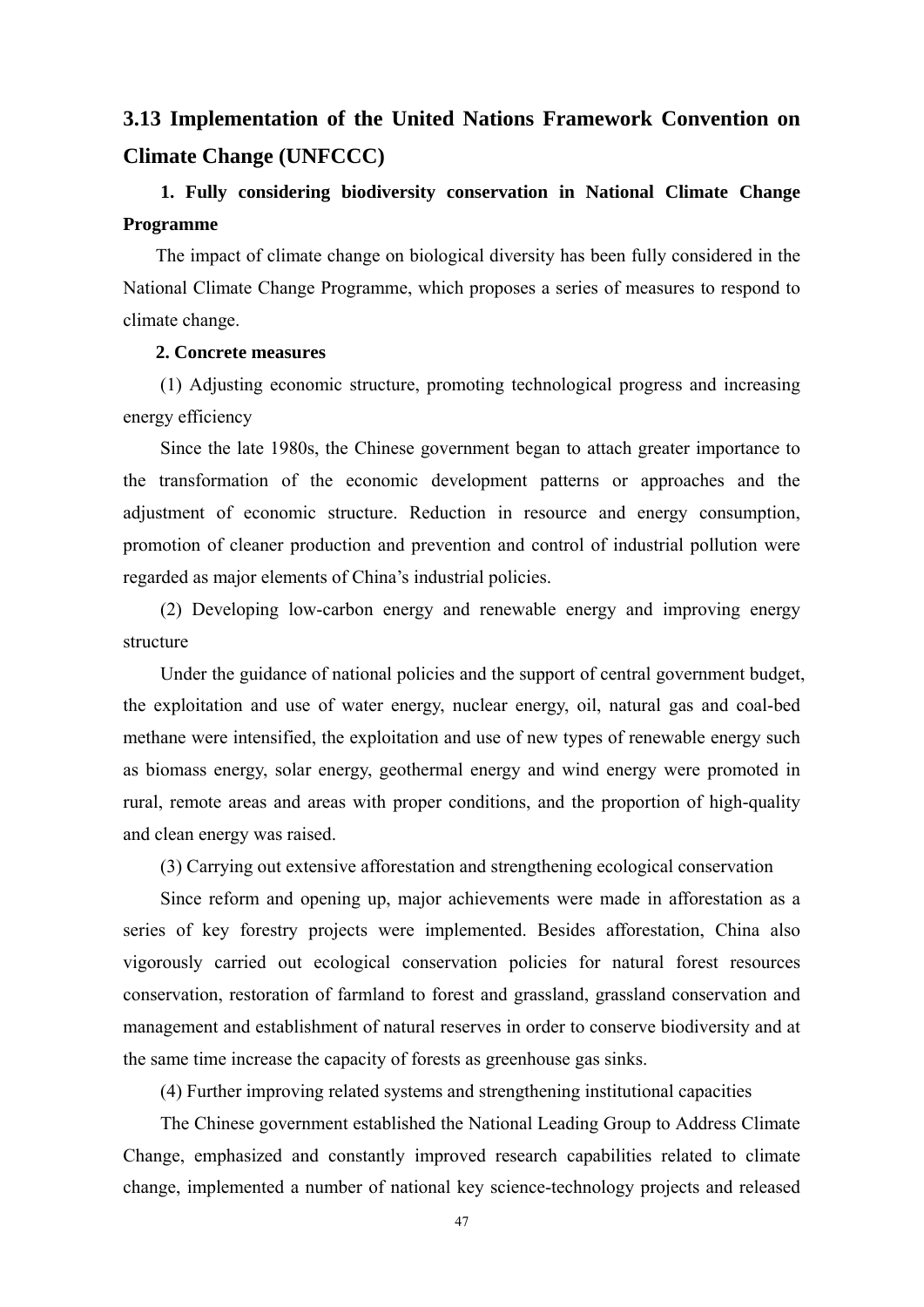the National Assessment Report on Climate Change. All this has provided scientific foundations for China to formulate national policies on coping with climate change and take part in negotiations of UNFCCC.

(5) Increasing publicity and education efforts concerning climate change

The Chinese government always pays special attention to publicity and education and enhancement of public awareness in the field of environment and climate change. Varied forms of lectures and seminars on climate change were convened and a number of training courses on climate change were organized for decision-makers from central and provincial governments. Satisfactory progress was made in this aspect.

# **3.14 Adoption and Employment of the Ecosystem Approach in Related Sectors**

While integrating biodiversity conservation into sectoral or cross-sectoral strategies and plans, departments of the Chinese government also stressed and adopted the ecosystem approach. Forestry departments fully applied the ecosystem approach to desertification prevention and control by firstly devising desertification prevention and control models suitable for the development of different regions based upon their natural conditions during planning; secondly adopting and employing the ecosystem approach during desertification prevention and control, persistently integrating ecological improvement with sectoral development, bringing the advantages of desert areas in terms of light, heat and other resources into full play under strict protection and effective control, greatly promoting industries with local features and providing special support for industrial projects with low resource consumption, high technology contents and promising market perspectives; thirdly using the ecosystem approach to assess whether ecosystems were healthy and their functions were restored, maintained and even improved after control measures were implemented.

While developing wetland conservation policies, regulations and plans and implementing wetland conservation projects and wetland reserve constructions, the SFA thoroughly applied the ecosystem approach to conserve wetlands and wetland biodiversity, thereby maintaining and ensuring the functions and benefits of wetland ecosystems. The National Plan for Wetlands Conservation Project designed and arranged wetland conservation and restoration projects in the river basins where wetlands or wetland ecosystems were located, which demonstrate application of the ecosystem approach.

The MOA gave high priority to the application of ecosystem approach and tested and demonstrated the approach in related international cooperation projects. For instance, in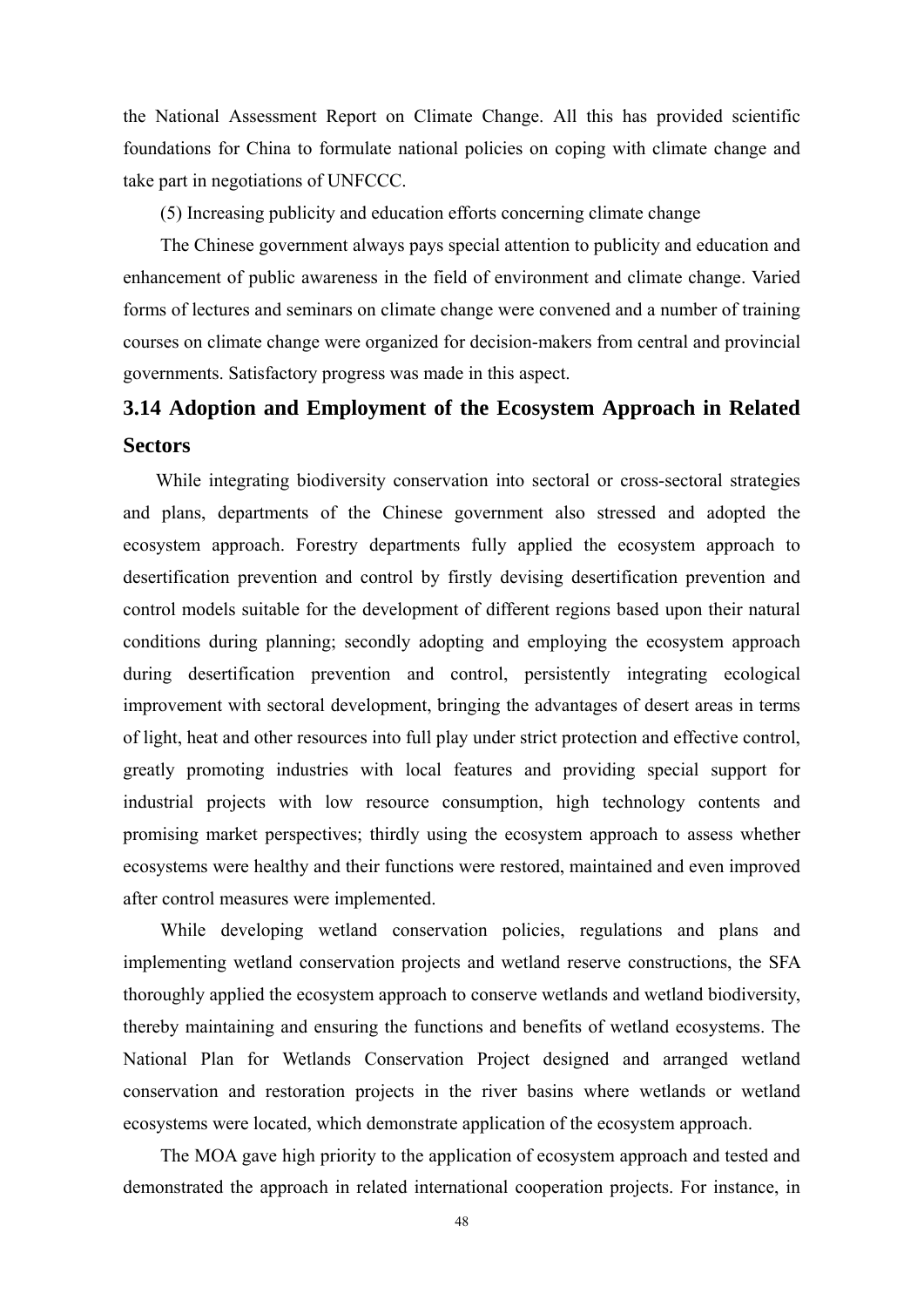the project of Conservation and Sustainable Utilization of Wild Relatives of Crops in China funded by the GEF, *in-situ* conservation sites for wild rice, wild soybean and wild relatives of wheat were constructed in a participatory approach to conserve the wild relatives of crops and their habitats as a whole.

Urban and rural development departments employed the ecosystem approach to improve urban ecology and landscaping. First, the planning of green spaces was grounded on ecological theories and fully represented the zonal characteristics of gardens and the diversity of plants. Second, conservation priority was given to native species, rare and endangered species, ancient and famous trees and primitive habitats crucial to the maintenance of overall ecological functions during construction and conservation projects. Meanwhile, resources of species with important or potential value as well as their habitats were put under special preservation.

Marine departments adopted the ecosystem approach during marine biodiversity conservation. One of the basic principles of the National Program for Marine Development is to carry out regional marine management taking into account needs for conserving marine ecosystems.

While devising and implementing land use plans, the national land and resources departments also applied the ecosystem approach to integrate biodiversity conservation with sustainable social and economic development.

## **3.15 Integration of Biodiversity Conservation into Environmental Impact Assessments**

The Environmental Impact Assessment Law lays down specific provisions on the analysis, prediction, assessment and monitoring of the environmental impacts of plans and construction projects. Certain department rules require biodiversity conservation to be included in EIAs. The Notice on Issues Concerning Strengthening the Management of Nature Reserves released by the MEP in 2004 specifies that, with regard to EIAs for construction projects involving nature reserves, special chapters shall be dedicated to predicting the impact of the projects on the structures and functions, the objects of conservation and the value of nature reserves, and advancing conservation schemes. The development and construction companies shall take related conservation, restoration and compensation measures according to the extent of the impact. To avoid new and major ecological destructions due to improper development and construction, the Recommendation on Strengthening Oversight of Ecological Environment Protection during Resources Development issued by the MEP the same year requires that EIA and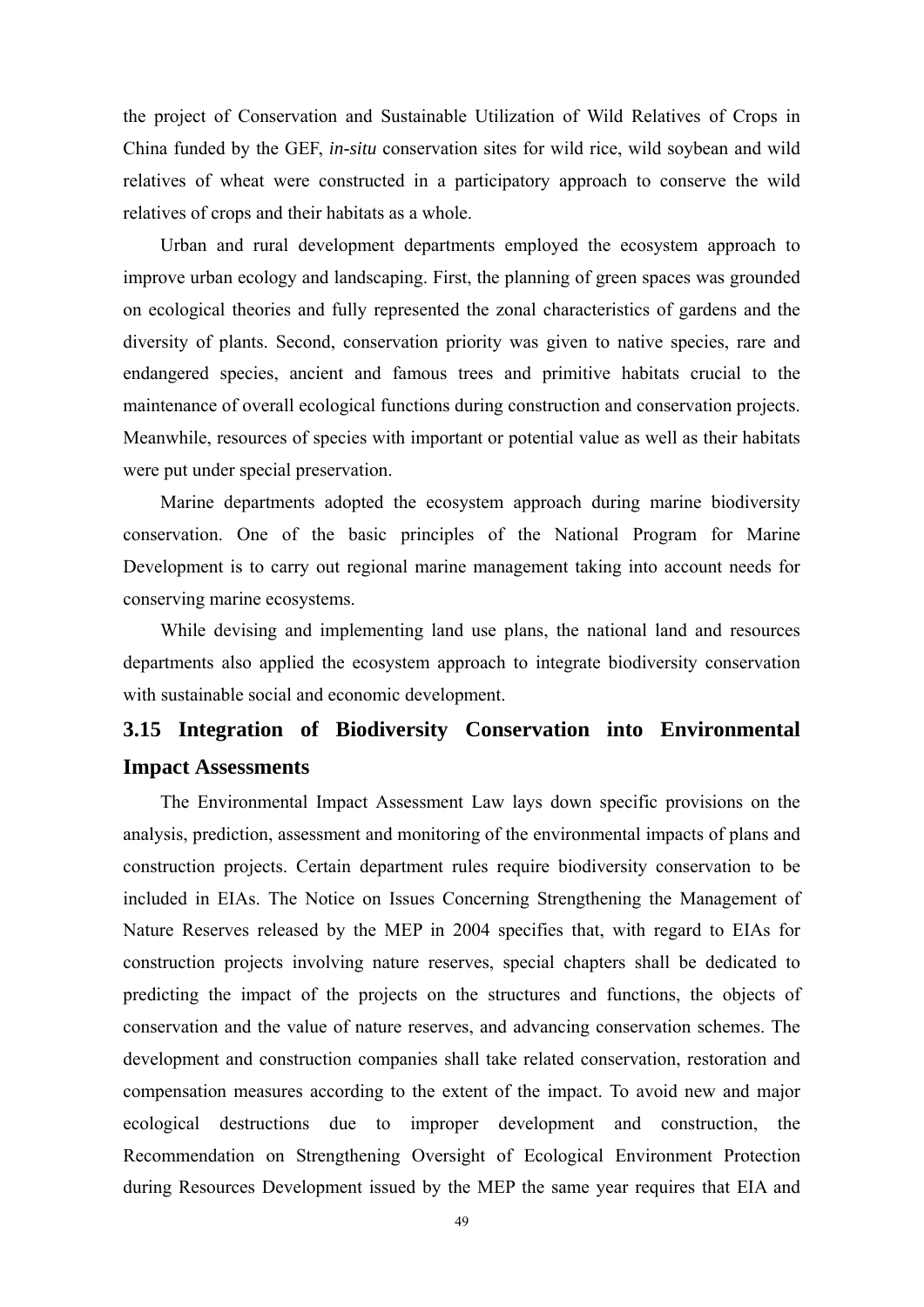oversight of ecological environment protection shall be strengthened during the development of water, agricultural, mineral, forest, grassland, tourism, wetland and other major resources, the introduction of alien species and the application of transgenic organisms. The Notice on Strengthening Environmental Protection during Hydropower Development jointly issued by the MEP and the NDRC in January 2005 provides that EIA and environmental protection design shall be conducted with great care during hydropower development, and environmental protection measures for low-temperature water treatment, fish protection and conservation of rare terrestrial animals and plants shall be thoroughly implemented to minimize the adverse impacts of hydropower development on the ecological environment.

China has established a basic system of EIA standards, including the Technical Guidelines for Environmental Impact Assessment-Non-Polluting Ecological Impact, the Indicator System for Environmental Impact Assessment of Development of Mountain Scenery Spots and the Technical Guidelines for Environmental Impact Assessment of Marine Projects.

China increased efforts to manage and inspect EIA-related law enforcement. Through implementation of the EIA system, the output of industrial projects increased without increase in pollutant emissions or with reductions in pollutant emissions. Through adjustment of locations, routes and engineering schemes, new ecological damage was effectively avoided during construction of projects involving important environmentally sensitive issues; construction projects inconsistent with marine function zoning and conservation plans were declined approval.

Pilot EIAs were carried out in certain areas and sectors. Rich experience was accumulated and substantial progress was made in these pilot assessments.

50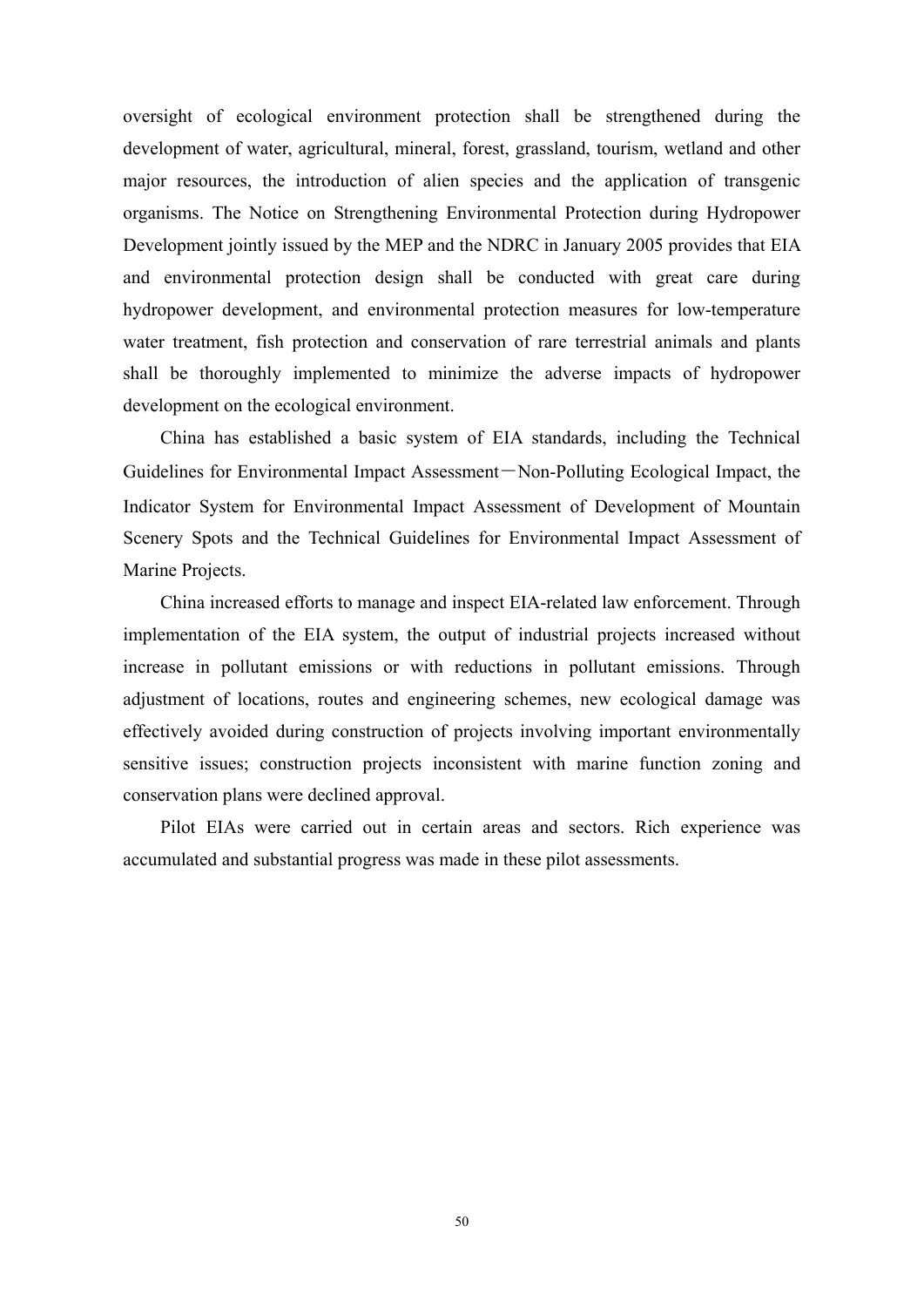# **Chapter IV Progress Towards the 2010 Target and Implementation of the Strategic Plan of the Convention**

### **4.1 Evaluation Indicators for the 2010 Target**

The 2010 Biodiversity Target adopted by the CBD COP is to achieve by 2010 a significant reduction of the current rate of biodiversity loss. China has established its own indicator system for evaluating progress towards the 2010 Target (see Table 4-1).

| <b>Indicator</b>                                                                                                           | <b>Meaning</b>                                                                                                                                                                                                                                                |  |
|----------------------------------------------------------------------------------------------------------------------------|---------------------------------------------------------------------------------------------------------------------------------------------------------------------------------------------------------------------------------------------------------------|--|
| Status and trends of the components of biodiversity                                                                        |                                                                                                                                                                                                                                                               |  |
| 1. Status of<br>threatened species                                                                                         | Refers to changes in the endangerment level, number of<br>populations, etc. of threatened species. This may be calculated by<br>the Red List Index (RLI). RLI measures general changes in the<br>endangerment level of species in a specific taxonomic group. |  |
| 2. Area and<br>proportion of land<br>cover                                                                                 | Refers to areas and proportions of different types of land covers at<br>different periods and indicates the status and trend of changes in<br>ecosystems.                                                                                                     |  |
| of domesticated<br>animals, cultivated<br>plants, and cultured<br>fish species of<br>major<br>socio-economic<br>importance | 3. Genetic diversity Refers to the number of domesticated animals, cultivated plants<br>and cultured fish species and shows change in species used for<br>production and loss of traditional genetic resources.                                               |  |
| 4. Number and<br>coverage of nature<br>reserves                                                                            | Coverage refers to the percentage of the area of terrestrial nature<br>reserves to the national terrestrial area and reflects the status of<br><i>in-situ</i> conservation of biodiversity.                                                                   |  |
|                                                                                                                            |                                                                                                                                                                                                                                                               |  |

**Table 4-1 China's Evaluation Indicators for the 2010 Biodiversity Target** 

### **Ecosystem integrity, ecosystem goods and services**

| 5. Integrity of   | Refers to the integrity of ecosystems of forests, grasslands and |
|-------------------|------------------------------------------------------------------|
| forest, grassland | inland waters as shown by the following indicators:              |
| and river         | $\bullet$ Change in net primary productivity;                    |
| ecosystems        | $\bullet$ Area of deserts;                                       |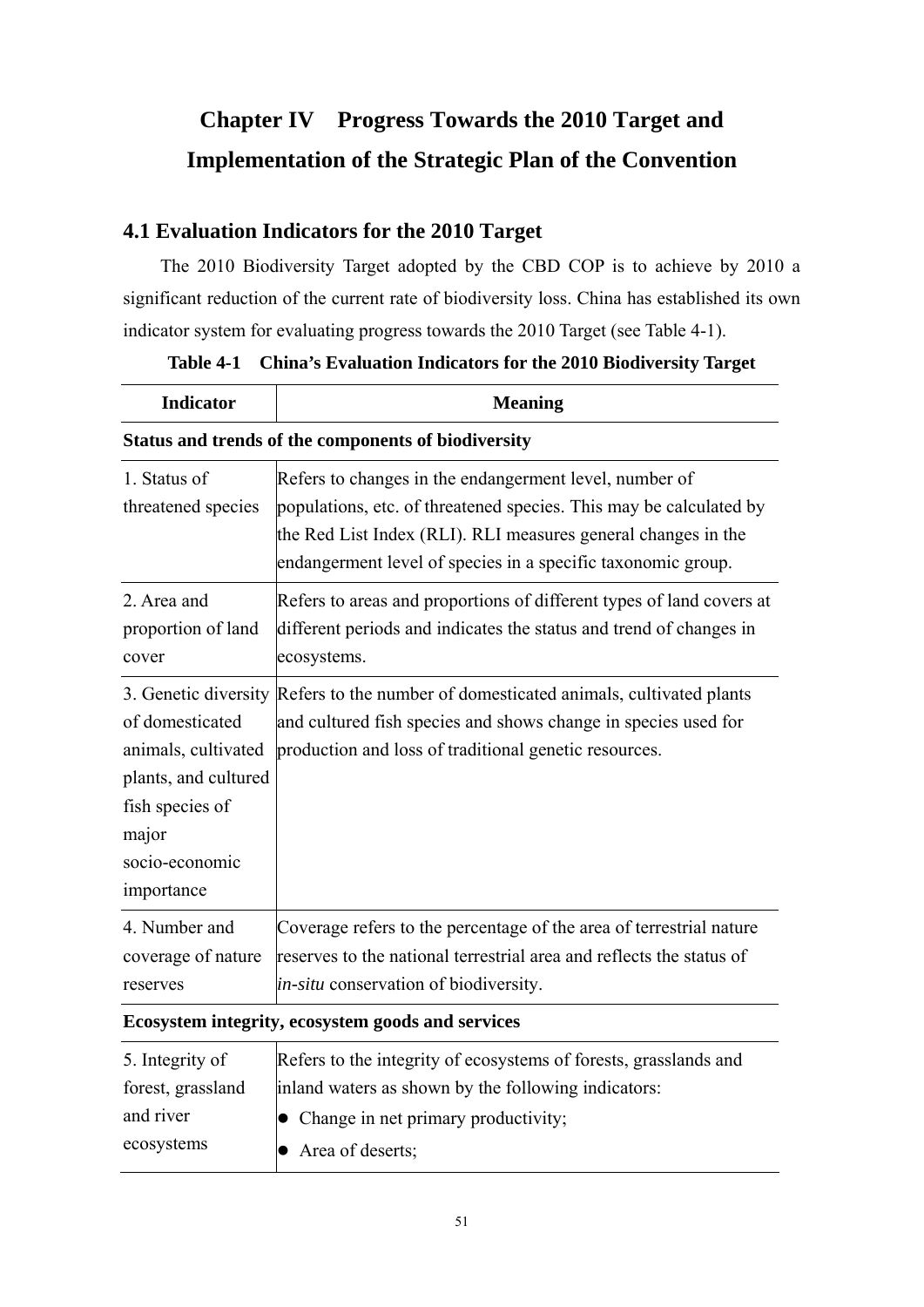| <b>Indicator</b>                                                                  | <b>Meaning</b>                                                                                                                                                                                                                                                         |
|-----------------------------------------------------------------------------------|------------------------------------------------------------------------------------------------------------------------------------------------------------------------------------------------------------------------------------------------------------------------|
|                                                                                   | • Density of railways and highways.                                                                                                                                                                                                                                    |
| 6. Marine trophic<br>index (MTI)                                                  | Refers to the mean trophic level of fisheries landings and reflects<br>the length of marine food chain and therefore the capability of<br>marine ecosystems to resist intervention and supply fishery<br>resources.                                                    |
|                                                                                   | 7. Sea water quality Refers to the cleanness index of water in all sea areas. The water<br>environmental quality in different sea areas can also be indirectly<br>indicated by the area of red tide occurrences along coastal regions.                                 |
| freshwater<br>ecosystems                                                          | 8. Water quality of Refers to the general water quality of inland water systems<br>including Yangtze River, Yellow River, Zhujiang River, Songhua<br>River, Huaihe River, Haihe River, Liao River, etc.                                                                |
| <b>Threats to biodiversity</b>                                                    |                                                                                                                                                                                                                                                                        |
| 9. Emissions of<br>major pollutants                                               | Refers to the annual discharge of sewage, effluent gas and solid<br>waste and indicates threats to biodiversity.                                                                                                                                                       |
| 10. Impact of<br>climate change on<br>biodiversity                                | Refers to the impact of climate change on the structures and<br>functions of ecosystems and the distribution and growth of species<br>and genetic resources.                                                                                                           |
| 11. Degree of<br>damage caused by<br>invasive alien<br>species                    | Refers to the damage caused by invasive alien species to<br>ecosystems, endemic species and genetic resources. This can be<br>shown by the following indicators:<br>• Number of invasive alien species newly discovered at a certain                                   |
|                                                                                   | interval;<br>Batches of quarantine pests seized during inspections.                                                                                                                                                                                                    |
| <b>Sustainable use</b>                                                            |                                                                                                                                                                                                                                                                        |
| 12. Total standing<br>stock volume and<br>annual net stock<br>increase of forests | Total standing stock volume refers to the stock volume of all trees<br>growing in a certain land area; annual net stock increase refers to<br>the difference between increase of timber stock volume from the<br>growing of standing trees and the actual consumption. |
| 13. Difference<br>between nitrogen<br>input and output                            | Refers to the application rate of agrochemicals and shows degree<br>of the impact of agricultural activities on agricultural biodiversity.<br>High nitrogen input and nitrogen imbalance often pose major<br>threats to biodiversity.                                  |
| 14. Ecological                                                                    | Refers to the land and water area a human population requires to                                                                                                                                                                                                       |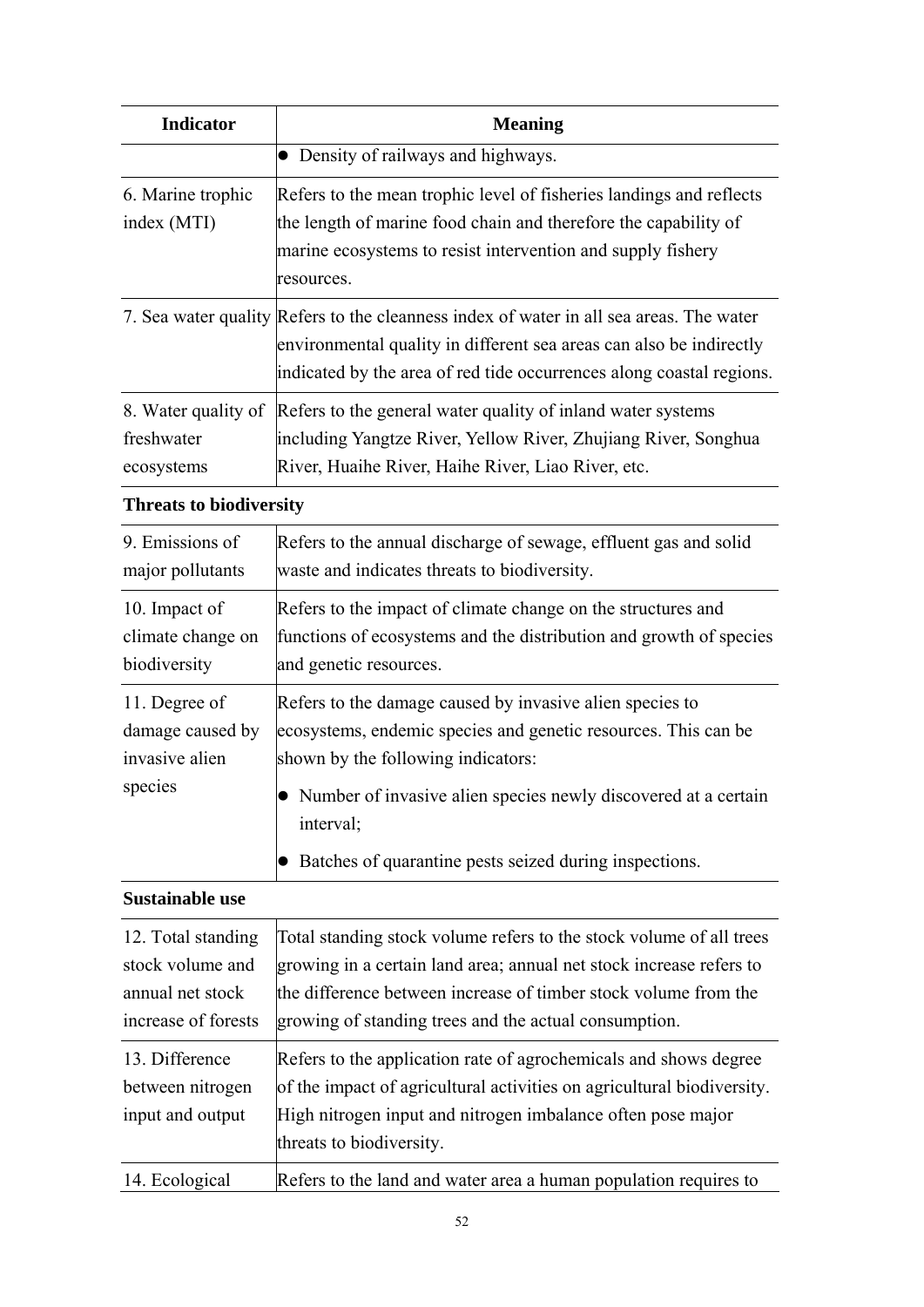| <b>Indicator</b> | <b>Meaning</b>                                                      |
|------------------|---------------------------------------------------------------------|
| footprint        | produce the resource it consumes and to absorb its wastes. It shows |
|                  | the impact of the total resources demand of human beings on         |
|                  | biodiversity.                                                       |
|                  | Status of access to genetic resources and benefit sharing           |

|                 | 15. Status of access Reflects the status of use of genetic resources and traditional |
|-----------------|--------------------------------------------------------------------------------------|
|                 | to genetic resources knowledge and associated equitable benefit sharing.             |
| and traditional |                                                                                      |
| knowledge and   |                                                                                      |
| benefit sharing |                                                                                      |

### **Status of financial resources**

| Public awareness  |                                                                     |
|-------------------|---------------------------------------------------------------------|
| conservation      |                                                                     |
| biodiversity      | ecological environment construction.                                |
| 16. Investment in | Refers to the total investment in environment pollution control and |

### **Public awareness**

| 17. Public | Refers to the public awareness of the knowledge and significance |
|------------|------------------------------------------------------------------|
| awareness  | of environmental protection.                                     |

### **4.2 Statistical Analysis of the Evaluation Indicators for the 2010 Target**

### **4.2.1 Reduce the rate of biodiversity loss**

### **Indicator 1: Status of threatened species**

Red List Index (RLI) measures general changes in the endangerment level of species in a specific taxonomic group. An RLI value of 0 (zero) indicates all species are extinct; an RLI value of 1 (one) indicates no species are threatened and need conservation. This National Report evaluated the RLI of freshwater fishes, birds and mammals in China. A total of 81 fish species, 138 bird species and 107 mammal species were evaluated. From 1998 to 2004, the RLI of China's freshwater fishes and mammals decreased; the RLI of birds increased (Equal-steps approach), but the rate of loss of critically endangered birds increased (Figure 4-1). Thanks to the remarkable achievements made in wetland conservation, birds in China were better protected, but more efforts were required for the conservation of critically endangered species. Loss of biodiversity of mammals and fishes was accelerated as their habitats were damaged and shrank.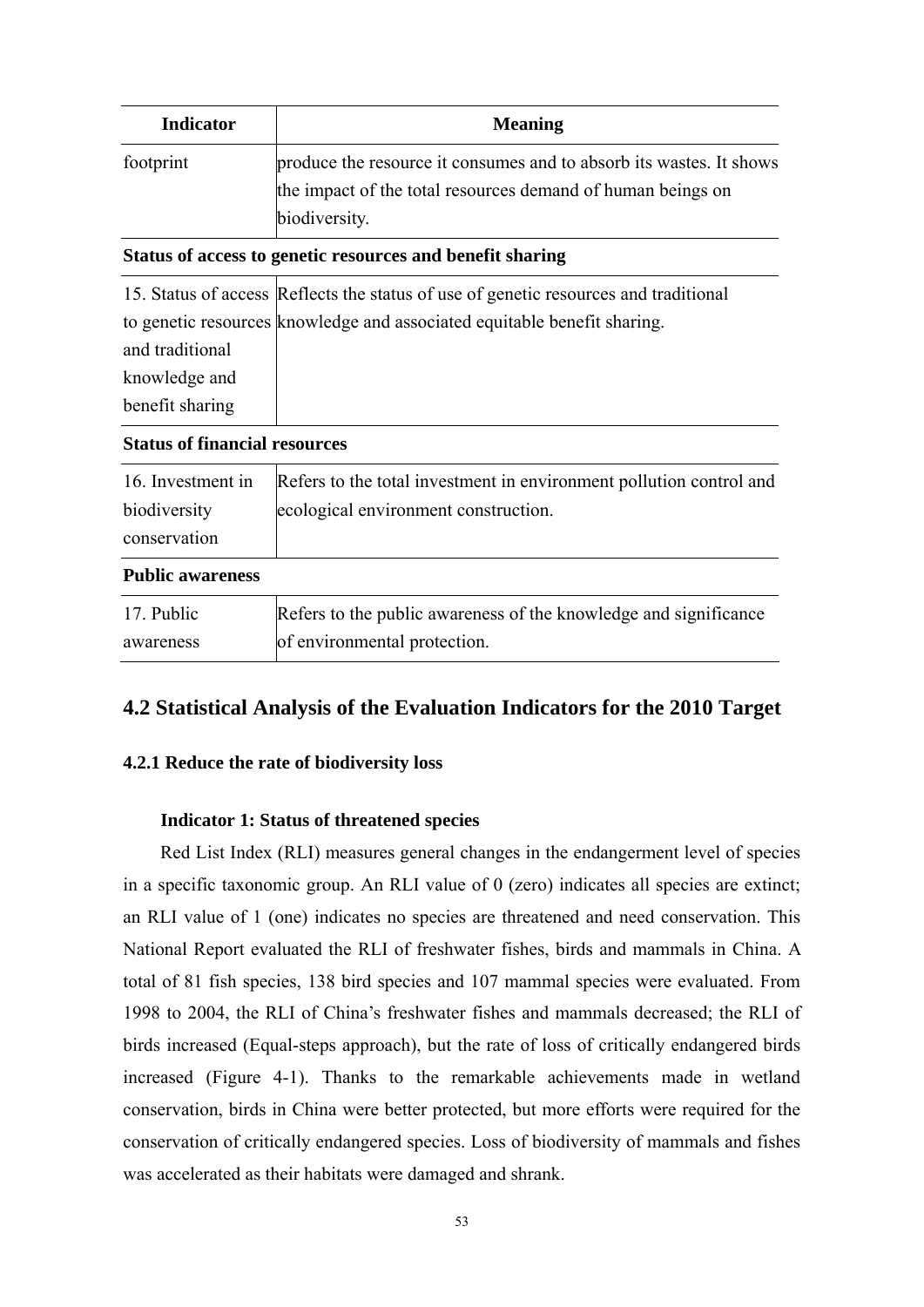

Figure 4-1 Change in the RLI of Vertebrates in Different Taxonomic Groups and Different Years

(ES is the RLI based on Equal-steps weights, ER is the RLI based on Extinction-risk weights)

### **Indicator 2: Area and proportion of land cover**

From the late 1980s to 2000, the areas of farmland, waters and residential land rose in China while those of forest land, grassland and unused land dropped (Figure 4-2). The area of forest land reduced by  $10,898.22 \text{ km}^2$ , mainly in northeast and southwest China, but the area of forest land in Fujian and Zhejiang grew significantly. The area of grassland reduced by  $34,363.01 \text{ km}^2$ , mainly in northern China and also significantly in Fujian, a coastal province in southeast China. The area of waters increased by  $1,649.83 \text{ km}^2$ .

From 2000 to 2005, the areas of farmland, grassland and unused land decreased in China while those of forest land, waters and residential land increased (Figure 4-2). The area of grassland decreased by  $12,185.98 \text{ km}^2$ , chiefly in northeast, northwest and southwest China and most significantly in Inner Mongolia, Xinjiang and Guizhou. The area of forest land rose by 2,078.38  $km^2$ , chiefly in northeast, central and southwest China.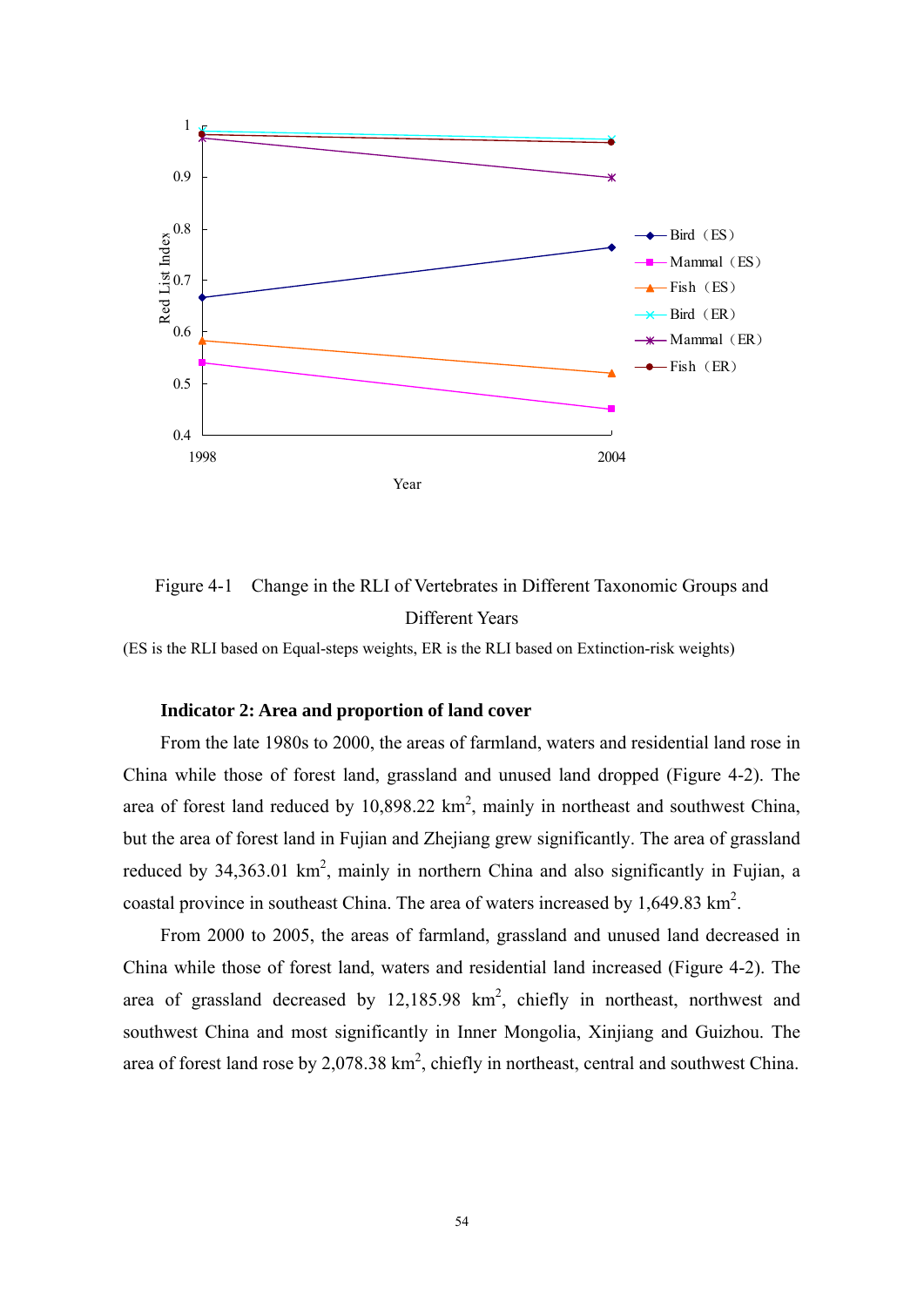

Figure 4-2 Net Change in Land Cover Area in China at Different Periods  $(km^2)$ (from Xu et al. 2009)

## **Indicator 3: Genetic diversity of domesticated animals, cultured fish and cultivated plants species with major socio-economic importance**

It is estimated that China has suffered great losses of genetic resources. Cases are used here to show the status due to insufficient statistics. Cereal crops are cultivated as the main crop in China, which chiefly include rice, wheat and maize. In the past half century, China suffered serious losses of genetic resources of rice, wheat and maize for various reasons (Figure 4-3). It was estimated that the losses of genetic resources of domesticated animals and cultured fishes were also quite prominent.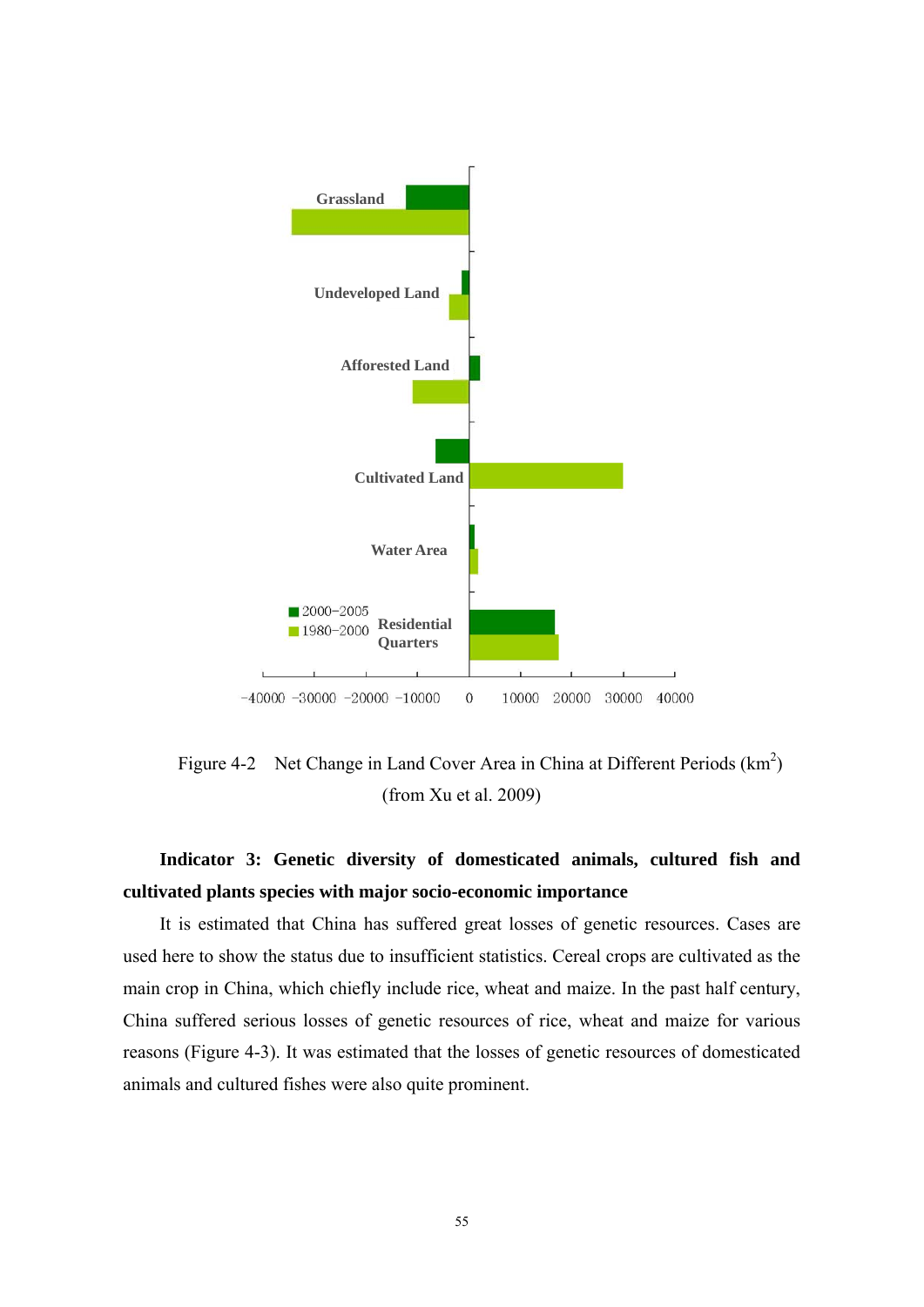

Figure 4-3 Change in Varieties of Rice, Wheat and Maize Used for Production in China

### **Indicator 4: Number and coverage of nature reserves**

From 1999 to 2007, the number and coverage of nature reserves both increased significantly in China. In 2007, the coverage of nature reserves reached 15.2% of the country's total land area, exceeding the world average. A national nature reserve system has been basically established (Fig.4-4).



Fig. 4-4 Development of Nature Reserves in China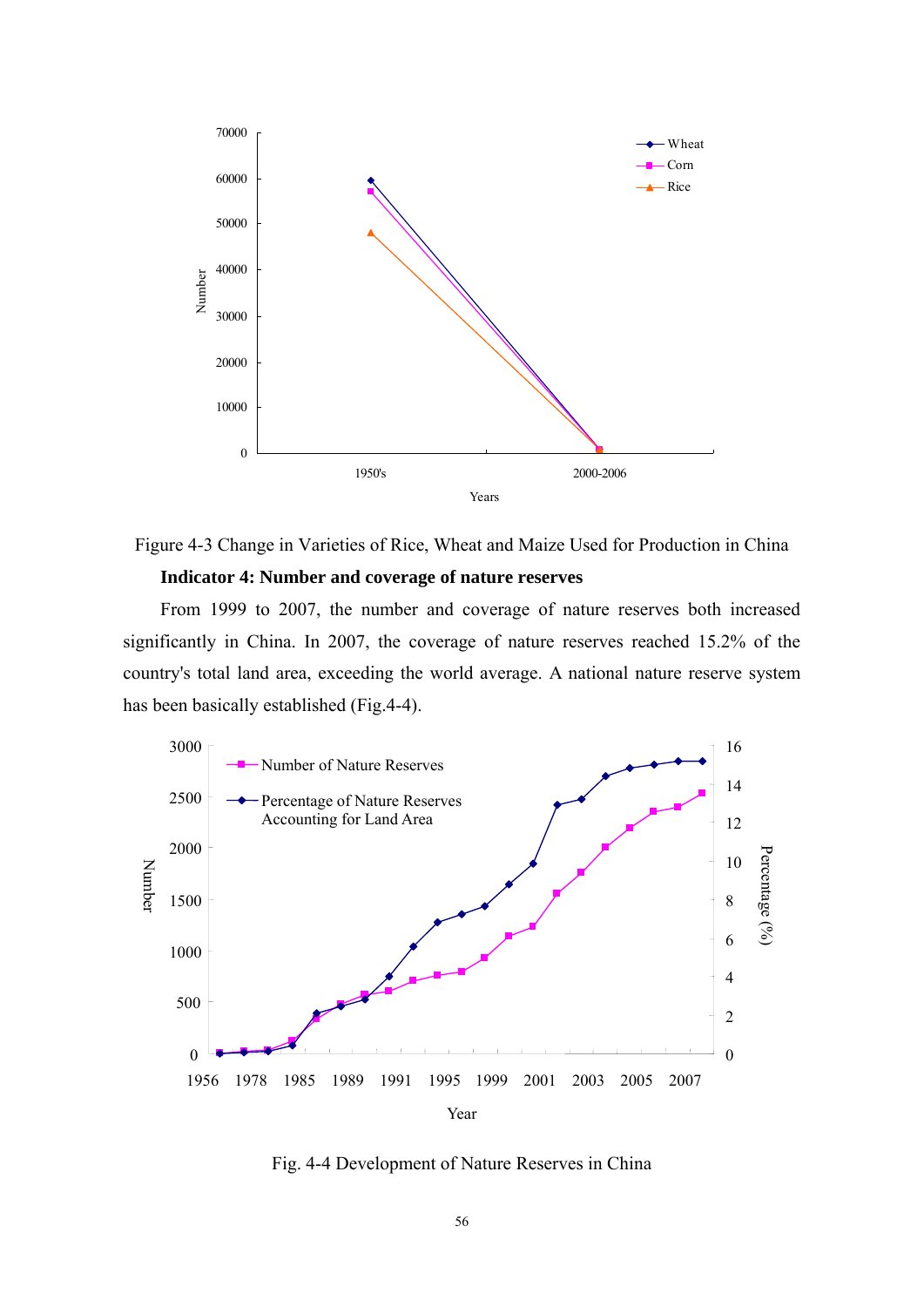#### **4.2.2 Maintain ecosystem integrity and ecosystem goods and services**

### **Indicator 5: Integrity of forest, grassland and river ecosystems (a) Change in net primary productivity**

The net primary productivity (NPP) of vegetations plays a key role in maintaining global carbon balance. The annual average NPP of China, generated from monthly statistics simulated by the three models of CEVSA, GLOPEM and CASA over the years, shows that China's NPP was on upward trend over the past 20 years, with the growth rates demonstrated by the trend lines being 0.67%, 0.96% and 0.51% respectively (Figure 4-5).





### Models

(from Gao Zhiqiang, Liu Jiyuan. *Comparative Studies on Net Productivity of Vegetations in China*. Chinese Science Bulletin, 2008.53(3):317-326)

### **(b) Area of deserts**

According to the third national desertification monitoring, from 2000 to 2004, the total area of deserts saw a net reduction of  $6,416 \text{ km}^2$ , changing from an annual average expansion of 3,436 km<sup>2</sup> in the late 1990s to an annual average reduction of 1,283 km<sup>2</sup> (Figure 4-6).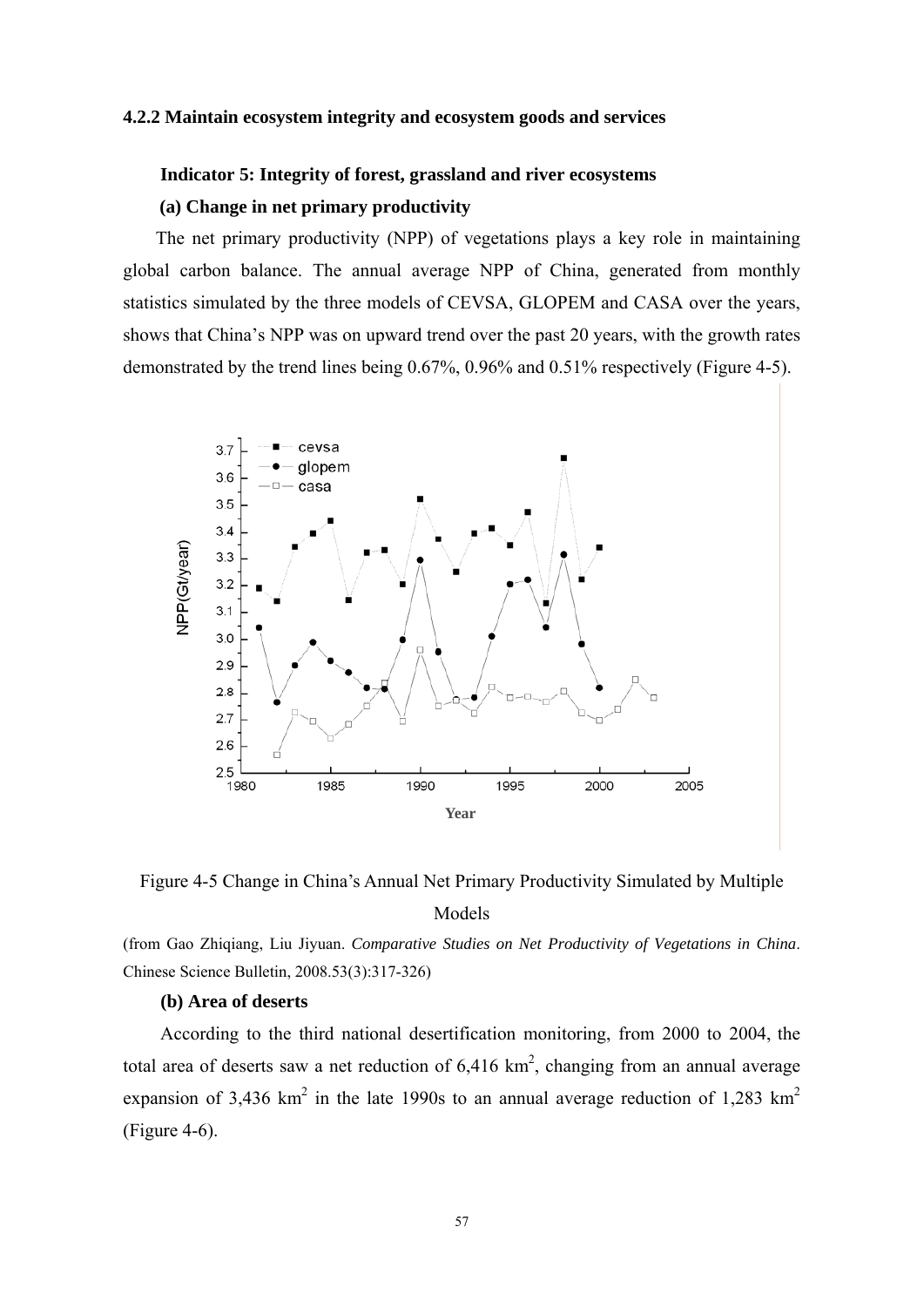

Figure 4-6 Area of Deserts in China (1994-2004)

### **(c) Density of railways and highways**

The density of railways and highways reflects to a certain extent the degree of fragmentation of wildlife habitats and natural ecosystems. As shown in Figure 4-7, since 1989, the mileage of railways and highways began to increase steadily in China. Fast growth of the mileage of highways in recent years worsened the fragmentation of wildlife habitats. To reduce the impact of railway and highway construction on wildlife and ecosystems, the Chinese government strictly followed the environmental impact assessment requirements, made every effort to keep railways and highways away from sensitive areas such as nature reserves and took measures to lower their environmental impacts, such as building passages for wild animals during the construction of Qinghai-Tibet Railway to mitigate the impacts on fragile plateau ecosystems.



Figure 4-7 Density of Railways and Highways in China over the Years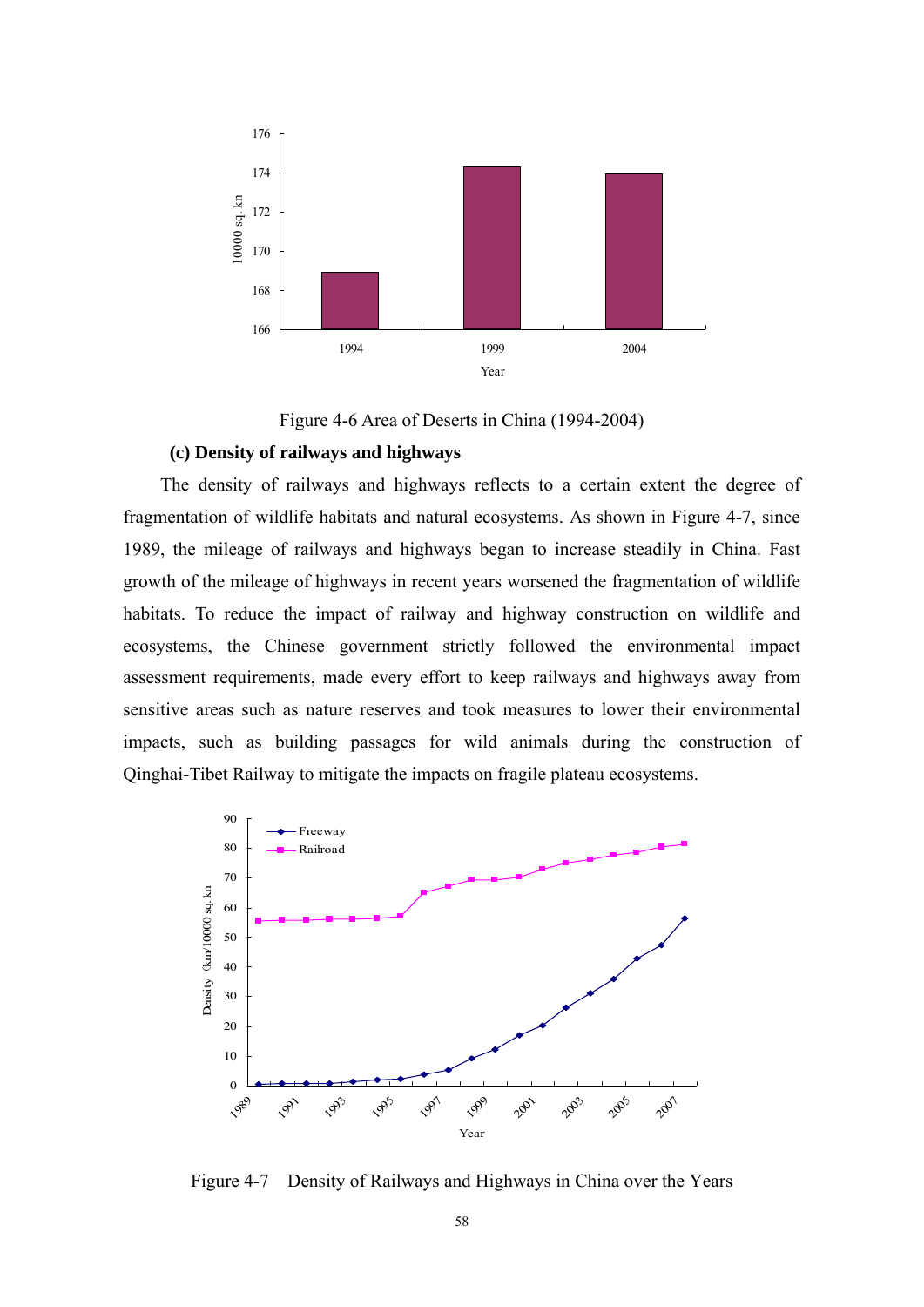#### **Indicator 6: Marine trophic index**

From 1950 to 1980, China's marine trophic index(MTI) fluctuated stably between 3.45 and 3.50. Due to over fishing, the index kept dropping dramatically for more than ten years from the beginning of the 1980s to the mid-1990s, and decreased afterwards to about 3.25, lower than the global mean index over the same period. This resulted in serious degradation of marine ecosystems, as shown by reduction in predatory fishes and increase in fishes of younger ages, smaller sizes and lower values. From 1997 to 2006, China's MTI rose steadily (Fig 4-8). One possible reason may be the implementation of the summer fishing ban policy, which contributed to the conservation of China's marine fishery resources. Since 1995, the summer fishing ban policy was put into practice in East China Sea, Yellow Sea and Bohai Sea areas on a full scale. Beginning from 1999, this policy was also introduced to the South China Sea area. Thorough implementation of the summer fishing ban policy has conserved and restored fishery resources. In addition, the increasingly intensive baby fish release efforts over recent years also boosted the restoration of fishery resources. China's MTI is still at a relatively low level despite stable increase over the past ten years. There is a long way to go to lift the index to the level before the 1970s and restore marine biological resources, especially large predatory fishes.



Figure 4-8 Change in China's Marine Trophic Index over the Years (from Xu et al. 2009) **Indicator 7: Sea water quality**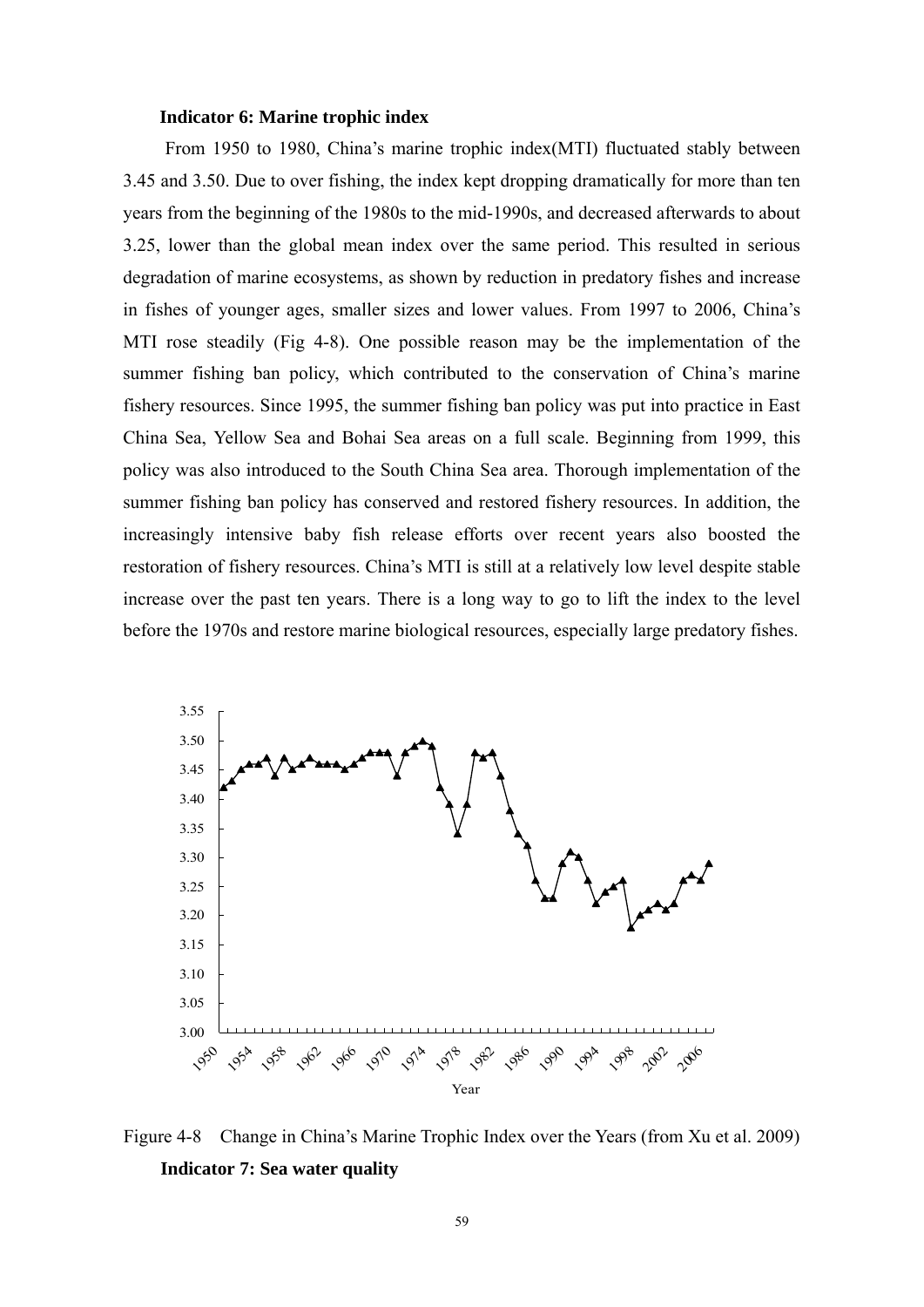In recent years, the sea area with water quality below the clean standard declined gradually while the cleanness index of sea water was on upward trend (Figure 4-9). The area and frequency of red tides both came down (Figure 4-10). The overall water quality of offshore areas improved year by year. However, pollution in these areas is still very serious, the deterioration of the health status of offshore ecosystems was not effectively curbed and red tides still occurred frequently.



Figure 4-9 Change in Cleanness Index of Sea Water and Area with Water Quality below the Clean Standard in China over the Years



Figure 4-10 Change in Area and Frequency of Red Tides in China over the Years **Indicator 8: Water quality of freshwater ecosystems**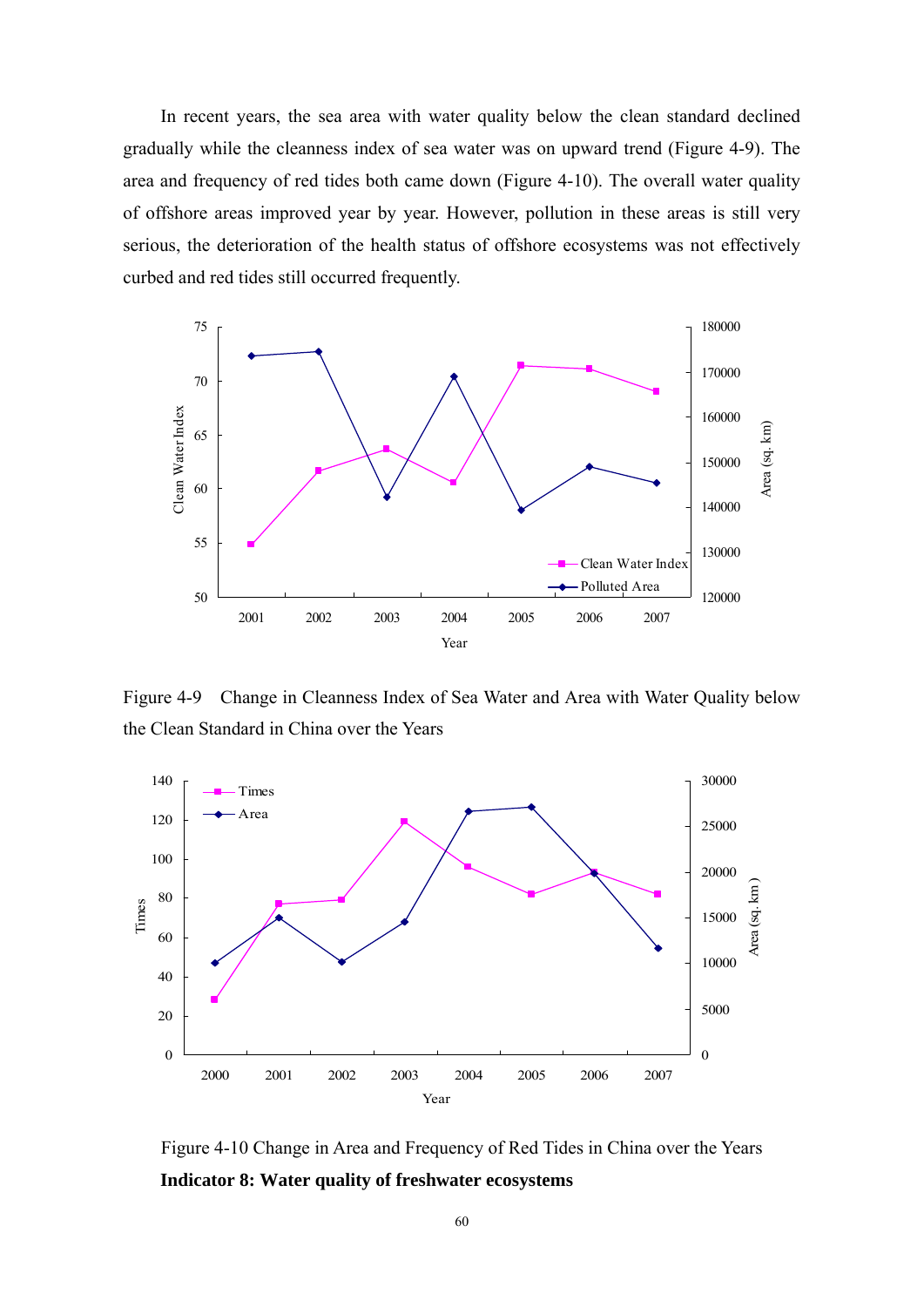From 2001 to 2006, the pollution of surface water was generally reduced (Figure 4-11), but part of the branches of Haihe River, Liao River, Huaihe River, Yellow River and Songhua River systems, especially those sections flowing through cities were seriously contaminated and some lakes and reservoirs had serious eutrophication problems. Surface water was moderately polluted on the whole.



Figure 4-11 Cleanness Index of Freshwater in China over the Years

### **4.2.3 Reduce threats to biodiversity**

### **Indictor 9: Emissions of major pollutants**

In 2007, for the first time in recent years there was a reduction in the emissions of major pollutants, with the emission of chemical oxygen demand (COD) down 3.14% (Figure 4-12) and that of sulfur dioxide down 4.66% (Figure 4-15) from the previous year. There were decreases in the toxic and hazardous pollutants contained in sewage (Figure 4-13), the emission intensity of chemical oxygen demand of key industries (Figure 4-14), the emission of smoke and dust in effluent gases (Figure 4-15) and the discharge of solid waste (Figure 4-16). However, the total sewage and ammonia-nitrogen discharges showed an increasing trend and the total emissions of pollutants were still high in China.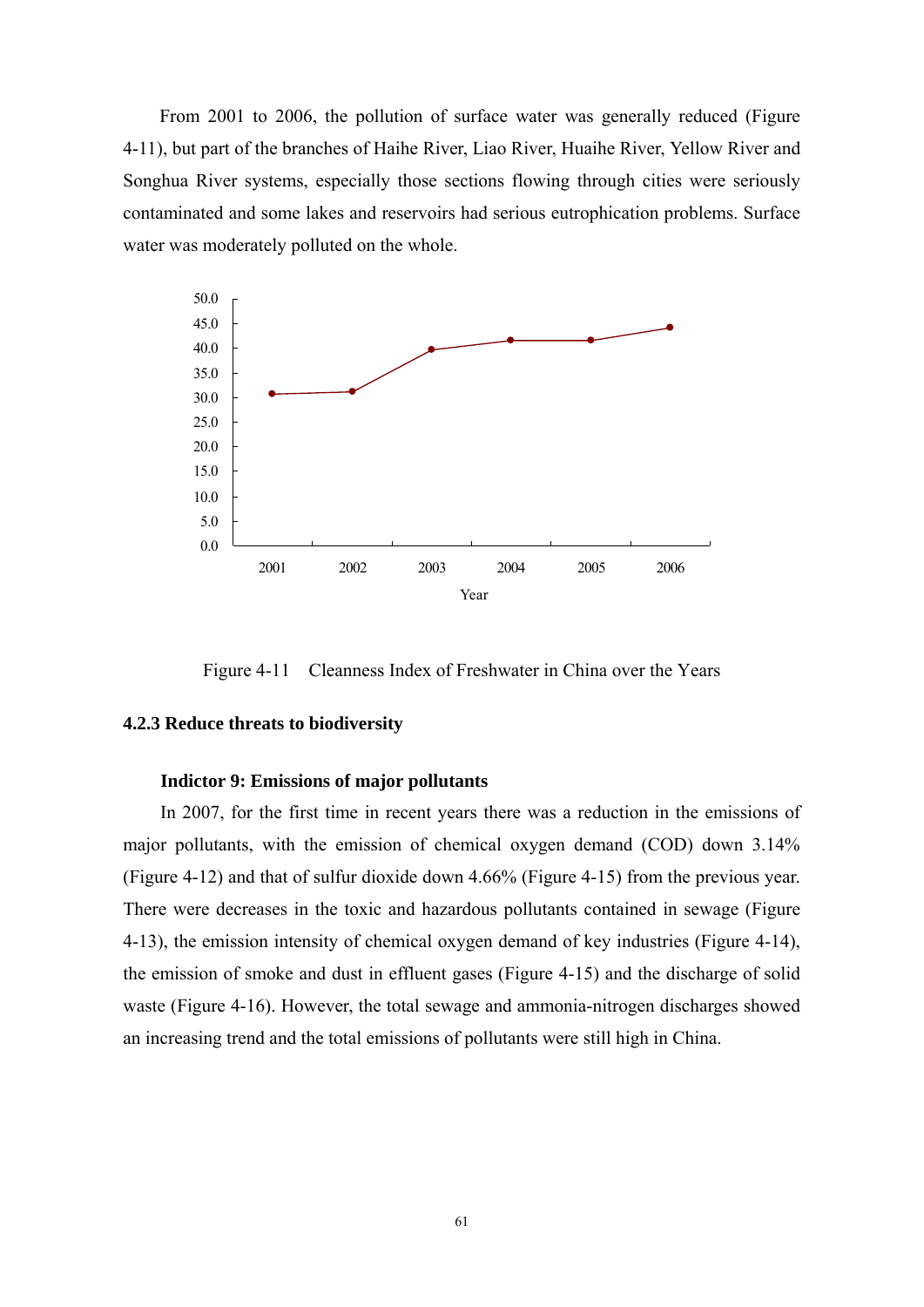

Figure 4-12 Total COD Emissions in China over the Years



Figure 4-13 Discharges of Toxic and Hazardous Pollutants in Sewage in China over the Years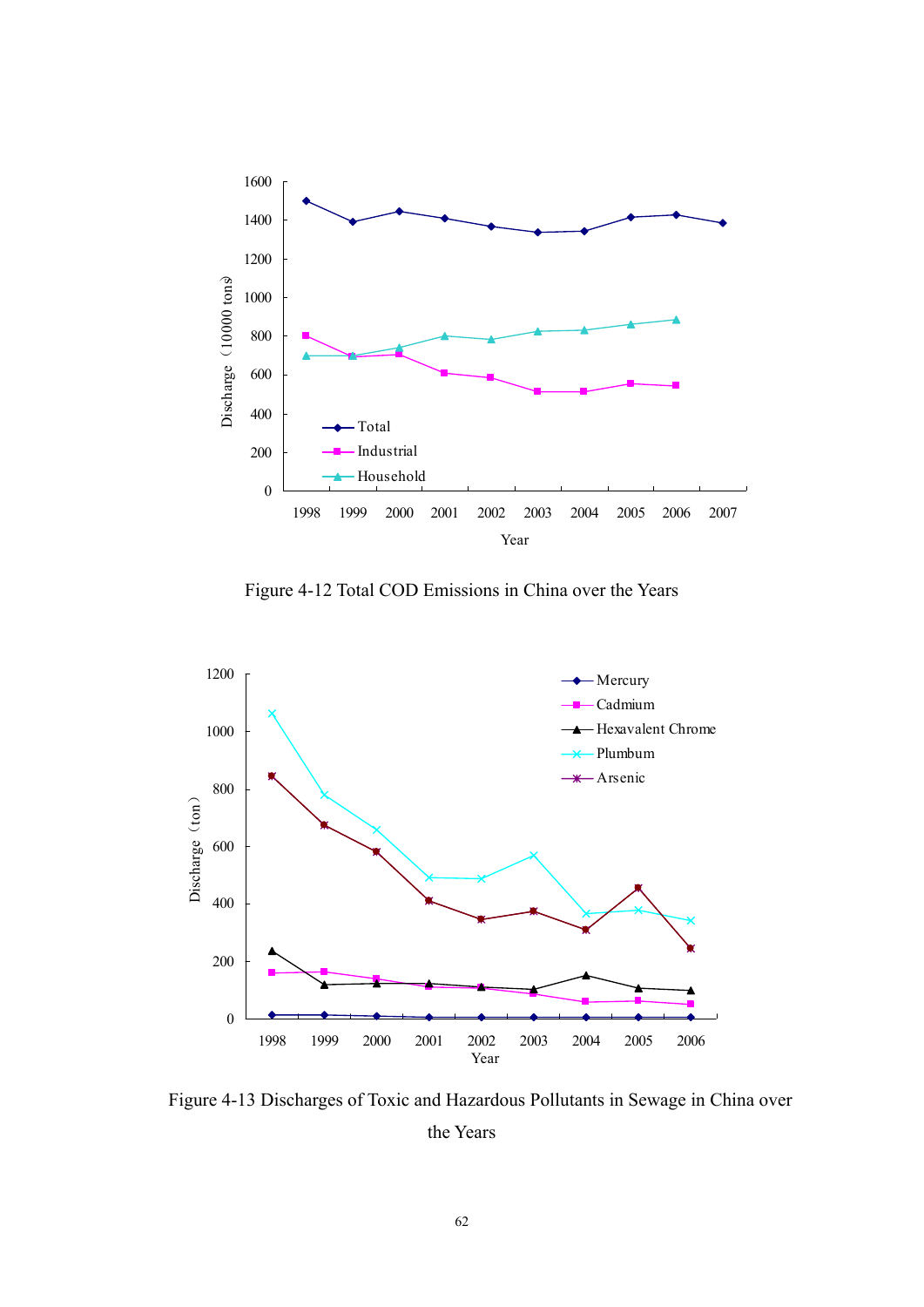

Figure 4-14 Emissions of Chemical Oxygen Demand of Key Industries in China over the Years



Figure 4-15 Emissions of Sulfur Dioxide, Smoke and Industrial Dust in Waste Gases in China over the Years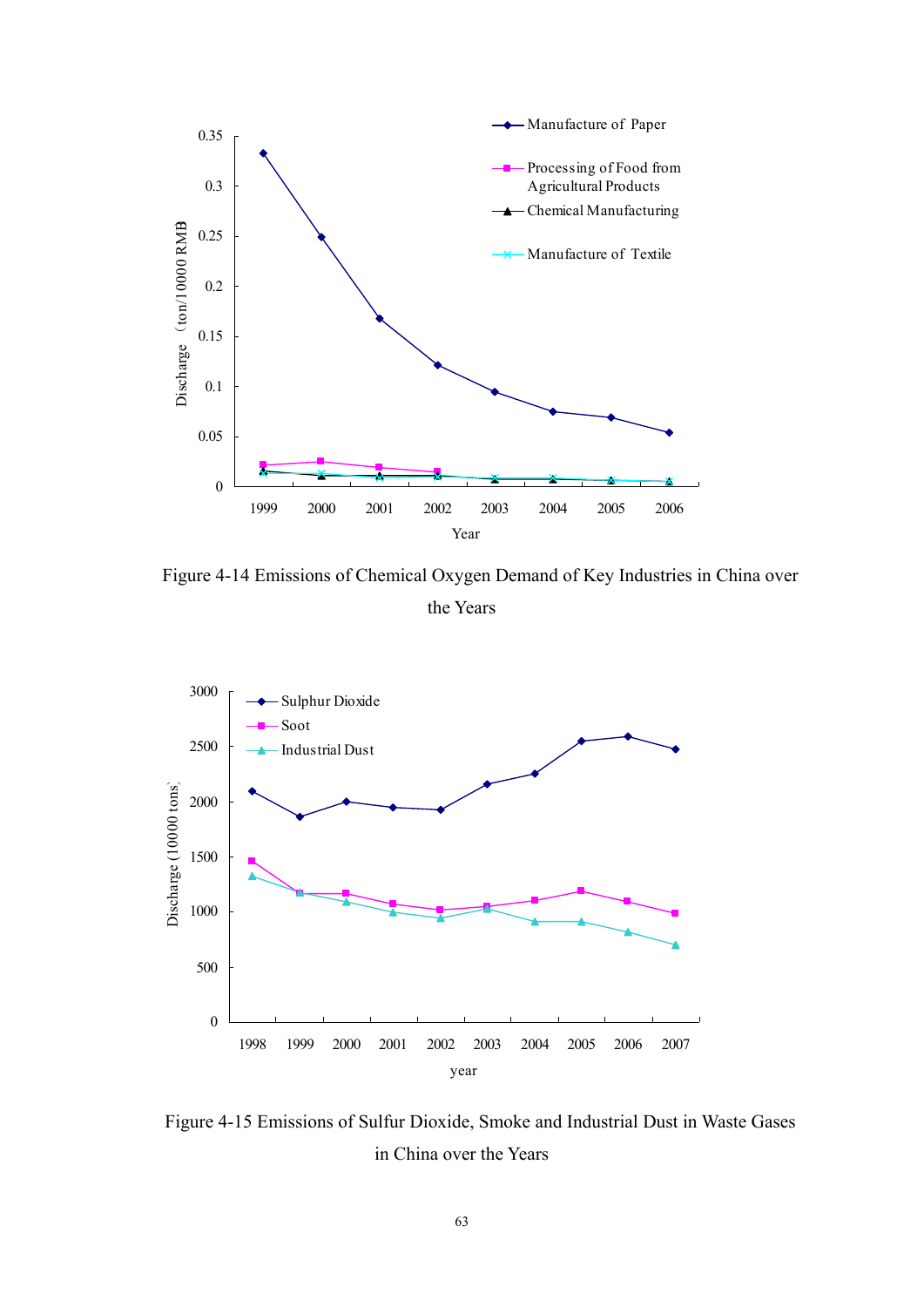

Figure 4-16 Discharges of Industrial Solid Waste in China over the Years

### **Indicator 10: Impact of climate change on biodiversity**

Over the past century, China's surface air temperature increased noticeably by about 0.5~0.8ºC with an average warming rate of about 0.08 ºC per 10 years. Over the last 50 years, temperature rose at a higher rate in China. From 1951 to 2001, average temperature increased by 1.1ºC with a rate of 0.22ºC per 10 years. Since the 1980s, the warming trend became quite obvious. A warming climate led to the increase in the length of climatic growing period. Statistics showed that from 1961 to 2000, climatic growing periods greater than or equal to 10ºC turned longer in southern and northern China and the Qinghai-Tibetan Plateau, with increase rates of 1.2 days per 10 years, 1.2 days per 10 years and 3.1 days per 10 years respectively. During this 40-year period, China's climatic growing period increased 6.5 days on average and that of the Qinghai-Tibetan Plateau increased 12.3 days.

Temperature rise also brought about changes in China's phenological phenomena. Since the 1980s, spring phenophase occurred 2 days earlier in areas with an average temperature rise of more than 0.5ºC in spring and 3.5 days earlier in areas with a rise of 1.0ºC; on the contrary, spring phenophase occurred 4 days later in areas with drops in average temperatures. Observations showed that in northeast China, north China and the lower reaches of Yangtze River, phenophase came earlier as the average spring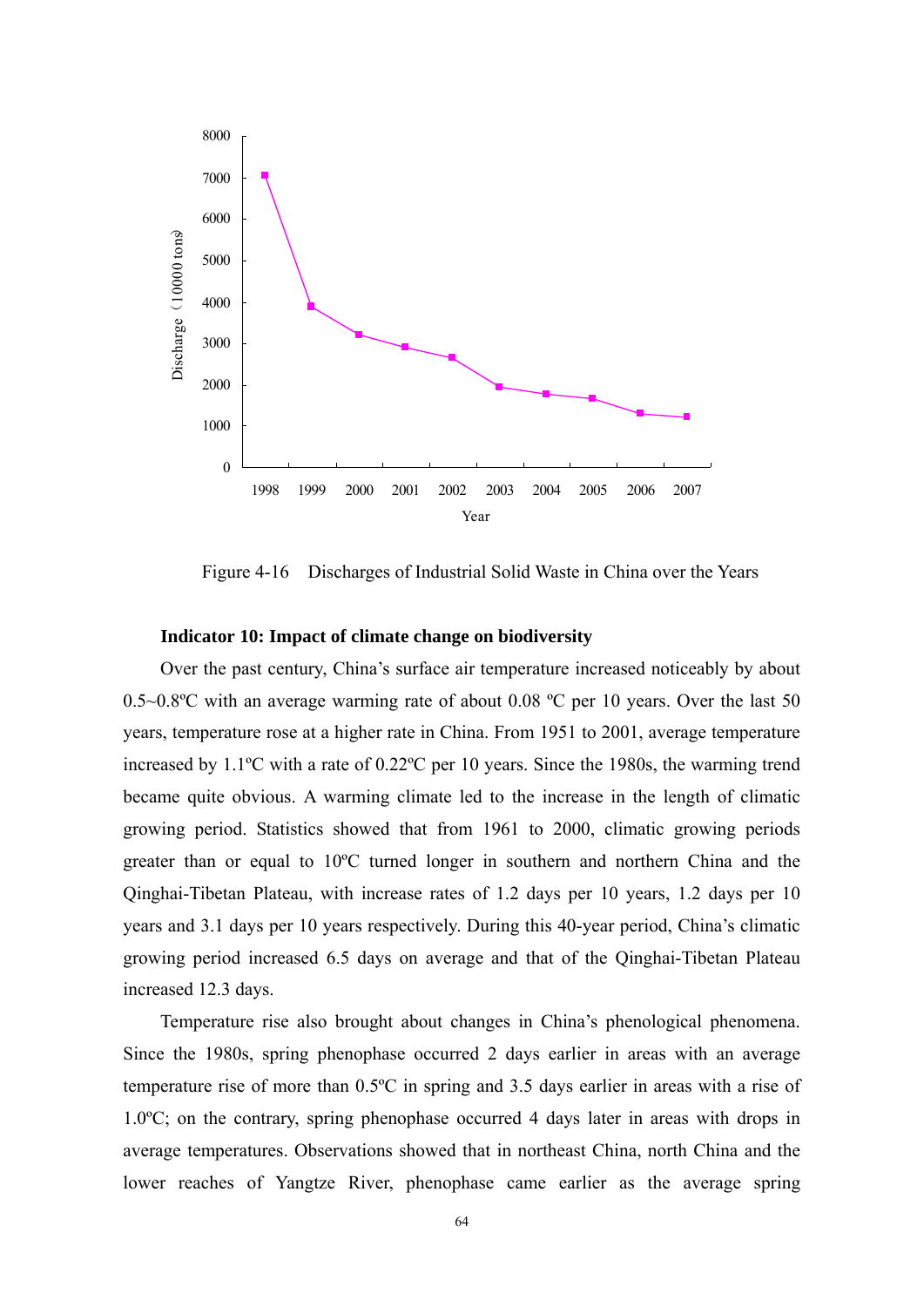temperature rose; while in central southwest China, the middle reaches of Yangtze River and some areas of south China, phenophase came late as the average spring temperature dropped; in Inner Mongolia, the flowering period of white poplars came much earlier and the leaf fall period came obviously late.

A warmer climate may change the distribution of forests. It was observed that the lower line of the forest belt of Qilian Mountains moved up to a higher altitude. Rise in temperature and change in precipitation resulted in change of life zones. Under the impact of climate change, the humid forest zone in northern China migrated northward obviously as compared with the 1960s.

Increasingly intensive extreme weathers also posed direct threats to biodiversity. The unusual snow storms and icy winter that attacked southern China during January and February 2008 caused serious snaps, lodging and frost damage to artificially introduced and cultivated trees across 19 provinces and autonomous regions. Nearly 23 million ha of forests were affected by the weather and direct economic losses exceeded 50 billion yuan. A large number of protected wild animals were frostbitten or frozen to death.

#### **Indicator 11: Degree of damage from invasive alien species**

Invasive alien species destroy the structures and functions of ecosystems and increase the rate of biodiversity loss. Since modern times, China has been invaded by 187 alien species and 58.8% of the invasions took place after 1950. Over the past 40 years, the frequency of alien species invasions was increasing (Figure 4-17). According to incomplete statistics, from late 20th century to early 21st century, the numbers of species and the batches of harmful pests seized by China's quality inspection departments increased ten times and dozens of times respectively, showing a dramatic increasing trend (Figure 4-18). Economic and environmental losses caused by invasive alien species amounted to 119.876 billion yuan each year, equal to1.36% of China's GDP.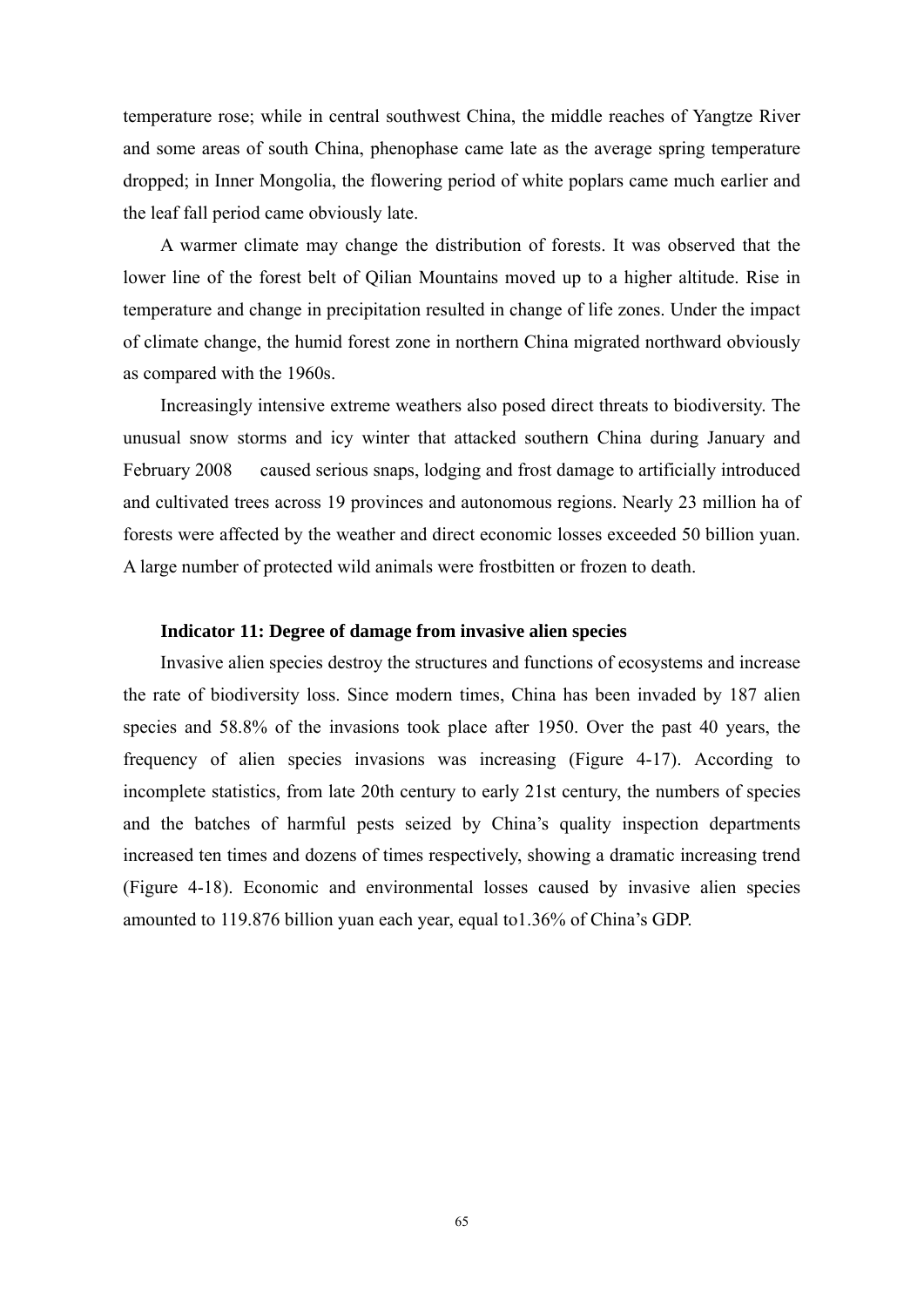

Figure 4-17 Numbers of Invasive Alien Species Newly Discovered at Different Times (from Xu et al. 2009)



Figure 4-18 Change in Numbers of Species and Batches of Harmful Pests Seized by Quality Inspection Departments of China over the Years

### **4.2.4 Promote sustainable use**

#### **Indicator 12: Total standing stock volume and annual net increase of forest**

Over the past decade or so, China's forest resources continued to grow. Forest coverage rose from 12.7% in 1973 to 18.21% now; total standing stock volume increased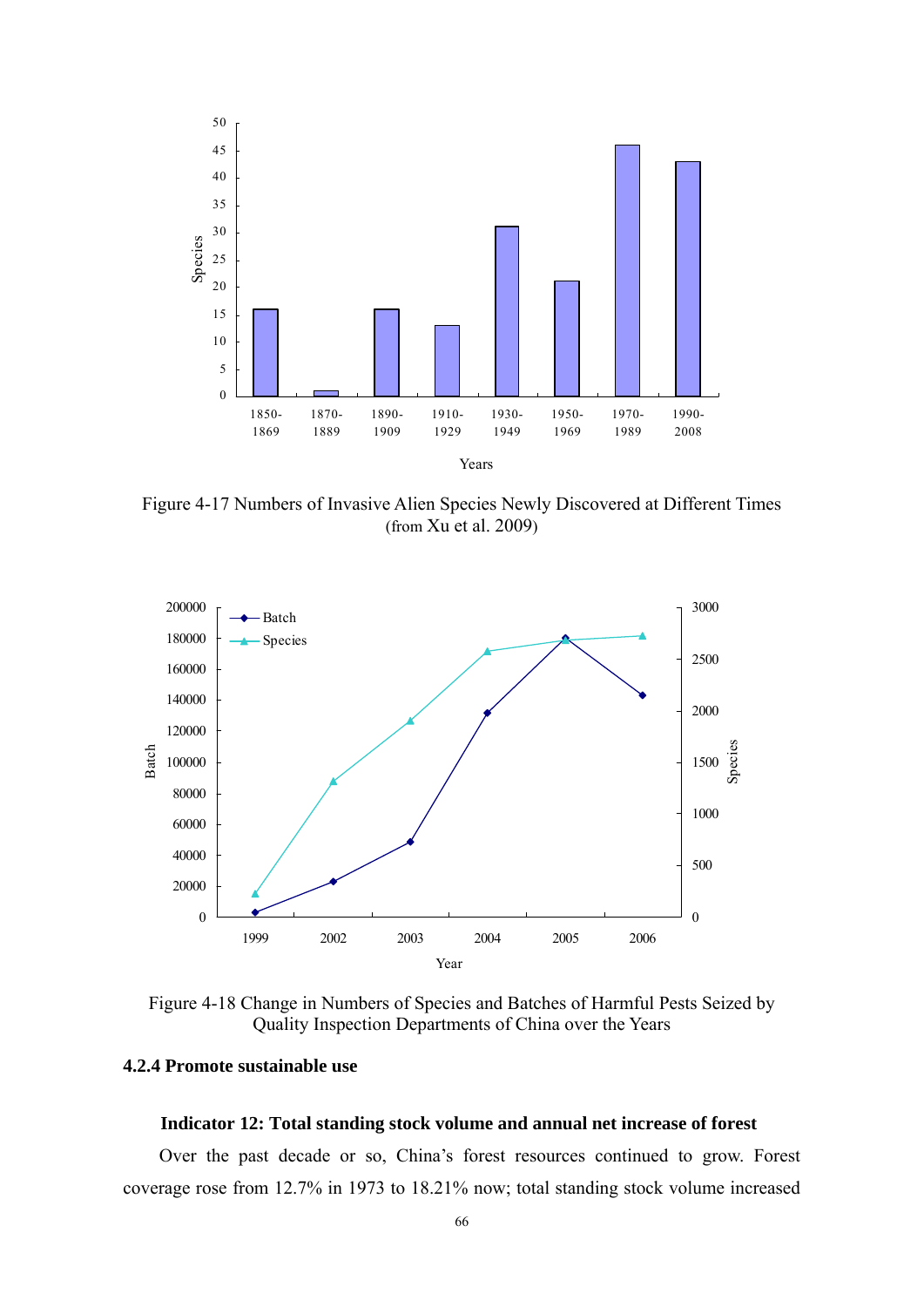from 9,532.27 million m<sup>3</sup> to 13,259.356 million m<sup>3</sup>; annual net stock increase was negative from 1984 to 1988, but afterwards grew steadily to 143.92 million  $m^3$  in 2003; the area and stock of natural forest also experienced steady growth since 1989 (Figure 4-19). China has become the fastest growing country in forest resources in the world.



Figure 4-19 Total Standing Stock Volume and Annual Net Stock Increase

### **Indicator 13: Difference between nitrogen input and output**

In China, agricultural production is highly dependent on all kinds of agrochemicals. Nitrogen fertilizers are the most applied, but the utilization rate is low. Agricultural activities greatly increased the content of active nitrogen in ecosystems and consequently broke ecological balance. The application rate of agrochemicals continued to increase (Figure 4-20). Water environment was facing severe threats.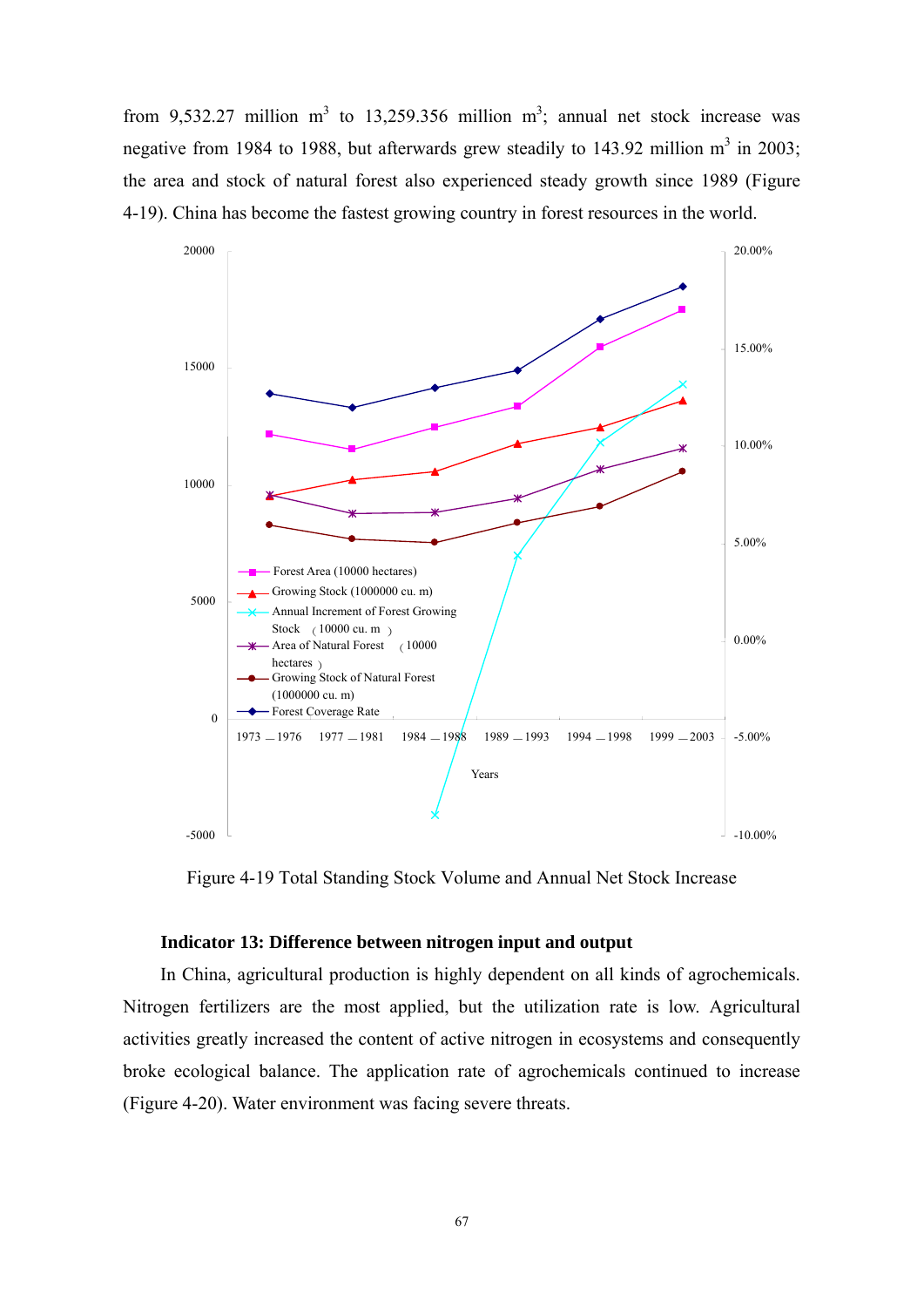

Figure 4-20 Application of Agrochemicals in China over the Years

### **Indicator 14: Ecological footprint**

In 2003, China's average ecological footprint was 1.6 global hectares per capita (gha), lower than the global average 2.2 gha. Despite relatively low per capita consumption, China began to run an ecological deficit from the mid-1970s as ecological footprint rose considerably (Figure 4-21). In the long run, China needs to reduce its ecological print sharply in order to lay a solid foundation for achieving the 2010 Target.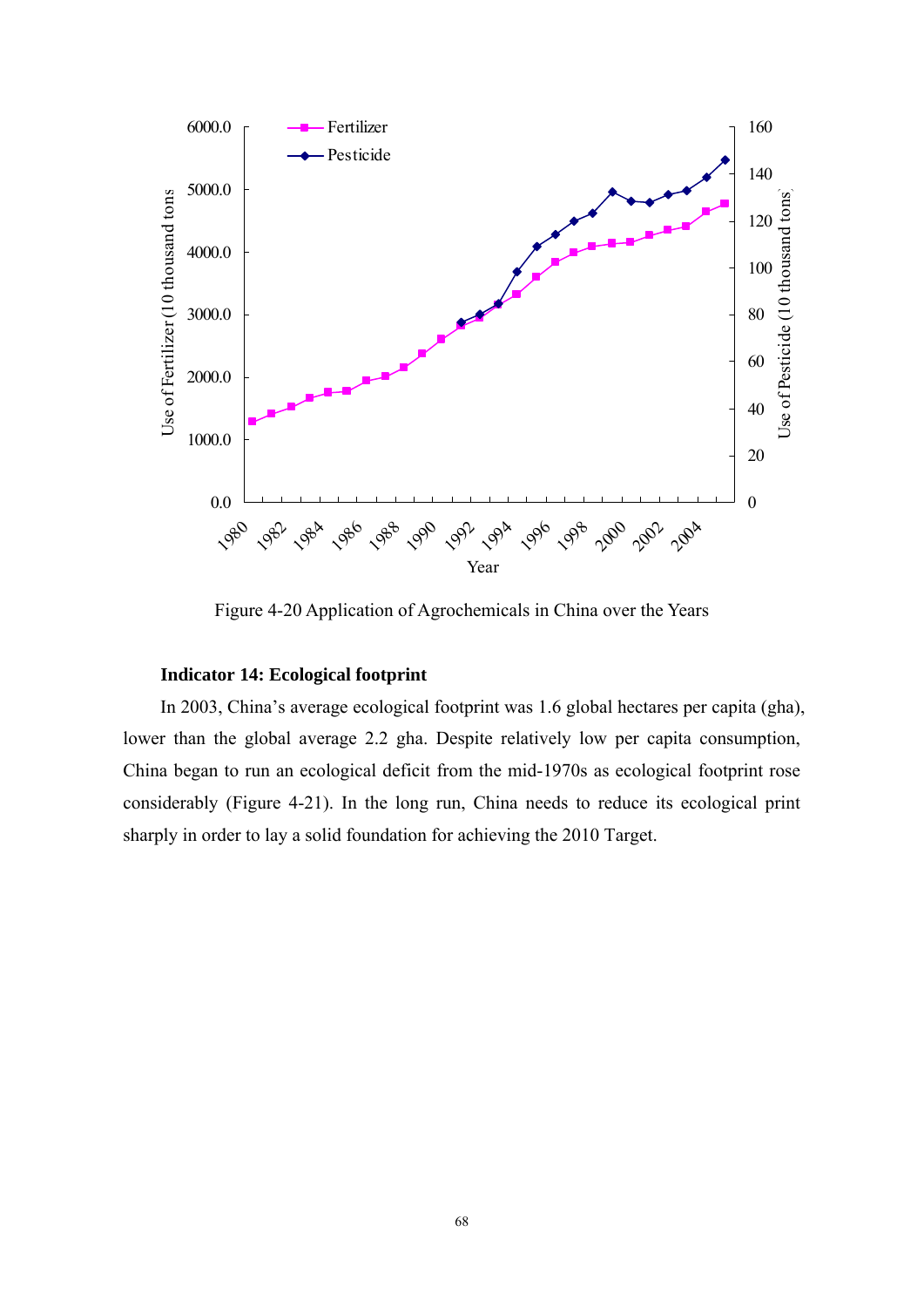

Figure 4-21 China's Ecological Footprint, Biocapacity and GDP (1961-2003) (Quoted from the Report on Ecological Footprint in China (2008) produced by China Council for International Cooperation on Environment and Development and World Wide Fund for Nature)

### **4.2.5 Ensure access to genetic resources and equitable benefit sharing**

### **Indicator 15: Status of access to genetic resources and traditional knowledge and benefit sharing**

The Chinese government improved legislation related to genetic resources and traditional knowledge; promulgated the National Intellectual Property Strategy and the National Program for Conservation and Use of Biological Resources, setting the development of the system of access to genetic resources and traditional knowledge and benefit sharing as their major objective; established fairly complete systems for conservation and storage of genetic resources and made more efforts in the collection, compilation, cataloguing and protection of traditional knowledge. The status and trend of this indicator cannot be explained due to lack of statistics.

### **4.2.6 Increase financial support**

#### **Indicator 16: Investment in biodiversity conservation**

Over the recent years, the Chinese government continued to increase investment in environment pollution control and ecological environment conservation. Now the annual investment has reached 1% of the GDP. This has contributed significantly to biodiversity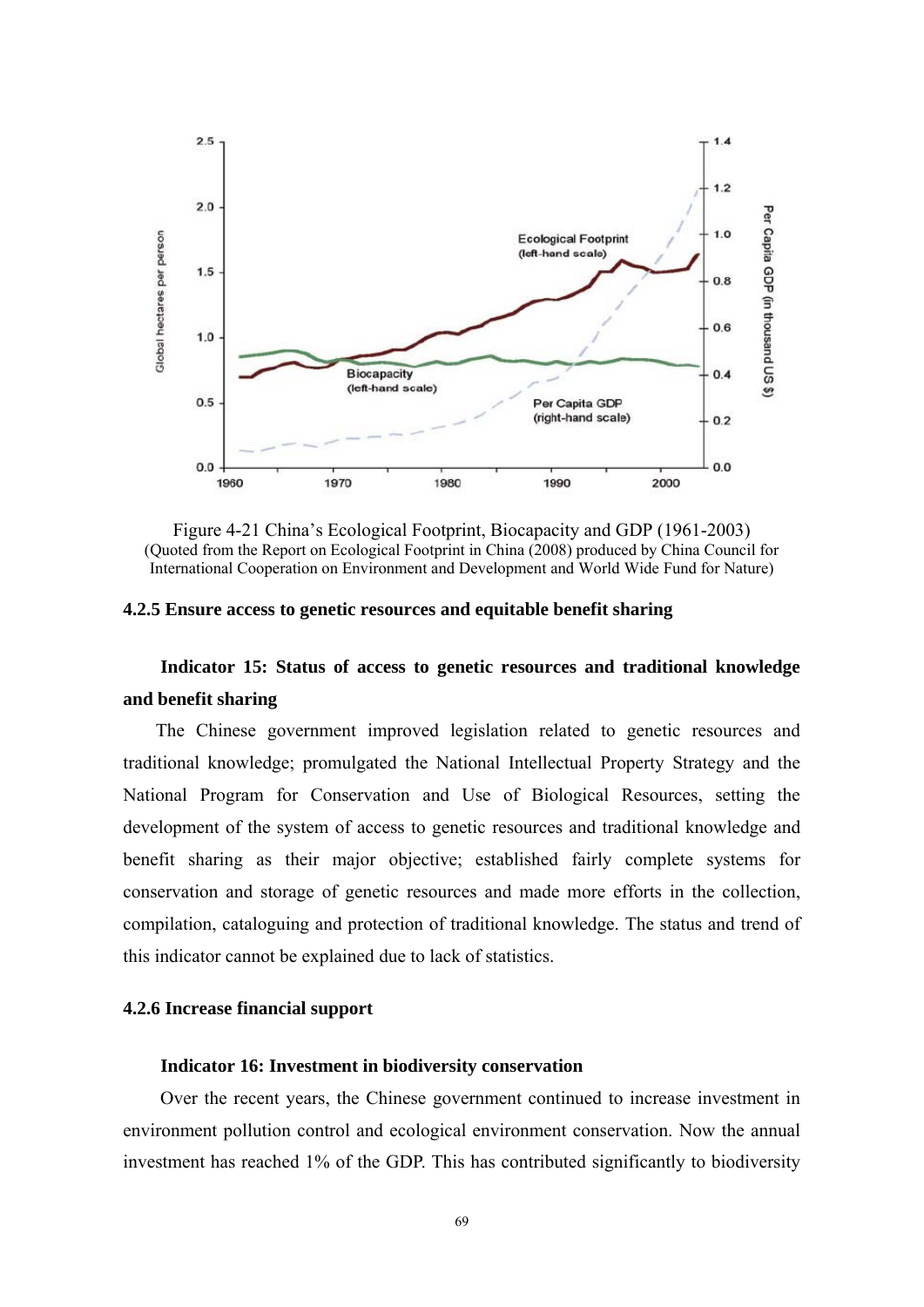

Figure 4-22 China's Investment in Biodiversity Conservation over the Years

### **4.2.7 Promote public awareness**

### **Indicator 17: Public awareness**

The Chinese government launched a number of campaigns to improve public awareness and made substantive progress accordingly. The proportion of people who know the concept of "environmental protection" rose from 76.4% in 1995 to 81.5% in 2007 and people's awareness of the significance of environmental issues increased from 40% in 1995 to 71.4% in 2007 (Figure 4-23).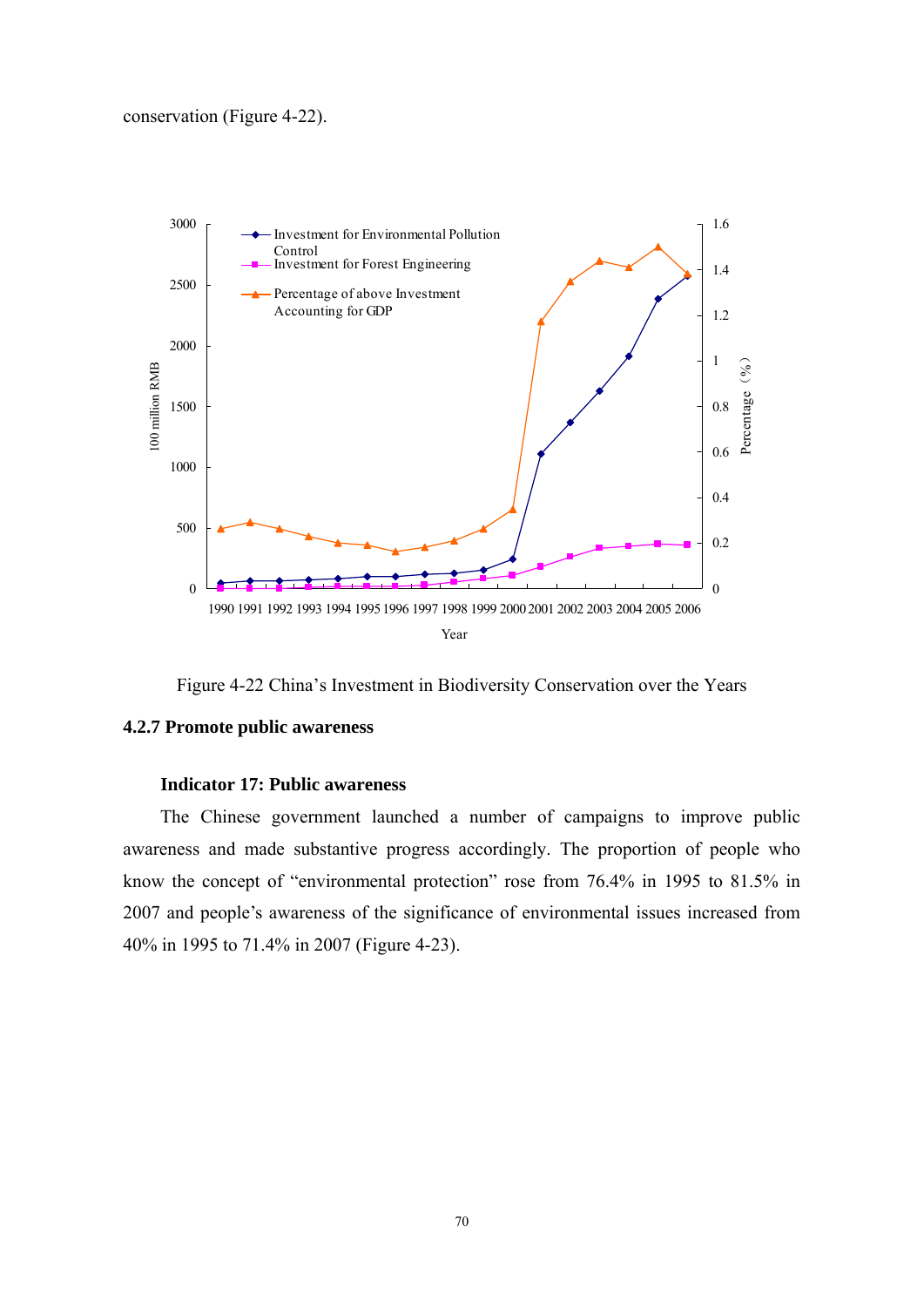

Figure 4-23 Comparison between Environmental Awareness Surveys in 1995 and 2007

## **4.2.8 Application of the evaluation indicators for assessing progress towards the 2010 Target**

**Table 4-2** Application of the evaluation indicators for assessing progress towards the 2010

| <b>Trend</b> | <b>Indicators</b>                                                                                               | Rate |
|--------------|-----------------------------------------------------------------------------------------------------------------|------|
|              | Status and trends of the components of biological diversity                                                     |      |
|              | $(1)$ Change in status of threatened species                                                                    | **   |
|              | (2) Change in land coverage                                                                                     | ***  |
|              | Genetic diversity of domesticated animals, cultivated<br>plants, fish species of major socioeconomic importance | **   |
|              | (4) Number and coverage of nature reserves                                                                      |      |

### **Ecosystem integrity and ecosystem goods and services**

|  | $(5)$ Integrity of forests, grasslands and river ecosystems | *** |
|--|-------------------------------------------------------------|-----|
|  |                                                             |     |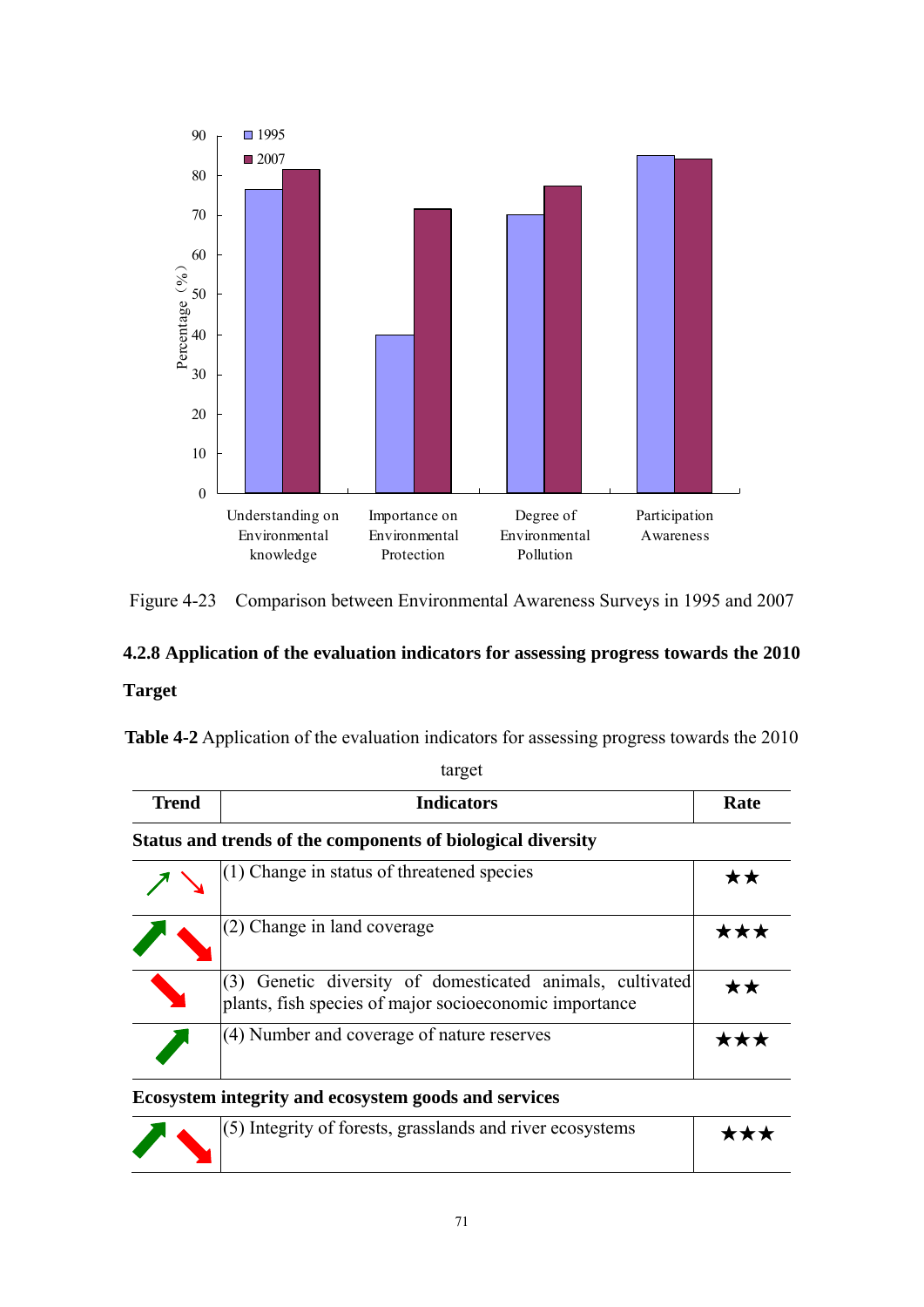| <b>Trend</b> | <b>Indicators</b>                            | Rate |
|--------------|----------------------------------------------|------|
|              | $(6)$ Marine Trophic Index                   | ★★★  |
|              | $(7)$ Water quality in marine ecosystems     | ★★   |
|              | $(8)$ Water quality in freshwater ecosystems |      |

### **Threats to biodiversity**

| $(9)$ Discharge of major pollutants             |  |
|-------------------------------------------------|--|
| $(10)$ Impact of climate change on biodiversity |  |
| $(11)$ Trends in invasive alien species         |  |

### Sustainable use

| $(12)$ The total growing forest stock and annual net increase of<br>growing forest stock | ★★★        |
|------------------------------------------------------------------------------------------|------------|
| $(13)$ Difference between nitrogen input and output                                      | ★★★        |
| $(14)$ Ecological footprint                                                              | <b>***</b> |

### **Status of access and benefit-sharing of genetic resources**

| റ | $(15)$ Status of access and benefit-sharing of genetic resources |  |
|---|------------------------------------------------------------------|--|
|   | and traditional knowledge                                        |  |

### **Financial resources**

| $(16)$ Financial resources for biodiversity conservation | ★★★ |
|----------------------------------------------------------|-----|
|                                                          |     |

### **Public awareness**

| $(17)$ Public awareness | *** |
|-------------------------|-----|
|                         |     |

Note: Arrows indicate the direction of trends. Broad arrows indicate a high level of confidence about the trend; narrow arrows indicate low confidence; red arrows indicate a trend that is negative for biodiversity; green arrows indicate a trend that is positive for biodiversity.

★★★----Good indicator with time series data;

★★----Relative good indicator without time series data;

★**----**indicator needs to be improved or with insufficient data

### **4.3 Progress Towards the 2010 Target**

China has made substantial progress towards the 2010 Target, with target 1 mostly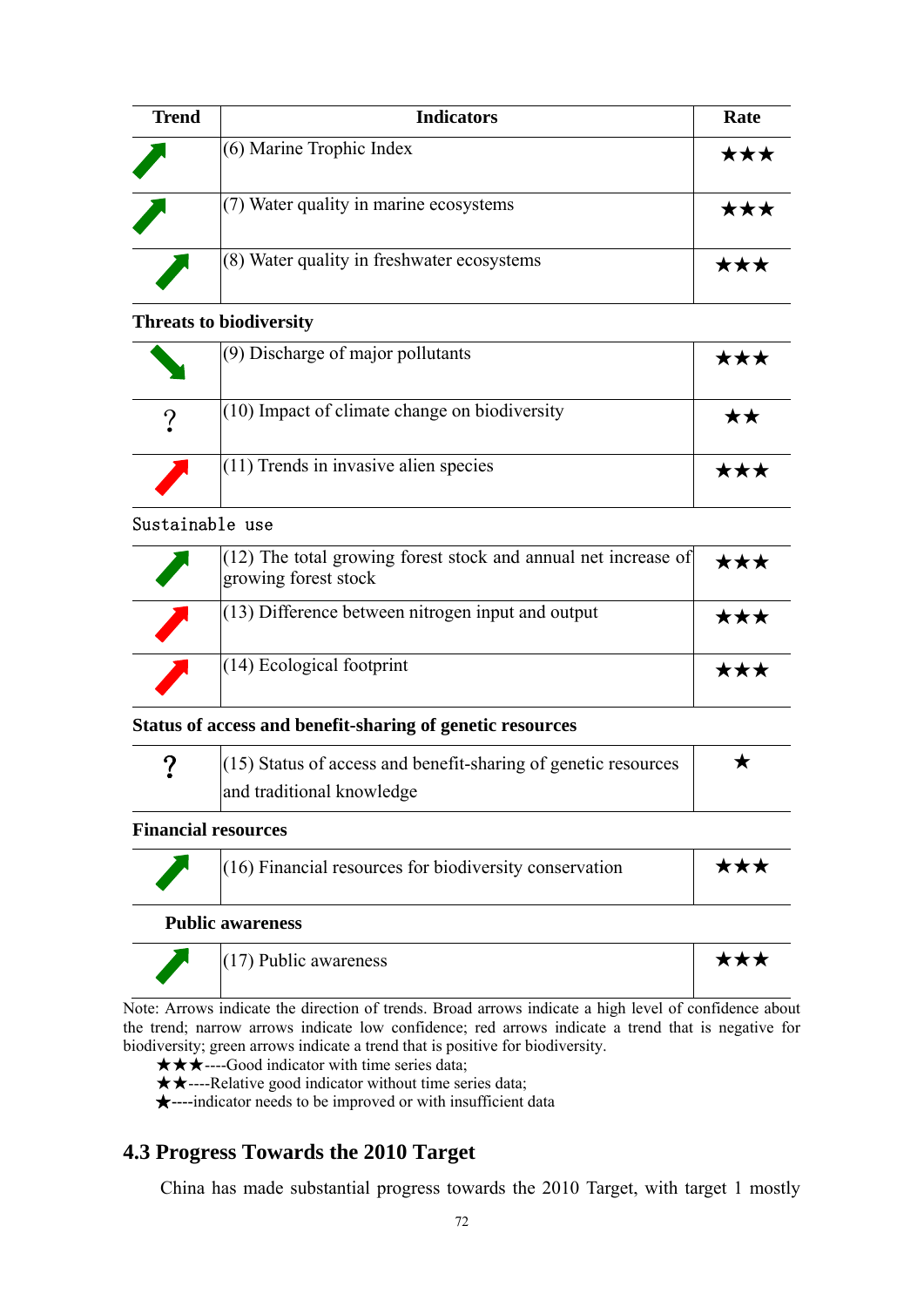fulfilled, targets 2, 3, 4, 5, 8, 9, 10 and 11 partially fulfilled, and targets 6 and 7 basically unfulfilled despite some progress (Table 4-3).

China's biodiversity is still facing severe threats. The years to come are vital to biodiversity conservation. Only stronger conservation efforts can turn the trend of ecological deterioration and biodiversity loss to promote the construction of a society with man-nature harmony and achieve the objective of building a well-off society in an all-around way.

| Goal                                                                                                                                                                                                          |                 |
|---------------------------------------------------------------------------------------------------------------------------------------------------------------------------------------------------------------|-----------------|
|                                                                                                                                                                                                               | <b>Progress</b> |
| Goal 1. Promote the conservation of the biological diversity of ecosystems,<br>habitats and biomes                                                                                                            | ★★★             |
| Target 1.1: At least 10% of each of the world's ecological regions effectively conserved                                                                                                                      | ★★★             |
| Target 1.2: Areas of particular importance to biodiversity protected                                                                                                                                          | ★★★             |
| Goal 2. Promote the conservation of species diversity                                                                                                                                                         | ★★              |
| Target 2.1: Restore, maintain, or reduce the decline of populations of species of<br>selected taxonomic groups                                                                                                | ★★              |
| Target 2.2: Status of threatened species improved.                                                                                                                                                            | ★★              |
| Goal 3. Promote the conservation of genetic diversity                                                                                                                                                         | ★★              |
| Target 3.1: Genetic diversity of crops, livestock, and of harvested species of trees, fish<br>and wildlife and other valuable species conserved, and associated indigenous and local<br>knowledge maintained. | ★★              |
| Goal 4. Promote sustainable use and consumption                                                                                                                                                               | ★★              |
| Target 4.1: Biodiversity-based products derived from sources that are sustainably<br>managed, and Production areas managed consistent with the conservation of<br>biodiversity                                | ★★              |
| Target 4.2 Unsustainable consumption, of biological resources, or that impacts upon<br>biodiversity, reduced                                                                                                  | ★★              |
| Target 4.3: No species of wild flora or fauna endangered by international trade                                                                                                                               | ★★              |
| Goal 5. Pressures from habitat loss, land use change and degradation, and<br>unsustainable water use, reduced                                                                                                 | ★★              |
| Target 5.1: Rate of loss and degradation of natural habitats decreased                                                                                                                                        | ★★              |
| Goal 6. Control threats from invasive alien specie                                                                                                                                                            | $\star$         |
| Target 6.1: Pathways for major potential alien invasive species controlled                                                                                                                                    | $\bigstar$      |
| Target 6. 2: Management plans in place for major alien species that threaten<br>ecosystems, habitats or species                                                                                               | $\star\star$    |
| Goal 7. Address challenges to biodiversity from climate change, and pollution                                                                                                                                 | ★               |
| Target 7.1: Maintain and enhance resilience of the components of biodiversity to adapt<br>to climate change                                                                                                   | $\bigstar$      |
| Target 7.2: Reduce pollution and its impacts on biodiversity                                                                                                                                                  | $\star\star$    |
| Goal 8. Maintain capacity of ecosystems to deliver goods and services and support<br>livelihoods                                                                                                              | $\star\star$    |

|  | Table 4-3 Progress Towards the 2010 Target |  |  |  |  |
|--|--------------------------------------------|--|--|--|--|
|--|--------------------------------------------|--|--|--|--|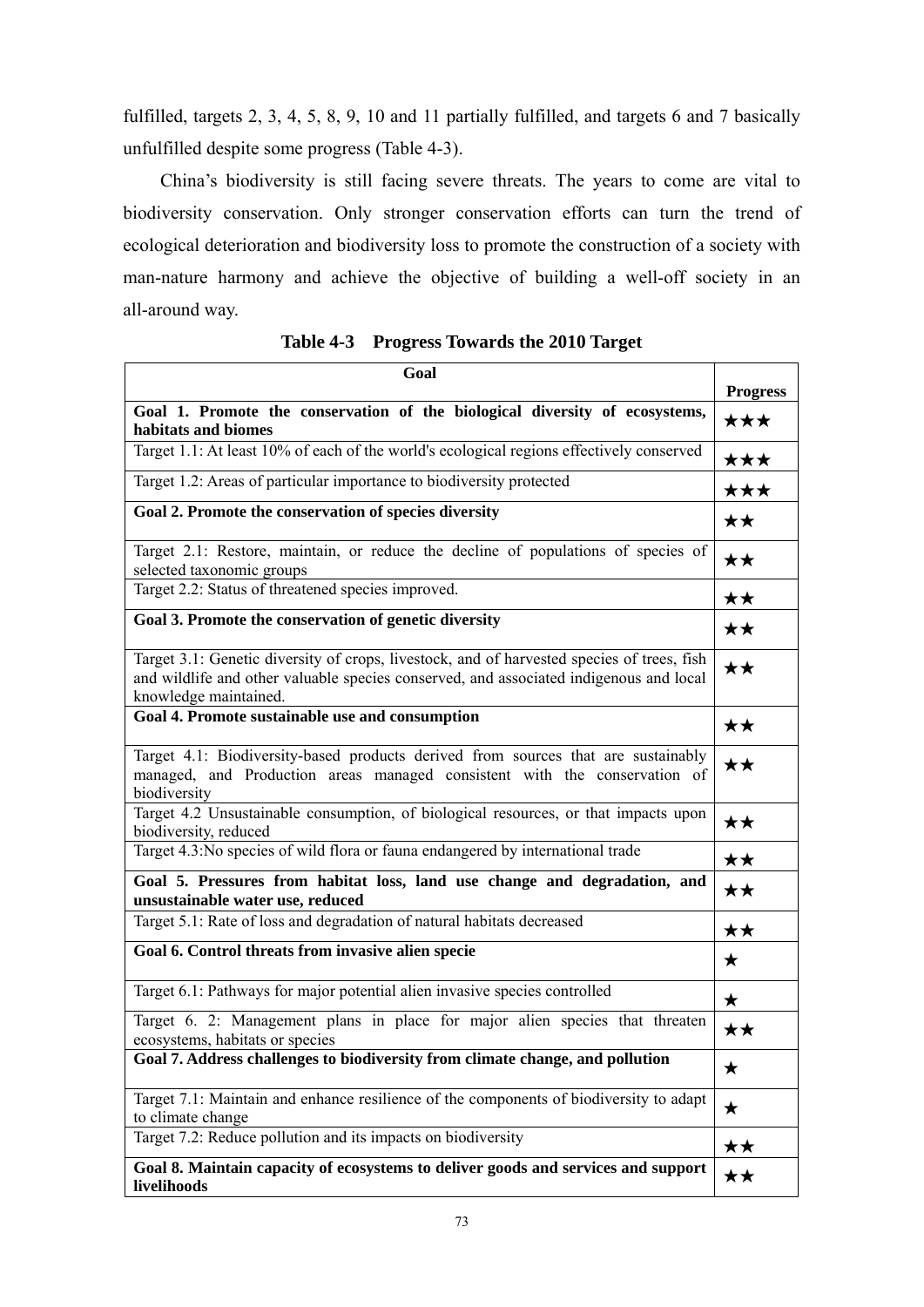| Goal                                                                                                                                                                                                                        |                          |
|-----------------------------------------------------------------------------------------------------------------------------------------------------------------------------------------------------------------------------|--------------------------|
|                                                                                                                                                                                                                             | <b>Progress</b>          |
| Target 8.1: Capacity of ecosystems to deliver goods and services maintained                                                                                                                                                 | ★★                       |
| Target 8.2: biological resources that support sustainable livelihoods, local food security<br>and health care, especially of poor people maintained                                                                         | ★★                       |
| Goal 9 Maintain socio-cultural diversity of indigenous and local communities                                                                                                                                                | ★★                       |
| Target 9.1: Protect traditional knowledge, innovations and practices                                                                                                                                                        | $\star\star$             |
| Target 9.2: Protect the rights of indigenous and local communities over their traditional<br>knowledge, innovations and practices, including their rights to benefit sharing                                                | ★★                       |
| Goal 10. Ensure the fair and equitable sharing of benefits arising out of the use of<br>genetic resources                                                                                                                   | $\star\star$             |
| Target 10.1: All transfers of genetic resources are in line with the Convention on<br>Biological Diversity, the International Treaty on Plant Genetic Resources for Food and<br>Agriculture and other applicable agreements | $\star\star$             |
| Target 10.2: Benefits arising from the commercial and other utilization of<br>genetic resources shared with the countries providing such resources                                                                          | ★★                       |
| Goal 11: Parties have improved financial, human, scientific, technical and<br>technological capacity to implement the Convention                                                                                            | ★★                       |
| Target 11.1: New and additional financial resources are transferred to developing                                                                                                                                           | Not                      |
| country Parties, to allow for the effective implementation of their commitments under                                                                                                                                       | applicable               |
| the Convention, in accordance with Article 20                                                                                                                                                                               |                          |
| Target 11.2: Technology is transferred to developing country Parties, to allow for the<br>effective implementation of their commitments under the Convention, in accordance<br>with its Article 20, paragraph 4             | <b>Not</b><br>applicable |

Note:  $\star \star \star \star$ --fully met;  $\star \star \star$ --met to large extent;  $\star \star$ --partially met; ★- basically not met although some progress made

# **4.4 Progress Towards Achieving Goals and Objectives of the Strategic**

## **Plan**

### **Table 4-4 Progress Towards the Strategic Plan**

| <b>Strategic goals and objectives</b>                                                                                                                        | <b>Progress</b> |
|--------------------------------------------------------------------------------------------------------------------------------------------------------------|-----------------|
| Goal 1: The Convention is fulfilling its leadership role in international<br>biodiversity issues.                                                            | ★★★             |
| 1.1 The Convention is setting the global biodiversity agenda.                                                                                                | ★★★★            |
| 1.2 The Convention is promoting cooperation between all relevant international<br>instruments and processes to enhance policy coherence.                     | ★★★             |
| 1.3 Other international processes are actively supporting implementation of the<br>Convention, in a manner consistent with their respective frameworks.      | ★★★             |
| 1.4 The Cartagena Protocol on Biosafety is widely implemented.                                                                                               | ★★★             |
| 1.5 Biodiversity concerns are being integrated into relevant sectoral or<br>cross-sectoral plans, programmes and policies at the regional and global levels. | $\star\star$    |
| 1.6 Parties are collaborating at the regional and subregional levels to implement<br>the Convention.                                                         | ★★              |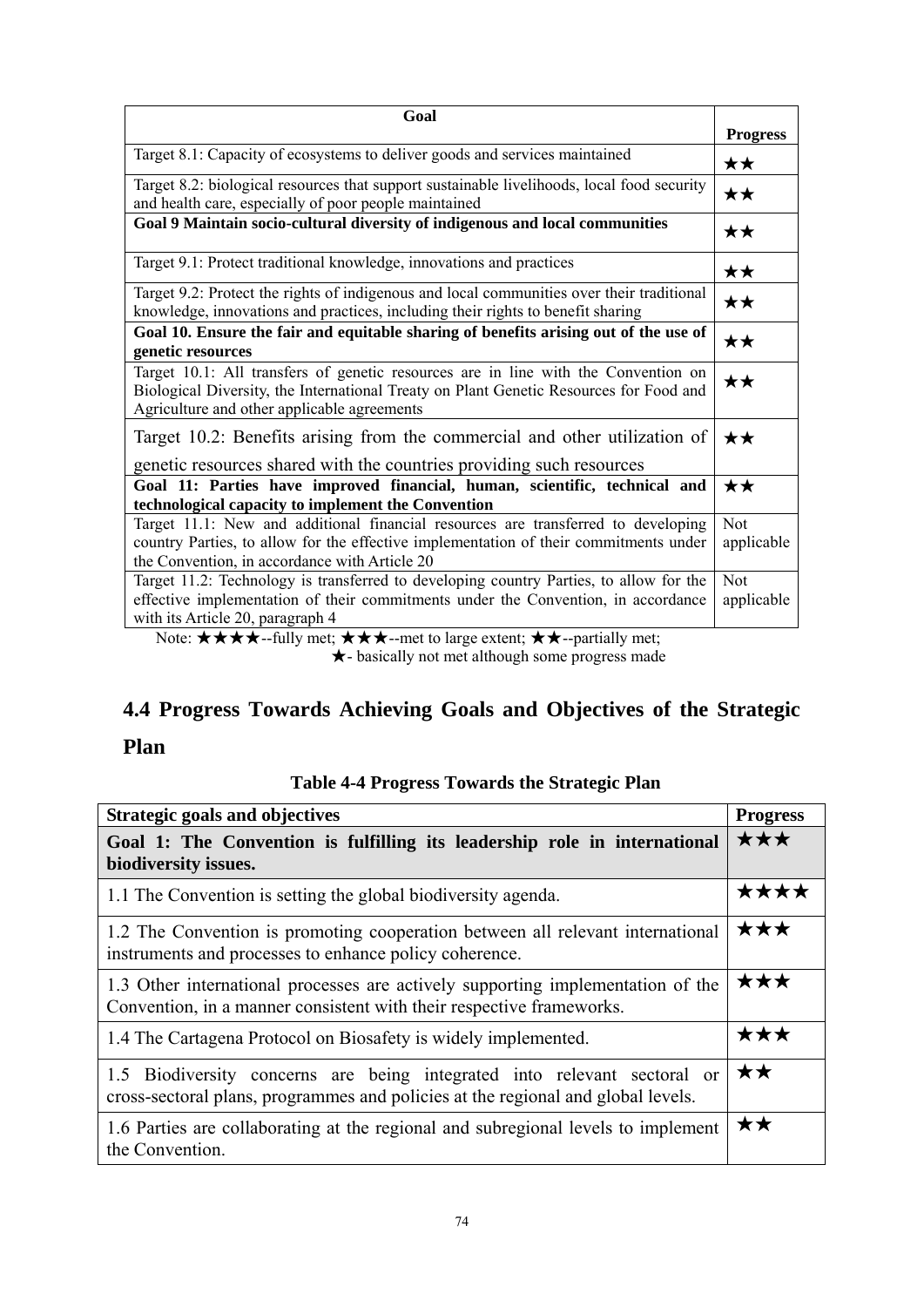| <b>Strategic goals and objectives</b>                                                                                                                                                                                                                                                        | <b>Progress</b> |
|----------------------------------------------------------------------------------------------------------------------------------------------------------------------------------------------------------------------------------------------------------------------------------------------|-----------------|
| Goal 2: Parties have improved financial, human, scientific, technical, and<br>technological capacity to implement the Convention.                                                                                                                                                            | ★★              |
| 2.1 All Parties have adequate capacity for implementation of priority actions in<br>national biodiversity strategy and action plans.                                                                                                                                                         | ★★              |
| 2.2 Developing country Parties, in particular the least developed and the small<br>island developing States amongst them, and other Parties with economies in<br>transition, have sufficient resources available to implement the three objectives of<br>the Convention.                     | ★★              |
| 2.3 Developing country Parties, in particular the least developed and the small<br>island developing States amongst them, and other Parties with economies in<br>transition, have increased resources and technology transfer available to<br>implement the Cartagena Protocol on Biosafety. | ★★              |
| 2.4 All Parties have adequate capacity to implement the Cartagena Protocol on<br>Biosafety.                                                                                                                                                                                                  | ★★              |
| 2.5 Technical and scientific cooperation is making a significant contribution to<br>building capacity.                                                                                                                                                                                       | ★★              |
| Goal 3: National biodiversity strategies and action plans and the integration<br>of biodiversity concerns into relevant sectors serve as an effective framework<br>for the implementation of the objectives of the Convention.                                                               | ★★★             |
| 3.1 Every Party has effective national strategies, plans and programmes in place<br>to provide a national framework for implementing the three objectives of the<br>Convention and to set clear national priorities.                                                                         | ****            |
| 3.2 Every Party to the Cartagena Protocol on Biosafety has a regulatory<br>framework in place and functioning to implement the Protocol.                                                                                                                                                     | ★★★             |
| 3.3 Biodiversity concerns are being integrated into relevant national sectoral and<br>cross-sectoral plans, programmes and policies.                                                                                                                                                         | ★★★             |
| 3.4 The priorities in national biodiversity strategies and action plans are being<br>actively implemented, as a means to achieve national implementation of the<br>Convention, and as a significant contribution towards the global biodiversity<br>agenda.                                  | XXX             |
| Goal 4: There is a better understanding of the importance of biodiversity and<br>of the Convention, and this has led to broader engagement across society in<br>implementation.                                                                                                              | ★★★             |
| 4.1 All Parties are implementing a communication, education, and public<br>awareness strategy and promoting public participation in support of the<br>Convention.                                                                                                                            | ****            |
| 4.2 Every Party to the Cartagena Protocol on Biosafety is promoting and<br>facilitating public awareness, education and participation in support of the<br>Protocol.                                                                                                                         | ★★★★            |
| 4.3 Indigenous and local communities are effectively involved in implementation<br>and in the processes of the Convention, at national, regional and international<br>levels.                                                                                                                | ★★              |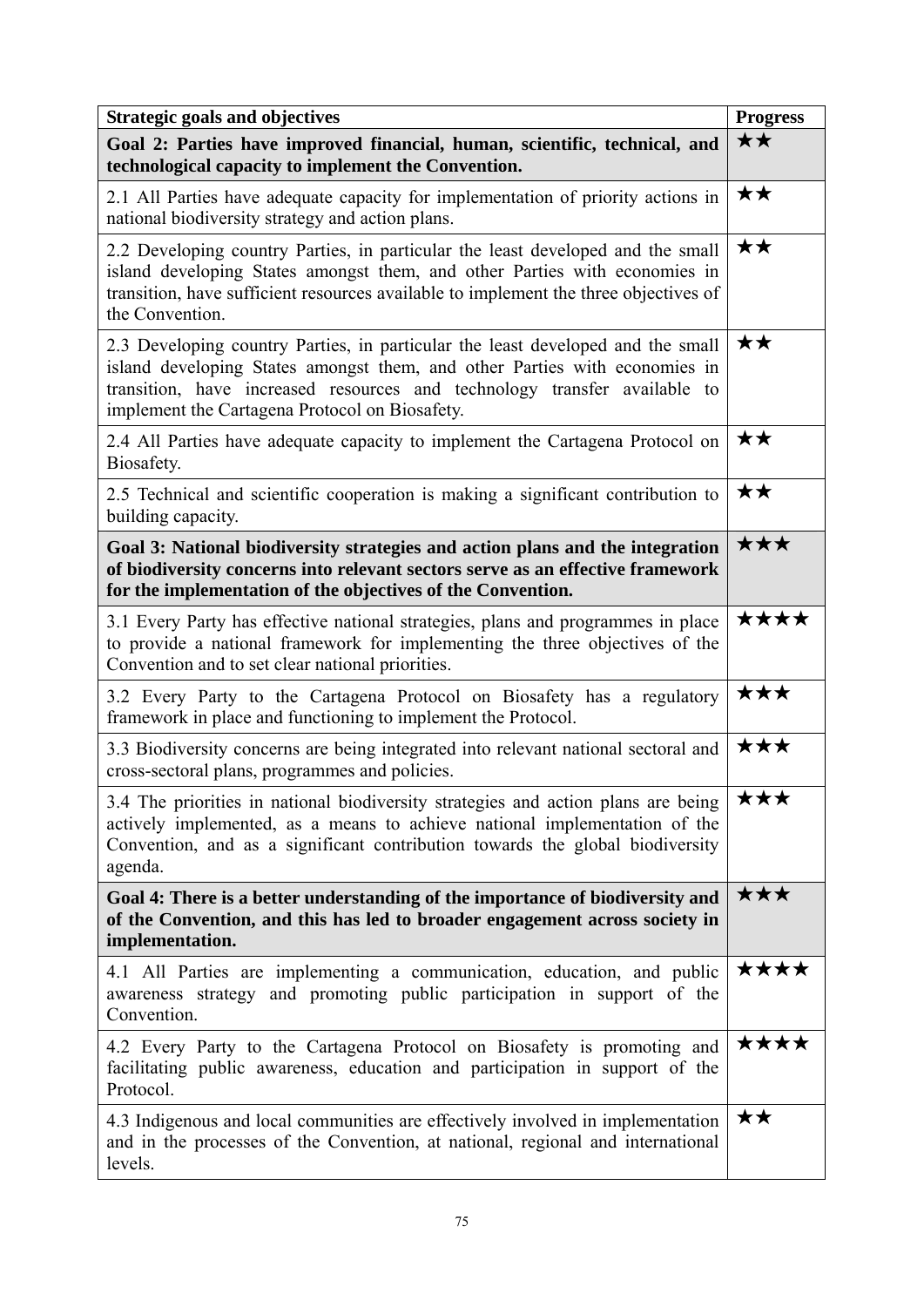| Strategic goals and objectives                                                              | <b>Progress</b> |
|---------------------------------------------------------------------------------------------|-----------------|
| 4.4 Key actors and stakeholders, including the private sector, are engaged in $\star \star$ |                 |
| partnership to implement the Convention and are integrating biodiversity                    |                 |
| concerns into their relevant sectoral and cross-sectoral plans, programmes and              |                 |
| policies.                                                                                   |                 |

Note:  $\star \star \star \star$ --fully met;  $\star \star \star$ --met to large extent;  $\star \star$ --partially met;  $\star$ - basically not met although some progress made

### **4.5 Conclusions**

## **4.5.1 Contribution of CBD implementation to biodiversity conservation and ecological conservation in China**

(1) The implementation of the Convention has promoted the conservation of ecosystems and sustainable use of biological resources in China;

 (2) The implementation of the Convention has boosted the establishment of the system for genetic resources conservation and benefit sharing;

 (3) The implementation of the Convention has greatly advanced goals for ecological civilization.

### **4.5.2 Experiences and lessons from the CBD implementation**

See Sections 2.6 and 2.7, Chapter II.

### **4.5.3 Future priorities and capacity-building needs**

## **1. Develop policies and legislation system for the conservation and sustainable use of biodiversity**

- Evaluate all existing economic, investment, taxation, trade and other policies,
- Eliminate unfavorable policies and develop favorable incentive policies for the conservation and sustainable use of biodiversity,
- Strengthen the construction of legislation system and increase the law-enforcement capacities of related authorities.

### **2. Carry out biodiversity survey, evaluation and monitoring**

- Carry out nationwide surveys and cataloguing on major ecosystems, species, genetic resources and related traditional knowledge,
- Set up related databases and information networks, establish national biodiversity monitoring and early-warning systems, and
- Undertake national biodiversity assessments.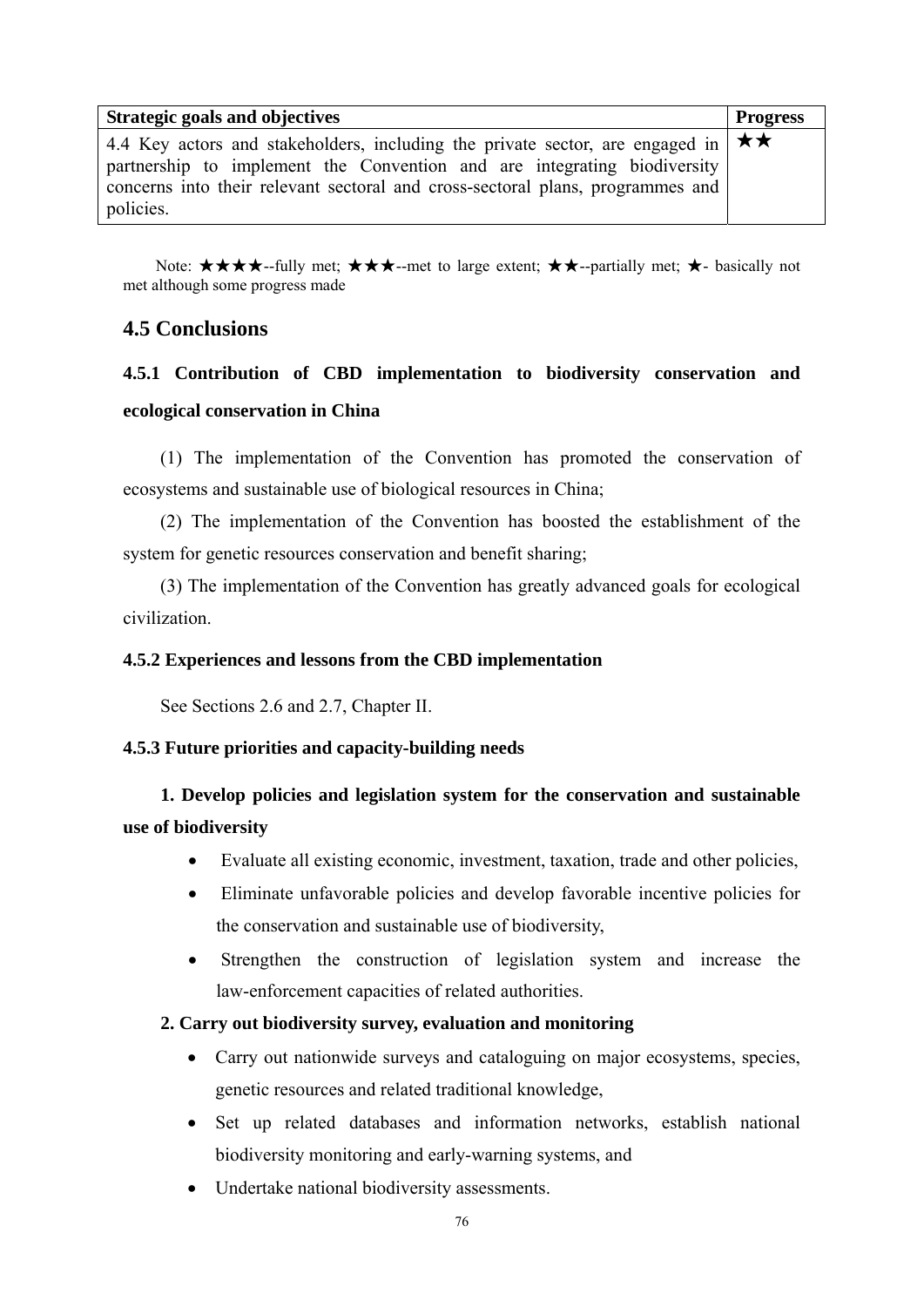### **3. Strengthen in-situ biodiversity conservation**

- Improve the national system of nature reserves,
- Carry out pilot projects of establishing national nature reserves, and enhance the management of nature reserves,
- Improve biodiversity conservation outside nature reserves and establish a series of mini-nature reserves and conservation sites.

### **4. Strengthen** *ex-situ* **biodiversity conservation and storage**

- Carry out *ex-situ* conservation of endangered species and pilot projects of reintroducing artificially bred populations into nature and achieve the natural reproduction of wild populations,
- Put more efforts into the construction and management of *in vitro* conservation facilities of genetic resources.

## **5. Promote access to and use of genetic resources and traditional knowledge and benefit sharing**

- Intensify use of and innovative research on genetic resources, establish the system and mechanism for conserving and accessing genetic resources and sharing related benefits, and
- Establish the import-export inspection system for genetic resources.

## **6. Strengthen environmental risk management regarding invasive alien species and genetically modified organisms**

- Establish environmental risk assessment systems regarding alien species,
- Improve quarantine facilities and control threats from important invasive alien species,
- Establish the technical system for risk assessment, detection and monitoring of genetically modified organisms.

## **7. Formulate national strategies and action plans to mitigate the impacts of climate change on biodiversity**

- Formulate national strategies and key measures to mitigate the adverse impacts of climate change on biodiversity,
- Set up networks to monitor the impacts of climate change on biodiversity and carry out monitoring over key regions and species.

## **4.5.4 Suggestions for enhancing implementation of the Convention at the regional and global levels**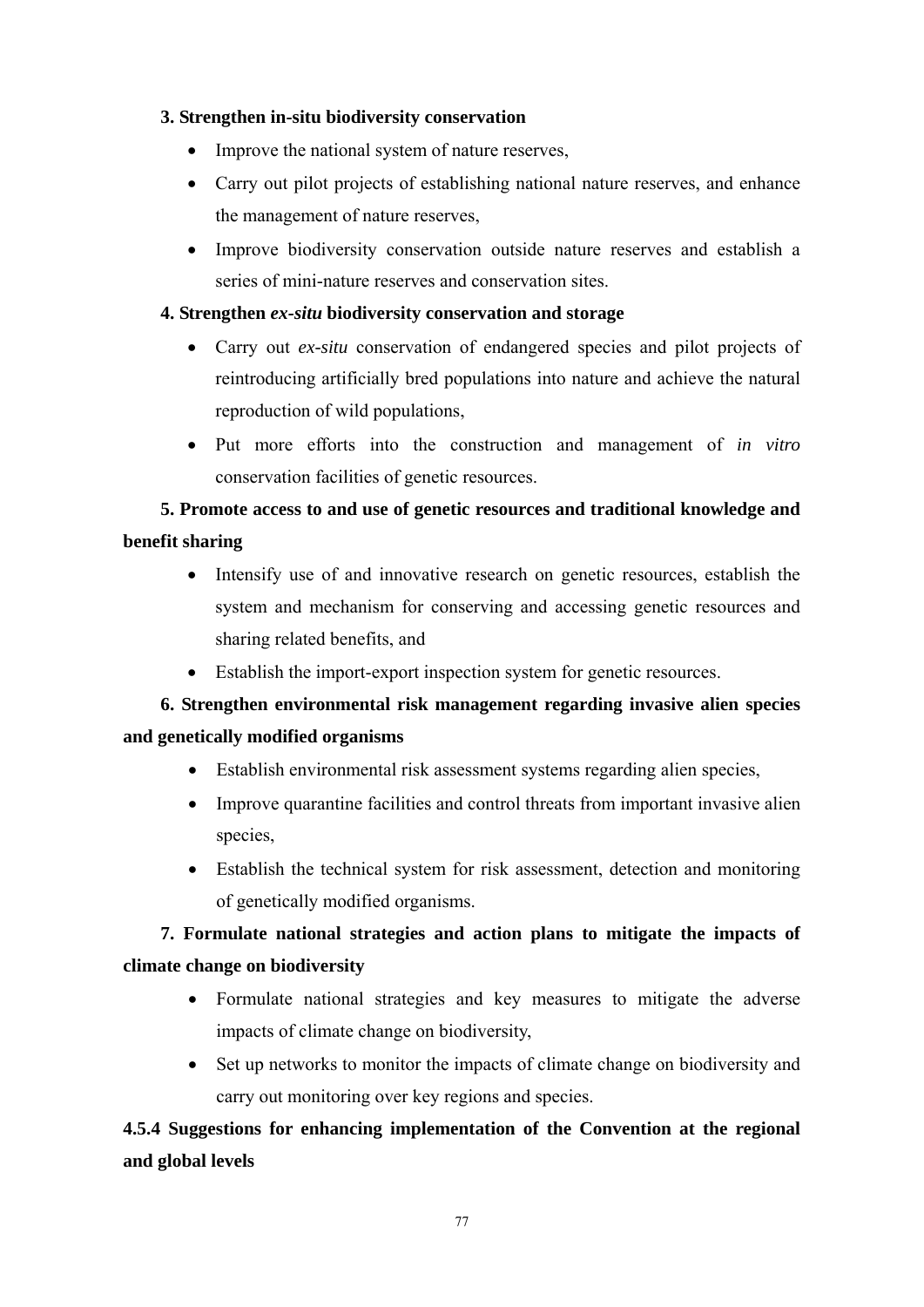1. Strengthen capacities of developing countries to participate in the implementation of the Convention

More opportunities should be provided for developing countries to get involved in the processes under the Convention to increase their capacities to participate in the implementation of the Convention and better meet their needs. Developed countries should increase their financial support and technology transfer to developing countries. International and regional organizations should provide more support to developing countries.

2. Promote regional cooperation mechanisms

Make the best of existing regional cooperation mechanisms to provide more support for biodiversity conservation at various levels; innovate approaches and mechanisms and establish new regional cooperation mechanisms which may facilitate the implementation of the Convention.

3. Increase experience exchange and technical training

Increase experience exchange and technical training so that the Contracting Parties can share experiences, grasp technologies and skills needed to conserve biological diversity and better fulfill their commitments in the Convention.

4. Focus on key issues

The Convention covers many issues while resources used to implement the Convention are limited. Now the Conference of Parties tends to address a wide range of issues without identifying priorities or focuses. The Strategic Plan of the Convention should be further improved to focus on key priorities or issues and put major resources into address these key priorities or issues.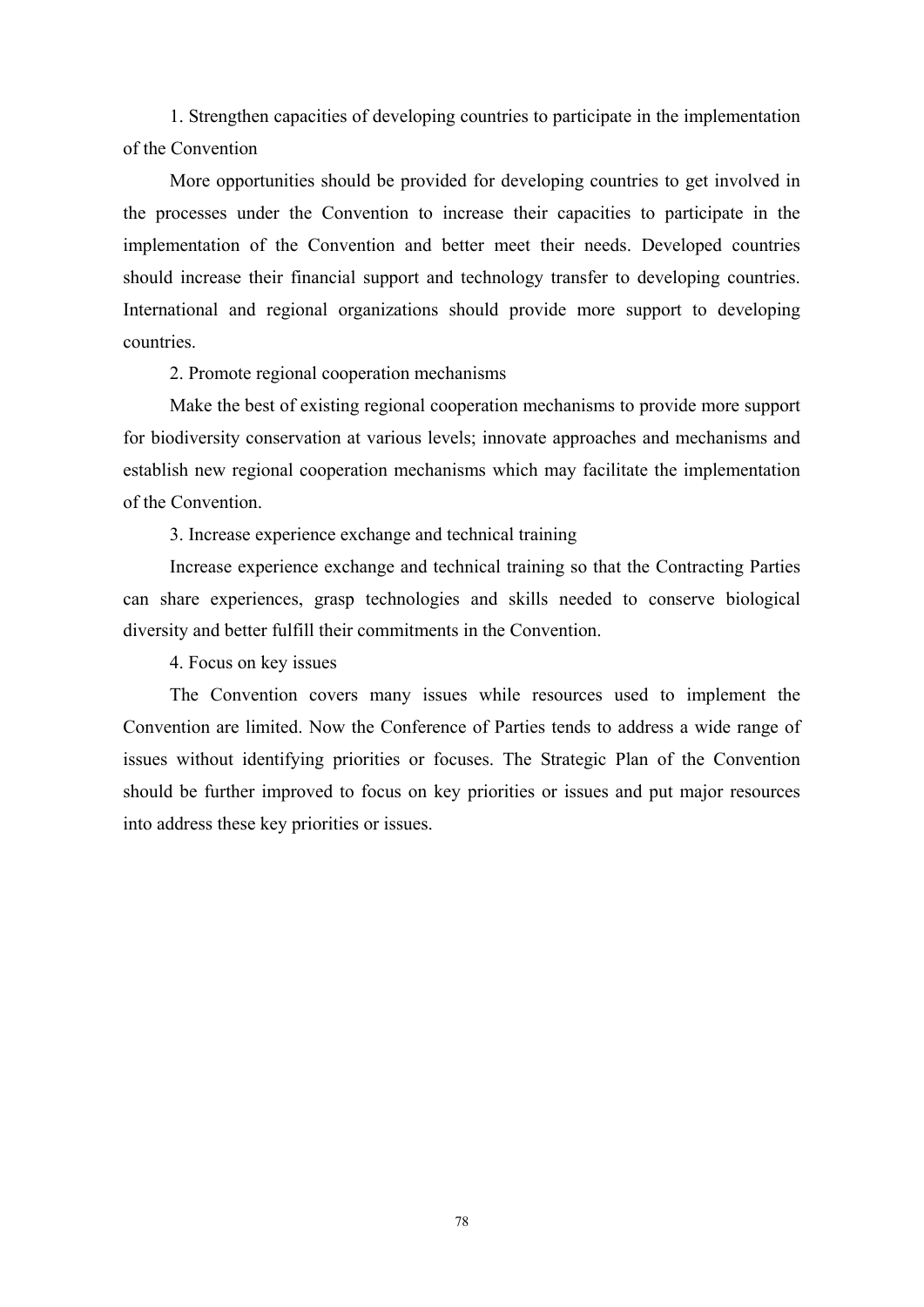# **Appendix I Information Concerning Reporting Party and Preparation of National Report**

| A. Reporting party                                                        |                                                          |  |
|---------------------------------------------------------------------------|----------------------------------------------------------|--|
| <b>Contracting Party</b>                                                  | The People's Republic of China                           |  |
|                                                                           | <b>NATIONAL FOCAL POINT</b>                              |  |
| Full name of the institution                                              | Department of International Cooperation, Ministry of     |  |
|                                                                           | <b>Environmental Protection</b>                          |  |
| Name and title of contact                                                 | Zhang Jieqing, Director, Division for International      |  |
| officer                                                                   | Organizations                                            |  |
| Mailing address                                                           | No.115 Xizhimennei Nanxiaojie, Beijing, China,<br>100035 |  |
| Telephone                                                                 | $+86-10-66556320$                                        |  |
| Fax                                                                       |                                                          |  |
| E-mail                                                                    | zhang.jieqing@mep.gov.cn                                 |  |
| <b>CONTACT OFFICER</b><br>FOR NATIONAL REPORT<br>(IF)<br><b>DIFFERENT</b> |                                                          |  |
| <b>FROM ABOVE)</b>                                                        |                                                          |  |
|                                                                           | Department of Nature and Ecology Conservation (the       |  |
| Full name of the institution                                              | Biodiversity Conservation Office), Ministry of           |  |
|                                                                           | <b>Environmental Protection</b>                          |  |
| Name and title of contact                                                 | Zhuang Guotai, Director General, Department of Nature    |  |
| officer                                                                   | and Ecology Conservation, MEP                            |  |
| Mailing address                                                           | No.115 Xizhimennei Nanxiaojie, Beijing, China,           |  |
|                                                                           | 100035                                                   |  |
| Telephone                                                                 |                                                          |  |
| Fax                                                                       |                                                          |  |
| E-mail                                                                    | zhuang.guotai@mep.gov.cn                                 |  |
| <b>SUBMISSION</b>                                                         |                                                          |  |
| Signature of officer                                                      |                                                          |  |
| responsible for submitting                                                |                                                          |  |
| national report                                                           |                                                          |  |
| Date of submission                                                        |                                                          |  |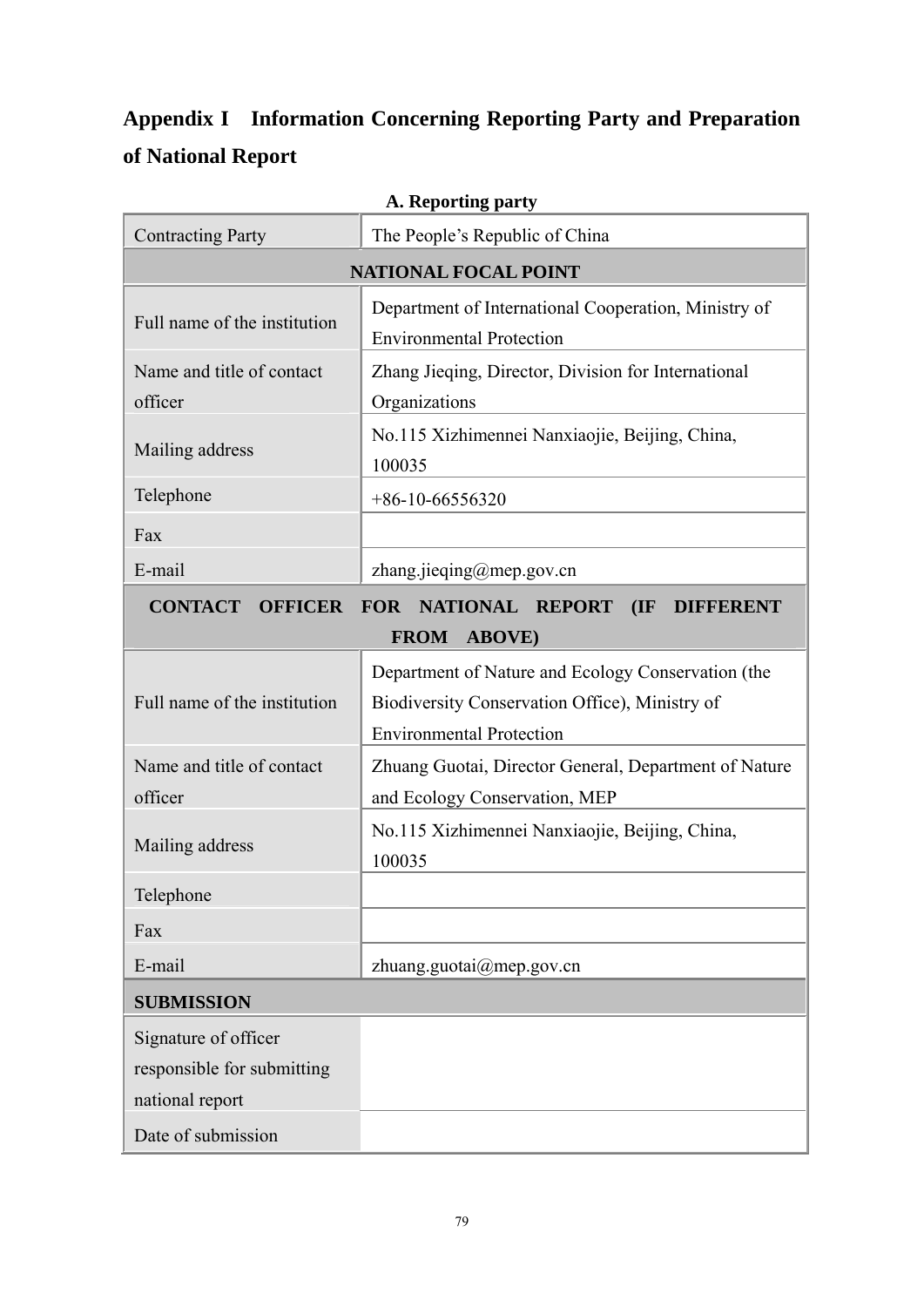### **B. Preparation of the National Report**

1. Preparation Outline developed and Preparation Expert Group established

 In January 2008, the MEP decided to work with members of the National Coordination Committee for CBD Implementation of China and other related departments to prepare the Fourth National Report. In February 2008, the MEP worked out the Outline for the Fourth National Report and invited members of the Coordination Committee to recommend related experts.

2. Preparation Expert Group Meeting convened, preparation work launched and tasks assigned

 On March 18, 2008, the Preparation Expert Group Meeting was convened in Beijing to officially launch the preparation work. During the meeting, the Preparation Outline was improved and the preparation schedule and task assignments were clarified.

3. Literary research and classification and drafting of the Fourth National Report

 In April 2008, experts recommended by each department began to collect and classify materials and data within their department as required by the Preparation Outline. From May to August 2008, the Preparation Expert Group sorted materials and data submitted by relevant departments and developed the chapters and appendices of the report. The first draft of the Fourth National Report was completed.

4. Expert Seminar convened to deliberate on the evaluation indicators for the 2010 Target

On June 27, 2008, the MEP held the Seminar on Evaluation Indicators for the 2010 Target in Beijing to discuss and improve the evaluation indicators for the 2010 Target proposed by the Preparation Expert Group. Experts from relevant departments and organizations were also invited to provide statistics for the evaluation of progress towards the 2010 Target.

5. Preparation Expert Seminar convened

On September 4, 2008, the MEP held the Preparation Expert Seminar in Beijing to discuss the first draft of the report. Suggestions for revisions were made and the Draft Report for Comments was developed accordingly.

6. Meeting of the Coordination Committee convened to seek suggestions from different departments

On October 10, 2008, the Meeting of the Coordination Committee for CBD Implementation of China was held in Beijing. During the meeting, representatives from different departments put forward suggestions for revision of the Draft Report for

80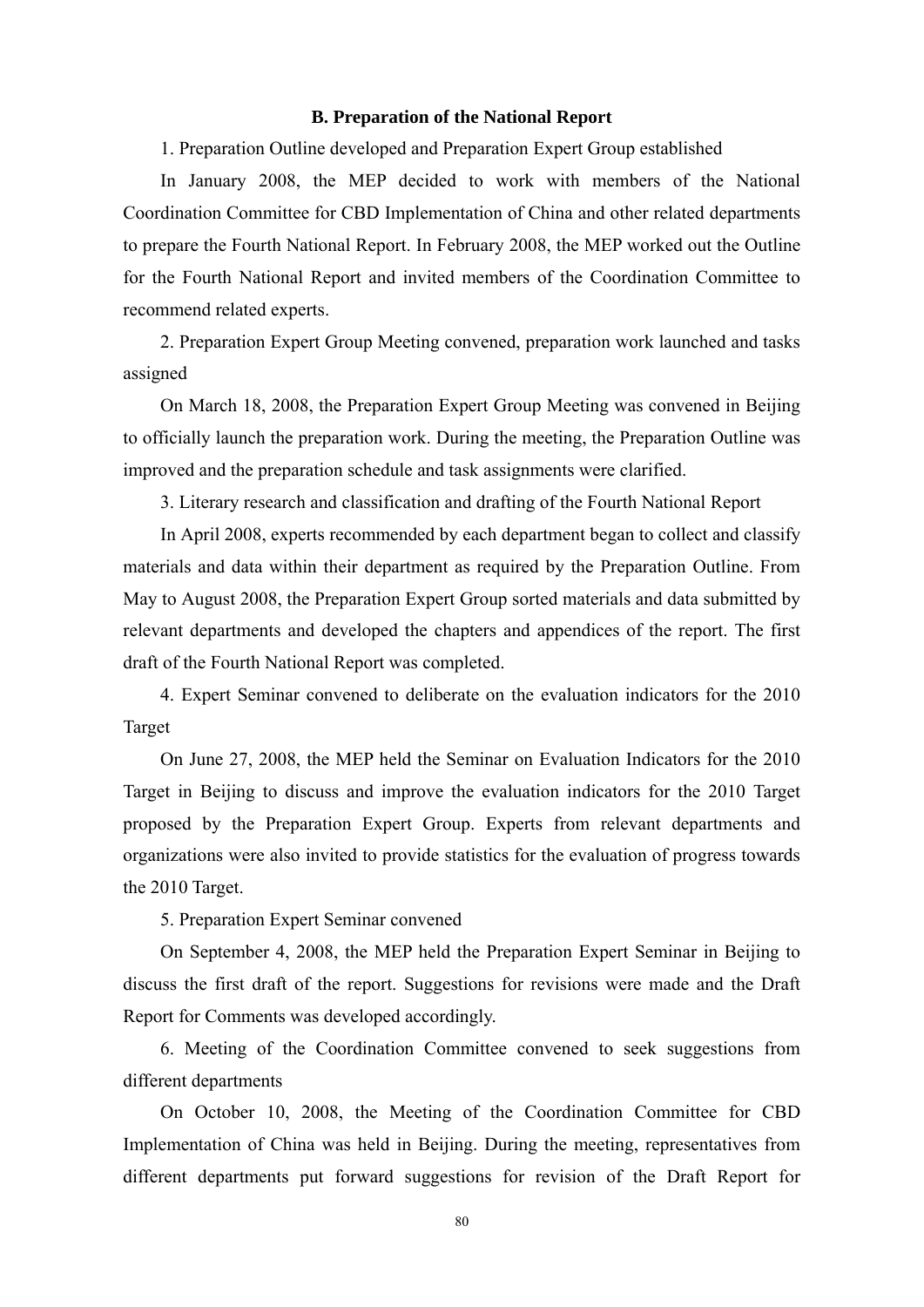Comments. The Preparation Expert Group formulated the Draft Report for Reviewing and Approval after further revision based on these suggestions and submitted the draft to the MEP.

7. Reviewing and approval, translation and submission of the Fourth National Report

In November 2008, the Fourth National Report was approved by the MEP. From February to March 2009, the Fourth National Report was translated into English. In March 2009, the Chinese and English versions of the Fourth National Report were submitted to the Secretariat.

#### **Departments and institutions involved in the preparation of the report:**

Ministry of Environmental Protection, Ministry of Foreign Affairs, National Development and Reform Commission, Ministry of Education, Ministry of Science and Technology, Ministry of Finance, Ministry of Land and Resources, Ministry of Housing and Urban-Rural Development, Ministry of Water Resources, Ministry of Agriculture, Ministry of Commerce, General Administration of Customs, State Administration of Industry and Commerce, General Administration of Quality Supervision, Inspection and Quarantine, State Forestry Administration, State Intellectual Property Office, Chinese Academy of Sciences, State Oceanic Administration, State Administration of Traditional Chinese Medicine, State Council Leading Group Office of Poverty Alleviation and Development, Endangered Species Import and Export Management Office, China Ramsar Convention Implementing Office, Office of National Coordination Committee on Climate Change, National Bureau to Combat Desertification of the State Forestry Administration, Institute of Geographical Sciences and Natural Resources Research of the Chinese Academy of Sciences, Institute of Botany of the Chinese Academy of Sciences, Peking University, Tongji University, National Climate Center, Nanjing Institute of Environmental Sciences of the Ministry of Environmental Protection, The Nature Conservancy, Conservation International, Wildlife Conservation Society.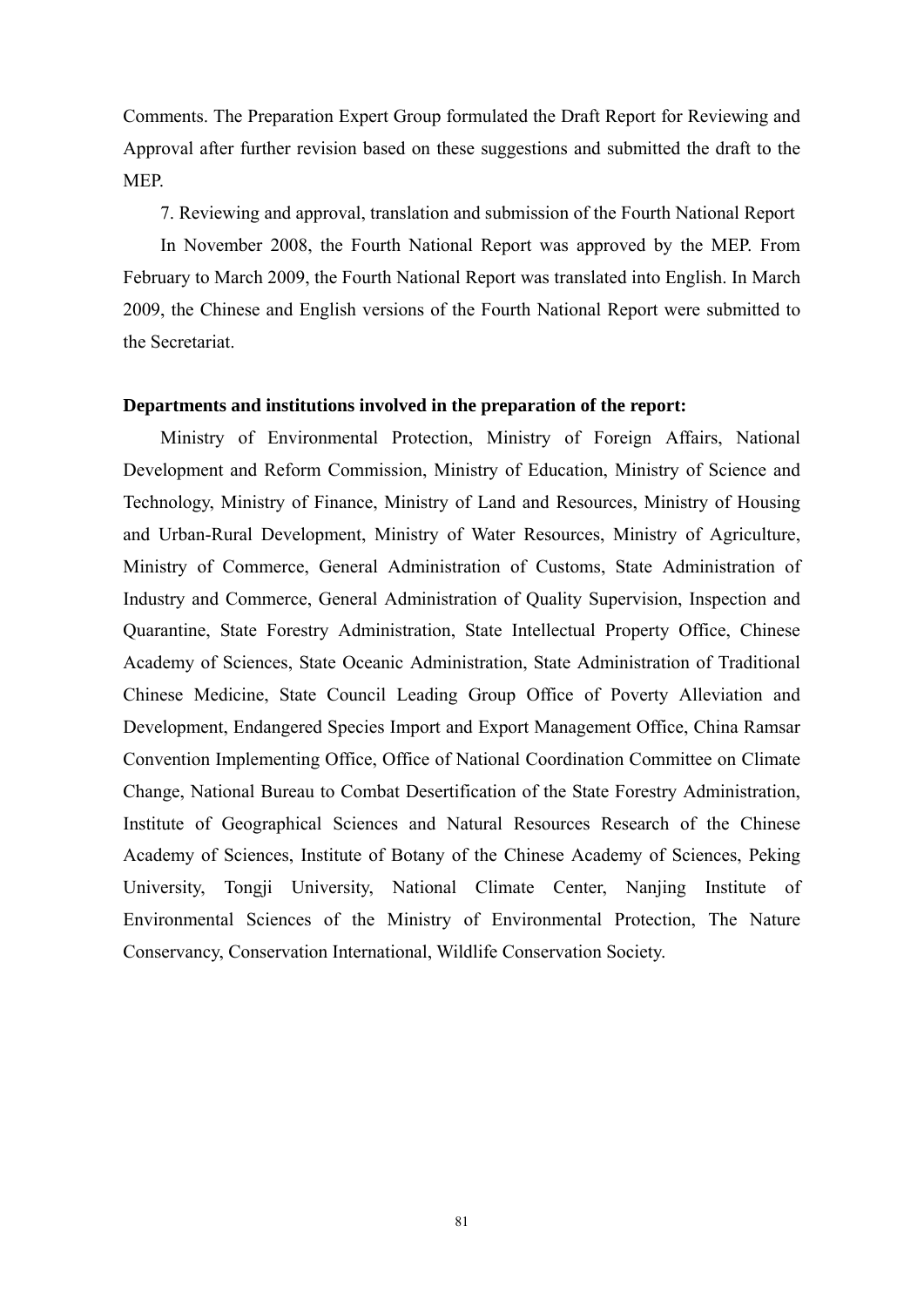#### **References**

- [1] Editorial Board of National Assessment Report on Climate Change. *National Assessment Report on Climate Change*. Beijing: Science Press, 2007
- [2] Chief Editorial Team of China Biodiversity Conservation Action Plan. 1994. *China Biodiversity Conservation Action Plan*. Beijing: China Environmental Sciences Press
- [3] Compilation Committee of National Strategy for Plant Conservation. 2008. *National Strategy for Plant Conservation*. Guangzhou: Guandong Science & Technology Press
- [4] Chao Min, Quan Weimin, Li Chunhou, Cheng Yanhong. 2005. *Research on Trophic Level Changes in Marine Catches in East China Sea*. Marine Science, 29(9):51-55
- [5] Gao Zhiqiang, Liu Jiyuan. 2008. *Comparative Studies on Net Productivity of Vegetation in China*. Chinese Science Bulletin 53(3):317-326
- [6] State Oceanic Administration. *2007 Bulletin of Marine Environmental Quality of China*.
- [7] State Environmental Protection Administration. 1998. *China's First National Report on Implementation of the Convention on Biological Diversity*. Beijing: China Environmental Science Press
- [8] State Environmental Protection Agency. 1998. *Report on China Biodiversity Country Studies*. Beijing: China Environmental Science Press
- [9] State Environmental Protection Administration. 2001. *China's Second National Report on Implementation of the Convention on Biological Diversity*. Beijing: China Environmental Science Press
- [10] State Environmental Protection Administration. 2005. *China's Third National Report on Implementation of the Convention on Biological Diversity*. Beijing: China Environmental Science Press
- [11] State Environmental Protection Administration. *China Environment Year Book (1990-2006)*. Beijing: China Environmental Science Press
- [12] State Environmental Protection Administration. *Report on the State of the Environment in China (1991-2007)*
- [13] State Forestry Administration. 2008. *Report on the State of Forestry and Ecological Construction in China*
- [14] State Forestry Administration. *China Forestry Year Book (1990-2006)*. Beijing: China Forestry Publishing House
- [15] State Forestry Administration. 2005. *Report on Desertification Status in China*
- [16] State Forestry Administration, etc. 2000. *China Wetlands Conservation Action Plan*. Beijing: China Forestry Publishing House
- [17] State Environmental Protection Administration. *Report on the State of the Environment in China*. 2007
- [18] Ministry of Environmental Protection. *China Biodiversity Conservation Strategy and Action Plan* (To be published)
- [19] Ministry of Communications. *Statistical Report on Development of Highway and Waterway Transportation Industries (1989-2007)*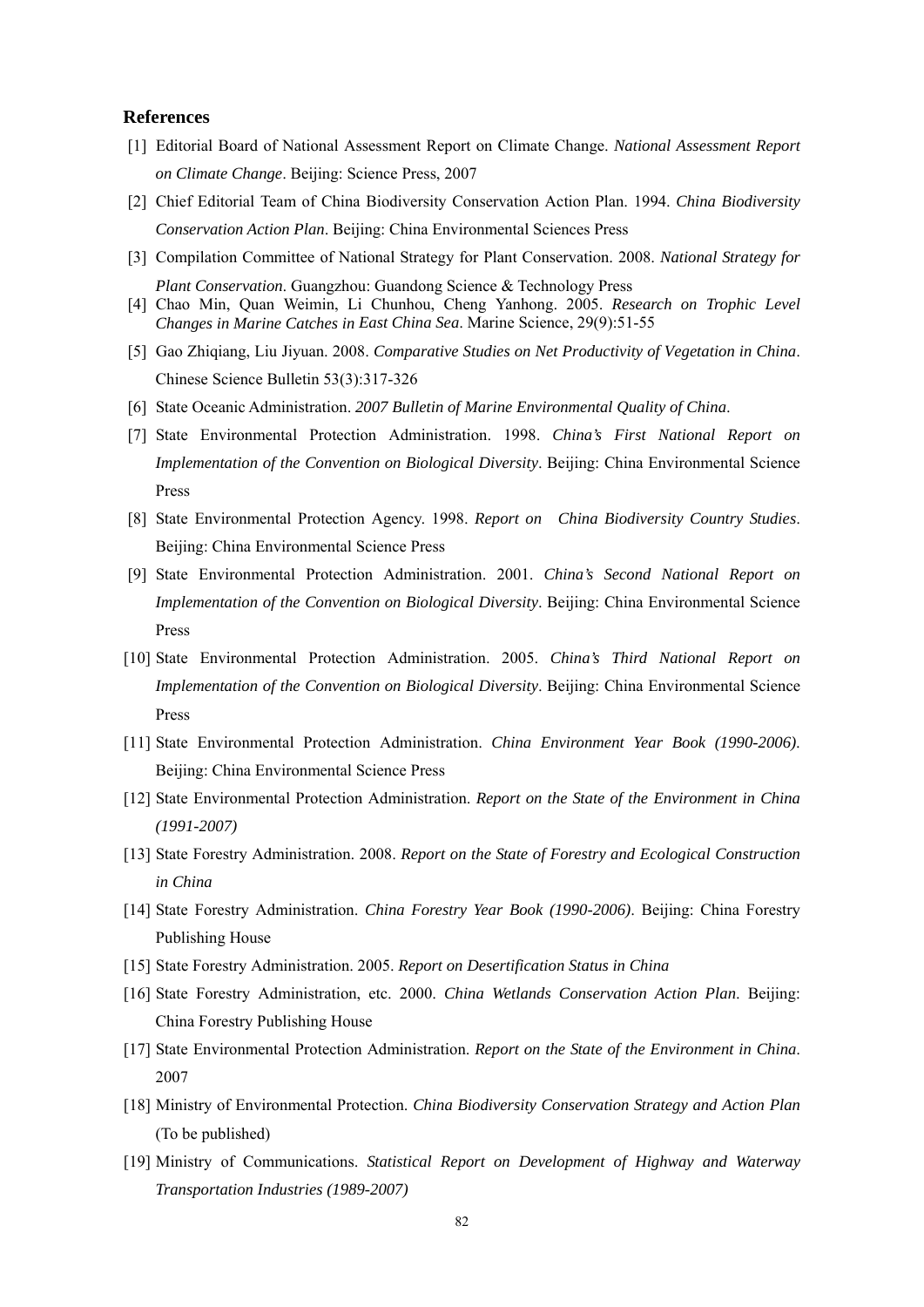- [20] Li Zhenyu, Xie Yan. 2002. *Invasive Alien Species in China*. Beijing: China Forestry Publishing House
- [21] Liu Jiuan, Zhang Zengxiang, Zhuang Dafang, etc. *A study on the Spatial-Temporal Dynamic Changes of Land-use and Driving Forces Analyses of China in the 1990s*. Geographical Research, 2003, 22(1):1-12
- [22] Ministry of Agriculture. *National Agricultural Statistics (2002-2006)*. Beijing: China Agriculture Press
- [23] Ministry of Agriculture. *China Grassland Monitoring Report (2005-2007)*
- [24] Shen Guofang. *Concerning the Impact of Major Snow Disasters on the Forestry of China*. Scientia Silvae Sinicae 2008, 44(3):1
- [25] Ministry of Railways. *China Railway Yearbook (1989-2007)*. Beijing: China Railway Publishing House
- [26] Wang Song, Xie Yan. *China Species Red List*. Vol. I, *Red List*. Beijing: Higher Education Press, 2004
- [27] Wang Song. *China Red Data Book of Endangered Animals*, Beijing: Science Press, 1998
- [28] Xi Xiaolin, Fan Lihong, Deng Xueming. *Status of the Environment in China Analysis of Public Survey Results*. China Soft Science, 1998, (9):24-30
- [29] China Environmental Awareness Program/Institute of Sociology of the Chinese Academy of Social Sciences. *2007 National Report on Public Environmental Awareness Survey*
- [30] China Council for International Cooperation on Environment and Development and World Wide Fund for Nature. 2008. *Report on Ecological Footprint in China*
- [31] Zhou Zhizhong. *Public Environmental Awareness Survey*. Environment Herald, 1996, (4):29-30
- [32] Barinaga M. 1990. Where have all the frogs gone? Science, 247: 1033-1034
- [33] Butchart SHM, Akcakaya HR, Chanson J, Baillie JEM, Collen B, *et al*. 2007. Improvements to the Red List Index. PLoS ONE 2(1): e140.doi:10.1371 /journal.pone.0000140
- [34] Butchart SHM, Stattersfield AJ, Baillie JEM, Bennun LA, Stuart SN, et al. 2005. Using Red List Indices to measure progress towards the 2010 target and beyond. Philosophical Transactions of the Royal Society of London B 360: 255–268
- [35] Chen WZ. 1999. Marine resources, their status of exploitation and management in the People's Republic of China. FAO Fisheries Circular No. 950
- [36] European Environment Agency. 2007. Halting the loss of biodiversity by 2010: proposal for a first set of indicators to monitor progress in Europe. EEA Technical report No 11, Copenhagen
- [37] FAO. Capture Production 1950-2006, FAO Fishstat
- [38] Liu JY, Liu ML, Zhuang DF, Zhang ZX, Deng XZ. Study on spatial pattern of land-use change in China during 1995-2000. 2003. Science in China (D), 46(4): 373-384
- [39] Liu JY, Tian HQ, Liu ML, Zhuang DF, Melillo JM, and Zhang ZX. 2005. China's changing landscape during the 1990s: Large-scale land transformations estimated with satellite data. Geophysical Research Letters, 32, L02405, doi: 10.1029/2004GL021649
- [40] Millennium Ecosystem Assessment. 2005. Ecosystems and human well-being: biodiversity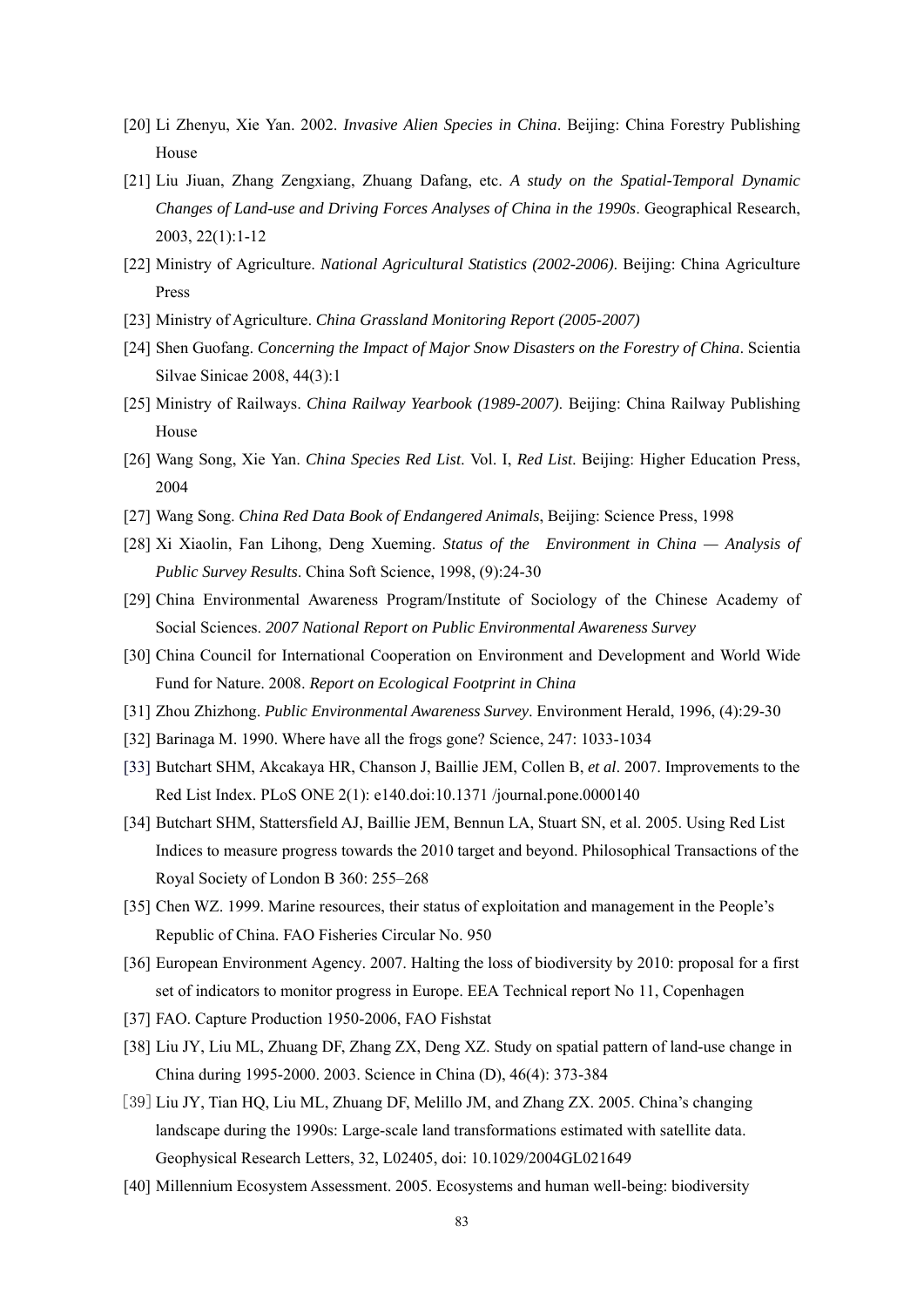synthesis. World Resources Institute, Washington, DC

- [41] Pauly D and Watson R. 2005. Backgroud and interpretation of the "Marine Trophic Index" as a measure of biodiversity. Philosophical Transactions of the Royal Society (Biological Sciences) 360(1454): 415-423
- [42] Red List Index Working Group. 2007. IUCN Red List Index guidelines for the sampled approach
- [43] Secretariat of the Convention on Biological Diversity. 2006. Global Biodiversity Outlook 2. Montreal, Canada
- [44] Waston R, Kitchingman A, Gelchu A & Pauly D. 2004. Mapping global fisheries: sharpening our focus. Fish and Fisheries (5):168-177
- [45] Xu HG, Ding H, Li MY, Qiang S et al. 2006. The Distribution and Economic Losses of Alien Species Invasion to China. Biological Invasions, 8:1495–1500
- [46] Xu HG, Wu J, Liu Y, Ding H, Zhang M et al. 2008. Biodiversity Congruence and Conservation Strategies: a National Test. BioScience,58: 632-639
- [47] Xu HG, Tang XP, Liu JY, Ding H, Wu J, Zhang M et al. China's Progress towards the Significant Reduction of the Rate of Biodiversity Loss. Science, 2009 (under review)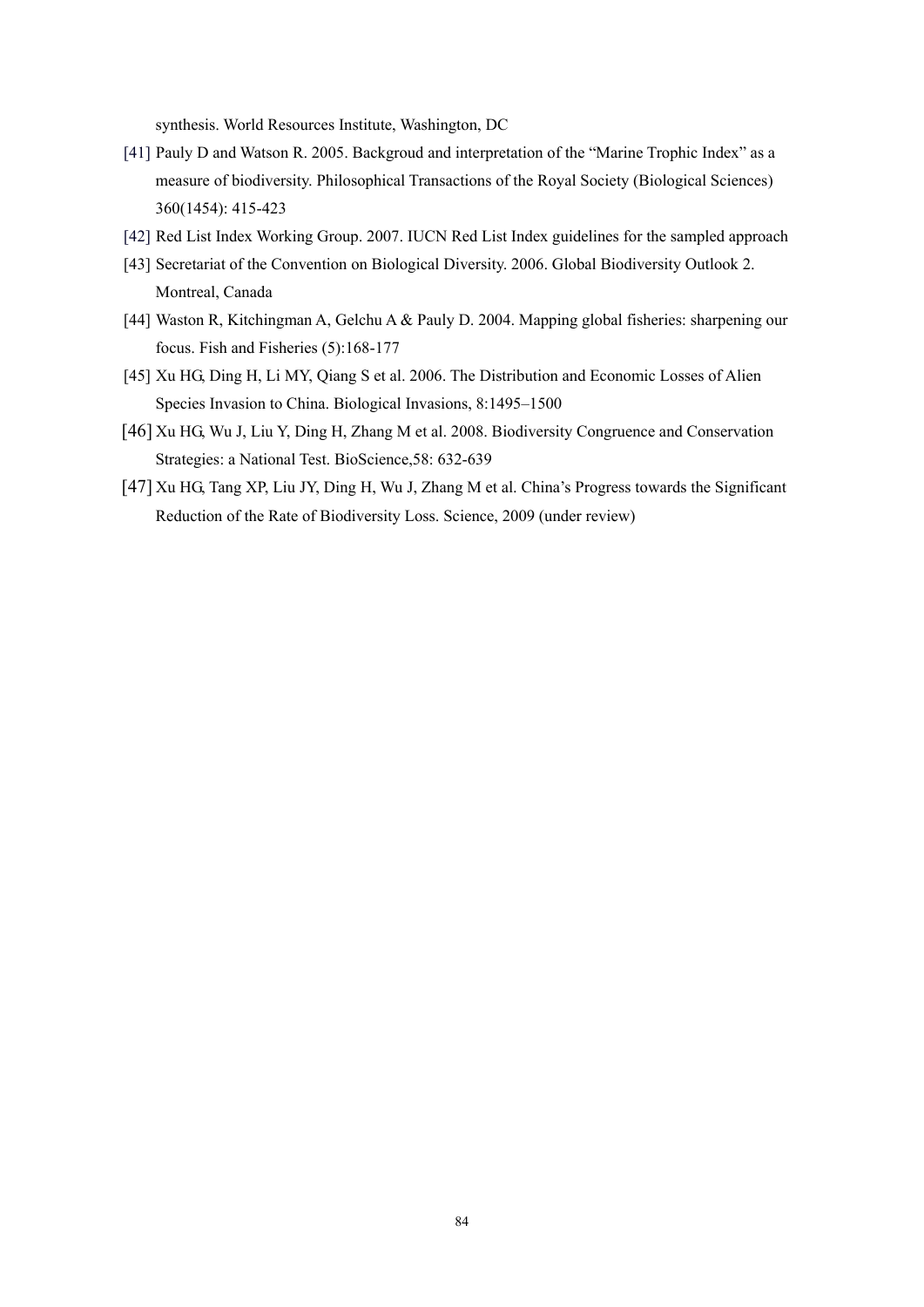## **Appendix II Progress Towards the Global Strategy for Plant Conservation and the Programme of Work on Protected Areas**

### **I. Progress towards the Global Strategy for Plant Conservation**

In 2008, the State Forestry Administration, the Ministry of Environmental Protection and the Chinese Academy of Sciences jointly issued the China's Strategy for Plant Conservation (CSPC). Centered on the 16 specific targets of the Global Strategy for Plant Conservation (GSPC), the CSPC evaluates the status of China's implementation of these targets and existing problems and identifies actions to be taken in the future. The CSPC has been published by the Guangdong Science and Technology Press. For further information on progress towards the GSPC, please refer to China's Third National Report on Implementation of the Convention on Biological Diversity.

| <b>Objectives/Targets</b>           | <b>Highlights of Actions Taken</b>    |
|-------------------------------------|---------------------------------------|
| 1.1. To establish and strengthen    | See Point 3, Section 2.3, Chapter II. |
| national and regional systems of    |                                       |
| protected areas integrated into a   |                                       |
| global network as a contribution to |                                       |
| globally agreed goals               |                                       |

**II. Progress Towards the Programme of Work on Protected Areas**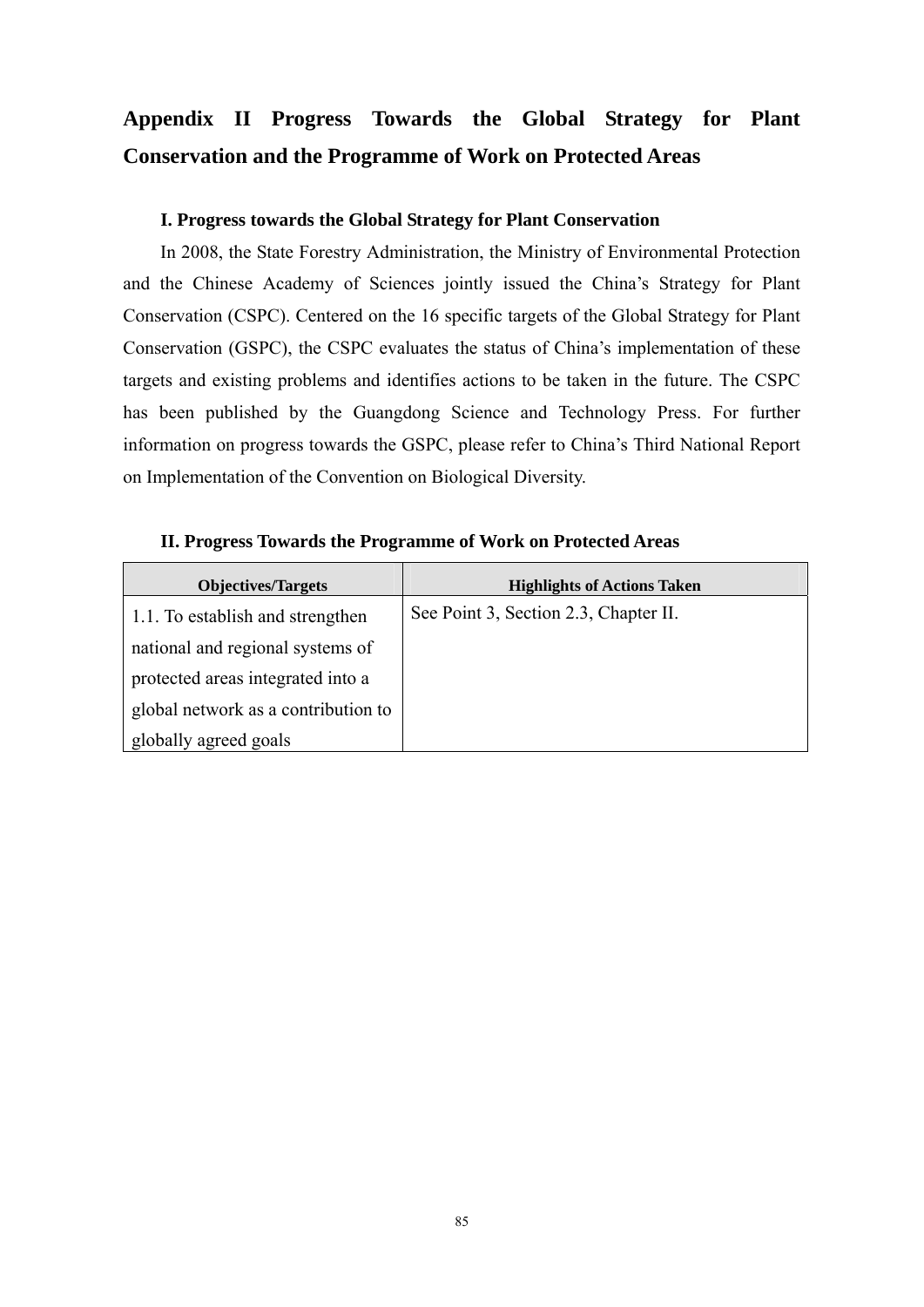| <b>Objectives/Targets</b>             | <b>Highlights of Actions Taken</b>              |
|---------------------------------------|-------------------------------------------------|
| By 2010 terrestrially and 2012 in     |                                                 |
| the marine area, a global network     |                                                 |
| of comprehensive, representative      |                                                 |
| and effectively managed national      |                                                 |
| and regional protected area system    |                                                 |
| is established as a contribution to   |                                                 |
| (i) the goal of the Strategic Plan of |                                                 |
| the Convention and the World          |                                                 |
| Summit on Sustainable                 |                                                 |
| Development of achieving a            |                                                 |
| significant reduction in the rate of  |                                                 |
| biodiversity loss by 2010; (ii) the   |                                                 |
| Millennium Development Goals-         |                                                 |
| particularly Goal 7 on ensuring       |                                                 |
| environmental sustainability; and     |                                                 |
| (iii) the Global Strategy for Plant   |                                                 |
| Conservation                          |                                                 |
| 1.2. To integrate protected areas     | See information on plans for nature reserves in |
| into broader land- and seascapes      | Subsection 2.1.2, Chapter II.                   |
| and sectors so as to maintain         |                                                 |
| ecological structure and function     |                                                 |
| By 2015, all protected areas and      |                                                 |
| protected area systems are            |                                                 |
| integrated into the wider land- and   |                                                 |
| seascape, and relevant sectors, by    |                                                 |
| applying the ecosystem approach       |                                                 |
| and taking into account ecological    |                                                 |
| connectivity and the concept of       |                                                 |
| ecological networks                   |                                                 |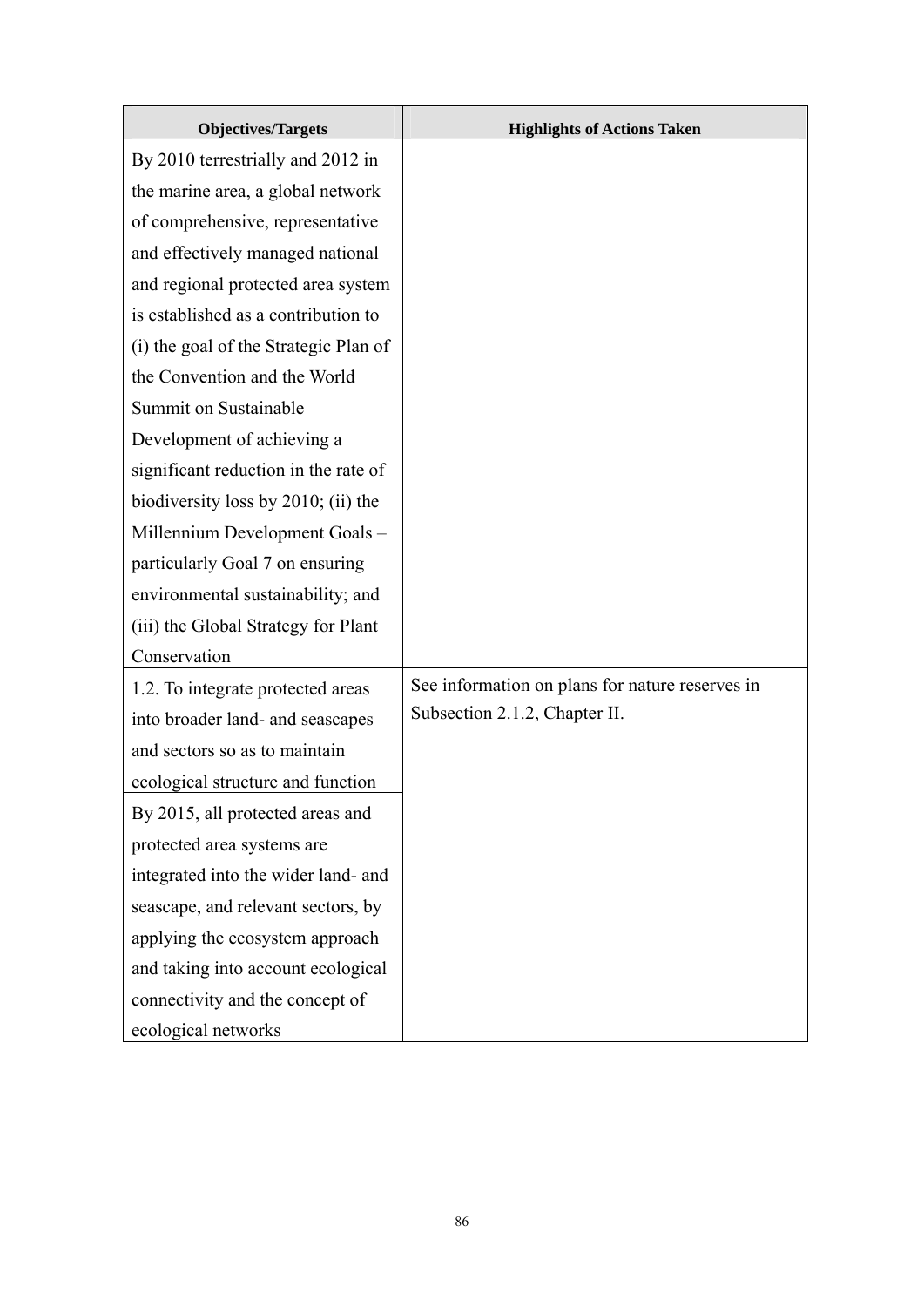| <b>Objectives/Targets</b>          | <b>Highlights of Actions Taken</b>                   |
|------------------------------------|------------------------------------------------------|
| 1.3. To establish and strengthen   | (1) In 1994, China, Russia and Mongolia              |
| regional networks, transboundary   | signed the Agreement on Common Nature Reserves       |
| protected areas (TBPAs) and        | among China, Mongolia and Russia. A great            |
| collaboration between neighboring  | number of activities concerning survey and           |
| protected areas across national    | monitoring, environmental education and              |
| boundaries                         | experience exchange were conducted jointly by the    |
| To establish and strengthen by     | three nations over the years.                        |
| 2010/2012 transboundary            | (2) In 2006, a special intergovernmental             |
| protected areas, other forms of    | working group for transboundary nature reserves      |
| collaboration between              | and biodiversity conservation was established by     |
| neighbouring protected areas       | China and Russia and two meetings were convened      |
| across national boundaries and     | by the working group. Except for the Agreement on    |
| regional networks, to enhance the  | Xingkai Lake Nature Reserve between the People's     |
| conservation of biological         | Republic of China and the Russian Federation, a      |
| diversity, implement the ecosystem | series of other agreements were signed between       |
| approach, and improve              | Sanjiang Nature Reserve, Honghe Nature Reserve       |
| international cooperation          | and Bacha Dao Nature Reserve in Heilongjiang and     |
|                                    | Bostak Nature Reserve, Bolshehekstsirskiy Nature     |
|                                    | Reserve, Khinganskiy Nature Reserve and Bolonski     |
|                                    | Nature Reserve in Russia to promote active           |
|                                    | collaboration.                                       |
|                                    | (3) In recent years, China established               |
|                                    | cooperation with Myanmar, Vietnam and Laos and       |
|                                    | launched a number of projects such as the Greater    |
|                                    | Mekong Subregion Biodiversity Corridors              |
|                                    | Initiative. Substantive progress was made in aspects |
|                                    | including cooperation on protected areas, staff      |
|                                    | training, border fire control and transboundary      |
|                                    | protection of Asian elephants, etc.                  |
| 1.4. To substantially improve      | (1) The Standards for Appraisal of National          |
| site-based protected area planning | Nature Reserves formulated in 1999 sets down         |
| and management                     | indicators for the planning and management of        |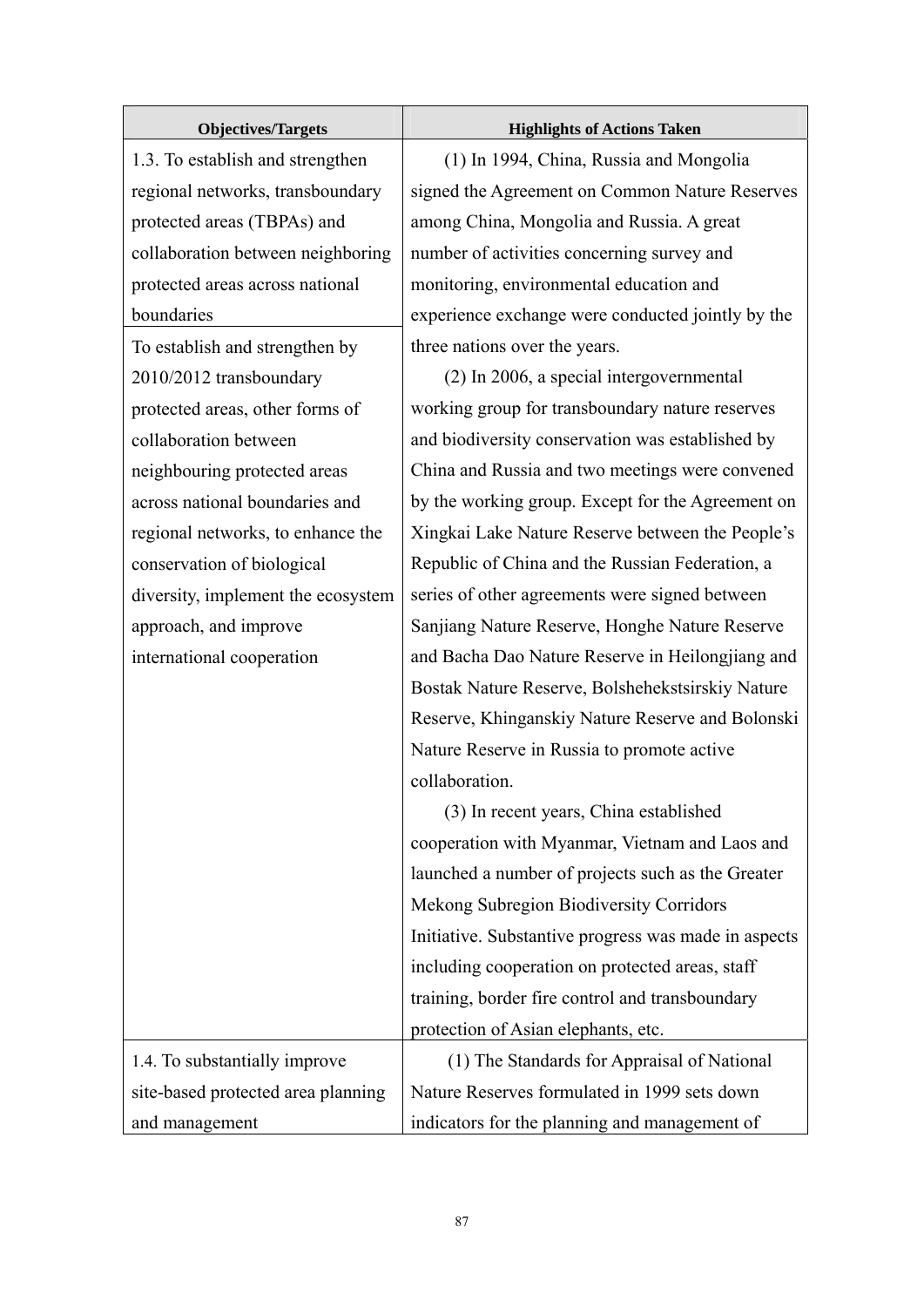| <b>Objectives/Targets</b>           | <b>Highlights of Actions Taken</b>                 |
|-------------------------------------|----------------------------------------------------|
| All protected areas to have         | national nature reserves.                          |
| effective management in existence   | (2) The Score Table for Management                 |
| by 2012, using participatory and    | Evaluation of National Nature Reserves issued in   |
| science-based site planning         | 2002 lists 20 evaluation indicators in terms of    |
| processes that incorporate clear    | management basis and management progress to        |
| biodiversity objectives, targets,   | guide the management evaluation of nature          |
| management strategies and           | reserves.                                          |
| monitoring programs, drawing        | (3) The Master Plan for National Nature            |
| upon existing methodologies and a   | Reserves issued in 2002 was supposed to guide the  |
| long-term management plan with      | preparation and implementation of the overall plan |
| active stakeholder involvement      | for national nature reserves.                      |
| 1.5. To prevent and mitigate the    | See Section 3.15, Chapter III.                     |
| negative impacts of key threats to  |                                                    |
| protected areas                     |                                                    |
| By 2008, effective mechanisms for   |                                                    |
| identifying and preventing, and/or  |                                                    |
| mitigating the negative impacts of  |                                                    |
| key threats to protected areas are  |                                                    |
| in place                            |                                                    |
| 2.1. To promote equity and          | The Regulation on Nature Reserves stipulates       |
| benefit-sharing                     | that the expenditure for the establishment and     |
| Establish by 2008 mechanisms for    | management of natural reserves shall be arranged   |
| the equitable sharing of both costs | by governments at all levels; the state shall      |
| and benefits arising from the       | integrate the development plan of natural reserves |
| establishment and management of     | into the national economic and social development  |
| protected areas                     | plan by implementing economic and technical        |
|                                     | policies and measures in consistent with the       |
|                                     | development of natural reserves; the development   |
|                                     | and management of natural reserves shall take into |
|                                     | account local economic development and             |
|                                     | improving working and living conditions of local   |
|                                     | communities.                                       |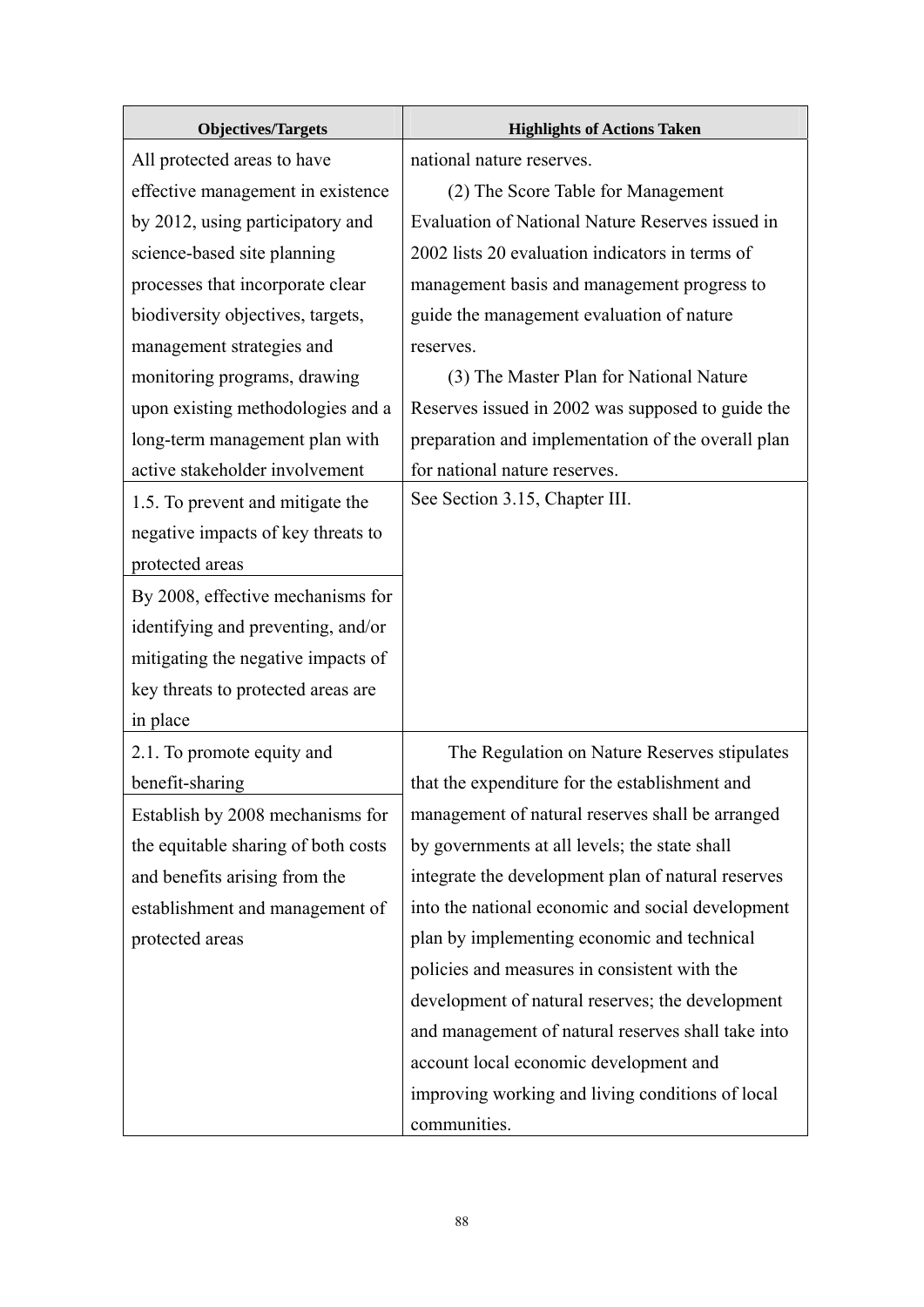| <b>Objectives/Targets</b>             | <b>Highlights of Actions Taken</b>                 |
|---------------------------------------|----------------------------------------------------|
| 2.2. To enhance and secure            | See Part I. Participation of ethnic minorities and |
| involvement of indigenous and         | local communities in biodiversity conservation,    |
| local communities and relevant        | Annex III.                                         |
| stakeholders                          |                                                    |
| Full and effective participation by   |                                                    |
| 2008, of indigenous and local         |                                                    |
| communities, in full respect of       |                                                    |
| their rights and recognition of their |                                                    |
| responsibilities, consistent with     |                                                    |
| national law and applicable           |                                                    |
| international obligations, and the    |                                                    |
| participation of relevant             |                                                    |
| stakeholders, in the management       |                                                    |
| of existing, and the establishment    |                                                    |
| and management of new, protected      |                                                    |
| areas                                 |                                                    |
| 3.1. To provide an enabling policy,   | (1) The targets set in the National Program for    |
| institutional and socio-economic      | Nature Reserve Development (1996-2010), which      |
| environment for protected areas       | was issued in 1997, have been basically achieved.  |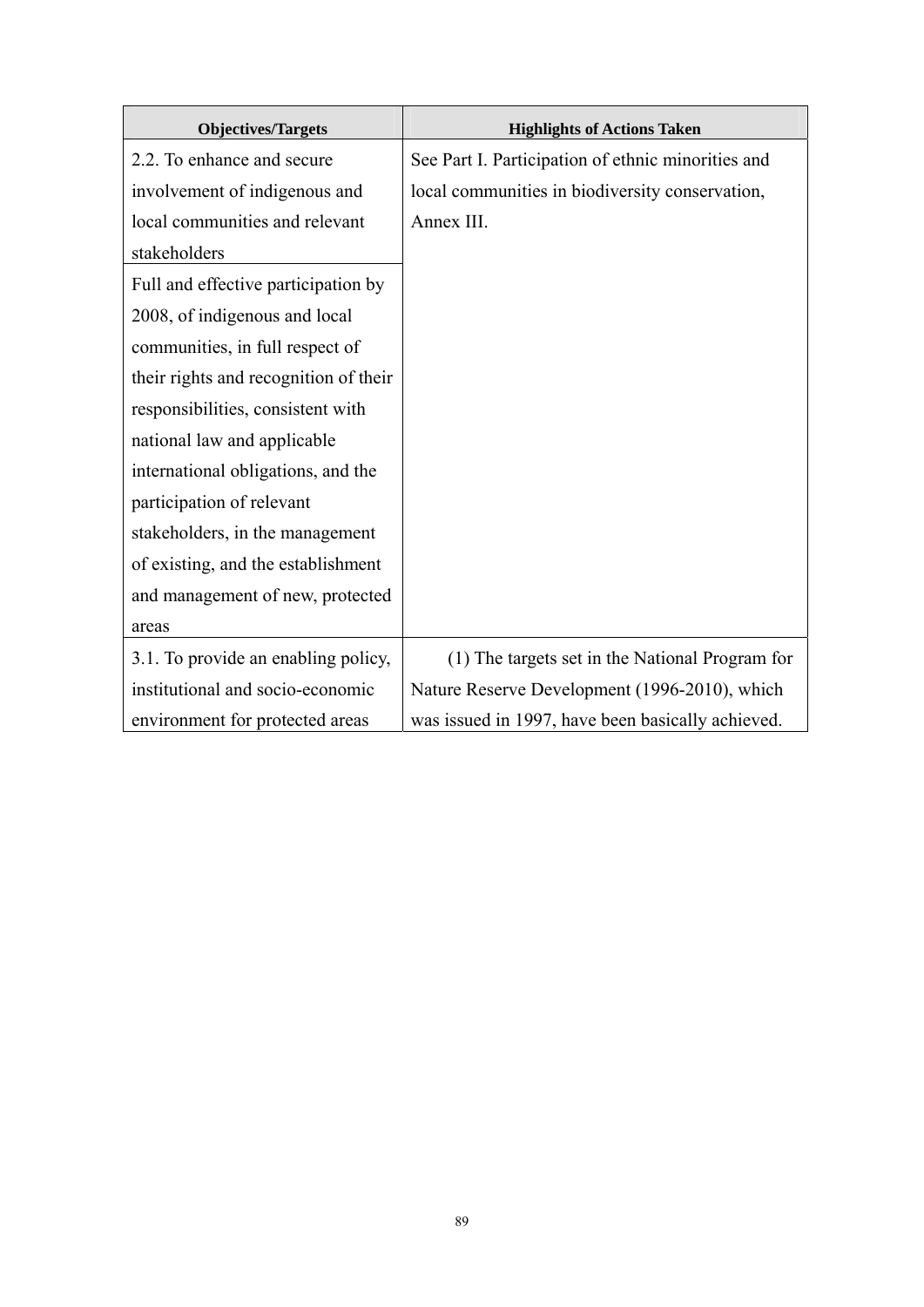| <b>Objectives/Targets</b>           | <b>Highlights of Actions Taken</b>                    |
|-------------------------------------|-------------------------------------------------------|
| By 2008 review and revise policies  | The National Plan for Nature Reserve Development      |
| as appropriate, including use of    | under preparation now will later be submitted to the  |
| social and economic valuation and   | State Council for examination and approval and        |
| incentives, to provide a supportive | then integrated into the five-year plan for national  |
| enabling environment for more       | economic and social development by stages.            |
| effective establishment and         | (2) The National Plan for Wildlife                    |
| management of protected areas       | <b>Conservation and Nature Reserve Establishment</b>  |
| and protected areas systems         | formulated in 2000 offered special support for        |
|                                     | establishment of nature reserves. By 2006, a total of |
|                                     | 2.6 billion yuan was dedicated to these projects.     |
|                                     | (3) The National Plan for Wetlands                    |
|                                     | Conservation Project (2002-2030) was adopted by       |
|                                     | the State Council in 2003. The National               |
|                                     | <b>Implementation Plan for Wetlands Conservation</b>  |
|                                     | Projects(2005-2010) under implementation now          |
|                                     | sets the target to establish 222 wetland nature       |
|                                     | reserves.                                             |
|                                     | (4) Fujian Province adopted a series of               |
|                                     | preferential policies such as relocating residents in |
|                                     | nature reserves, improving working and living         |
|                                     | conditions for residents in nature reserves and       |
|                                     | strengthening construction of nature reserves to      |
|                                     | comprehensively address conservation and              |
|                                     | development issues.                                   |
| 3.2. To build capacity for the      | The Chinese government successively                   |
| planning, establishment and         | promulgated and implemented the National              |
| management of protected areas       | Program for Nature Reserve Development                |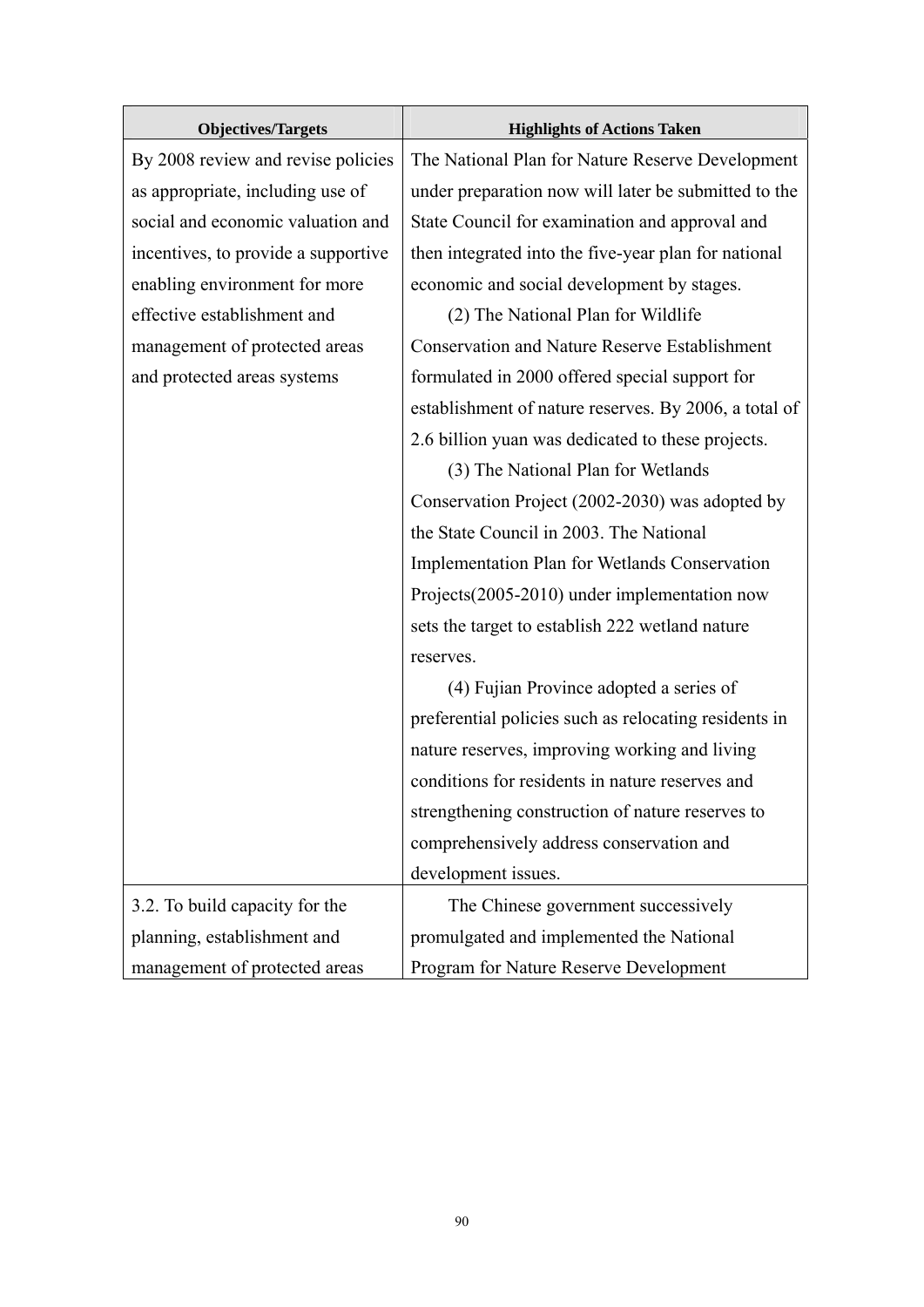| <b>Objectives/Targets</b>           | <b>Highlights of Actions Taken</b>                  |
|-------------------------------------|-----------------------------------------------------|
| By 2010, comprehensive capacity     | (1996-2010) and the National Plan for Forestry      |
| building programs and initiatives   | Nature Reserve Development, which have greatly      |
| are implemented to develop          | promoted the management level of nature reserves.   |
| knowledge and skills at individual, | With aid from international organizations such      |
| community and institutional         | as GEF and WWF, the Chinese government              |
| levels, and raise professional      | successively carried out the projects of Nature     |
| standards                           | Reserve Management in China and Wetland             |
|                                     | Biodiversity Conservation and Sustainable Use in    |
|                                     | China, the Sustainable Forestry Development         |
|                                     | Program, etc. Through implementation of these       |
|                                     | projects and programs, the capacity building of     |
|                                     | nature reserves was greatly enhanced.               |
| 3.3. To develop, apply and transfer | (1) Nature reserve authorities like                 |
| appropriate technologies for        | environmental protection, forestry and agricultural |
| protected areas                     | departments used multiple ways such as training     |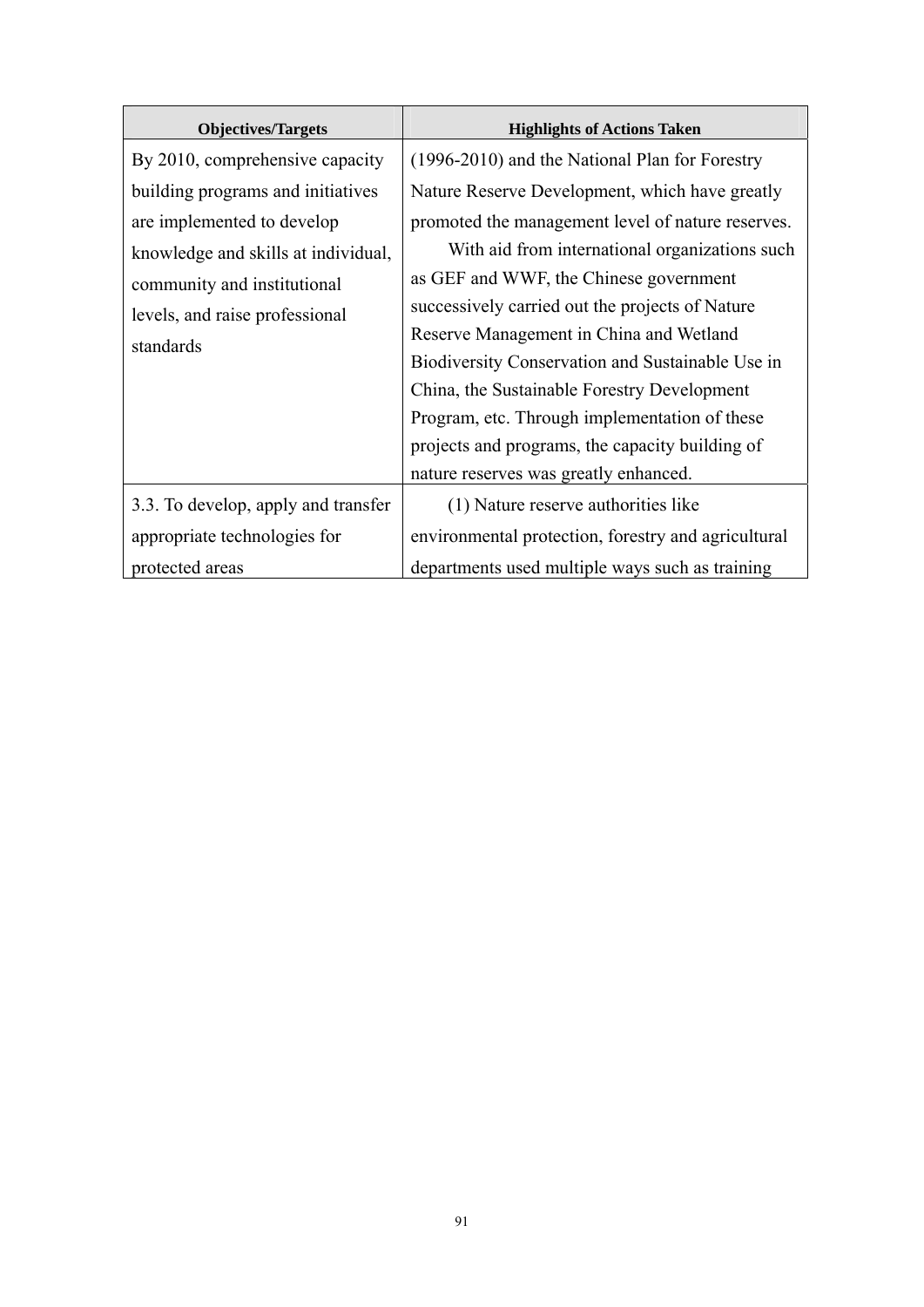| <b>Objectives/Targets</b>         | <b>Highlights of Actions Taken</b>                 |
|-----------------------------------|----------------------------------------------------|
| By 2010 the development,          | and meetings to promote and improve technologies   |
| validation, and transfer of       | and innovative methods for the effective           |
| appropriate technologies and      | management of nature reserves and boost            |
| innovative approaches for the     | experience and technology exchange.                |
| effective management of protected | (2) The projects of Nature Reserve                 |
| areas is substantially improved,  | Management in China and Wetland Biodiversity       |
| taking into account decisions of  | Conservation and Sustainable Use in China, the     |
| the Conference of the Parties on  | Sustainable Forestry Development Program and       |
| technology transfer and           | other projects were implemented under the support  |
| cooperation                       | of GEF and the Chinese government. These           |
|                                   | projects have significantly strengthened the       |
|                                   | institutional capacities of the government, the    |
|                                   | provinces where these projects are located and the |
|                                   | nature reserves involved. Advanced international   |
|                                   | natural conservation concepts and methodologies    |
|                                   | were applied where appropriate.                    |
|                                   | (3) Through cooperation among institutions of      |
|                                   | higher learning, research institutes and NGOs like |
|                                   | WWF and TNC, species monitoring, investigation     |
|                                   | on biological resources and other projects         |
|                                   | concerning the giant panda and other species were  |
|                                   | carried out in nature reserves. The surveying and  |
|                                   | monitoring level of nature reserves was increased. |
| 3.4. To ensure financial          | In 1998, the Special Fund for Capacity             |
| sustainability of protected areas | Building of National Nature Reserves was           |
| and national and regional systems | established by the Ministry of Finance. By 2007,   |
| of protected areas                | investment in the capacity building of nature      |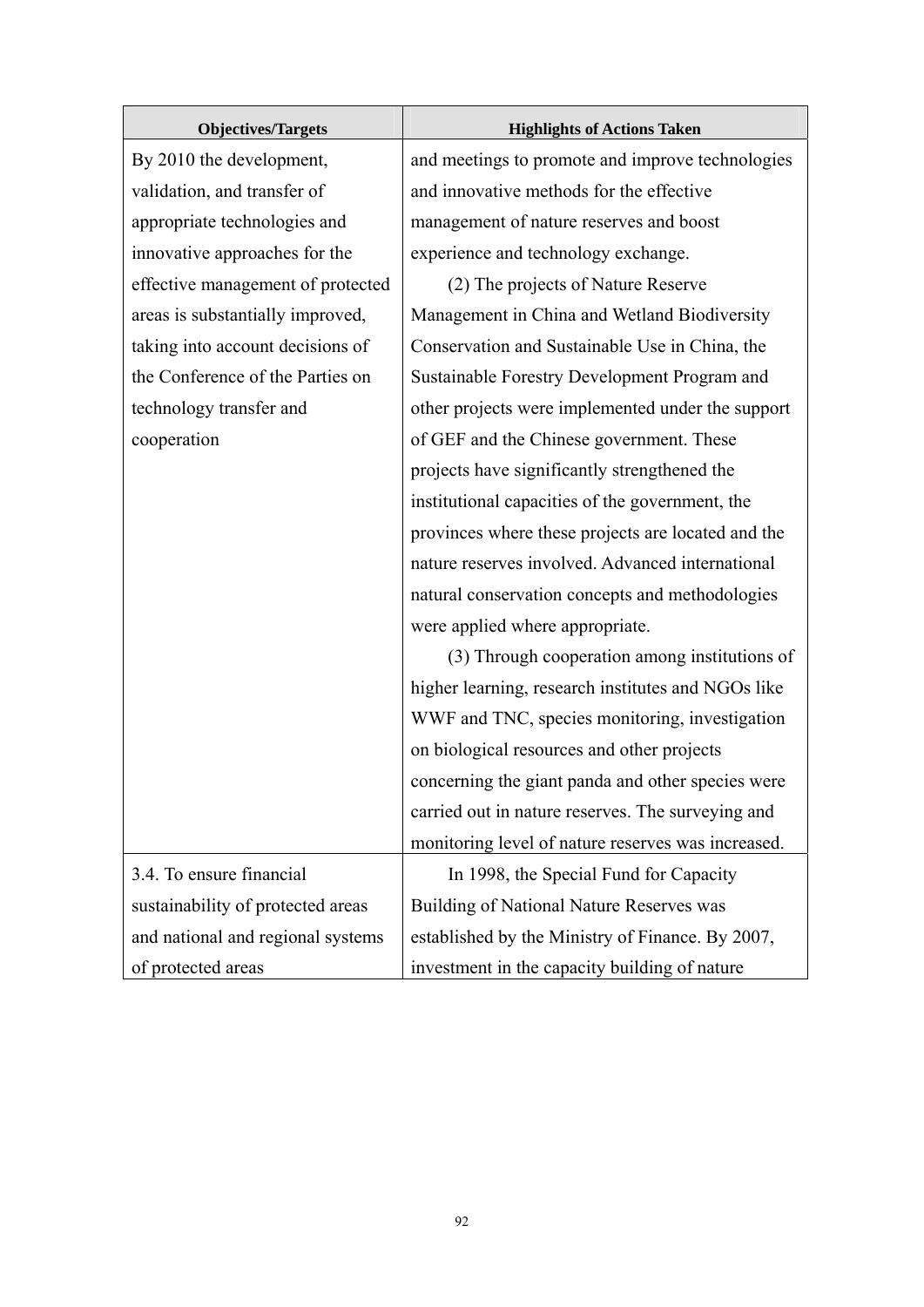| <b>Objectives/Targets</b>                                                                                                                                                                                                                                                 | <b>Highlights of Actions Taken</b>                                                                                                                                                                                                                                                                                                                                                                                                                                                                                                                                                                                                                                                                                                                                                                                                                                                                                                                                                                                                                                                                                                                                                                                                                                                                                                                                                                                                                                                                                                   |
|---------------------------------------------------------------------------------------------------------------------------------------------------------------------------------------------------------------------------------------------------------------------------|--------------------------------------------------------------------------------------------------------------------------------------------------------------------------------------------------------------------------------------------------------------------------------------------------------------------------------------------------------------------------------------------------------------------------------------------------------------------------------------------------------------------------------------------------------------------------------------------------------------------------------------------------------------------------------------------------------------------------------------------------------------------------------------------------------------------------------------------------------------------------------------------------------------------------------------------------------------------------------------------------------------------------------------------------------------------------------------------------------------------------------------------------------------------------------------------------------------------------------------------------------------------------------------------------------------------------------------------------------------------------------------------------------------------------------------------------------------------------------------------------------------------------------------|
| By 2008, sufficient financial,                                                                                                                                                                                                                                            | reserves in terms of management and conservation,                                                                                                                                                                                                                                                                                                                                                                                                                                                                                                                                                                                                                                                                                                                                                                                                                                                                                                                                                                                                                                                                                                                                                                                                                                                                                                                                                                                                                                                                                    |
| technical and other resources to                                                                                                                                                                                                                                          | scientific research and publicity and education                                                                                                                                                                                                                                                                                                                                                                                                                                                                                                                                                                                                                                                                                                                                                                                                                                                                                                                                                                                                                                                                                                                                                                                                                                                                                                                                                                                                                                                                                      |
| meet the costs to effectively                                                                                                                                                                                                                                             | amounted to 340 million yuan.                                                                                                                                                                                                                                                                                                                                                                                                                                                                                                                                                                                                                                                                                                                                                                                                                                                                                                                                                                                                                                                                                                                                                                                                                                                                                                                                                                                                                                                                                                        |
| implement and manage national                                                                                                                                                                                                                                             | In 2001, the National Wildlife Conservation                                                                                                                                                                                                                                                                                                                                                                                                                                                                                                                                                                                                                                                                                                                                                                                                                                                                                                                                                                                                                                                                                                                                                                                                                                                                                                                                                                                                                                                                                          |
| and regional systems of protected<br>areas are secured, including both<br>from national and international<br>sources, particularly to support the<br>needs of developing countries and<br>countries with economies in<br>transition and small island<br>developing States | and Nature Reserve Construction Project was<br>launched. By 2006, investment in this project<br>totaled 2.6 billion yuan. Fund allocated for the<br>Natural Forest Resources Conservation Project<br>launched in 1999 also supported the personnel<br>resettlement, social security for working staff,<br>ranger subsidy and forest protection (by closing off<br>afforested mountains) of nature reserves covered by<br>the Project. The Subsidy for Management and<br>Protection of National Key Noncommercial Forests<br>established in 2003 granted special fund to national<br>nature reserves and local nature reserves with key<br>ecological functions each year. The National<br>Implementation Plan for Wetlands Conservation<br>Project (2005-2010) adopted by the State Council<br>in 2005 is under implementation now. The Plan sets<br>the target to establish 222 wetland nature reserves.<br>Local governments also dedicated a large<br>amount of fund to nature reserves. For instance,<br>Guangdong Province planned to allocate over 300<br>million yuan for nature reserve establishment from<br>2000 to 2009 to mainly invest in already<br>established and newly planned national and<br>provincial nature reserves; Fujian Province<br>employed preferential policies such as increasing<br>standards for ecological compensation and making<br>more investment in infrastructure construction for<br>forestry nature reserves above the provincial level<br>to reinforce the construction and management of |
|                                                                                                                                                                                                                                                                           | nature reserves.                                                                                                                                                                                                                                                                                                                                                                                                                                                                                                                                                                                                                                                                                                                                                                                                                                                                                                                                                                                                                                                                                                                                                                                                                                                                                                                                                                                                                                                                                                                     |
| 3.5. To strengthen communication,                                                                                                                                                                                                                                         | The Chinese government encouraged and                                                                                                                                                                                                                                                                                                                                                                                                                                                                                                                                                                                                                                                                                                                                                                                                                                                                                                                                                                                                                                                                                                                                                                                                                                                                                                                                                                                                                                                                                                |
| education and public awareness                                                                                                                                                                                                                                            | required nature reserves to make extensive                                                                                                                                                                                                                                                                                                                                                                                                                                                                                                                                                                                                                                                                                                                                                                                                                                                                                                                                                                                                                                                                                                                                                                                                                                                                                                                                                                                                                                                                                           |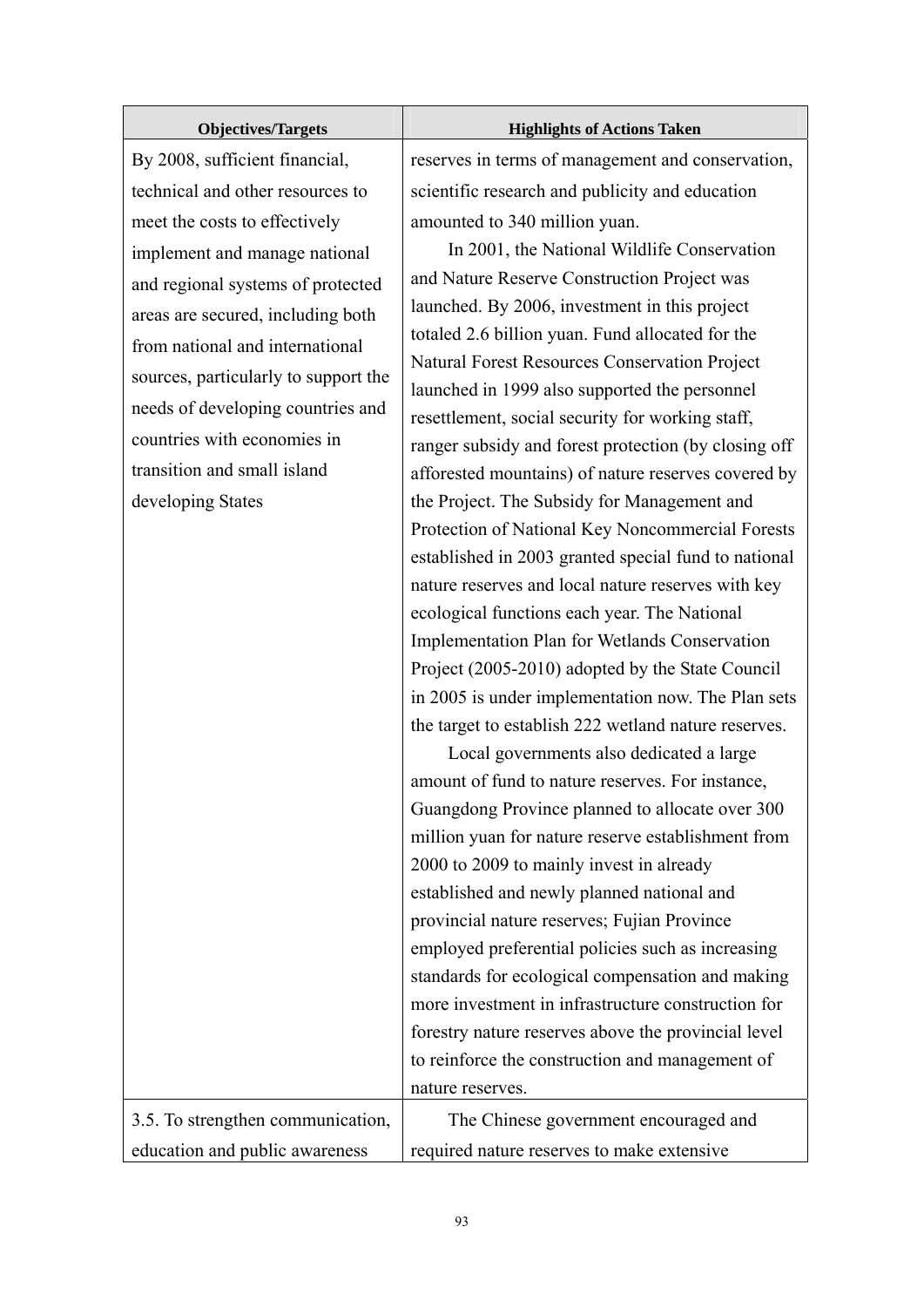| <b>Objectives/Targets</b>           | <b>Highlights of Actions Taken</b>                  |
|-------------------------------------|-----------------------------------------------------|
| By 2008 public awareness,           | publicity and education efforts to enhance the      |
| understanding and appreciation of   | public awareness of the significance and benefit of |
| the importance and benefits of      | nature reserves.                                    |
| protected areas is significantly    | (1) The central and local governments               |
| increased                           | organized various forms of publicity activities on  |
|                                     | the International Day for Biological Diversity, the |
|                                     | World Environment Day and other celebrations        |
|                                     | each year to introduce the significance of nature   |
|                                     | reserves.                                           |
|                                     | (2) The Fund for National Wildlife                  |
|                                     | <b>Conservation and Nature Reserve Construction</b> |
|                                     | Project, the Special Fund for Capacity Building of  |
|                                     | National Nature Reserves and other funds also       |
|                                     | covered expenses on facilities construction and     |
|                                     | capacity building for publicity and education.      |
| 4.1. To develop and adopt           | The Ministry of Environmental Protection is         |
| minimum standards and best          | developing the Standards for Establishment of       |
| practices for national and regional | National Nature Reserves to lay down specific       |
| protected area systems              | requirements and specifications on the construction |
| By 2008, standards, criteria, and   | and management of national nature reserves.         |
| best practices for planning,        |                                                     |
| selecting, establishing, managing   |                                                     |
| and governance of national and      |                                                     |
| regional systems of protected areas |                                                     |
| are developed and adopted           |                                                     |
| 4.2. To evaluate and improve the    | (1) The Measures for Supervision and                |
| effectiveness of protected areas    | Inspection of National Nature Reserves issued in    |
| management                          | 2006 stipulates contents and ways for supervision   |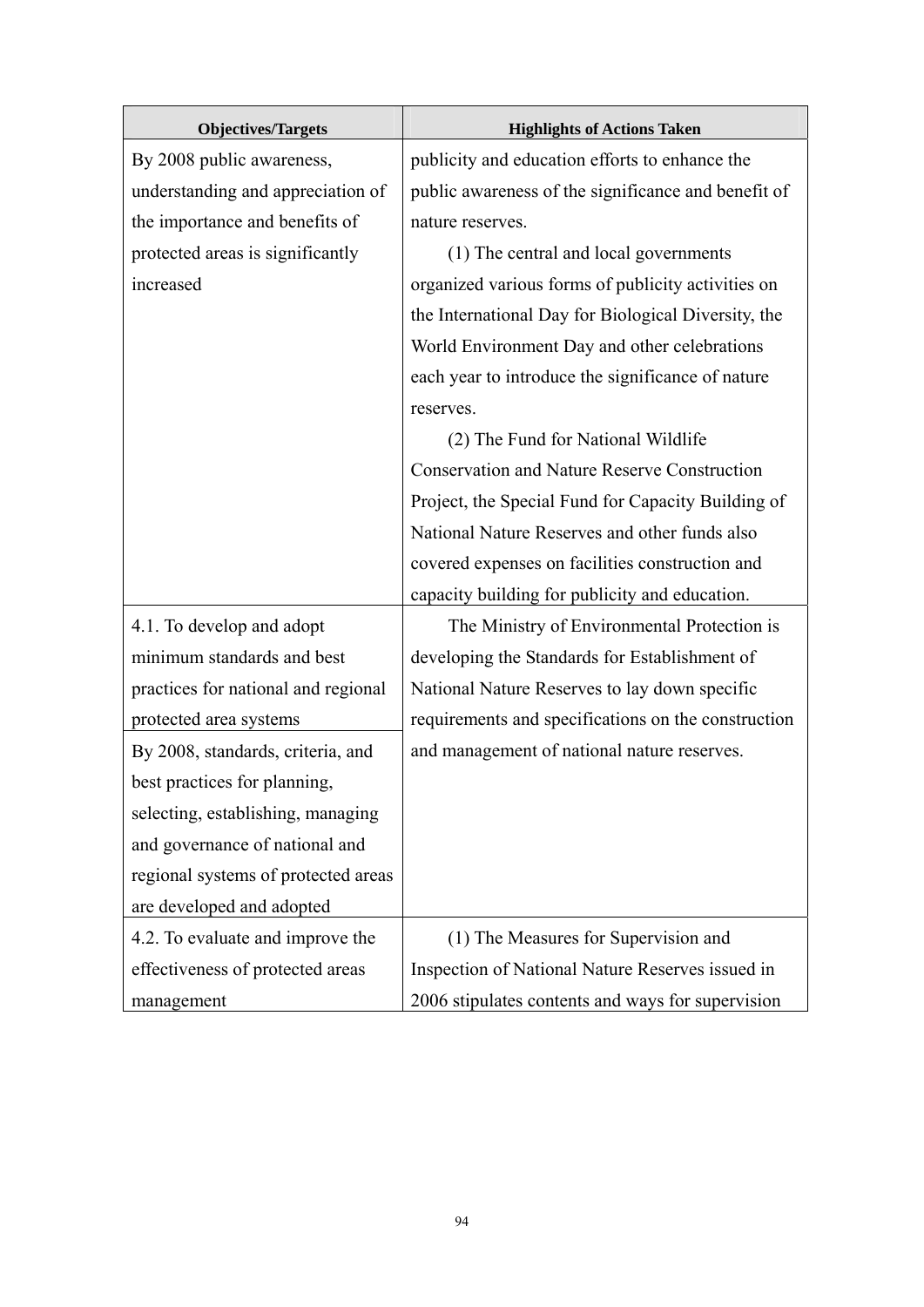| <b>Objectives/Targets</b>           | <b>Highlights of Actions Taken</b>                     |
|-------------------------------------|--------------------------------------------------------|
| By 2010, frameworks for             | and inspection of nature reserves.                     |
| monitoring, evaluating and          | (2) The Score Table for Management                     |
| reporting protected areas           | <b>Evaluation of National Nature Reserves was</b>      |
| management effectiveness at sites,  | developed and updated. The Ministry of                 |
| national and regional systems, and  | Environmental Protection, together with 6 other        |
| transboundary protected area        | ministries and commissions under the State Council     |
| levels adopted and implemented      | jointly conducted evaluations on the management        |
| by Parties                          | of nature reserves in 8 provinces and cities to        |
|                                     | standardize nature reserve management. It is           |
|                                     | planned that evaluation of all national nature         |
|                                     | reserves will be completed by 2012.                    |
|                                     | (3) Industrial standards such as the Technical         |
|                                     | Criterion for Construction of Management and           |
|                                     | <b>Conservation Infrastructures of Nature Reserves</b> |
|                                     | and the Technical Criterion for Effective              |
|                                     | Management Evaluation of Nature Reserves were          |
|                                     | formulated.                                            |
|                                     | (4) A series of special legal inspections on           |
|                                     | nature reserves were conducted to prevent irrational   |
|                                     | development and construction activities from           |
|                                     | causing adverse impact on and damage to nature         |
|                                     | reserves.                                              |
| 4.3. To assess and monitor          | See Point 2, Section 2.3, Chapter II.                  |
| protected area status and trends    |                                                        |
| By 2010, national and regional      |                                                        |
| systems are established to enable   |                                                        |
| effective monitoring of             |                                                        |
| protected-area coverage, status and |                                                        |
| trends at national, regional and    |                                                        |
| global scales, and to assist in     |                                                        |
| evaluating progress in meeting      |                                                        |
| global biodiversity targets         |                                                        |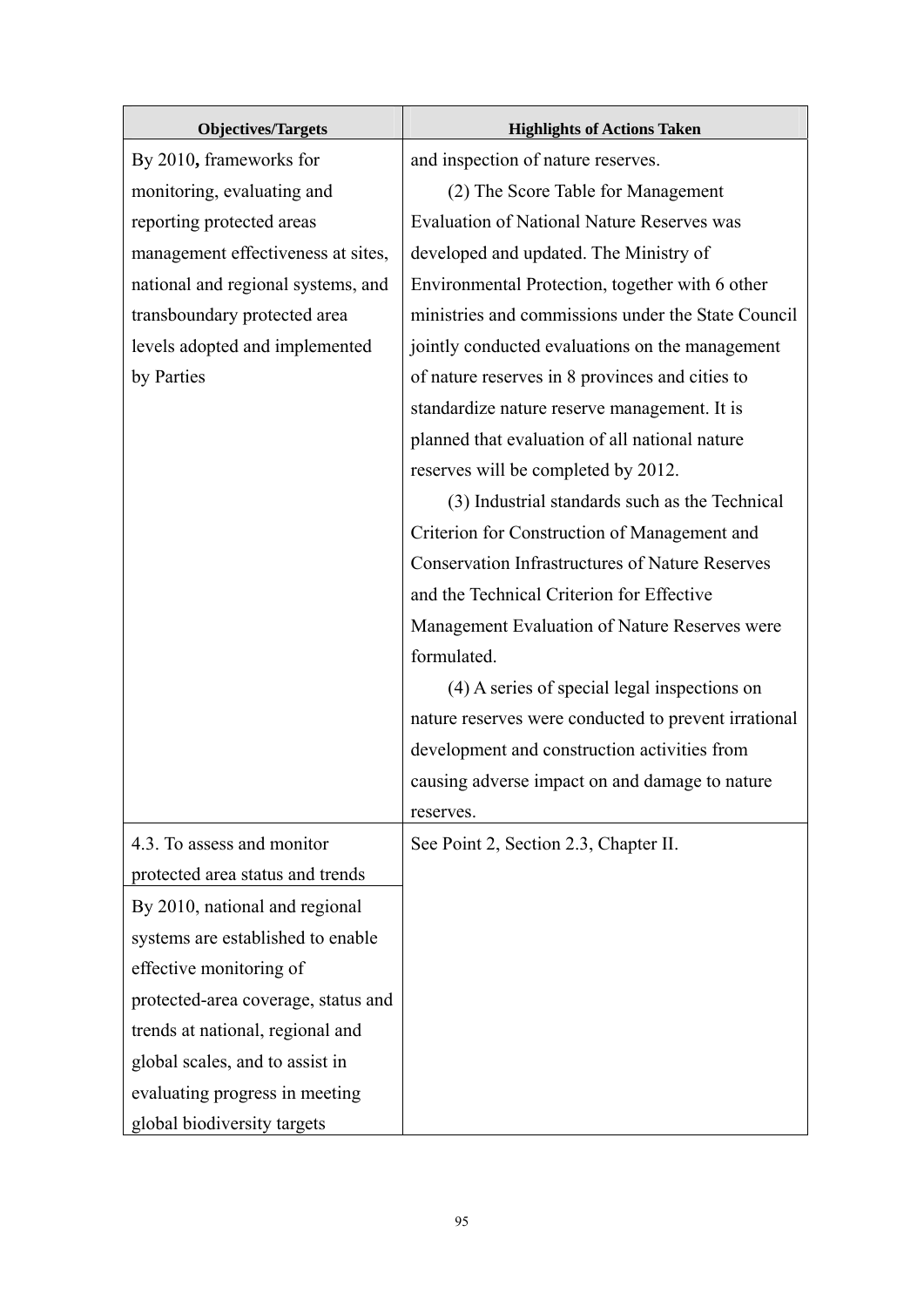| <b>Objectives/Targets</b>           | <b>Highlights of Actions Taken</b>                  |
|-------------------------------------|-----------------------------------------------------|
| 4.4 To ensure that scientific       | Since 1949, China has conducted extensive           |
| knowledge contributes to the        | survey, research and cataloguing related to         |
| establishment and improvement of    | biological resources and accumulated plentiful data |
| the management of protected areas   | and knowledge about biological diversity. This has  |
| networks                            | provided the groundwork for establishment of the    |
| Scientific knowledge relevant to    | nature reserve network and improvement of nature    |
| protected areas is further          | reserve management.                                 |
| developed as a contribution to      |                                                     |
| their establishment, effectiveness, |                                                     |
| and management                      |                                                     |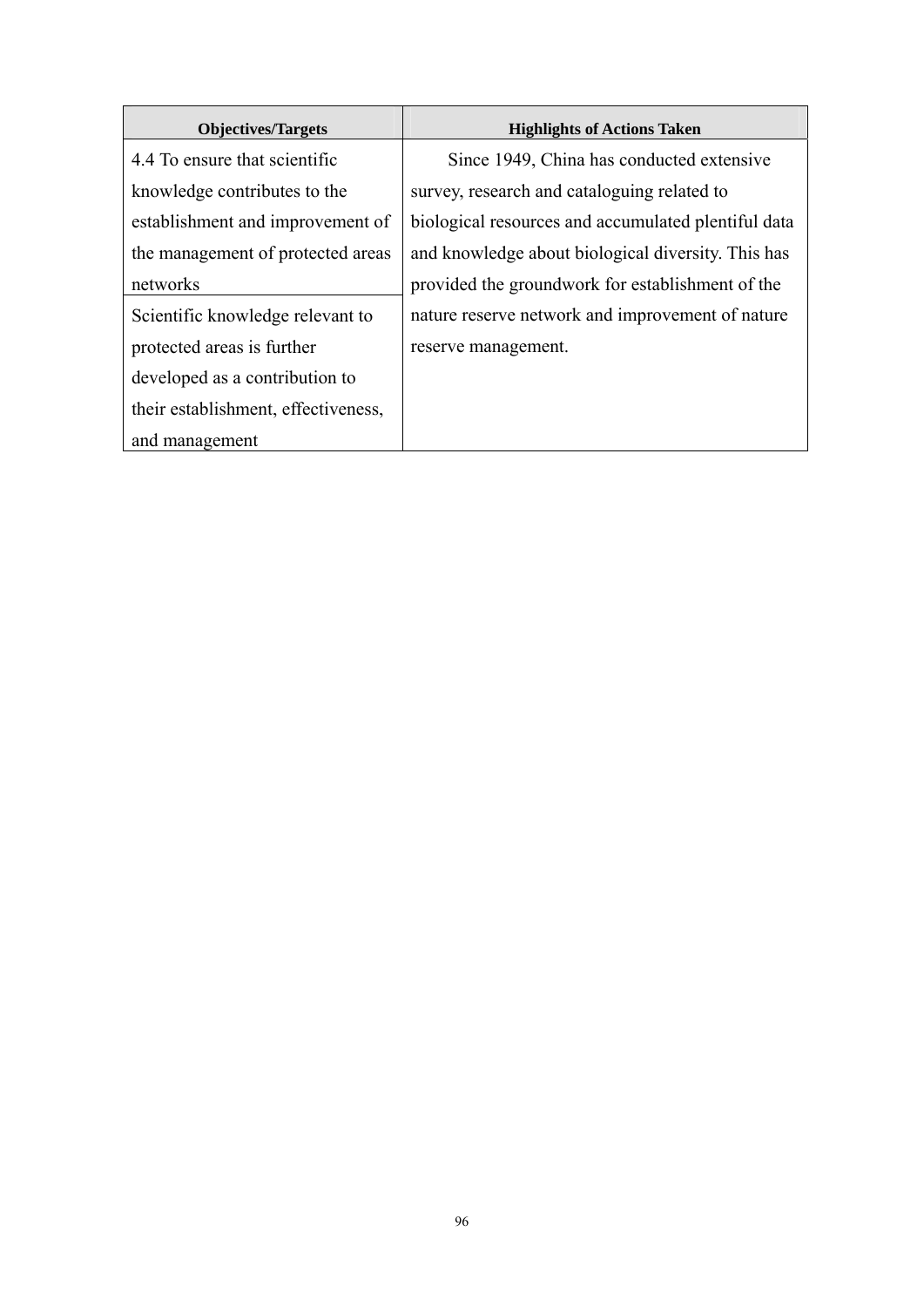# **Annex III Information to be Submitted by Parties through National Report as Required by COP 8 Decisions**

## **I. Participation of ethnic minorities and local communities in biodiversity conservation (Decision VIII/5)**

#### **1. Related requirements in national laws and regulations**

The Law on Regional National Autonomy requires the implementation of the system of regional national autonomy. This system embodies the state's full respect for and guarantee of the right of ethnic minorities to administer their internal affairs and its adherence to the principle of equality, unity and common prosperity for all ethnic groups.

The Environmental Impact Assessment Law underlines the role of the public in environmental protection and sustainable use by placing such practices as encouraging public participation and seeking public opinions into legal provisions. The Interim Procedures for Public Involvement in Environmental Impact Assessment provides detailed requirements on the scope, procedure, organization and other aspects of public involvement in environmental impact assessment.

### **2. Concrete measures**

The Chinese government has established the hearing system, the publication system and the public involvement system specified in the Environmental Impact Assessment Law to reinforce capacity building for ethnic minorities and local communities and create opportunities for local communities to fully and effectively participate in decision-making and policy planning.

First, various forms of promotion and education activities were organized to enhance the ecological and environmental protection awareness of local residents and communities and actively involve them in biodiversity conservation.

Second, the government respected the rights and interests of ethnic minorities and local communities and their traditional lifestyles which are beneficial to the conservation and sustainable use of biodiversity and encouraged local communities to participate in activities in consistency with the targets of the Convention on Biological Diversity.

Third, the government considered it necessary to involve the public in the environmental impact assessment on construction projects related to biodiversity conservation to fully listen to the suggestions of local residents and communities and find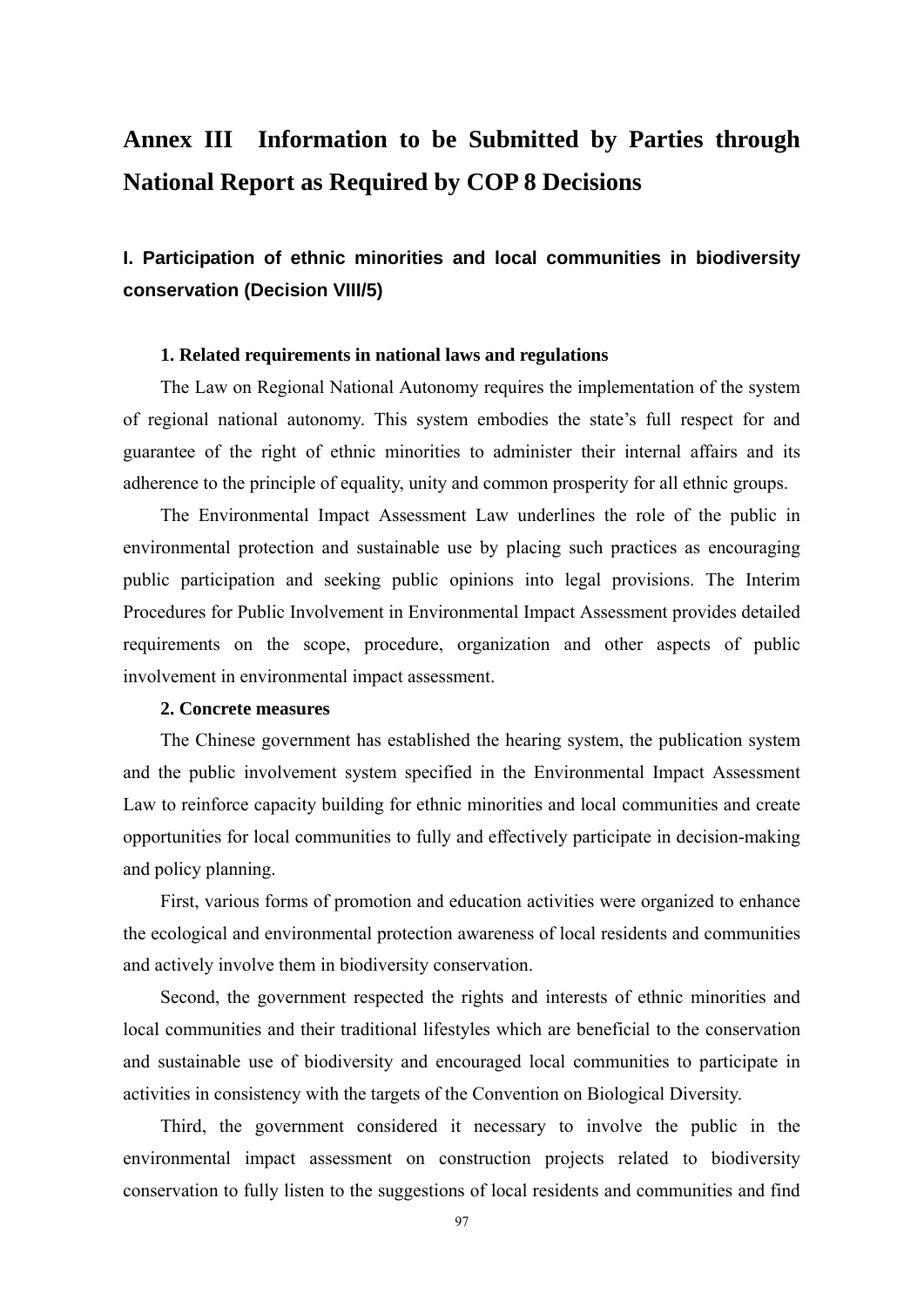out their opinions on the projects. The needs of local residents and communities were taken into full account during the planning and capacity building of nature reserves.

Fourth, a community-based nature reserve management system was established to effectively protect and reasonably use natural resources within the communities. Various forms of support were also provided to local communities for their economic development so that the improvement of their working and living conditions may facilitate biodiversity conservation.

## **II. Conservation of deep seabed ecosystems and species (Decision VIII/21)**

Started between late 1970s and mid-1980s, China's deep-sea activities were mainly use for polymetallic nodules resources in the deep seabed. In March 1991, the Preparatory Commission for the International Seabed Authority (ISA) approved the application submitted by the China Ocean Mineral Resources Research and Development Association (COMRA) on behalf of the Chinese government for register of mining areas of "polymetallic nodules". An "exploration area" covering  $150,000 \text{ km}^2$  of the seabed in the CC Zone of northeast Pacific was allocated to China. In accordance with the United Nations Convention on the Law of the Sea (UNCLOS), China finally kept 75,000 km<sup>2</sup> of "contract area" for polymetallic nodules exploration. Since 1998, China began to prospect for cobalt-rich crust resources in western and central Pacific seamounts. In 2005, China started its first international survey, during which explorations for polymetallic sulfide resources in the hydrothermal venting sites of mid-ocean ridges were conducted.

During polymetallic nodules explorations in the deep seabed, the Chinese government attached great importance to the conservation of deep seabed ecosystems and biodiversity. As a Contracting Party to the UNCLOS, the Chinese government supported the work of the ISA and took care to protect deep-sea environment during its exploration for seabed resources. From 1995 to 2005, the COMRA carried out the Natural Variability of Baseline Study (NaVaBa) Program. A series of biological, chemical, hydrological and geological baseline explorations were conducted at different layers in the east and west districts of China's exploration area in eastern Pacific and a set of systematic data on the biological, chemical, physical and geological environmental baselines in China's exploration area was obtained. This Program was of great significance to clarifying the range of natural changes of baselines, differentiating impacts of natural change and non-natural perturbation on marine ecosystems, precisely determining the impact of non-natural perturbation on ecosystems, defining parameters for environmental impact